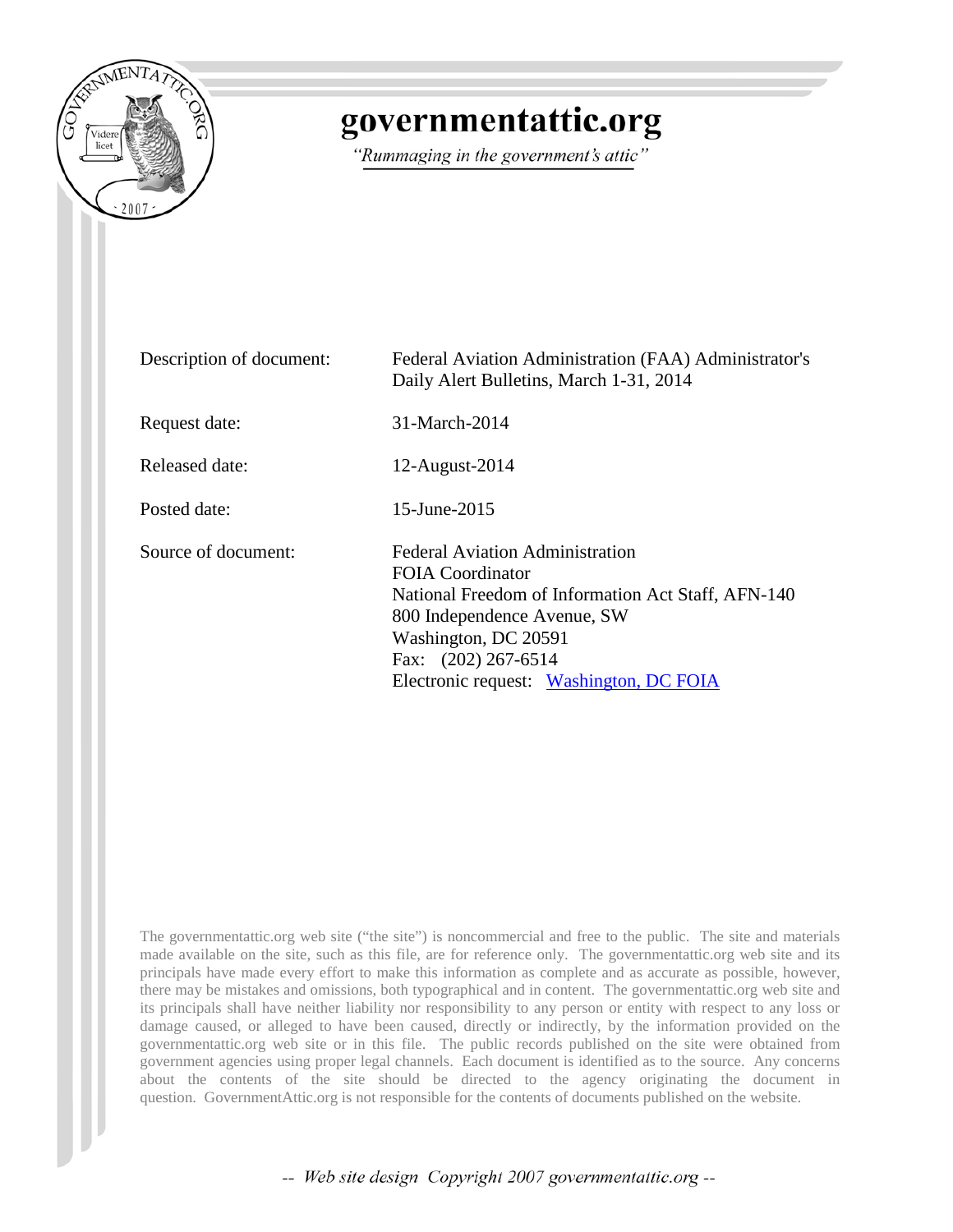

**AUG 1 Z 2014** 

## **Freedom of Information Act (FOIA) Request 2014-10721**

This letter is in response to your March 31, 2014, FOIA request seeking a copy of the Administrator's Daily Alert Bulletins from March 1-31, 2014.

A records search was conducted and enclosed are the records responsive to your request. Please be advised that the information contained in the Daily Alert Bulletin is preliminary and, therefore, subject to revision. Additionally, the Daily Alert Bulletin is not published on weekends or holidays. There is no fee for this request.

Sincerely,

Handis Ma

Assistant Administrator for Security and Hazardous Materials Safety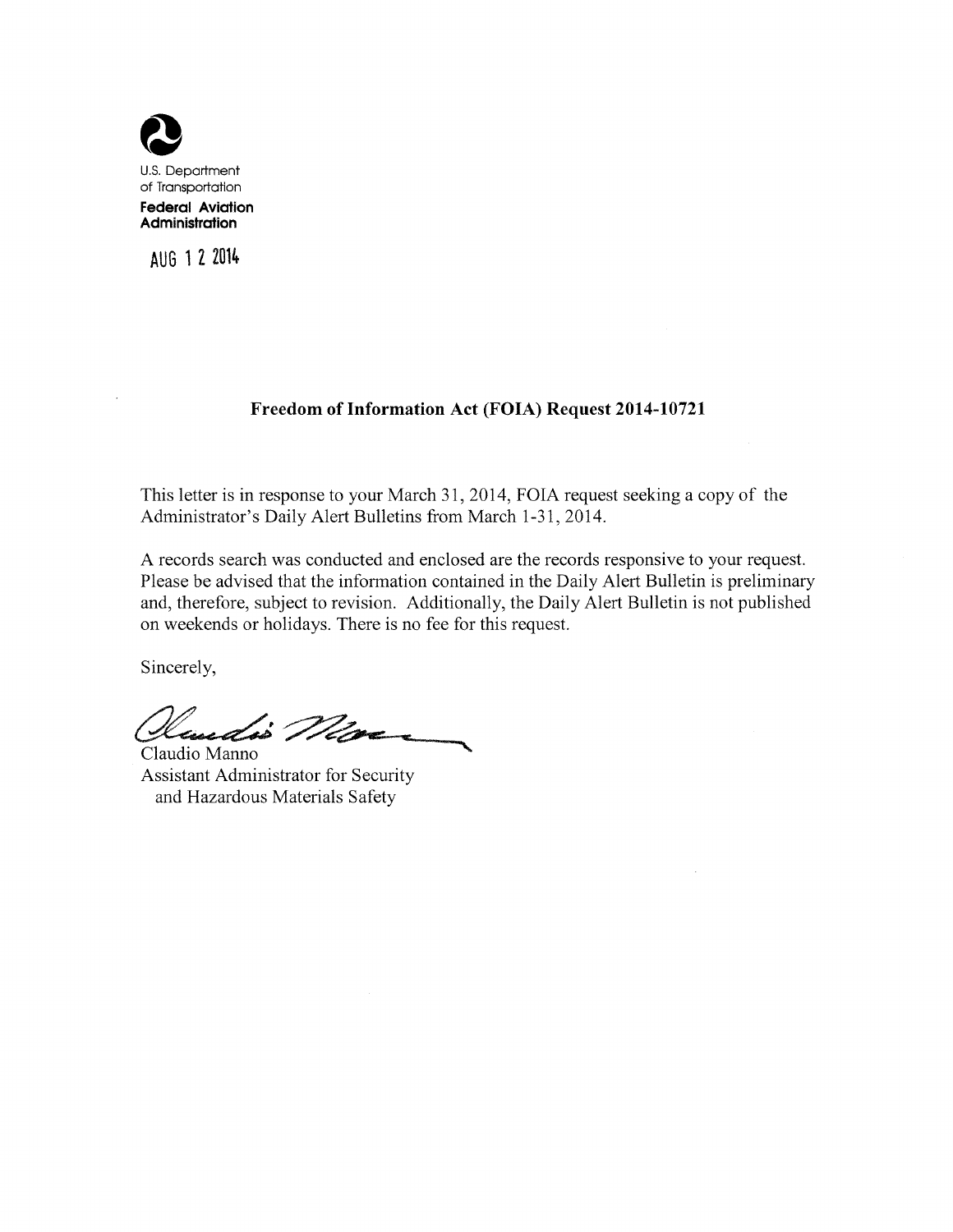

**Federal Aviation Administration**

# **DAILY ALERT BULLETIN ADMINISTRATOR'S**

Date: March 3, 2014

# **COMMERCIAL FATAL ACCIDENTS** – NONE REPORTED

# **NONCOMMERCIAL FATAL ACCIDENTS** – 1 REPORTED

1 FATAL WHEN VFR N7203E, HAWKER BEECHCRAFT BE33, CRASHED UNDER UNKNOWN CIRCUMSTANCES IN WOODED AREA 15 NW CLARKSBURG, WV 011216E. No ATC services. Acft destroyed. No ground injuries. Wx: not reported. (AEA ROC 3/1 Helwig)

## **SIGNIFICANT/NOTEWORTHY OPERATIONAL OCCURRENCES** – 1 REPORTED

SIGNIFICANT OPERATIONAL OCCURRENCE REPORTED WHEN USN VV1G407, T44, AND USN VV1G475, T44, CAME WITHIN .62 MILE LATERAL AND 300 FEET VERTICAL VCNTY LAS CRUCES, NM 2/28 1407M. (ELP ATCT 3/3 Arroyo)

## **NMAC REPORTS** – 1 REPORTED

USN VVLL820, P8, REPORTED NMAC WITH VFR N3786T, PIPER P28A, AT 1,900 FEET 5.5 W CECIL ARPT, JACKSONVILLE, FL 2/19 1255E. VVLL820 made climbing left turn to avoid N3786T. Closest proximity 100 feet vertical .16 mile lateral. (ASO ROC 2/28 George)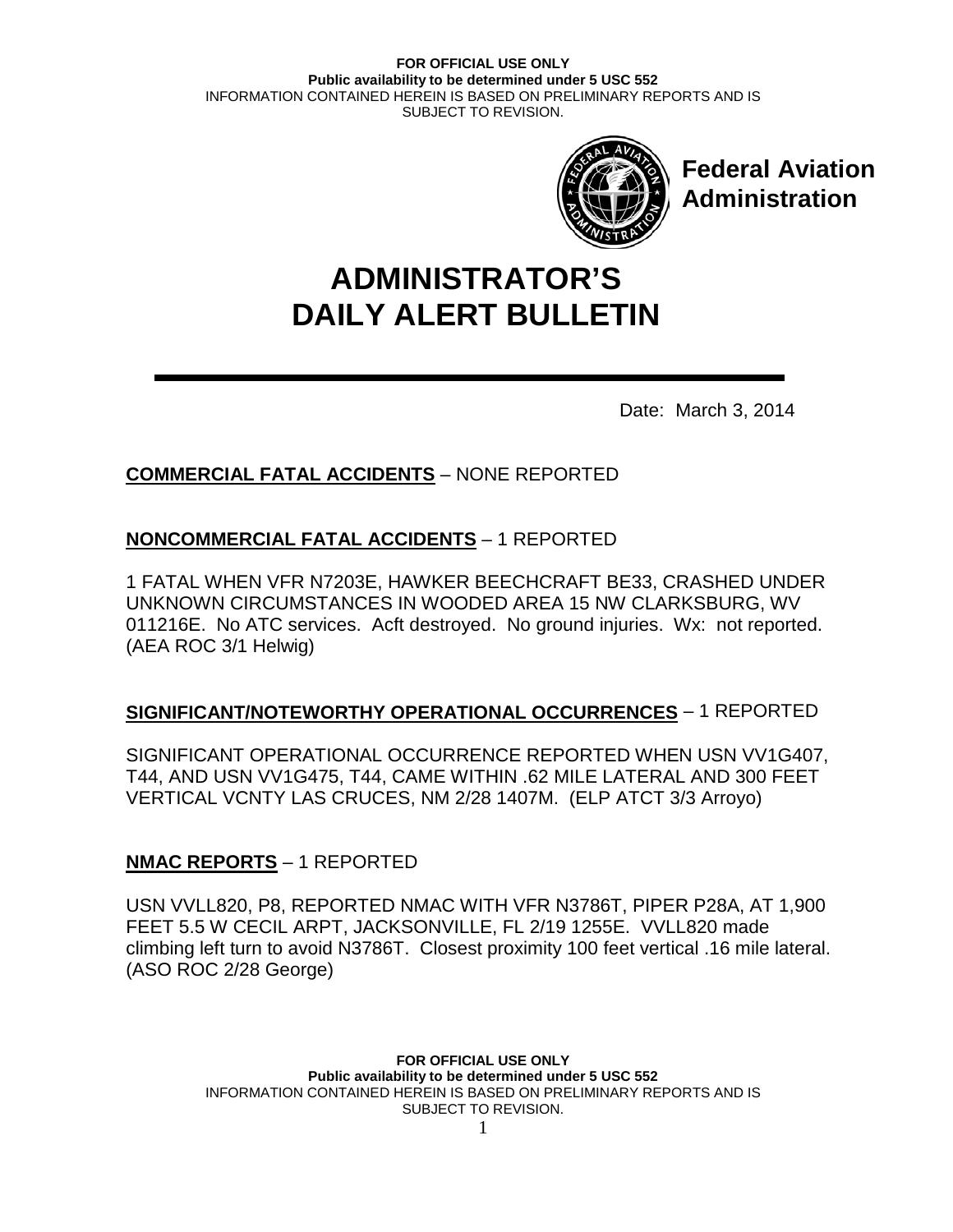## **PRELIM REPORTS OF PILOT DEVIATIONS** – 15 REPORTED

N621T, CESSNA C172, ENTERED CLASS B AIRSPACE WITHOUT CLEARANCE AT 7,200 FEET 16 NNW SALT LAKE CITY, UT 2/10 1346M. No conflicts reported. (ANM ROC 2/28 Helwig)

N735QL, CESSNA C182, ENTERED TAXIWAYS L AND K WITHOUT CLEARANCE NEW BERN, NC 2/11 1216E. No conflicts reported. See Airport Environment Incidents below. (ASO ROC 2/28 Gordon)

N75SS, HAWKER BEECHCRAFT BE35, ENTERED CLASS D AIRSPACE WITHOUT AUTHORIZATION AT 3,400 FEET 2.5 S SCOTTSDALE, AZ 2/18 0900M. No conflicts reported. (AWP ROC 2/28 Gordon)

N4390Q, CESSNA C172, ENTERED RUNWAY 4R WITHOUT CLEARANCE CONFLICTING WITH N9118Z, PIPER P28A, CLEARED TO DEPART SAME RUNWAY HONOLULU, HI 2/18 1138L. Closest proximity over 1,000 feet lateral. See Airport Environment Incidents below. (AWP ROC 2/28 Helwig)

EAST COAST JETS 45, LEARJET LJ45, ENTERED RUNWAY 35 WITHOUT CLEARANCE MANCHESTER, NH 2/19 2150E. No conflicts reported. See Airport Environment Incidents below. (ANE ROC 2/28 George)

USN LGHT611, H60, ENTERED CLASS D AIRSPACE WITHOUT AUTHORIZATION AT 1,100 FEET 1.5 S BROWN FIELD MUNI ARPT, SAN DIEGO, CA 2/20 1329P. No conflicts reported. (AWP ROC 2/28 Gordon)

N9404F, CESSNA C172, ENTERED CLASS B AIRSPACE WITHOUT CLEARANCE AT 7,600 FEET 21 N PHOENIX, AZ 2/22 0957M. No conflicts reported. (AWP ROC 2/28 George)

N96CB, MOONEY M20P, ENTERED RUNWAY 13 WITHOUT CLEARANCE FORT LAUDERDALE EXECUTIVE ARPT, FL 2/23 1308E. No conflicts reported. See Airport Environment Incidents below. (ASO ROC 2/28 George)

N3558D, CESSNA C172, CROSSED HOLD LINE RUNWAY 8 WITHOUT CLEARANCE FORT LAUDERDALE EXECUTIVE ARPT, FL 2/23 1319E. No conflicts reported. See Airport Environment Incidents below. (ASO ROC 2/28 George)

MEXICO REGISTERED VOLARIS 977, A320, FAILED TO FOLLOW PUBLISHED DEPARTURE PROCEDURE AT 2,400 FEET 1 E PHOENIX, AZ 2/24 0134M. No conflicts reported. (AWP ROC 2/28 George)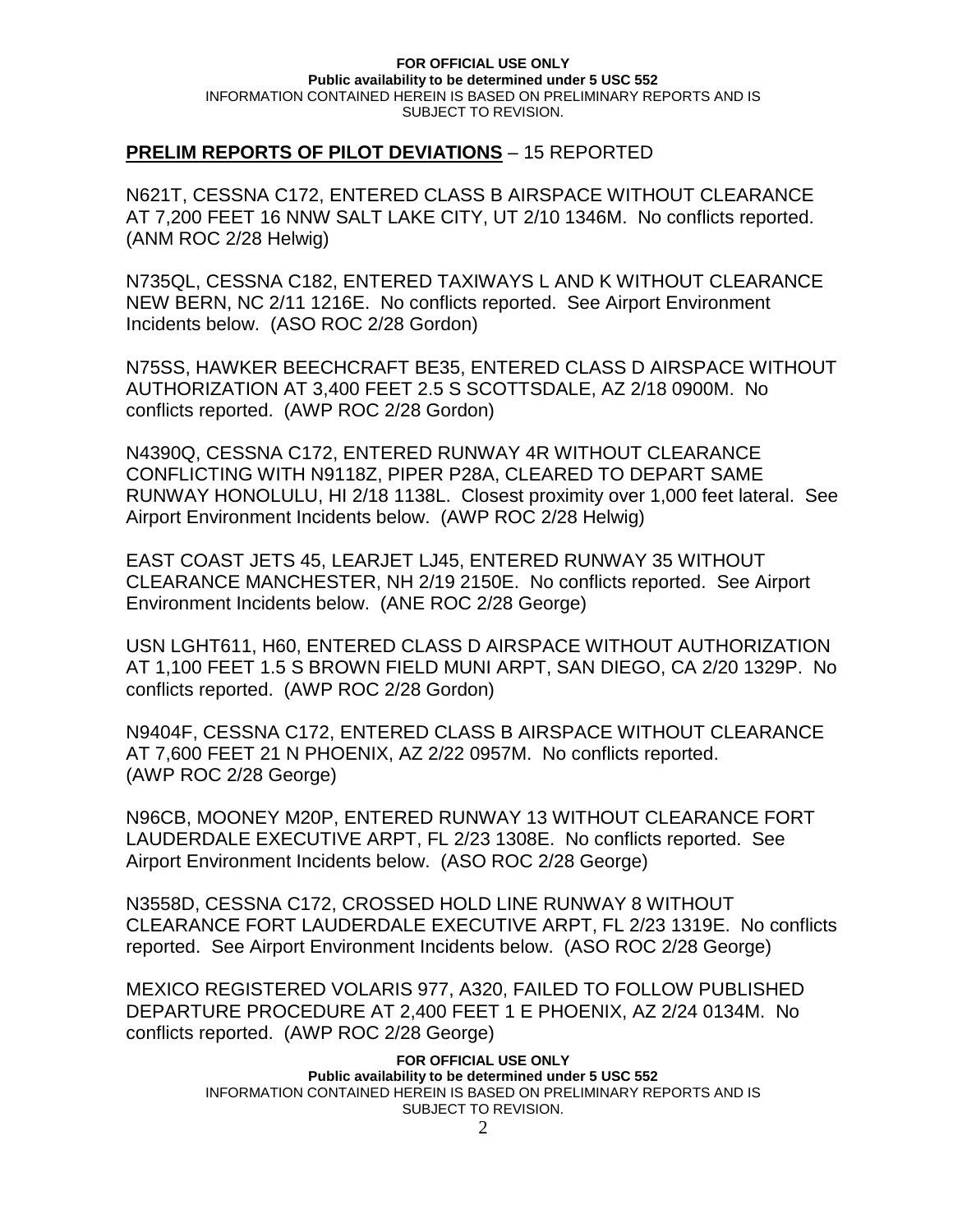AIRNET SYSTEMS 1801, HAWKER BEECHCRAFT BE58, CLIMBED 2,000 FEET ABOVE ASSIGNED ALTITUDE OF 8,000 FEET 27 W BOSTON, MA 2/24 1406E. No conflicts reported. (ANE ROC 2/28 George)

EXPRESS JET 243, CRJ2, DESCENDED 300 FEET BELOW ASSIGNED ALTITUDE OF 11,000 FEET 35 SW ATLANTA, GA 2/26 1307E. No conflicts reported. (ASO ROC 3/3 Fischetti/Cusack)

FEDEX 724, A310, DESCENDED 500 FEET BELOW ASSIGNED ALTITUDE OF 15,000 FEET CONFLICTING WITH N20WL, PIPER PAY2, AT 14,000 FEET 12 E CROSSVILLE, TN 2/26 1720C. Closest proximity 100 feet vertical, 2.29 miles lateral. (ASO ROC 2/28 George)

N5229S, PIPER PA32, ENTERED CLASS B AIRSPACE WITHOUT CLEARANCE AT 3,000 FEET 17 ENE ATLANTA, GA 2/27 1501E. No conflicts reported. (ASO ROC 2/28 George)

SOUTHWEST 2509, B737, CROSSED HOLD LINE RUNWAY 8R WITHOUT CLEARANCE CONFLICTING WITH DELTA 1522, MD88, DEPARTING SAME RUNWAY ATLANTA, GA 2/28 0815E. Delta 1522 aborted takeoff to avoid loss of sepn. See Airport Environment Incidents below. (ASO ROC 2/28 George)

ARMY R20294, H60, DESCENDED 500 FEET BELOW ASSIGNED ALTITUDE OF 4,000 FEET CONFLICTING WITH USAF JINX51, C17, 1 SE HATBORO, PA 2/28 1326E. Closest proximity 500 feet vertical, 1.29 miles lateral. (AEA ROC 2/28 George)

## **AIRPORT ENVIRONMENT INCIDENTS** – 7 REPORTED

N735QL, CESSNA C182, ENTERED TAXIWAYS L AND K WITHOUT CLEARANCE NEW BERN, NC 2/11 1216E. No conflicts reported. See Pilot Deviations above. (ASO ROC 2/28 Gordon)

N4390Q, CESSNA C172, ENTERED RUNWAY 4R WITHOUT CLEARANCE CONFLICTING WITH N9118Z, PIPER P28A, CLEARED TO DEPART SAME RUNWAY HONOLULU, HI 2/18 1138L. Closest proximity over 1,000 feet lateral. See Pilot Deviations above. (AWP ROC 2/28 Helwig)

SNOW REMOVAL TRUCK ENTERED RUNWAY 19 WITHOUT AUTHORIZATION CONFLICTING WITH N56SF, CESSNA C550, SHORT FINAL SAME RUNWAY ALBANY, NY 2/19 1427E. N556SF issued go around to avoid loss of sepn.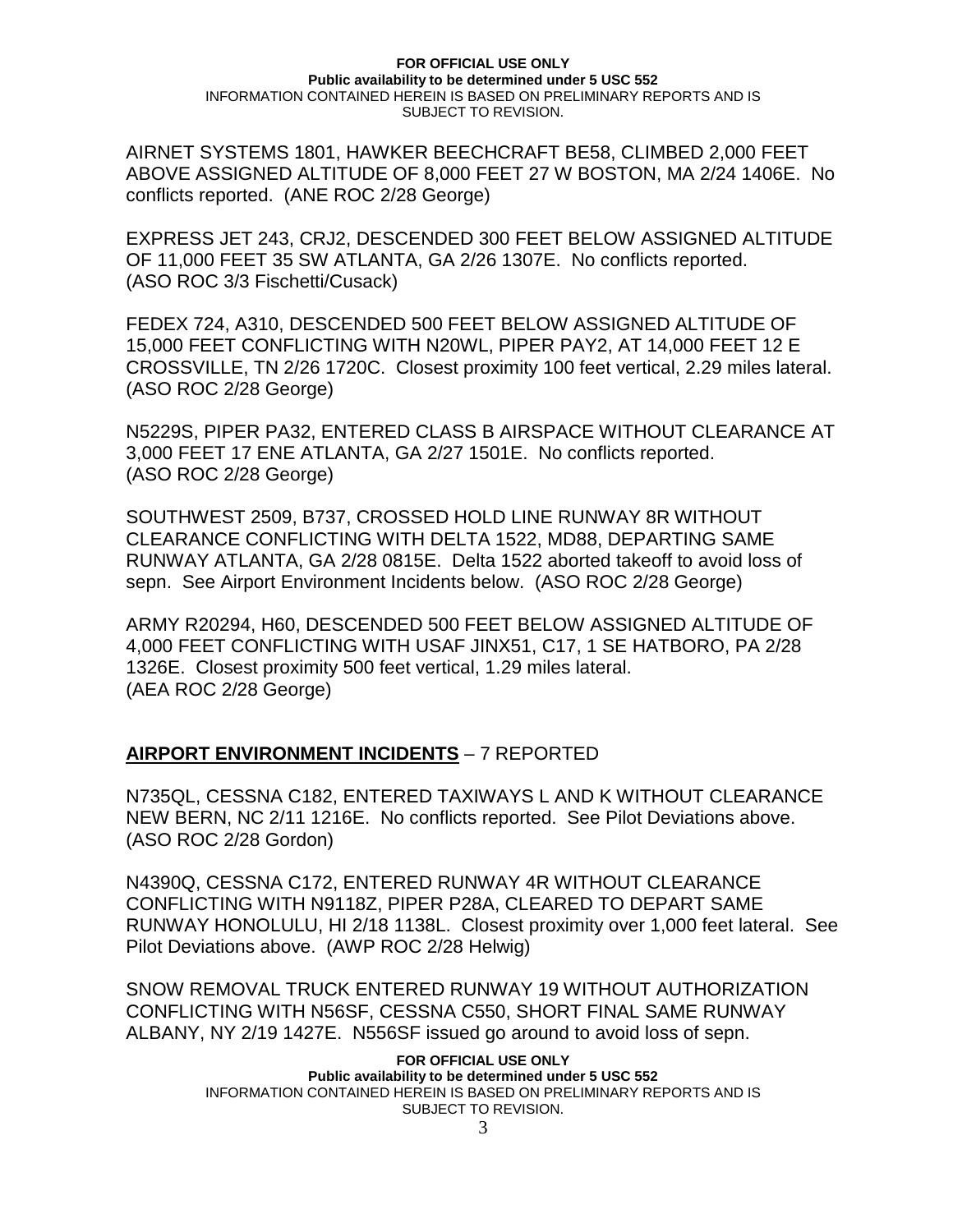(AEA ROC 2/28 George)

EAST COAST JETS 45, LEARJET LJ45, ENTERED RUNWAY 35 WITHOUT CLEARANCE MANCHESTER, NH 2/20 2150E. No conflicts reported. See Pilot Deviations above. (ANE ROC 2/28 George)

N96CB, MOONEY M20P, ENTERED RUNWAY 13 WITHOUT CLEARANCE FORT LAUDERDALE EXECUTIVE ARPT, FL 2/23 1308E. No conflicts reported. See Pilot Deviations above. (ASO ROC 2/28 George)

N3558D, CESSNA C172, CROSSED HOLD LINE RUNWAY 8 WITHOUT CLEARANCE FORT LAUDERDALE EXECUTIVE ARPT, FL 2/23 1319E. No conflicts reported. See Pilot Deviations above. (ASO ROC 2/28 George)

SOUTHWEST, B737, CROSSED HOLD LINE RUNWAY 8R WITHOUT CLEARANCE CONFLICTING WITH DELTA 1522, MD88, DEPARTING SAME RUNWAY ATLANTA, GA 2/28 0815E. Delta 1522 aborted takeoff to avoid loss of sepn. See Pilot Deviations above. (ASO ROC 2/28 George)

## **MISCELLANEOUS**

FLIGHT ATTENDANT SUFFERED LACERATION AFTER STANDING AND BUMPING HEAD ON EXPRESS JET 4196, E145, WHILE EN ROUTE HOUSTON, TX 2/28 0747C. Flight attendant transported to hospital, disposition unkn. (DEN 2/28 George)

FLIGHT ATTENDANT FELL AND WAS INJURED WHEN DELTA 1827, B757, MADE AN ABRUPT STOP DURING TAXI FOR DEPARTURE ATLANTA, GA 2/28 1108E. Flight attendant complained of pelvic pain. Unkn if transported to hospital. (ASO ROC 2/28 George)

FIRST OFFICER UNCONSCIOUS ON AMR AMERICAN EAGLE 3505, E145, ENROUTE CINCINNATI, DIVERTED TO ORLANDO, FL 020932E. First officer not transported to hospital. (DEN 3/2 Hagans)

PILOT BECAME INCAPACITATED ONBOARD CHINA REGISTERED CATHAY 888, B777, DECALRED MEDICAL EMERGENCY AND CONTINUED TO JF KENNEDY ARPT, NY 030548E. Medical personnel responded, disposition unkn. (AEA 3/3 Fischetti/Cusack)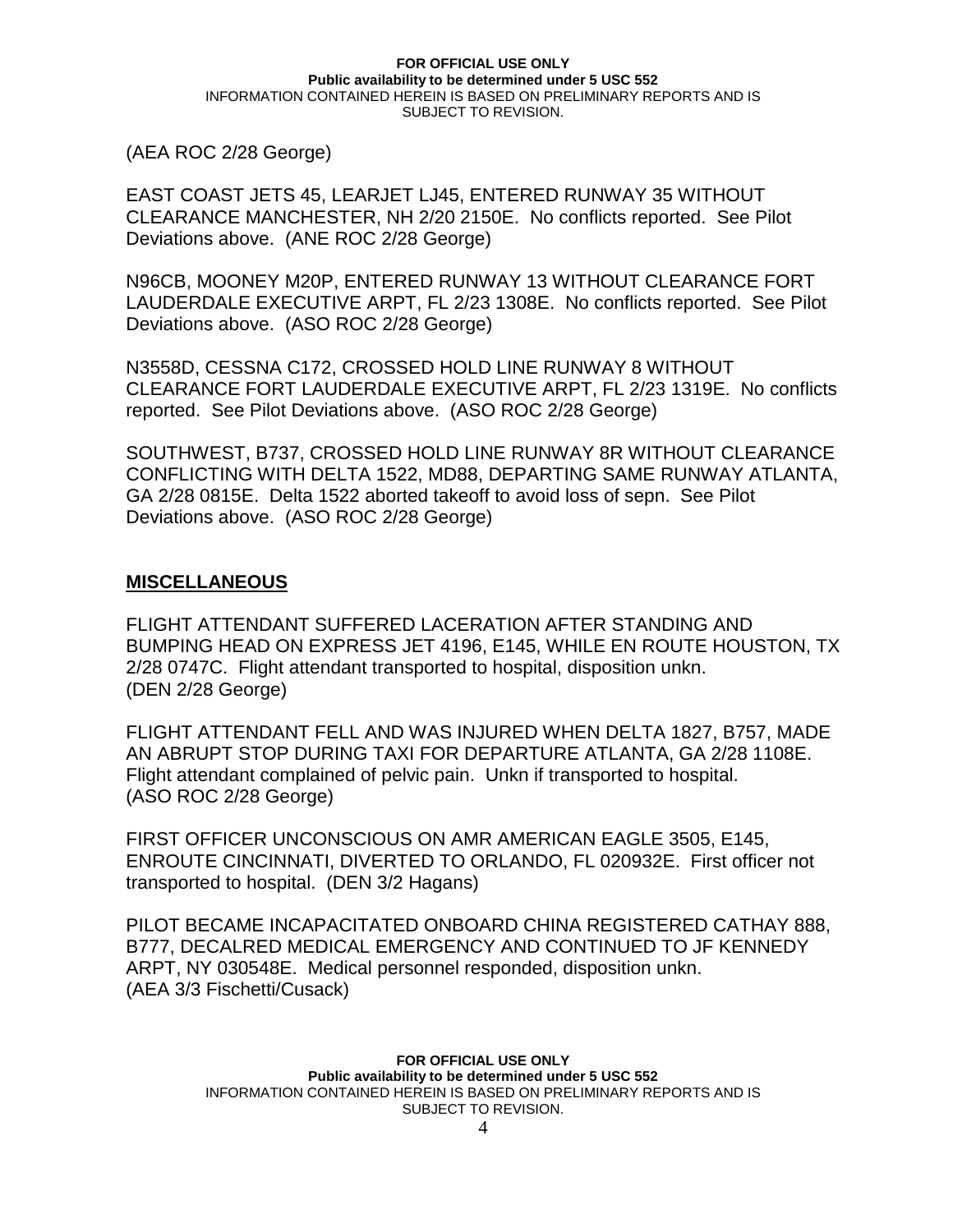

**Federal Aviation Administration**

# **DAILY ALERT BULLETIN ADMINISTRATOR'S**

Date: March 4, 2014

# **COMMERCIAL FATAL ACCIDENTS** – NONE REPORTED

# **NONCOMMERCIAL FATAL ACCIDENTS** –1 REPORTED

1 FATAL, 1 SERIOUS WHEN IFR N9281F, PIPER PA46, CRASHED UNDER UNKN CIRCUMSTANCES 6 SE TRUCKEE, CA 031031P. Acft subject of ALNOT. 2 POB. Oakland ARTCC providing svcs. Wx: wind 300 at 05, vsby 6 light rain, ovc 2200. (AWP ROC 3/3 Fischetti/Cusack)

## **SIGNIFICANT/NOTEWORTHY OPERATIONAL OCCURRENCES** – NONE REPORTED

# **NMAC REPORTS** – 1 REPORTED

MESA 102, CRJ2, REPORTED NMAC WITH VFR N405CM, ROBINSON R22, AT 2,800 FEET 10 NW KONA, HI 2/25 1531L. N3787T instructed to descend to 2,000 feet to avoid further loss of sepn. Closest proximity 0 vertical .49 mile lateral. (AWP ROC 3/3 Dabb)

## **PRELIM REPORTS OF PILOT DEVIATIONS** – 10 REPORTED

N7231R, HAWKER BEECHCRAFT BE36, ENTERED TAXIWAY C WITHOUT CLEARANCE PRESCOTT, AZ 2/24 0647M. No conflicts reported. See Airport Environment Incidents below. (AWP ROC 3/3 Cusack)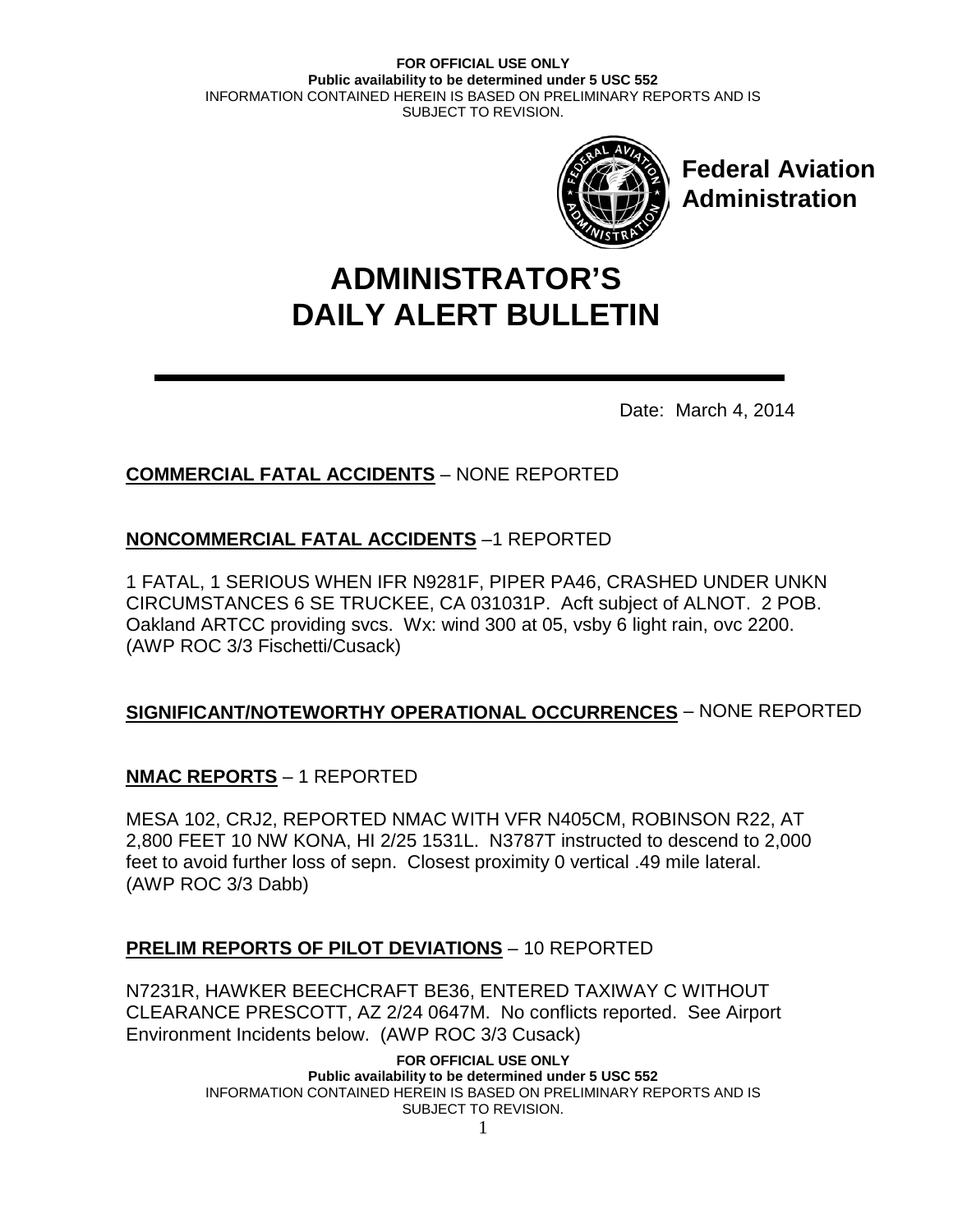FEDEX 806, MD11, DESCENDED 1,300 FEET BELOW ASSIGNED CROSSING ALTITUDE OF 3,000 FEET ENTERING CLASS D AIRSPACE WITHOUT AUTHORIZATION 8 SW HONOLULU, HI 2/25 1454L. No conflicts reported. (AWP ROC 3/3 Dabb)

N170DL, CIRRUS SR22, FAILED TO FOLLOW ASSIGNED COURSE CLEARANCE CONFLICTING WITH FEDEX 1607, DC10, AT 3,300 FEET 9 NE INDIANAPOLIS, IN 2/25 2314E. Closest proximity 0 vertical, 3.96 miles lateral. (AGL ROC 3/3 Cusack)

EXPRESS JET 5243, CRJ2, DESCENDED 300 FEET BELOW ASSIGNED ALTITUDE OF 11,000 FEET 35 SW ATLANTA, GA 2/26 1307E. No conflicts reported. (ASO ROC 3/3 Fischetti/Cusack)

N613SZ, LEARJET LJ31, CROSSED RUNWAY 18 THRESHOLD WITHOUT CLEARANCE FLYING CLOUD, MINNEAPOLIS, MN 2/26 1253C. No conflicts reported. See Airport Environment Incidents below. (AGL ROC 3/3 Cusack)

N831KA, HAWKER BEECHCRAFT BE30, DESCENDED 1,000 FEET BELOW ASSIGNED ALTITUDE OF 17,000 FEET 14 E INDUSTRY, TX 2/26 1942C. No conflicts reported. (ASW ROC 3/3 Cusack)

N2246F, PIPER PA34, ENTERED RESTRICTED AREA R2903A AT 2,000 FEET 21 ENE GAINESVILLE, FL 2/27 1905E. No conflicts reported. (ASO ROC 3/3 Fischetti/Cusack)

N9062K, PIPER P28A, ENTERED CLASS B AIRSPACE WITHOUT CLEARANCE AT 3,100 FEET 7 NE FORT WORTH MEACHAM AIRPORT, TX 2/28 1515C. No conflicts reported. (ASW ROC 3/3 Cusack)

N401FT, GULFSTREAM GLF4, FAILED TO MAINTAIN TWO WAY COMMUNICATION AT FL430 15 SE LONGVIEW, TX 010907C. No conflicts reported. (ASW ROC 3/3 Fischetti/Cusack)

N1550Z, HAWKER BEECHCRAFT BE35, ENTERED CLASS C AIRSPACE AT 2,500 FEET WITHOUT AUTHORIZATION 10 N SARASOTA FL 031329E. No conflicts reported. (ASO ROC 3/3 Fischetti/Cusack)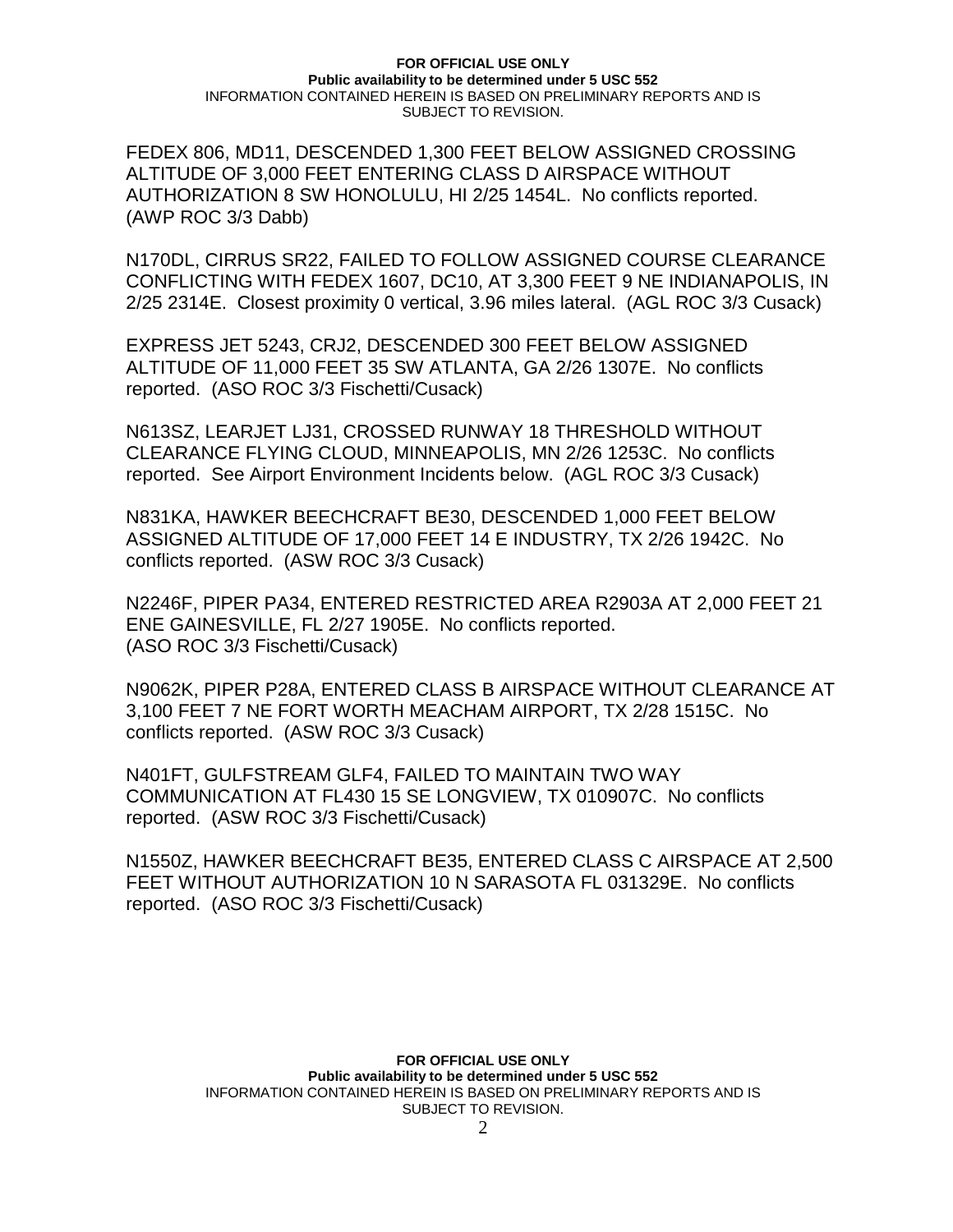## **AIRPORT ENVIRONMENT INCIDENTS** – 4 REPORTED

N7231R, HAWKER BEECHCRAFT BE36, ENTERED TAXIWAY C WITHOUT CLEARANCE PRESCOTT, AZ 2/24 0647M. No conflicts reported. See Pilot Deviations above. (AWP ROC 3/3 Cusack)

BAGGAGE CART ENTERED TAXIWAY A4 WITHOUT AUTHORIZATION TUCSON, AZ 2/23 1807M. No conflicts reported. (AWP ROC 3/3 Fischetti/Cusack)

PEDESTRIAN CROSSED RUNWAY 17/35 WITHOUT AUTHORIZATION ARDMORE, OK 2/24 1010C. No conflicts reported. (ASW ROC 3/3 Cusack)

N613SZ, LEARJET LJ31, CROSSED RUNWAY 18 THRESHOLD WITHOUT CLEARANCE FLYING CLOUD, MINNEAPOLIS, MN 2/26 1253C. No conflicts reported. See Pilot Deviations above. (AGL ROC 3/3 Cusack)

## **MISCELLANEOUS**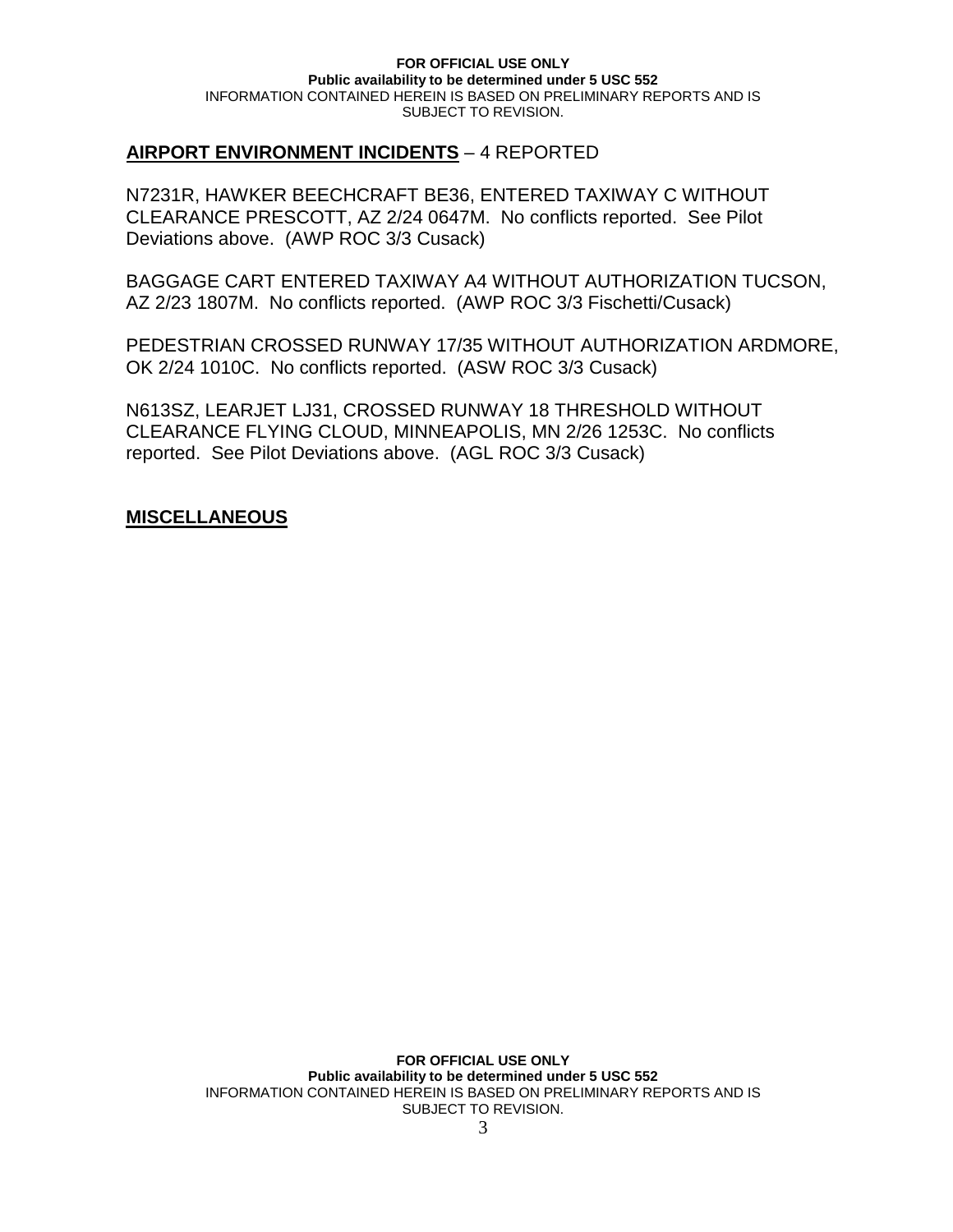

**Federal Aviation Administration**

# **DAILY ALERT BULLETIN ADMINISTRATOR'S**

Date: March 5, 2014

# **COMMERCIAL FATAL ACCIDENTS** – NONE REPORTED

**NONCOMMERCIAL FATAL ACCIDENTS** – NONE REPORTED

**SIGNIFICANT/NOTEWORTHY OPERATIONAL OCCURRENCES** – NONE REPORTED

## **NMAC REPORTS** – 2 REPORTED

AMR AMERICAN EAGLE 3017, CRJ7, RESPONDED TO TCAS ALERT AND CLIMBED TO AVOID UNIDENTIFIED ACFT AT 7,700 FEET 5 N DENVER, CO 1/25 0922M. Closest proximity not reported. (ANM ROC 3/4 Fischetti/Cusack)

VFR N107UV, DIAMOND DA40, REPORTED NMAC WITH IFR N468TT, EPIC HXC, AT 7,400 FEET 7 SE PROVO, UT 2/20 1539M. No evasive action taken. Closest proximity 0 vertical .12 mile lateral. (ANM ROC 3/4 Fischetti/Cusack)

# **PRELIM REPORTS OF PILOT DEVIATIONS** – 13 REPORTED

N9619H, CESSNA C172, CLEARED TO LAND RUNWAY 26L INSTEAD PERFORMED TOUCH AND GO CONFLICTING WITH AMERICAN 1302, MD83, DEPARTING RUNWAY 22 EL PASO, TX 2/3 0850C. No loss of separation. See Airport Environment Incidents below. (ASW ROC 3/4 Fischetti/Dabb)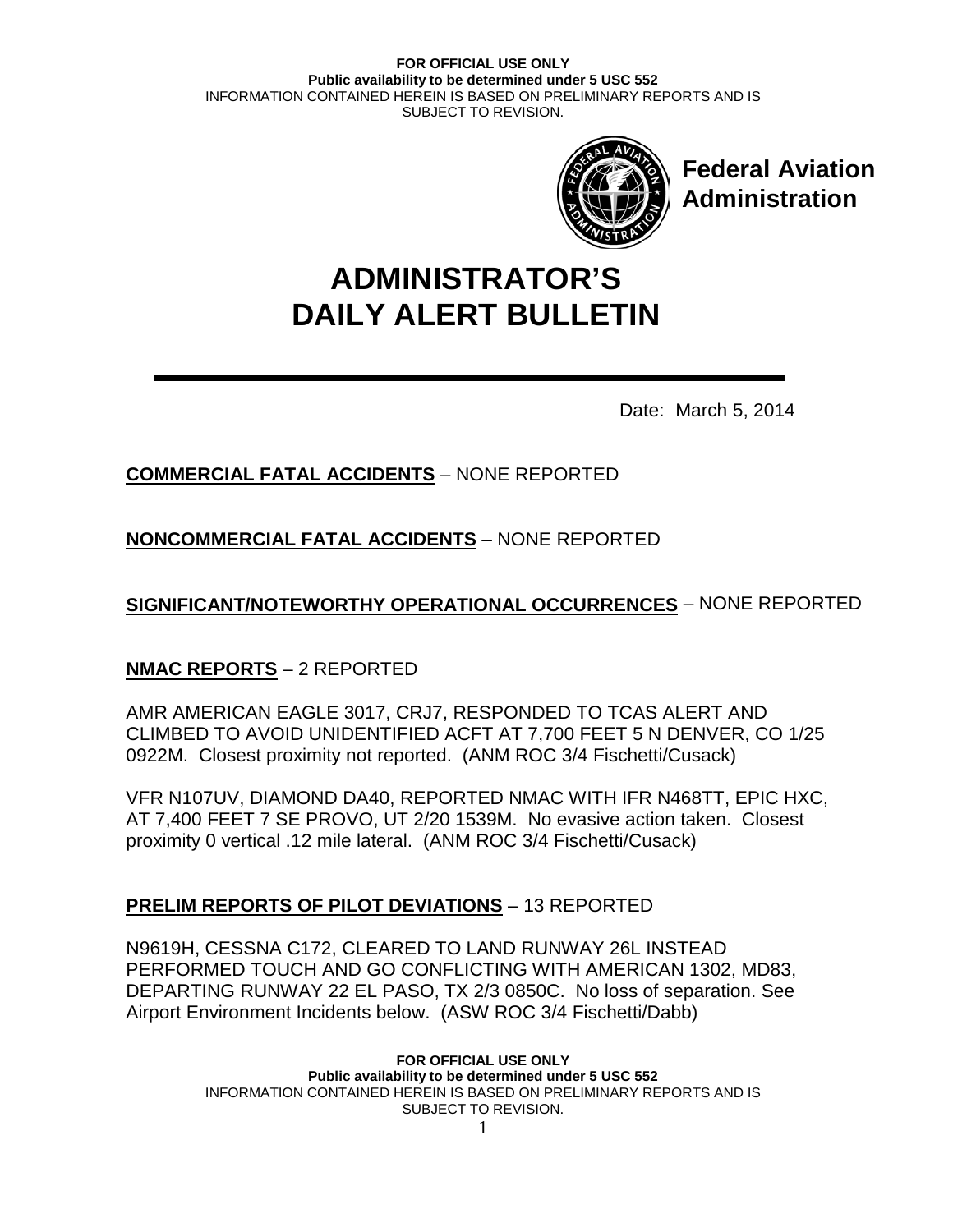FEDERAL EXPRESS 495, MD11, FAILED TO FOLLOW ASSIGNED DEPARTURE PROCEDURE CONFLICTING WITH SOUTHWEST 446, B738, AT 2,000 FEET 4 WSW LOS ANDGELES, CA 2/18 0750P. Closest proximity 300 feet vertical .86 mile lateral. (AWP ROC 3/4 Fischetti/Cusack)

DELTA 2053, A320, FAILED TO FOLLOW ASSIGNED DEPARTURE PROCEDURE CONFLICTING WITH COMPASS 5836, E170, AT 2,000 FEET 4 WSW LOS ANGELES, CA 2/19 1028P. Closest proximity 600 feet vertical, 1.65 miles lateral. (AWP ROC 3/4 Fischetti/Cusack)

SOUTHWEST 4286, B737, FAILED TO FLY ASSIGNED COURSE CLEARANCE AT 7,000 FEET 22 SW FLINT, MI 2/19 1415E. No conflicts reported. (AGL ROC 3/4 Hagans)

DELTA 2319, MD80, FAILED TO CLEAR RUNWAY, CONFLICTING WITH DELTA 2009, MD90, DEPARTING SAME RUNWAY MINNEAPOLIS, MN 2/20 2109C. Closest proximity less than 500 feet. See Airport Environment Incidents below. (AGL ROC 3/4 Fischetti/Cusack)

N111EN, HAWKER BEECHCRAFT BE9T, CLIMBED 700 FEET ABOVE ASSIGNED ALTITUDE OF 7,000 FEET CONFLICTING WITH AMR AMERICAN EAGLE 3749, E145, 15 NE MIDLAND, TX 2/21 1459C. (ASW ROC 3/4 Cusack)

N90VM, PIPER PAY1, FAILED TO MAINTAIN TWO WAY COMMUNICATION AT FL200 27 NNE MILWAUKEE, WI 2/26 1338C. No conflicts reported. (AGL ROC 3/4 Fischetti/Cusack)

ALASKA 103, B739, FAILED TO MAINTAIN TWO WAY COMMUNICATION AT FL360 46 SSW SITKA, AK 2/27 0002L. No conflicts reported. (AAL ROC 3/4 Dabb)

N333RK, MITSUBISHI MU2, ENTERED RUNWAY 27R WITHOUT CLEARANCE TAMIAMI AIRPORT, MIAMI, FL 2/27 1738E. No conflicts reported. See Airport Environment Incidents below. (ASO ROC 3/4 Cusack)

N6490L, CESSNA C152, ENTERED CLASS C AIRSPACE WITHOUT AUTHORIZATION AT 3,600 FEET 10 SSW FT MYERS, FL 2/28 1058E. No conflicts reported. (ASO ROC 3/4 Cusack)

N20381, CESSNA C172, DEPARTED RUNWAY 24 WITHOUT CLEARANCE ANN ARBOR, MI 011104E. No conflicts reported. See Airport Environment Incidents below. (AGL ROC 3/4 Hagans)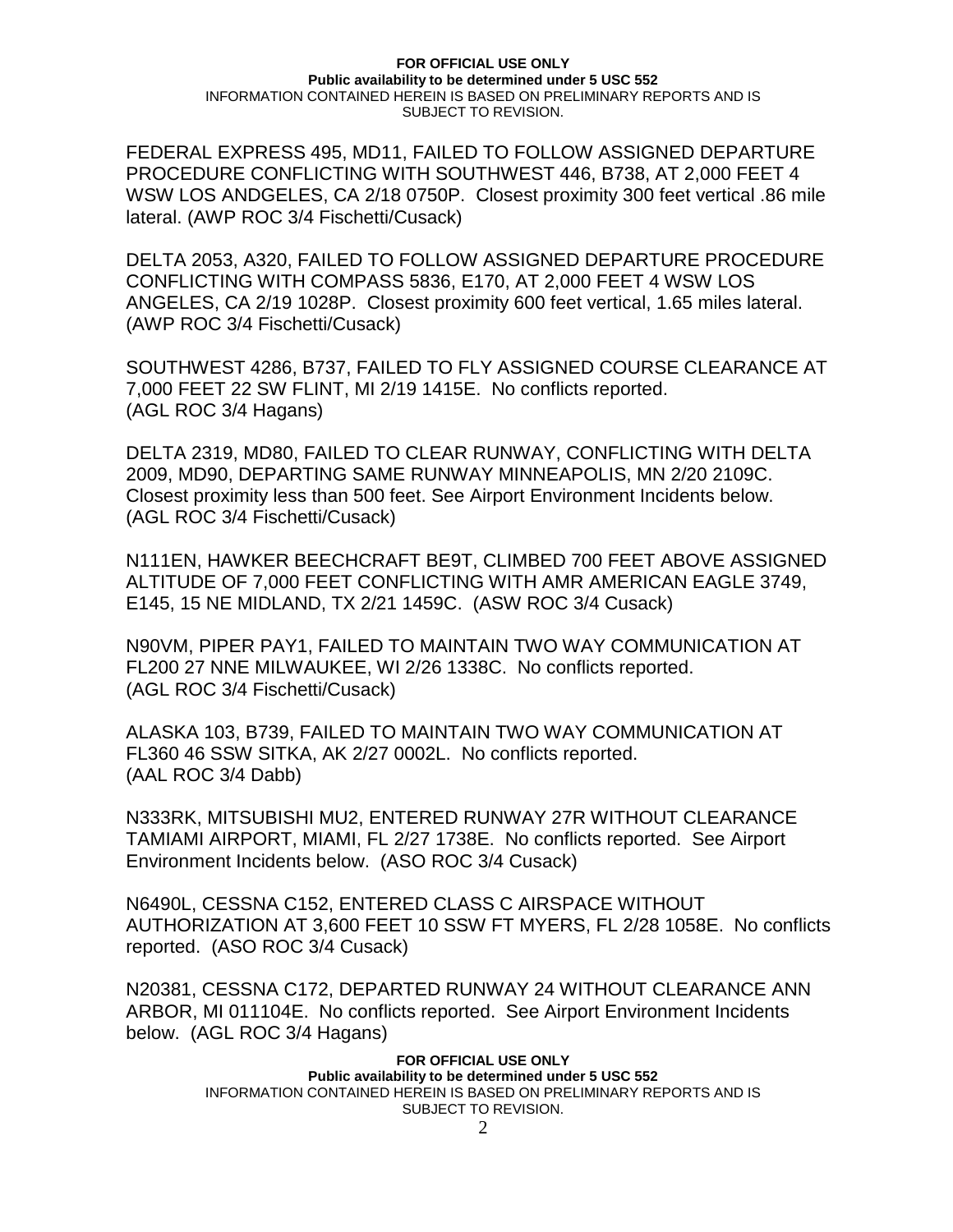REPUBLIC 4236, E170, DESCENDED 1,900 FEET BELOW ASSIGNED ALTITUDE OF 12,000 FEET CONFLICTING WITH SOUTHWEST 1023, B738, AT 10,000 FEET 4 N LA PORTE, IN 011629E. Closest proximity 100 feet vertical, 2.66 miles lateral. (AGL ROC 3/4 Cusack)

SOUTHWEST 1034, B737, FAILED TO FOLLOW ASSIGNED COURSE CLEARANCE AT FL320 16 E NEWCOMBE, KY 031429E. No conflicts reported. (AGL ROC 3/4 Fischetti/Cusack)

## **AIRPORT ENVIRONMENT INCIDENTS** – 4 REPORTED

N9619H, CESSNA C172, CLEARED TO LAND RUNWAY 26L INSTEAD PERFORMED TOUCH AND GO CONFLICTING WITH AMERICAN 1302, MD83, DEPARTING RUNWAY 22 EL PASO, TX 2/3 0850C. No loss of separation. See Pilot Deviations above. (ASW ROC 3/4 Fischetti/Dabb)

DELTA 2319, MD80, FAILED TO CLEAR RUNWAY, CONFLICTING WITH DELTA 2009, MD90, DEPARTING SAME RUNWAY MINNEAPOLIS, MN 2/21 2109C. Closest proximity less than 500 feet. See Pilot Deviations above. (AGL ROC 3/4 Fischetti/Cusack)

N333RK, MITSUBISHI MU2, ENTERED RUNWAY 27R WITHOUT CLEARANCE TAMIAMI AIRPORT, MIAMI, FL 2/27 1738E. No conflict reported. See Pilot Deviations above. (ASO ROC 3/4 Cusack)

N20381, CESSNA C172, DEPARTED RUNWAY 24 WITHOUT CLEARANCE ANN ARBOR, MI 011104E. No conflicts reported. See Pilot Deviations above. (AGL ROC 3/4 Hagans)

### **MISCELLANEOUS**

FLIGHT ATTENDANT SUFFERED LACERATION TO HER LEG ON US AIRWAYS 730, A333, CHARLOTTE, NC – LONDON, GREAT BRITAIN, DIVERTED TO PHILADELPHIA, PA 041901E. No turbulence reported. Flight attendant transported to University of Pennsylvania Hospital, disposition unkn. (DEN 2/28 Dabb)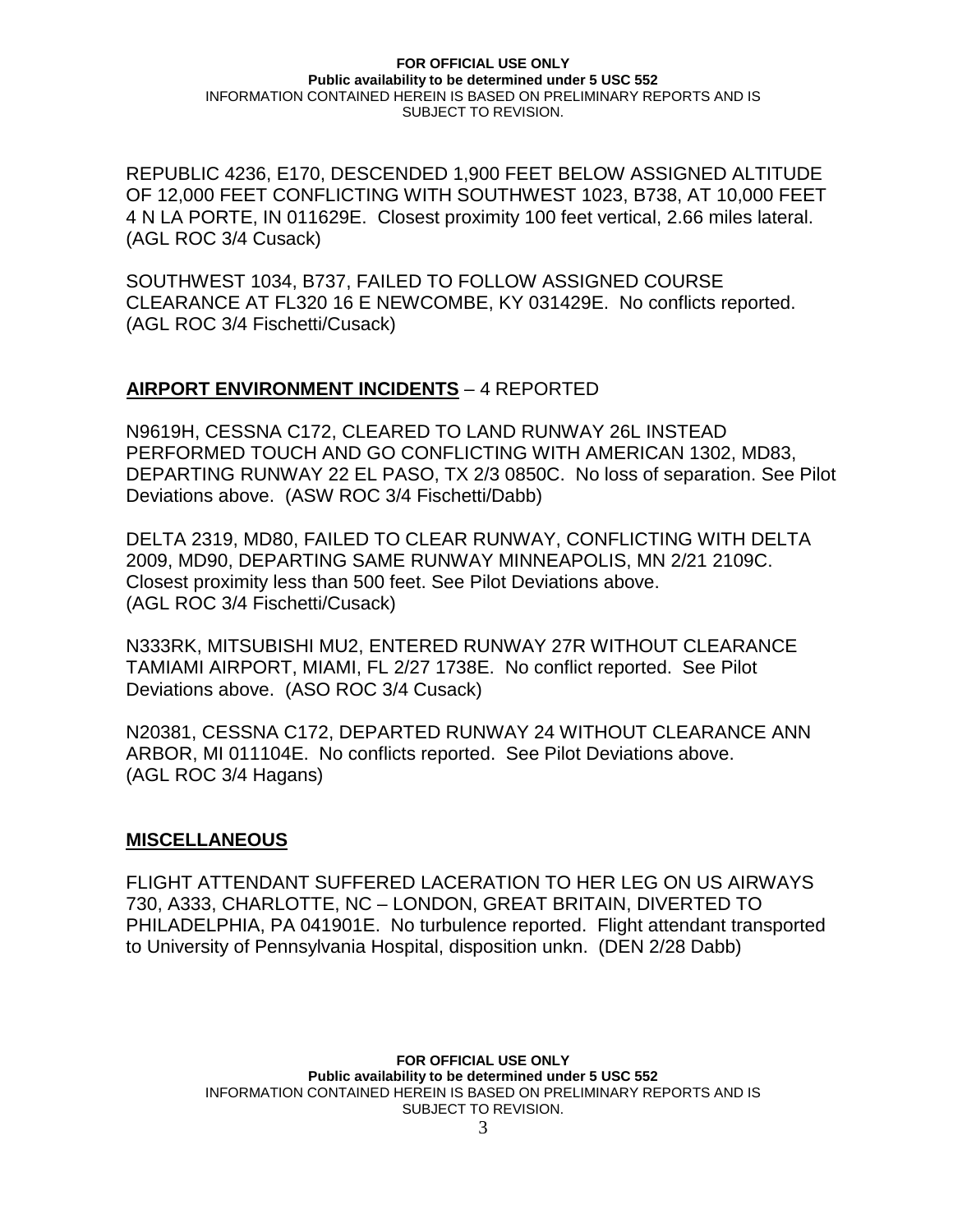

**Federal Aviation Administration**

# **DAILY ALERT BULLETIN ADMINISTRATOR'S**

Date: March 6, 2014

# **COMMERCIAL FATAL ACCIDENTS** – NONE REPORTED

**NONCOMMERCIAL FATAL ACCIDENTS** – NONE REPORTED

## **SIGNIFICANT/NOTEWORTHY OPERATIONAL OCCURRENCES** – 4 REPORTED

SIGNIFICANT OPERATIONAL OCCURRENCE REPORTED WHEN VFR N14JE, CESSNA C210, AND DELTA 1337, B757, CAME WITHIN 100 VERTICAL, .01 MILE LATERAL SEPN AT UNKNOWN ALTITUDE VCNTY DETROIT, MI 2/28 1517C. (AJI/AGL ROC 3/6 Helwig)

SIGNIFICANT OPERATIONAL OCCURRENCE REPORTED WHEN JMP (JUMP) 2, CESSNA C182, AND N900VA, HAWKER BEECHCRAFT H25B, CAME WITHIN 0 VERTICAL, .37 MILE LATERAL SEPN AT 12,500 FEET VCNTY LAKELAND, FL 011037E. (AJI/ASO ROC 3/5 Gordon)

SIGNIFICANT OPERATIONAL OCCURRENCE REPORTED WHEN MEDEVAC XLINK4, BELL B06, AND N468QS, GULFSTREAM GLF4, CAME WITHIN 600 FEET VERTICAL, .08 MILE LATERAL SEPN AT 2,000 FEET VCNTY MINNEAPOLIS, MN 041543C. (AJI/AGL ROC 3/6 Helwig)

SIGNIFICANT OPERATIONAL OCCURRENCE REPORTED WHEN N703VZ, BOMBARDIER CL30, AND GOJET 3705, CRJ7, CAME WITHIN 200 FEET VERTICAL, .66 MILE LATERAL SEPN AT 9,000 FEET VCNTY CHICAGO, IL 050950C. (AGL ROC 3/5 George)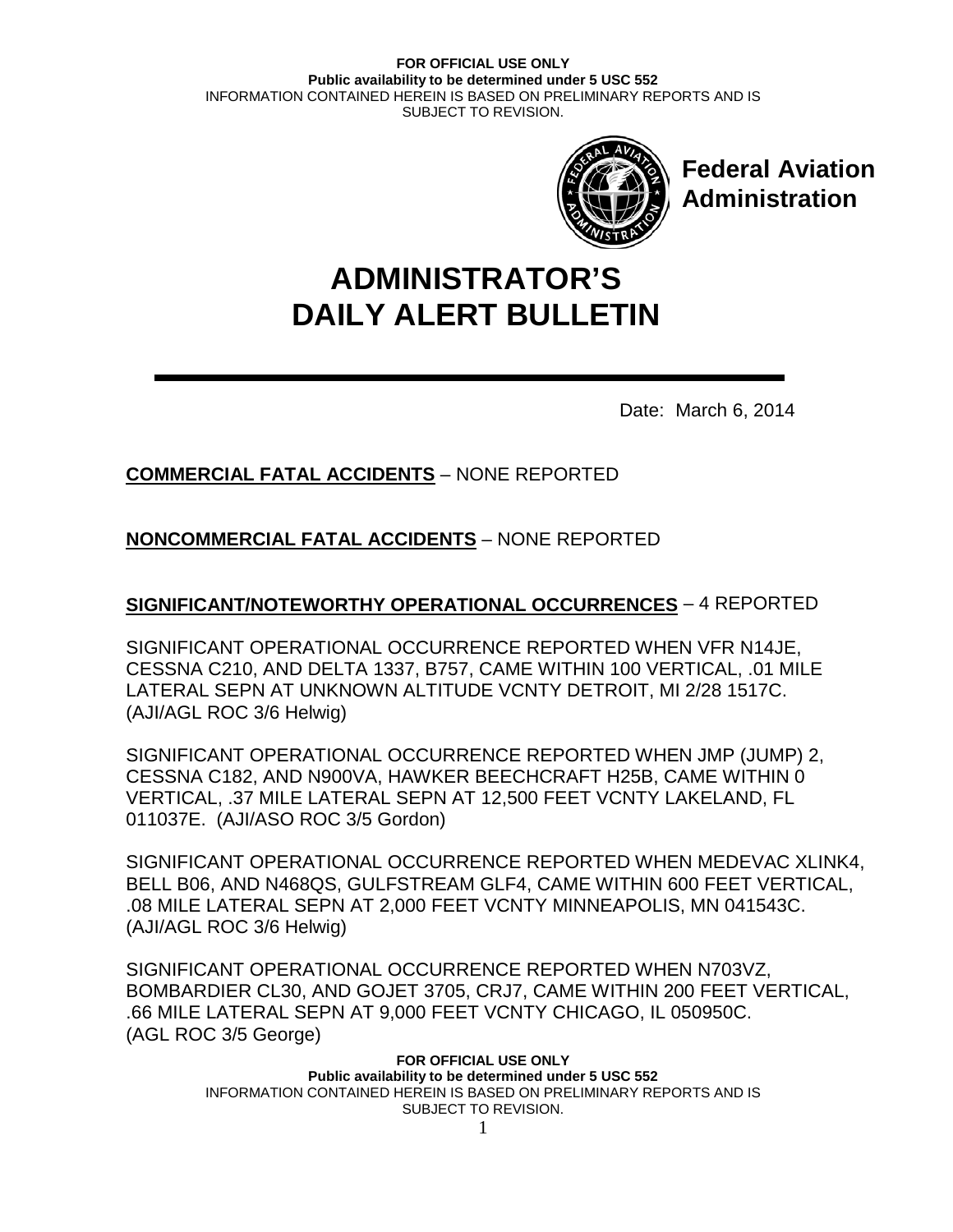## **NMAC REPORTS** – 1 REPORTED

USCG C6603, UH65, REPORTED NMAC WITH N8CP, EXPERIMENTAL RUTAN LGEZ, AT UNKN ALTITUDE 1 S LAKE JACKSON, TX 2/23 1414C. USCG C6603 climbed to avoid N8CP. Closest proximity unkn. (ASW ROC FAX 3/5 Newby)

## **PRELIM REPORTS OF PILOT DEVIATIONS** – 15 REPORTED

N97704, CESSNA C182, ENTERED TAXIWAY B WITHOUT CLEARANCE HAILEY, ID 2/21 1512M. No conflicts reported. See Airport Environment Incidents below. (ANM ROC 3/5 Newby)

N402LM, IAI GALX, FAILED TO MAINTAIN TWO WAY COMMUNICATION CONFLICTING WITH SUN AIR EXPRESS 2308, PIPER PA31, AT 2,600 FEET 1 NW HERNDON, VA 2/21 1730E. Closest proximity 500 feet vertical, 1.92 miles lateral. (AEA ROC 3/5 Helwig)

N575RD, HAWKER BEECHCRAFT BE30, CLIMBED 1,300 FEET ABOVE ASSIGNED ALTITUDE OF FL190 CONFLICTING WITH N694PD, HAWKER BEECHCRAFT H25B, 17 W ASPEN, CO 2/23 1335M. Closest proximity 200 feet vertical, 2.39 miles lateral. (ANM ROC 3/5 Perdue)

N17572, CESSNA C182, CLIMBED 900 FEET ABOVE ASSIGNED ALTITUDE OF 1,100 FEET CONFLICTING WITH VIRGIN AMERICA 817, A319, 1 N SAN CARLOS, CA 2/23 1304P. Closest proximity 600 feet vertical, 1.95 miles lateral. (AWP ROC 3/5 George)

N5320N, PIPER PA46, FAILED TO MEET CROSSING RESTRICTION OF 14,000 FEET 21 W PALM SPRINGS, CA 2/25 1249P. No conflicts reported. (AWP ROC 3/5 Newby)

N951BL, ROBINSON R22, DEPARTED THE SOUTH RAMP WITHOUT CLEARANCE HONOLULU, HI 2/26 1421L. No conflicts reported. See Airport Environment Incidents below. (AWP ROC 3/5 Newby)

BAHAMAS 316, DE HAVILLAND DH8C, DESCENDED 300 FEET BELOW ASSIGNED ALTITUDE OF 11,000 FEET 39 NW NASSAU, BAHAMAS 2/28 0737L. No conflicts reported. (ASO ROC 3/5 Newby)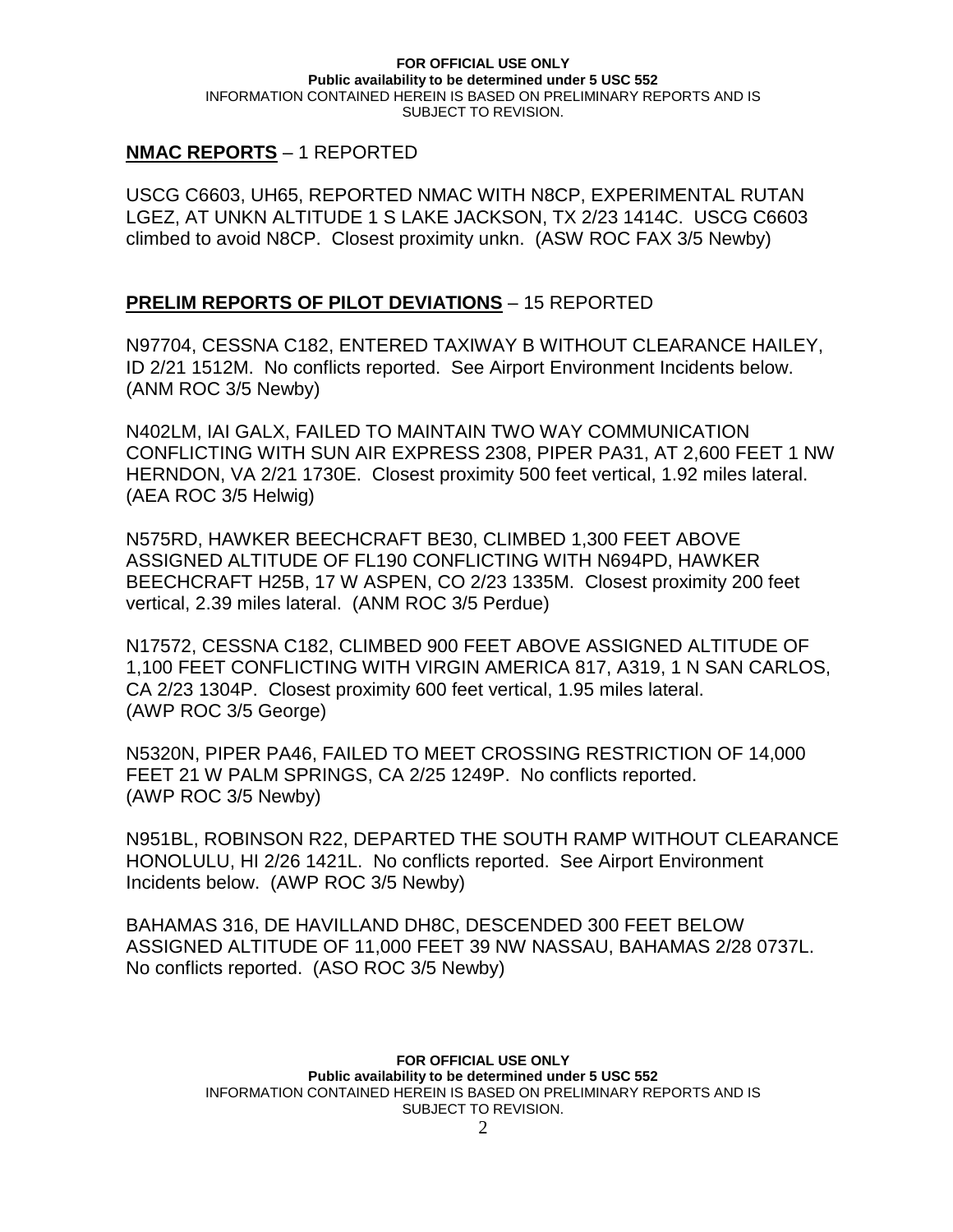N17ES, HAWKER BEECHCRAFT BE58, FAILED TO FOLLOW ASSIGNED HEADING AND CLIMBED 700 FEET ABOVE ASSIGNED ALTITUDE OF 2,000 FEET 35 SW VERO BEACH, FL 2/28 1403E. No conflicts reported. (ASO ROC 3/5 Mitchell)

N6650M, HAWKER BEECHCRAFT BE36, FAILED TO MAINTAIN TWO WAY COMMUNICATION AT 9,000 FEET 20 SSW CHARLESTON, SC 010835E. No conflicts reported. (ASO ROC 3/5 Perdue)

N298ND, PIPER PA44, DESCENDED 2,000 FEET BELOW ASSIGNED ALTITUDE OF 6,000 FEET 42 NW WEST PALM BEACH, FL 011148E. No conflicts reported. (ASO ROC 3/5 Newby)

MESA 3748, CRJ7, DESCENDED 1,800 FEET BELOW ASSIGNED ALTITUDE OF 7,000 FEET 20 SW CHICAGO, IL 011831C. No conflicts reported. (AGL ROC 3/5 Newby)

N31JM, VANS RV7, ENTERED CLASS C AIRSPACE WITHOUT AUTHORIZATION AT 1,100 FEET 3 NE DAYTONA BEACH, FL 021323E. No conflicts reported. (ASO ROC 3/5 Newby)

N9273B, PIPER PA32, CLEARED TO LAND RUNWAY 28L, INSTEAD LANDED TWY L AND CROSSED RUNWAY 28L WITHOUT CLEARANCE WEST PALM BEACH, FL 040817E. No conflicts reported. See Airport Environment Incidents below. (ASO ROC 3/5 Mitchell)

N580PU, CIRRUS SR20, ENTERED CLASS C AIRSPACE WITHOUT AUTHORIZATION AT 3,000 FEET 10 WSW CHAMPAIGN, IL 040935C. No conflicts reported. (AGL ROC 3/5 Newby)

N44VB, HAWKER BEECHCRAFT BE33, CLIMBED 800 FEET ABOVE ASSIGNED ALTITUDE OF 2,000 FEET 2 NE ADDISON, TX 041409C. No conflicts reported. (ASW ROC 3/5 Newby)

### **AIRPORT ENVIRONMENT INCIDENTS** – 4 REPORTED

VEHICLE ENTERED RUNWAY 7L AT TAXIWAY A WITHOUT AUTHORIZATION CONFLICTING WITH KOREAN AIR 233, B744, ON APPROACH SAME RUNWAY ANCHORAGE, AK 2/21 1223L. Korean Air 233 sent around to avoid loss of sepn. (AAL ROC 3/6 Perdue)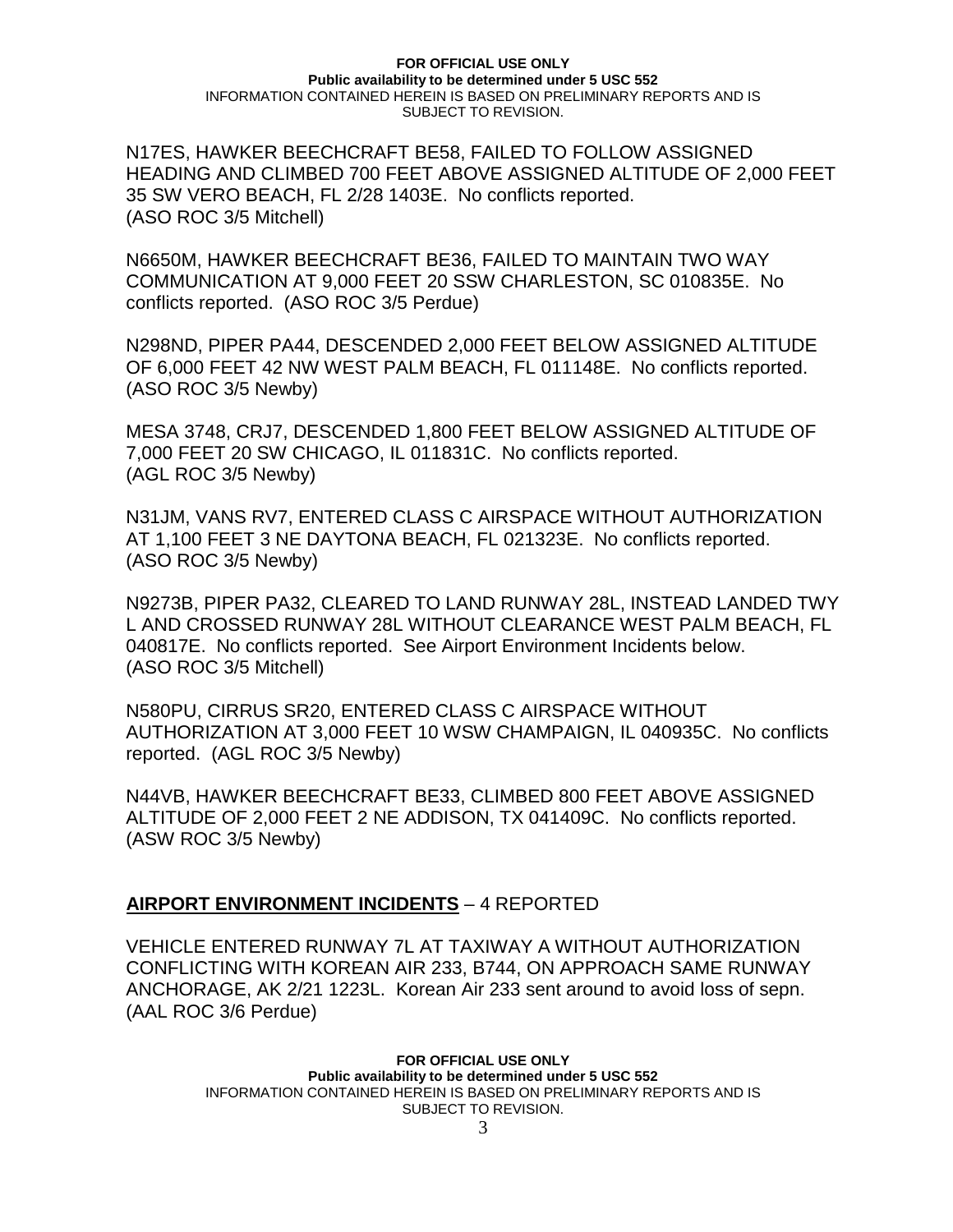N97704, CESSNA C182, ENTERED TAXIWAY B WITHOUT CLEARANCE HAILEY, ID 2/21 1512M. No conflicts reported. See Pilot Deviations above . (ANM ROC 3/5 Newby)

N951BL, ROBINSON R22, DEPARTED THE SOUTH RAMP WITHOUT CLEARANCE HONOLULU, HI 2/26 1421L. No conflicts reported. See Pilot Deviations above. (AWP ROC 3/5 Newby)

N9273B, PIPER PA32, CLEARED TO LAND RUNWAY 28L, INSTEAD LANDED TWY L AND CROSSED RUNWAY 28L WITHOUT CLEARANCE WEST PALM BEACH, FL 040817E. No conflicts reported. See Pilot Deviations above. (ASO ROC 3/5 Mitchell)

**MISCELLANEOUS**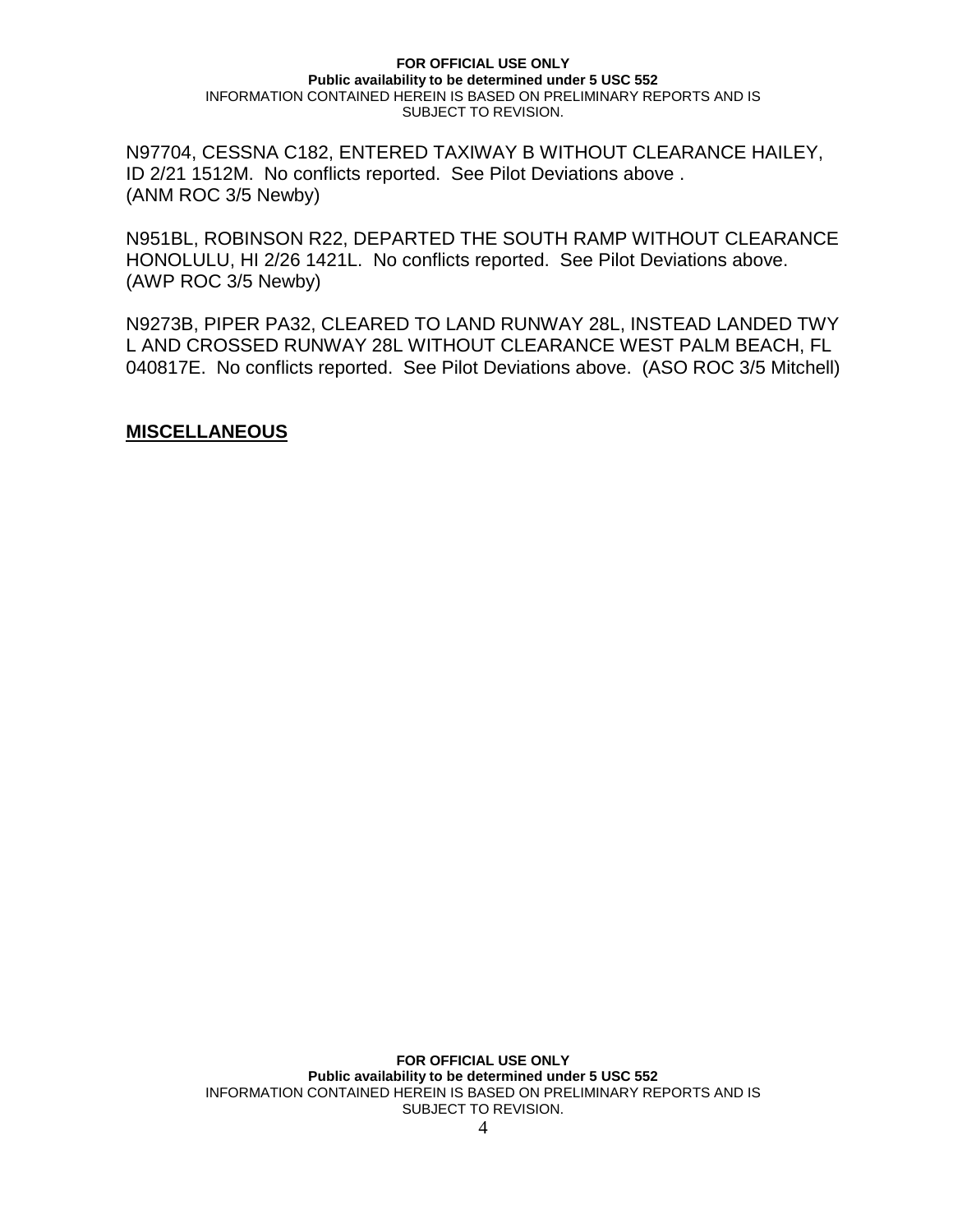

**Federal Aviation Administration**

# **DAILY ALERT BULLETIN ADMINISTRATOR'S**

Date: March 7, 2014

# **COMMERCIAL FATAL ACCIDENTS** – NONE REPORTED

## **NONCOMMERCIAL FATAL ACCIDENTS** – NONE REPORTED

## **SIGNIFICANT/NOTEWORTHY OPERATIONAL OCCURRENCES** – 2 REPORTED

SIGNIFICANT OPERATIONAL OCCURRENCE REPORTED WHEN VFR FLINT 820, CESSNA C206, AND SOUTHWEST 1370, B737, CAME WITHIN 200 FEET VERTICAL, .30 MILE LATERAL SEPN AT 3,000 FEET VCNTY HOUSTON, TX 061545C. (AJI/ASW ROC 3/6 Few)

SIGNIFICANT OPERATIONAL OCCURRENCE REPORTED WHEN FLIGHT ATTENDANT INJURED AFTER DELTA 2297, B752, SLAMMED ON BRAKES AVOIDING COLLISION WITH DELTA 1592, B738, TURNING FROM TAXIWAY M ATLANTA, GA 061345E. Delta 2297 returned to the gate and requested paramedics meet acft. Extent of flight attendant injury unkn. See Miscellaneous below. (ASO ROC 3/6 Newby)

**NMAC REPORTS** – NONE REPORTED

## **PRELIM REPORTS OF PILOT DEVIATIONS** – 15 REPORTED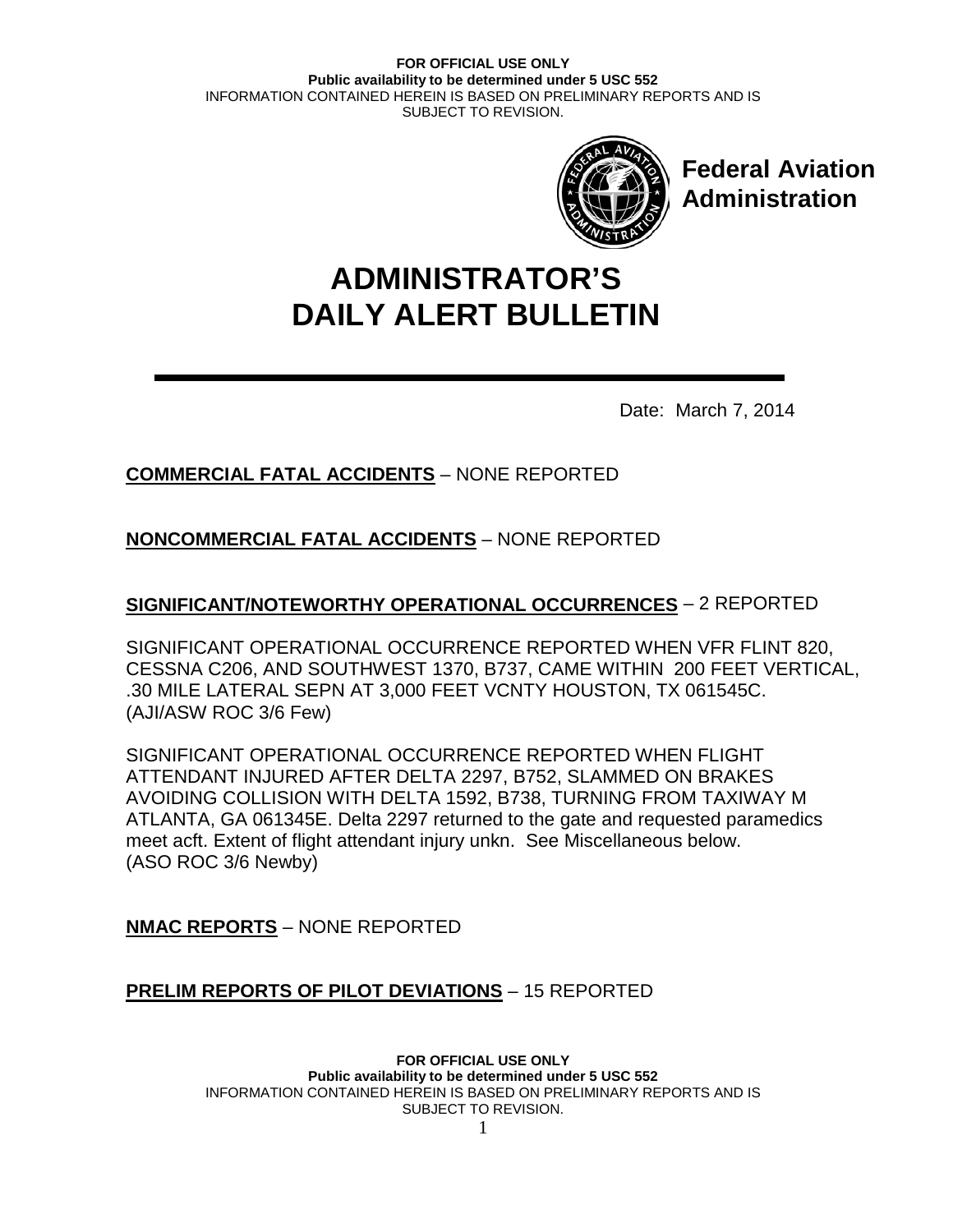N961SA, ROBINSON R44, CLIMBED 500 FEET ABOVE ASSIGNED ALTITUDE OF 4,000 FEET 3.5 SSE SEATTLE, WA 2/19 1317P. No conflicts reported. (ANM ROC 3/6 Gordon)

N6005U, PIPER P28A, LANDED RUNWAY 19 WITHOUT CLEARANCE CONFLICTING WITH N67BW, PIPER PA46, ON APPROACH RUNWAY 14 LONE STAR EXECUTIVE ARPT, HOUSTON, TX 2/21 1820C. N67BW abandoned approach to avoid loss of sepn. See Airport Environment Incidents below. (ASW ROC 3/6 Perdue)

N48CM, HAWKER BEECHCRAFT BE55, FAILED TO MAINTAIN TWO WAY COMMUNICATION AT 7,000 FEET 8 SSE ST AUGUSTINE, FL 2/22 1312E. No conflicts reported. (ASO ROC 3/6 Perdue)

CIVIL AIR PATROL 224, CESSNA C172, ENTERED TAXIWAY B WITHOUT CLEARANCE CONFLICTING WITH ALLEGIANT 224, MD83, SAME TAXIWAY PHOENIX-MESA GATEWAY ARPT, AZ 2/23 0724M. Allegiant stopped to avoid collision. See Airport Environment Incidents below. (AWP ROC 3/6 Perdue)

N31HK, LEARJET LJ35, FAILED TO FOLLOW ASSIGNED DEPARTURE PROCEDURE AT 2,500 FEET 10 N PHOENIX, AZ 2/23 1755M. No conflicts reported. (AWP ROC 3/6 George)

N696DT, CESSNA C414, ENTERED CLASS B AIRSPACE WITHOUT CLEARANCE CONFLICTING WITH SOUTHWEST 2257, B737, AT 2,600 FEET 10 NE LOS ANGELES, CA 2/25 0933P. Southwest 2257 responded to TCAS RA to avoid loss of sepn. (AWP ROC 3/12 Dabb)

N894AR, MOONEY M20T, CLIMBED 900 FEET ABOVE ASSIGNED ALTITUDE OF 6,000 FEET CONFLICTING WITH SKY WEST 6447, BOMBARDIER CL60, 1 W PALM SPRINGS, CA 2/25 2044P. Closest proximity 0 vertical, 1.43 miles lateral. (AWP ROC 3/6 Newby)

CAPE AIR 2603, CESSNA C402, CROSSED HOLD LINE RUNWAY 27 WITHOUT CLEARANCE CONFLICTING WITH IRELAND REGISTERED SHAMROCK 137, A333, LANDING SAME RUNWAY BOSTON, MA 2/26 1555E. Closest proximity 7,748 feet lateral. See Airport Environment Incidents below. (ANE ROC 3/6 Newby)

EXPRESS JET 5752, CRJ2, BEGAN DEPARTURE ROLL RUNWAY 33 WITHOUT CLEARANCE WINDSOR LOCKS, CT 2/28 0903E. No conflicts reported. See Airport Environment Incidents below. (ANE ROC 3/6 Newby)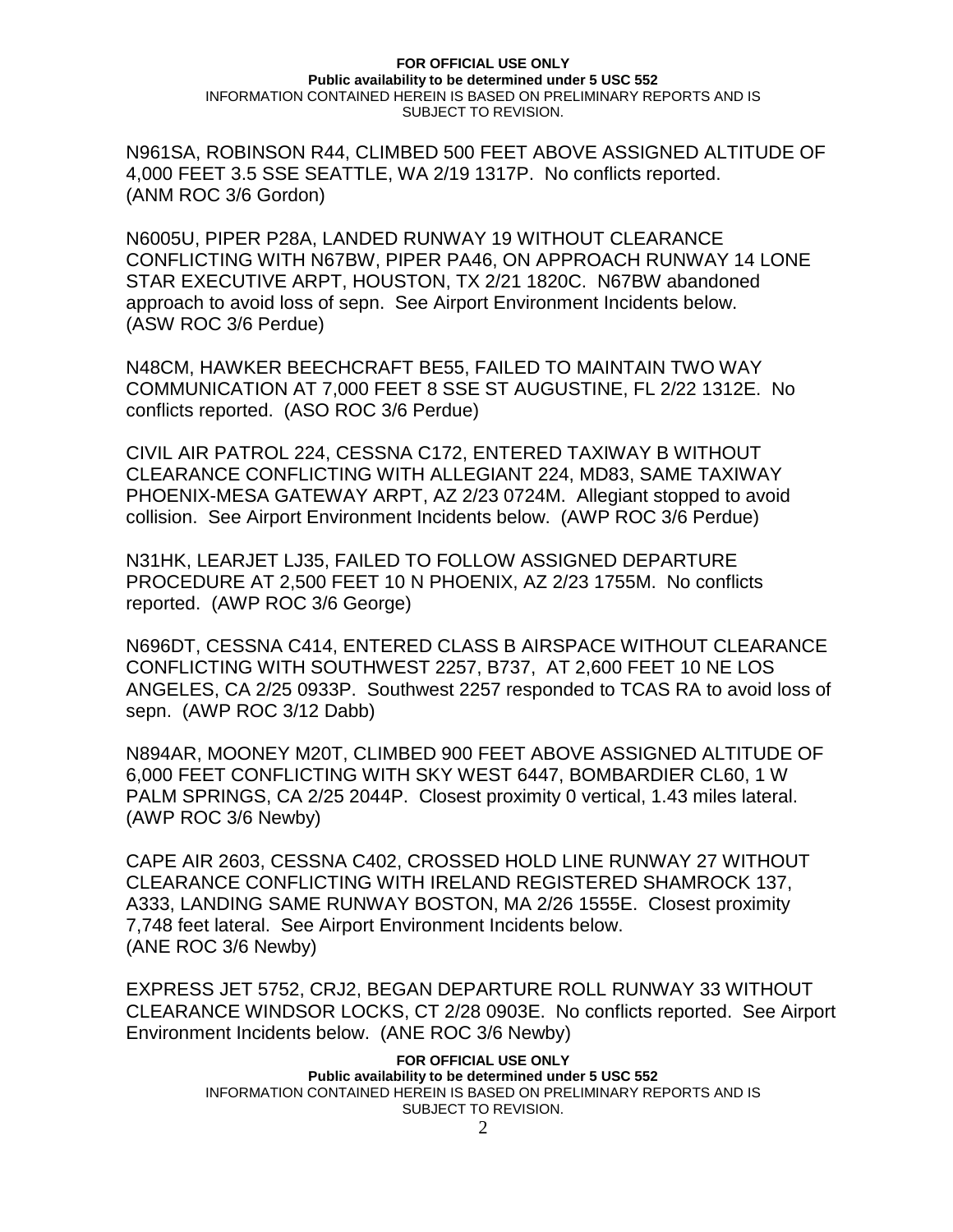CHILE REGISTERED LAN CHILE 561, B763, CLIMBED 1,400 FEET ABOVE ASSIGNED ALTITUDE OF FL350 IN OCEANIC AIRSPACE 19 ESE BIMINI, BAHAMAS 2/28 0913L. No conflicts reported. (ASO ROC 3/6 Newby)

AEROMEXICO 9281, B737, FAILED TO FOLLOW ASSIGNED COURSE CLEARANCE AT FL310 5 SSW LOUISVILLE, KY 021020E. No conflicts reported. (AGL ROC 3/6 Perdue)

N155SJ, LEARJET LJ55, CLIMBED 2,000 FEET ABOVE ASSIGNED ALTITUDE OF 10,000 FEET 9 E FORT PIERCE, FL 021843E. No conflicts reported. (ASO ROC 3/6 Perdue)

N630GS, HAWKER BEECHCRAFT H25B, CLIMBED 600 FEET ABOVE ASSIGNED ALTITUDE OF 15,000 FEET CONFLICTING WITH USAF REAPR13, B2, 7 ESE FULTON, MO 031348C. Closest proximity 400 feet vertical, 2.32 miles lateral. (ACE ROC 3/6 Newby)

N974TA, CESSNA C172, ENTERED RUNWAY 16R WITHOUT CLEARANCE CONFLICTING WITH N701AR, CESSNA COL4, LANDING SAME RUNWAY VAN NUYS, CA 031205P. N701AR sent around to avoid loss of sepn. See Airport Environment Incidents below. (AWP ROC 3/6 Newby/George)

USN DAWG22, T34, ENTERED CLASS C AIRSPACE WITHOUT AUTHORIZATION AT 2,100 FEET 3 ESE FRESNO, CA 041558P. No conflicts reported. (AWP ROC 3/6 Newby)

N12182, CESSNA C172, FLYING VFR, WHEN IFR REQUIRED AT 8,000 FEET 25 ESE BIMINI, BAHAMAS 051841L. No conflicts reported. (ASO ROC 3/6 Newby)

### **AIRPORT ENVIRONMENT INCIDENTS** – 7 REPORTED

N6005U, PIPER P28A, LANDED RUNWAY 19 WITHOUT CLEARANCE CONFLICTING WITH N678BW, PIPER PA46, ON APPROACH RUNWAY 14 LONE STAR EXECUTIVE ARPT, HOUSTON, TX 2/21 1820C. N678BW abandoned approach to avoid loss of sepn. See Pilot Deviations above. (ASW ROC 3/6 Perdue)

CIVIL AIR PATROL 224, CESSNA C172, TURNED ONTO TAXIWAY B WITHOUT CLEARANCE CONFLICTING WITH ALLEGIANT 224, MD83, TAXIING SAME TAXIWAY PHOENIX-MESA GATEWAY ARPT, PHOENIX, AZ 2/23 0724M. Allegiant stopped to avoid collision. See Pilot Deviations above. (AWP ROC 3/6 Perdue)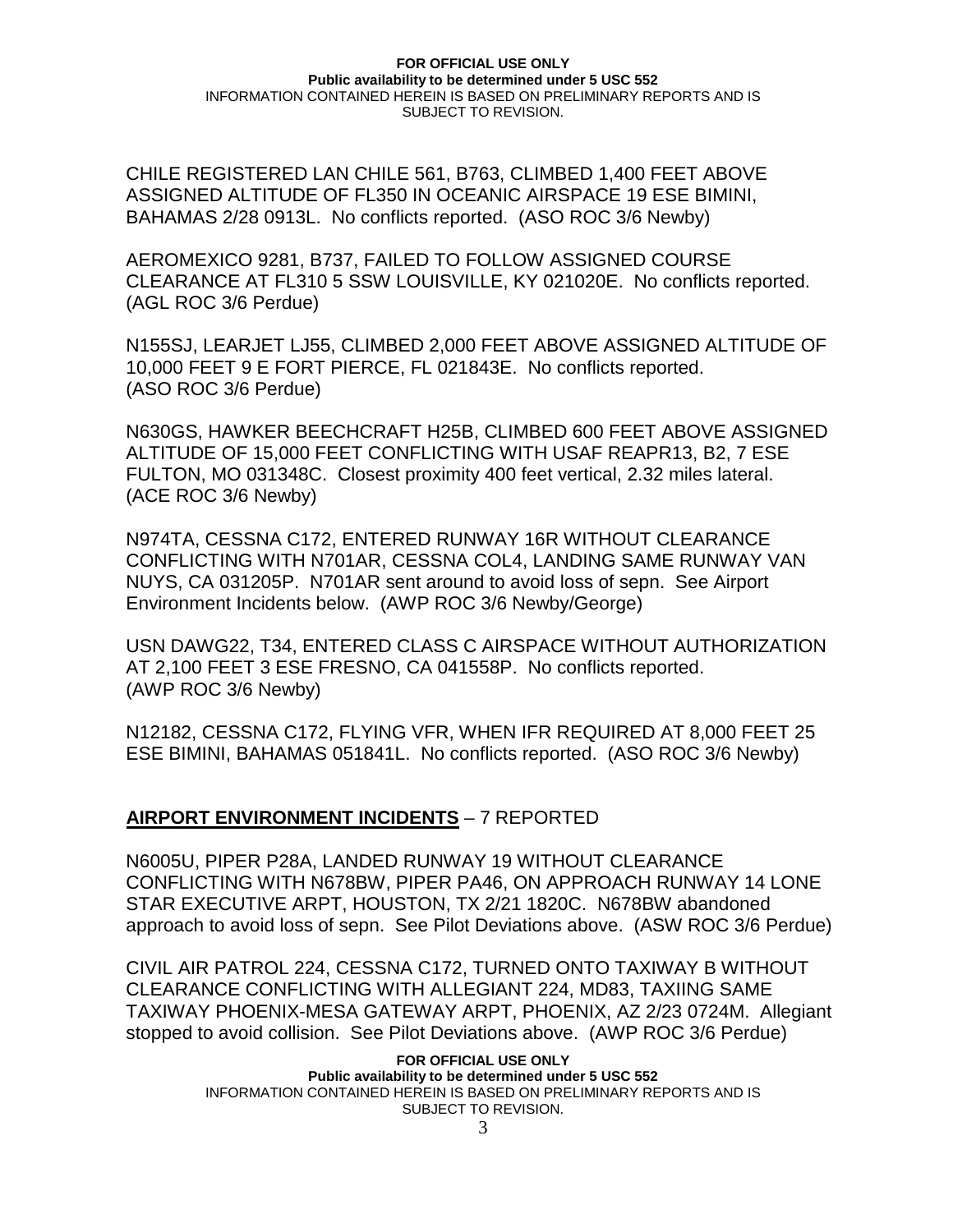CAPE AIR 2603, CESSNA C402, CROSSED HOLD LINE RUNWAY 27 WITHOUT CLEARANCE CONFLICTING WITH IRELAND REGISTERED SHAMROCK 137, A333, LANDING SAME RUNWAY BOSTON, MA 2/26 1555E. Closest proximity 7,748 feet lateral. See Pilot Deviations above . (ANE ROC 3/6 Newby)

EXPRESS JET 5752, CRJ2, BEGAN DEPARTURE ROLL RUNWAY 33 WITHOUT CLEARANCE WINDSOR LOCKS, CT 2/28 0903E. No conflicts reported. See Pilot Deviations above. (ANE ROC 3/6 Newby)

UNIDENTIFIED PEDESTRIAN CROSSED RUNWAY 1L AND TAXIWAYS A AND B WITHOUT AUTHORIZATION KANSAS CITY, MO 030450C. No conflicts reported. (ACE ROC 3/6 Newby)

N974TA, CESSNA C172, ENTERED RUNWAY 16R WITHOUT CLEARANCE CONFLICTING WITH N701AR, CESSNA COL4, LANDING SAME RUNWAY VAN NUYS, CA 031205P. N701AR sent around to avoid loss of sepn. See Pilot Deviations above. (AWP ROC 3/6 Newby/George)

AMBULANCE ENTERED INTERSECTION RUNWAY 23 AND RUNWAY 27 WITHOUT AUTHORIZATION CONFLICTING WITH N2517X, LANCAIR COL3, SHORT FINAL UNSPECIFIED RUNWAY BRISTOL, TN 051515E. N2517X sent around to avoid loss of sepn. (ASO ROC 3/6 Perdue)

### **MISCELLANEOUS**

PILOT IN COMMAND SUFFERED POSSIBLE STROKE ON GOJET 3659, CRJ7, EN ROUTE DENVER, CO 061151M. Medical personnel met acft at gate. Disposition of PIC not reported. (ANM ROC 3/6 Perdue)

FLIGHT ATTENDANT INJURED AFTER DELTA 2297, B752, SLAMMED ON BRAKES AVOIDING COLLISION WITH DELTA 1592, B738, TURNING FROM TAXIWAY M ATLANTA, GA 061345E. Delta 2297 returned to the gate and requested paramedics meet acft. Extent of flight attendant injury unkn. See Significant/Noteworthy Operational Occurrences above. (ASO ROC 3/6 Newby)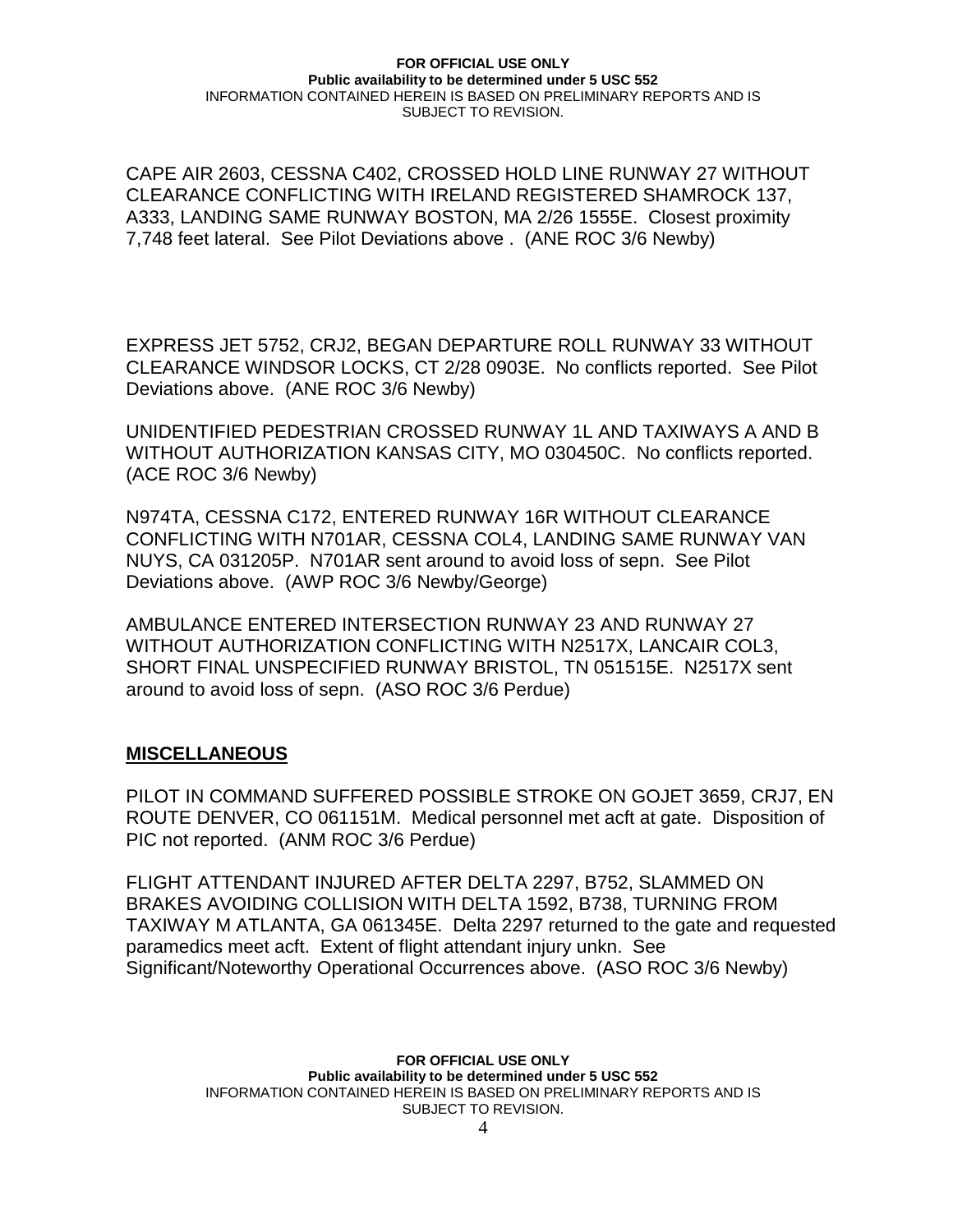

**Federal Aviation Administration**

# **DAILY ALERT BULLETIN ADMINISTRATOR'S**

Date: March 12, 2014

# **COMMERCIAL FATAL ACCIDENTS** – NONE REPORTED

## **NONCOMMERCIAL FATAL ACCIDENTS** – 2 REPORTED

2 FATAL WHEN VFR N98EV, REVO LIGHT SPORT, CRASHED UNDER UNKN CIRCUMSTANCES INTO MANA RIDGE MOUNTAIN LIHUE, KAUAI, HI 111157L. No ATC services provided. Wx: wind 090 at 4, vsby 10, few 1900, ovc 4300. (AWP ROC 3/11 Newby)

1 FATAL WHEN VFR N62PT, EXPERIMENTAL AVID BANDIT, CRASHED UNDER UNKN CIRCUMSTANCES VCNTY WASHINGTON COUNTY ARPT, WASHINGTON, PA 111410E. No ATC services provided. Wx: not reported. (AEA ROC 3/11 Newby)

## **SIGNIFICANT/NOTEWORTHY OPERATIONAL OCCURRENCES** – 4 REPORTED

SIGNIFICANT OPERATIONAL OCCURRENCE REPORTED WHEN N9250W, PIPER P28A, AND N360JG, LEARJET LJ25, CAME WITHIN 200 FEET VERTICAL, .96 MILE LATERAL SEPN AT VCNTY VERO BEACH, FL 071538E. (ASO ROC 3/12 Dabb)

SIGNIFICANT OPERATIONAL OCCURRENCE REPORTED WHEN N486CC, CESSNA C525, AND EXPRESS JET 5593, CRJ2, CAME WITHIN 900 FEET VERTICAL, 1.34 MILES LATERAL SEPN AT FL240 VCNTY ATLANTA, GA 110816E. (ASO ROC 3/11 Newby)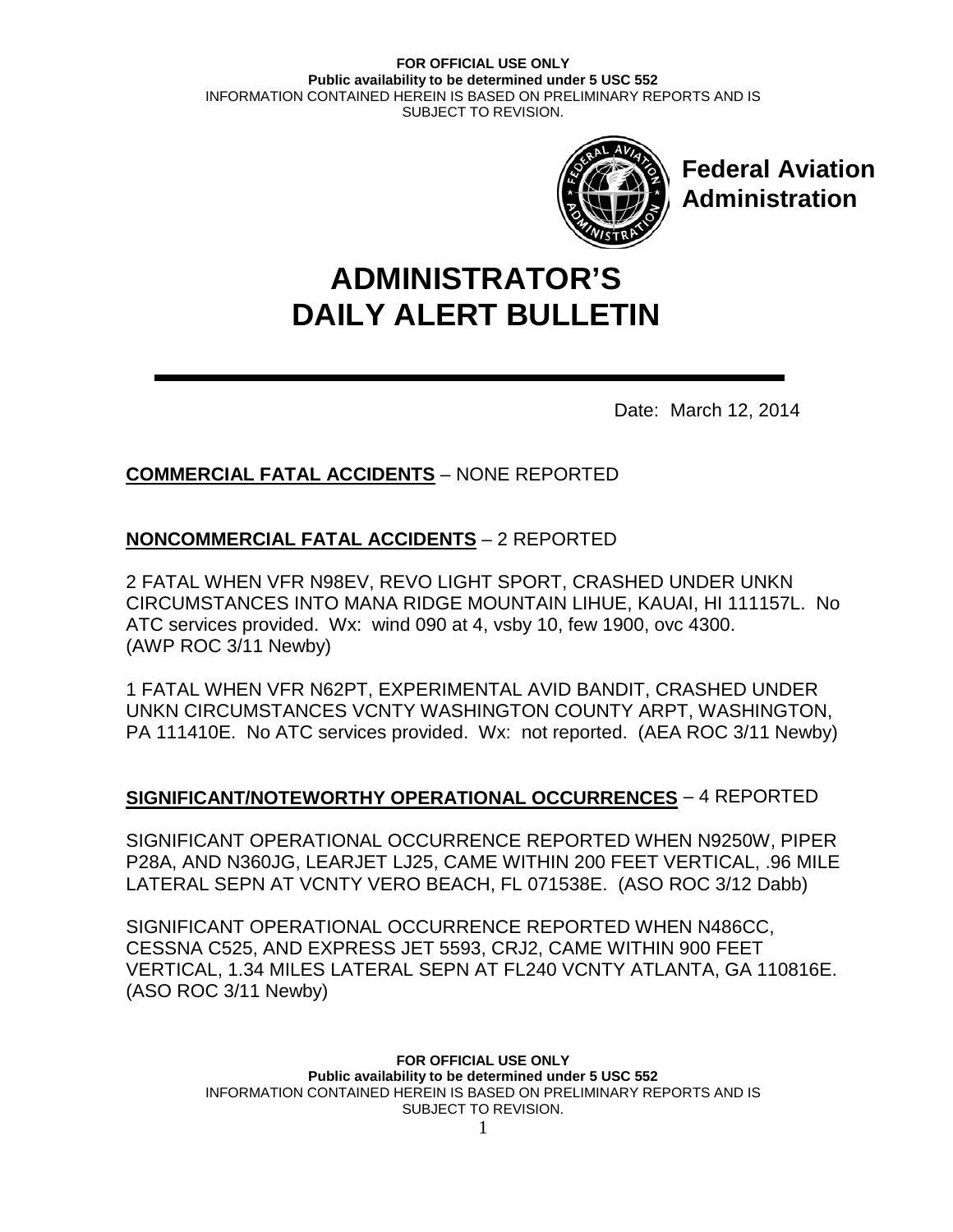SIGNIFICAN OPERATIONAL OCCURRENCE REPORTED WHEN AIRTRAN 550, B717, AND MILITARY BANGR21, 2/F16, CAME WITH 200 FEET VERTICAL, AND 1.13 MILES LATERAL SEPN AT 9,300 FEET VCNTY PHILADELPHIA, PA 111011E. (AEA ROC 3/12 Dabb)

SIGNIFICANT OPERATIONAL OCCURRENCE REPORTED WHEN UNITED 1467, B738, AND UNITED 461, A319, CAME WITHIN 1900 FEET LATERAL SEPN RUWAY 15R HOUSTON, TX 111440C. (ASW ROC 3/12 Dabb)

**NMAC REPORTS** – NONE REPORTED

## **PRELIM REPORTS OF PILOT DEVIATIONS** – 15 REPORTED

N5320N, PIPER PA46, FAILED TO FOLLOW ASSIGNED COURSE HEADING CONFLICTING WITH SKY WEST 4569, CRJ2, AT 2,200 FEET 3 ESE VAN NUYS, CA 2/26 1212P. Closest proximity 800 feet vertical, 2.28 miles lateral. (AWP ROC 3/11 Perdue)

N560HX, CESSNA C56X, FAILED TO FLY ASSIGNED COURSE HEADING AT 2,200 FEET 8 W LONG BEACH, CA 2/27 0846P. No conflicts reported. (AWP ROC 3/11 Newby)

N6500B, LANCAIR COL3, ENTERED CLASS B AIRSPACE WITHOUT CLEARANCE AT 4,500 FEET 25 SSW CHARLOTTE, NC 2/28 0954E. No conflicts reported. (ASO ROC 3/11 Helwig)

CANADA REGISTERED CGRGM, DASSAULT FALCON FA7X, CLIMBED 3,000 FEET ABOVE ASSIGNED ALTITUDE OF 14,000 FEET 2 E POMONA, CA 2/28 1429P. No conflicts reported. (AWP ROC 3/11 Newby)

N24HX, CESSNA C560, FAILED TO FLY ASSIGNED COURSE CLEARANCE AT 7,600 FEET 4 W LAS VEGAS, NV 011013P. No conflicts reported. (AWP ROC 3/11 Newby)

N323RP, VANS RV8, ENTERED CLASS B AIRSPACE WITHOUT CLEARANCE AT 3,700 FEET 25 N CHARLOTTE, NC 011425E. No conflicts reported. (ASO ROC 3/11 Helwig)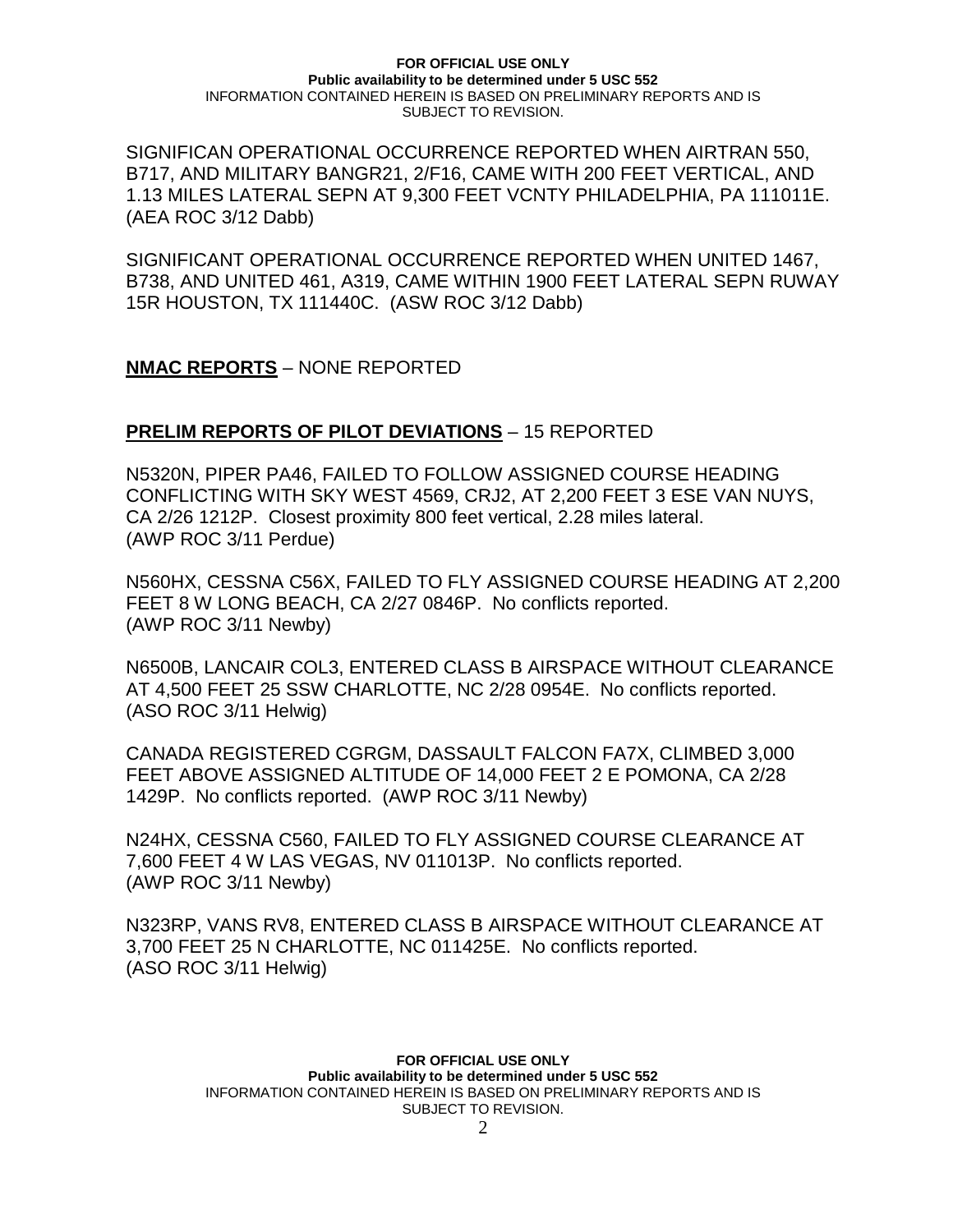EAGLEMED 6, AEROSPATIALE AS50, FAILED TO FOLLOW ASSIGNED COURSE CLEARANCE AT UNKN ALTITUDE 2 E TULSA, OK 032011C. No conflicts reported. (ASW ROC 3/11 Perdue/Gordon)

N9603Y, HAWKER BEECHCRAFT BE35, ENTERED RUNWAY 27 WITHOUT CLEARANCE CONFLICTING WITH ALLEGIANT 1433, MD83, CLEARED FOR DEPARTURE SAME RUNWAY MOLINE, IL 041408C. Allegiant takeoff clearance cancelled to prevent loss of sepn. See Airport Environment Incidents below. (AGL ROC 3/11 Perdue)

N146TS, DIAMOND DA40, FAILED TO MAINTAIN TWO WAY COMMUNICATION AT 8,000 FEET 38 E WAUCHULA, FL 051416E. No conflicts reported. (ASO ROC 3/11 Newby)

N484VB, CESSNA C510, FAILED TO FOLLOW ASSIGNED COURSE CLEARANCE AT 1,600 FEET 1 WNW FRESNO, CA 051159P. No conflicts reported. (AWP ROC 3/11 Gordon)

N776JT, PILATUS PC12, FAILED TO MAINTAIN TWO WAY COMMUNICATION AT FL240 17 E CLINTON, OK 061722C. No conflicts reported. (ASW ROC 3/11 Newby)

SUNWING 327, B738, FAILED TO MAINTAIN TWO WAY COMMUNICATION AT FL340 17 S EUFAULA, AL 071819E. No conflicts reported. (ASO ROC 3/11 Newby)

N54VM, HAWKER BEECHCRAFT PRM1, FAILED TO FOLLOW ASSIGNED COURSE CLEARANCE CONFLICTING WITH N181FA, PIPER P28A, AT 7,000 FEET 20 SW RICHMOND, VA 081018E. Closest proximity 600 feet vertical, 1.8 miles lateral. (AEA ROC 3/11 Perdue)

EXPRESS JET 4320, E145, FAILED TO FOLLOW ASSIGNED COURSE CLEARANCE AT 1,600 FEET 2 SW HOUSTON, TX 081335C. No conflicts reported. (ASW ROC 3/11 Perdue)

CIVIL AIR PATROL 3205, CESSNA C182, ENTERED RESTRICTED AREA R5311 WITHOUT AUTHORIZATION AT 2,600 FEET 10 W FAYETTEVILLE, NC 091608E. (ASO ROC 3/11 Helwig)

## **AIRPORT ENVIRONMENT INCIDENTS** – 2 REPORTED

UNIDENTIFIED VEHICLE ENTERED TAXIWAY A9 WITHOUT AUTHORIZATION PORTLAND, OR 040915M. No conflicts reported. (ANM ROC 3/11 Newby)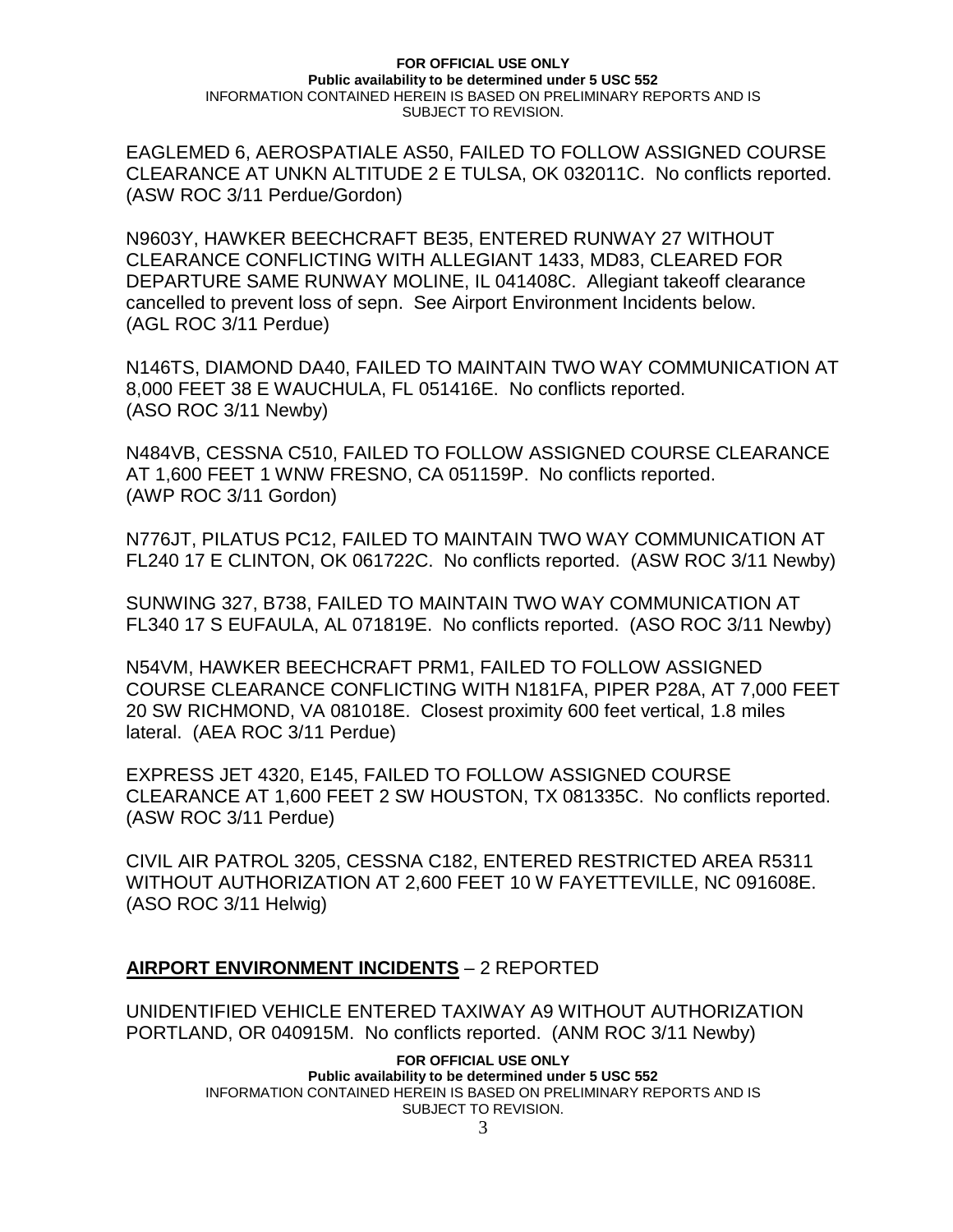N9603Y, HAWKER BEECHCRAFT BE35, ENTERED RUNWAY 27 WITHOUT CLEARANCE CONFLICTING WITH ALLEGIANT 1433, MD83, CLEARED FOR DEPARTURE SAME RUNWAY MOLINE, IL 041408C. Allegiant takeoff clearance cancelled to prevent loss of sepn. See Pilot Deviations above. (AGL ROC 3/11 Perdue)

**MISCELLANEOUS**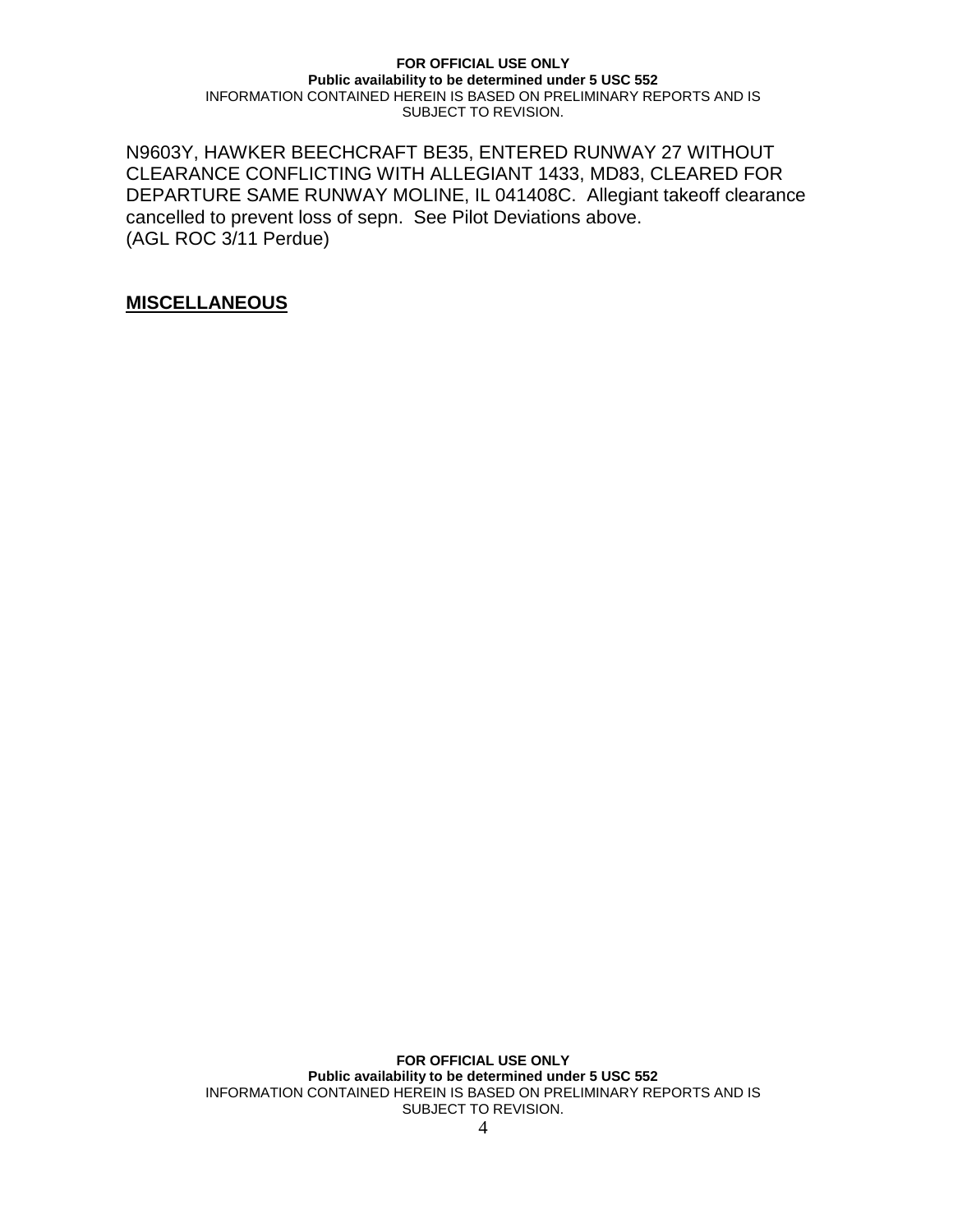

**Federal Aviation Administration**

# **DAILY ALERT BULLETIN ADMINISTRATOR'S**

Date: March 13, 2014

# **COMMERCIAL FATAL ACCIDENTS** – NONE REPORTED

**NONCOMMERCIAL FATAL ACCIDENTS** – NONE REPORTED

**SIGNIFICANT/NOTEWORTHY OPERATIONAL OCCURRENCES** – NONE REPORTED

## **NMAC REPORTS** – 1 REPORTED

ERA AVIATION 8122, DE HAVILLAND DH8A, RESPONDED TO TCAS ALERT AND TURNED TO AVOID UNIDENTIFIED VFR FLOATPLANE AT 2,000 FEET 3 NW ANCHORAGE AK 1407L. Closest proximity 0.42 mile lateral, 0 feet vertical. (AAL ROC 3/12 Fischetti/Few)

## **PRELIM REPORTS OF PILOT DEVIATIONS** – 14 REPORTED

N8757R, EXPERIMENTAL HXB, TAXIED TO RUNWAY 12 WITHOUT CLEARANCE SAN CARLOS, CA 2/22 1404P. No conflicts reported. See Airport Environment Incidents below. (AWP ROC 3/12 Dabb)

N696DT, CESSNA C414, ENTERED CLASS B AIRSPACE WITHOUT CLEARANCE CONFLICTING WITH SOUTHWEST 2257, B737, AT 2,600 FEET 10 NE LOS ANGELES, CA 2/25 0933P. Southwest 2257 responded to TCAS RA to avoid loss of sepn. (AWP ROC 3/12 Dabb)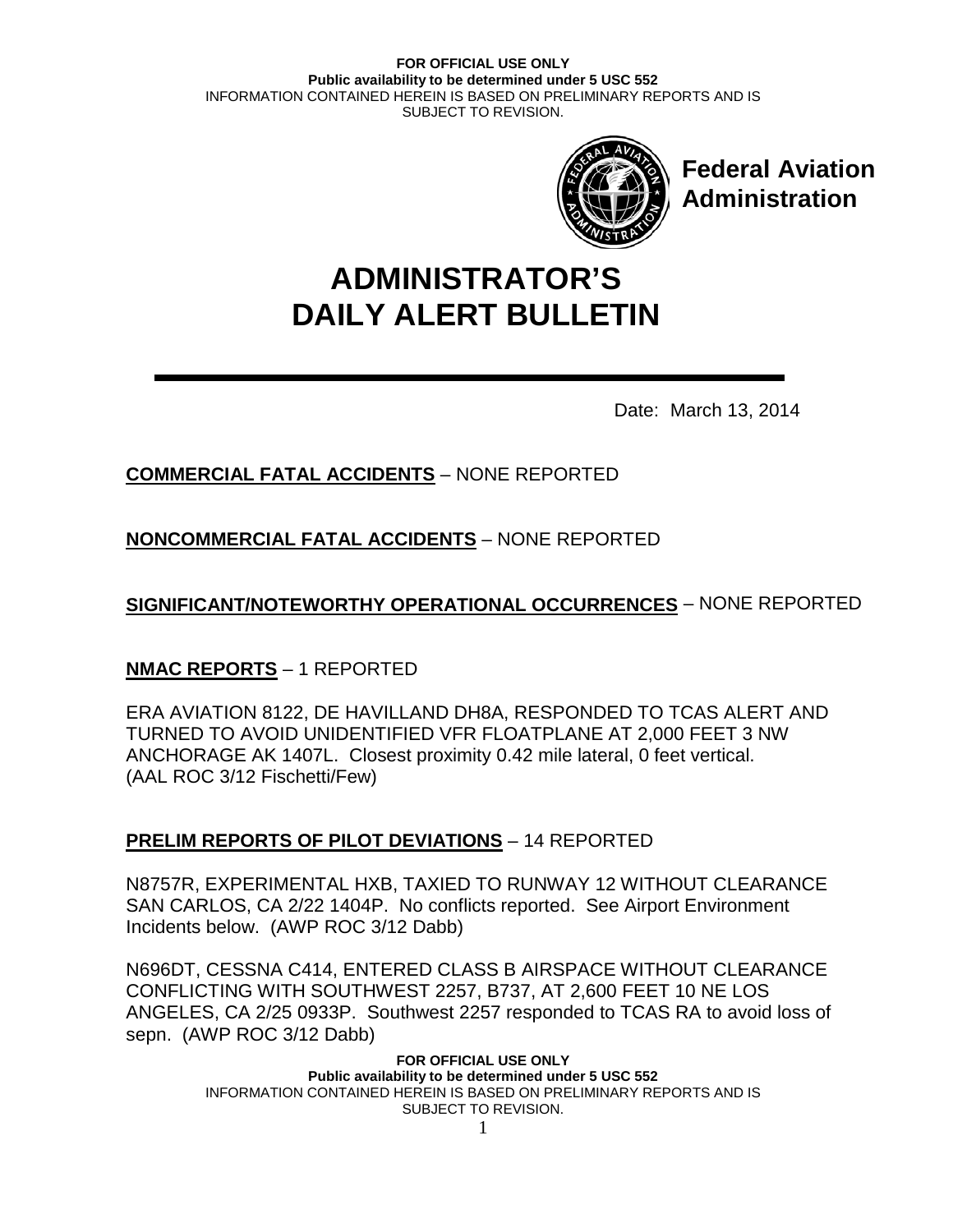VIRGIN AMERICA 231, A320, DESCENDED 400 FEET BELOW ASSIGNED ALTITUDE OF FL270 ENTERING RESTRICTED AREA R2501N WITHOUT AUTHORIZATION 27 SE HECTOR, CA 2/27 1042P. No conflicts reported. (AWP ROC 3/12 Cusack)

N69084, HAWKER BEECHCRAFT BE90, FAILED TO FLY PUBLISHED DEPARTURE PROCEDURE CONFLICTING WITH ALASKA 515, B737, AT 2,300 FEET 4.6 NNE SEATTLE, WA 032025P. Closest proximity 100 feet vertical, .9 mile lateral. (ANM ROC 3/12 Hagans)

N601FM, CESSNA C525, CLIMBED 400 FEET ABOVE ASSIGNED ALTITUDE OF 5,000 FEET CONFLICTING WITH USN VVNH713, H60, 11 SSE OCEANSIDE, CA 040852P. Closest proximity 800 feet vertical, 1.98 miles lateral. (AWP ROC 3/12 Hagans)

SOUTHWEST 2235, B737, FAILED TO FLY ASSIGNED COURSE CLEARANCE AT 7,300 FEET 5 E DENVER, CO 050743M. No conflicts reported. (ANM ROC 3/12 Cusack)

N987M, CESSNA C210, CROSSED HOLD LINE RUNWAY 29L WITHOUT CLEARANCE FRESNO, CA 061235P. No conflicts reported. See Airport Environment Incidents below. (AWP ROC 3/12 Dabb)

N200WK, DASSAULT FA20, ENTERED CLASS B AIRSPACE WITHOUT CLEARANCE CONFLICTING WITH AMERICAN 122, B738, AT 1,700 FEET 2 SE KISSIMMEE, FL 092327E. Closest proximity 300 feet vertical, .65 mile lateral. (ASO ROC 3/12 Cusack)

CANADA REGISTERED CGCYB, CESSNA C441, CLIMBED 400 FEET ABOVE INITIAL ALTITUDE RESTRICTION AND FAILED TO FOLLOW ASSIGNED COURSE CLEARANCE CONFLICTING WITH DELTA 2552, B738, AT 1,600 FEET 2 SW TETERBORO, NJ 091605E. Closest proximity 300 feet vertical, 1.04 miles lateral. (AEA ROC 3/12 Dabb)

MALTA REGISTERED VISTA JET 740, BOMBARDIER GLEX, CLIMBED 300 FEET ABOVE ASSIGNED ALTITUDE OF 1,500 FEET CONFLICTING WITH UNITED 37, B752, 1 SW TETERBORO, NJ 101118E. Closest proximity 900 feet vertical, 1.68 miles lateral. (AEA ROC 3/12 Dabb)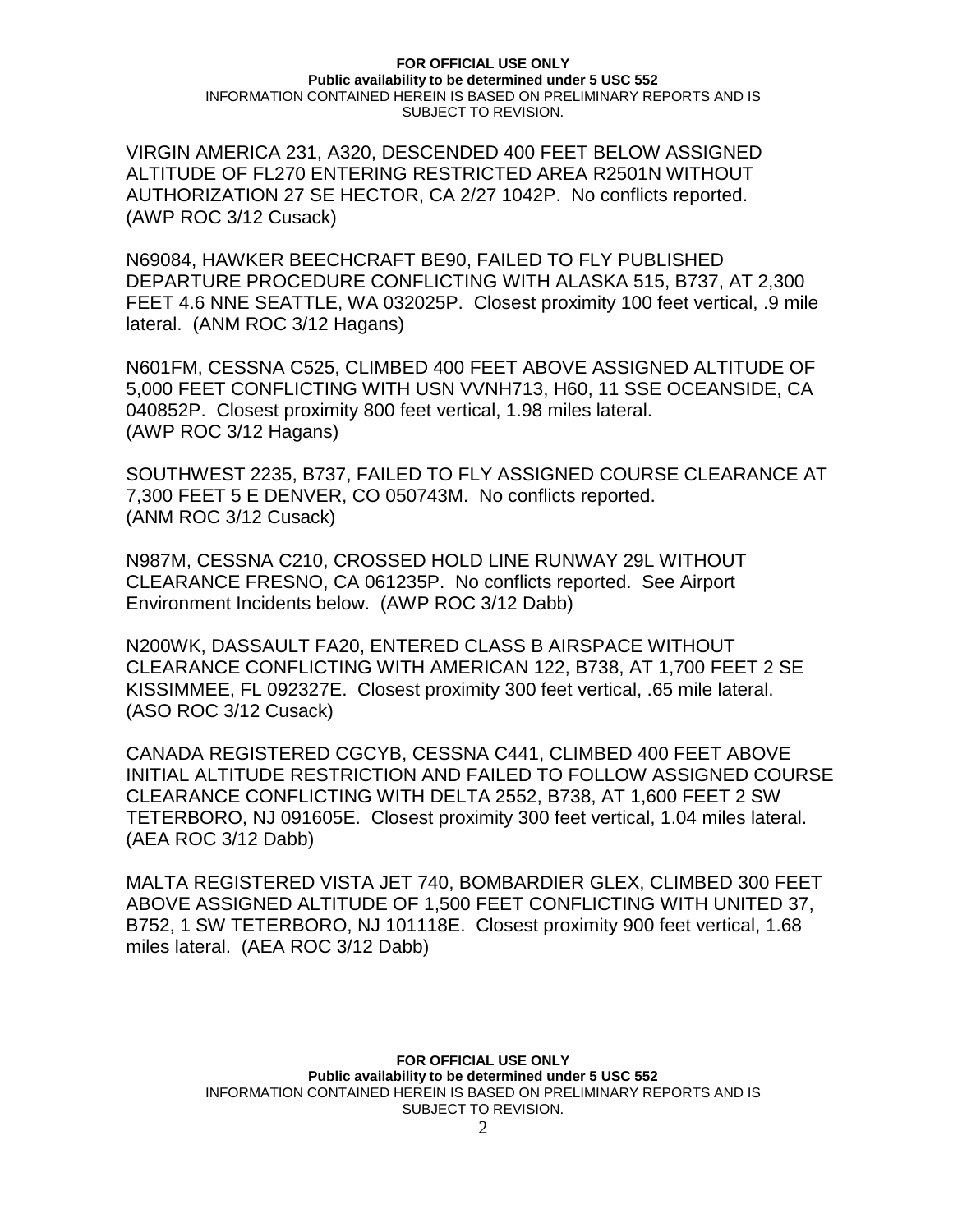N255TC, CESSNA C550, DESCENDED 500 FEET BELOW ASSIGNED ALTITUDE OF 3,000 FEET CONFLICTING WITH N644FT, PIPER P28A, AT 2,000 FEET 8 NW KISSIMMEE, FL 110933E. Closest proximity 500 feet vertical, 1.46 miles lateral. (ASO ROC 3/12 Dabb)

N998FF, HAWKER BEECHCRAFT BE40, ENTERED RESTRICTED AREA R6608A WITHOUT AUTHORIZATION AT 1,800 FEET 16 E CASANOVA, VA 111217E. No conflicts reported. (AEA ROC 3/12 Dabb)

UNITED 1182, B738, ENTERED PROHIBITED AREA P56A WITHOUT AUTHORIZATION AT 1,500 FEET 2 NNW WASHINGTON, DC 111728E. No conflicts reported. (AEA ROC 3/12 Dabb)

JETBLUE 904, A320, FAILED TO FOLLOW ASSIGNED COURSE CLEARANCE AT 1,700 FEET 2 W FORT MEYERS, FL 111734E. No conflicts reported. (ASO ROC 3/12 Dabb)

## **AIRPORT ENVIRONMENT INCIDENTS** – 3 REPORTED

N8757R, EXPERIMENTAL HXB, TAXIED TO RUNWAY 12 WITHOUT CLEARANCE SAN CARLOS, CA 2/22 1404P. No conflicts reported. See Pilot Deviations above. (AWP ROC 3/12 Dabb)

N987M, CESSNA C210, CROSSED HOLD LINE RUNWAY 29L WITHOUT CLEARANCE FRESNO, CA 061235P. No conflicts reported. See Pilot Deviations above. (AWP ROC 3/12 Dabb)

UNIDENTIFIED VEHICLE, ENTERED TWY J AND T WITHOUT AUTHORIZATION BEDFORD, MA 101752E. No conflicts reported. (ANE ROC 3/12 Cusack)

### **MISCELLANEOUS**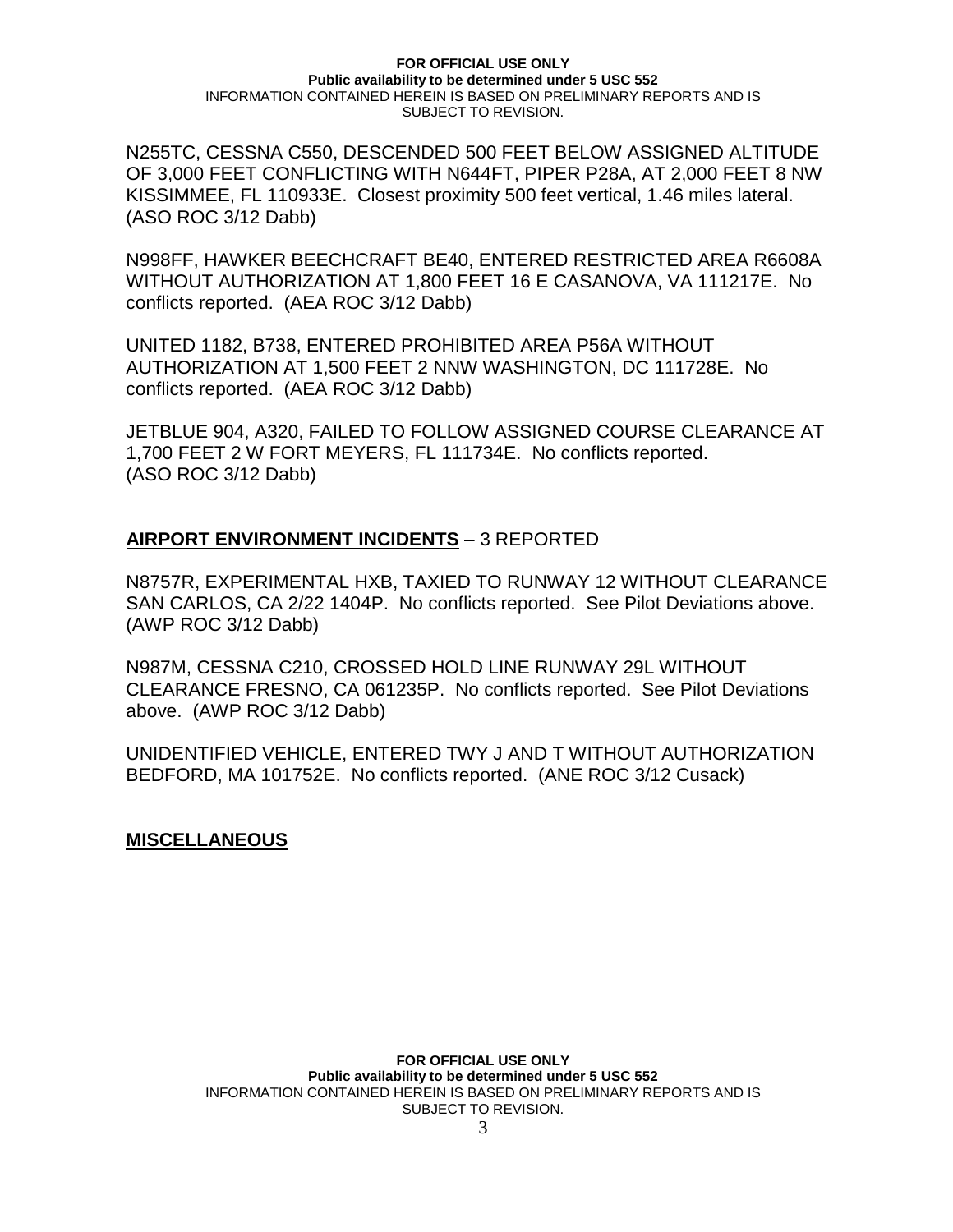

**Federal Aviation Administration**

# **DAILY ALERT BULLETIN ADMINISTRATOR'S**

Date: March 18, 2014

# **COMMERCIAL FATAL ACCIDENTS** – NONE REPORTED

**NONCOMMERCIAL FATAL ACCIDENTS** – NONE REPORTED

**SIGNIFICANT/NOTEWORTHY OPERATIONAL OCCURRENCES** – NONE REPORTED

**NMAC REPORTS** – NONE REPORTED

## **PRELIM REPORTS OF PILOT DEVIATIONS** – 16 REPORTED

N23AH, PIPER PA32, CLIMBED 500 FEET ABOVE ASSIGNED ALTITUDE OF 3,000 FEET CONFLICTING WITH N698R, ROCKWELL AC50, 6 ENE LOS ALAMITOS, CA 011234P. Closest proximity 500 feet vertical, 1.23 miles lateral. (AWP ROC 3/17 Gordon)

MEXICO REGISTERED COSTERA 2200, E145, FAILED TO FOLLOW ASSIGNED COURSE CLEARANCE AT 4,000 FEET 10 ENE LOS ANGELES, CA 011438P. No conflicts reported. (AWP ROC 3/17 George)

N815MH, EUROCOPTER EC30, ENTERED CLASS D AIRSPACE WITHOUT AUTHORIZATION AT 1,700 FEET 1 E GRAND CANYON, AZ 041229P. No conflicts reported. (AWP ROC 3/17 Perdue)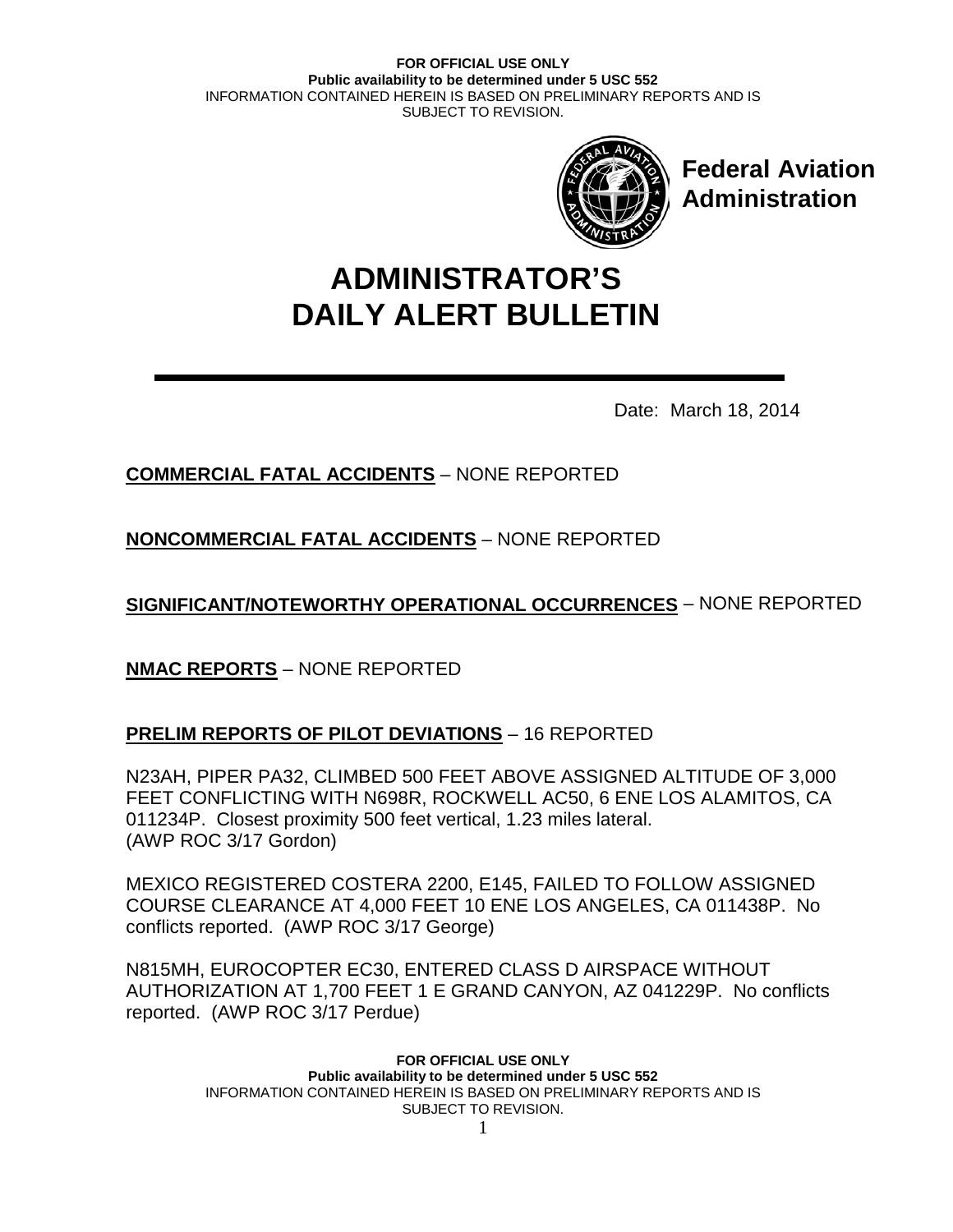N812PS, CZECH SPORT AIRCRAFT PIPER SPORT, ENTERED CLASS D AIRSPACE WITHOUT AUTHORIZATION AT 1,400 FEET 13 ESE OCEANSIDE, CA 041509P. No conflicts reported. (AWP ROC 3/17 Helwig)

N487SR, CIRRUS SR22, FAILED TO MAINTAIN TWO WAY COMMUNICATION AT 6,000 FEET 15 NNE MONROE, WI 061003C. No conflicts reported. (AGL ROC 3/17 George)

AEROMEXICO 783, B738, ENTERED RUNWAY 24L SAFETY AREA WITHOUT CLEARANCE LOS ANGELES, CA 071124P. No conflicts reported. See Airport Environment Incidents below. (AWP ROC 3/17 George)

N1870F, CESSNA C210, CLIMBED 1,000 FEET ABOVE ASSIGNED ALTITUDE OF 5,000 FEET 5 SSE TYLER, TX 091435C. No conflicts reported. (ASW ROC 3/17 George)

N36GF, HAWKER BEECHCRAFT BE36, CLIMBED 600 FEET ABOVE ASSIGNED ALTITUDE OF 3,600 FEET 4 NNW DEKALB-PEACHTREE ARPT, ATLANTA, GA 101105E. No conflicts reported. (ASO ROC 3/17 Helwig)

N97398, CESSNA C182, ENTERED CLASS B AIRSPACE WITHOUT CLEARANCE AT 3,400 FEET 10 WNW LOS ALAMITOS, CA 101516P. No conflicts reported. (AWP ROC 3/17 George)

N717BD, CESSNA C414, DESCENDED 900 FEET BELOW ASSIGNED ALTITUDE OF 11,000 FEET 4 NNE MUNCIE, IN 102016C. No conflicts reported. (AGL ROC 3/17 Gordon)

N911CX, HAWKER BEECHCRAFT BE9L, CLEARED TO DEPART RUNWAY 7L, INSTEAD DEPARTED TAXIWAY F PHOENIX, AZ 110005P. No conflicts reported. See Airport Environment Incidents below. (AWP ROC 3/17 Helwig)

GOJET 3669, CRJ7, CLEARED TO LAND RUNWAY 27R, INSTEAD TRACKED ACROSS FINAL OF RUNWAYS 27R AND 28R CONFLICTING WITH MULTI-AERO 2510, CESSNA C208, AND CHAUTAUQUA 3669, E135, AT 5,200 FEET 10 E CHICAGO, IL 110703C. Closest proximity 300 feet vertical, 2.12 miles lateral. (AGL ROC 3/17 George)

N212LM, PIPER PAY3, CLIMBED 600 FEET ABOVE ASSIGNED ALTITUDE OF 5,000 FEET CONFLICTING WITH SOUTHWEST 359, B733, 5 E SAN ANTONIO, TX 121517C. Closest proximity 400 feet vertical, 1.52 miles lateral. (ASW ROC 3/17 George)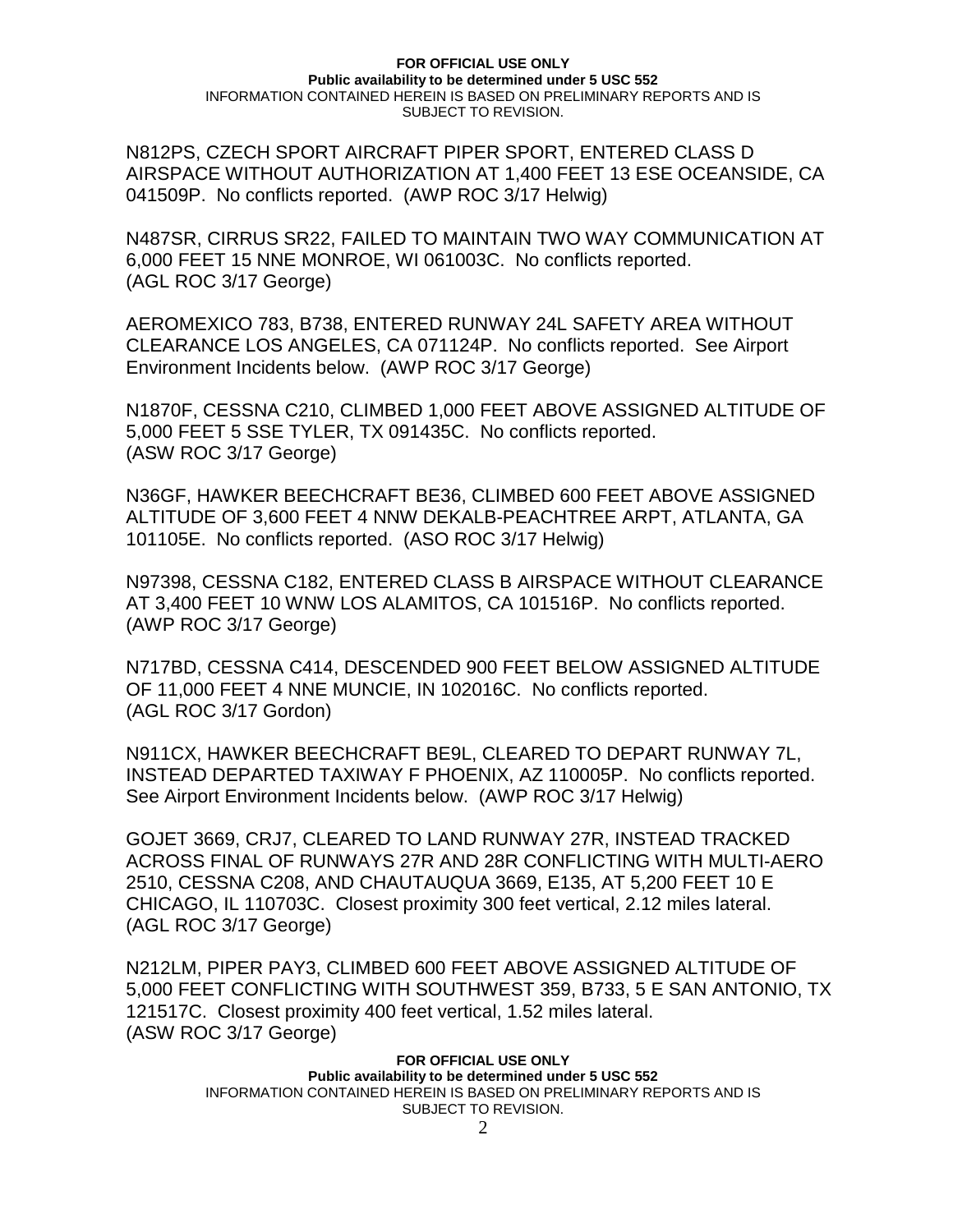N357TW, CESSNA C560, FAILED TO FOLLOW ASSIGNED COURSE CLEARANCE CONFLICTING WITH N218PE, PILATUS PC12, AT 2,900 FEET 6.5 E OPA-LOCKA EXECUTIVE AIRPORT, MIAMI, FL 141729E. Closest proximity 800 feet vertical, 2.3 miles lateral. (ASO ROC 3/17 Helwig)

N39TF, HAWKER BEECHCRAFT BE33, ENTERED TFR WITHOUT AUTHORIZATION AT 7,500 FEET 5 N TITUSVILLE, FL 151630E. No conflicts reported. (ASO ROC 3/17 Helwig)

N878JP, CESSNA C25A, FAILED TO FOLLOW ASSIGNED COURSE CLEARANCE CONFLICTING WITH SOUTHWEST 3782, B737, AT 3,000 FEET 4 N ORLANDO, FL 161644E. Closest proximity 600 feet vertical, 2.31 miles lateral. (ASO ROC 3/17 Helwig)

## **AIRPORT ENVIRONMENT INCIDENTS** – 3 REPORTED

AEROMEXICO 783, B738, ENTERED RUNWAY 24L SAFETY AREA WITHOUT CLEARANCE LOS ANGELES, CA 071124P. No conflicts reported. See Pilot Deviations above. (AWP ROC 3/17 George)

PEDESTRIAN CROSSED TAXIWAY A WITHOUT AUTHORIZATION SAN LUIS OBISPO, CA 071345P. No conflicts reported. (AWP ROC 3/17 Perdue)

N911CX, HAWKER BEECHCRAFT BE9L, CLEARED TO DEPART RUNWAY 7L, INSTEAD DEPARTED TAXIWAY F PHOENIX, AZ 110005P. No conflicts reported. See Pilot Deviations above. (AWP ROC 3/17 Helwig)

## **MISCELLANEOUS**

FLIGHT ATTENDANT SUFFERED SEIZURE ON DELTA 1921, B738, WHILE TAXIING FOR DEPARTURE DETROIT, MI 170827E. Acft returned to terminal. Flight attendant transported to hospital. (AGL ROC 3/17 George)

FLIGHT ATTENDANT HAD DIFFICULTY BREATHING ON ALASKA 279, B739, WHILE EN ROUTE LOS ANGELES, CA 171800P. Medical personnel met acft at gate and transported flight attendant to local hospital. (AWP ROC 3/17 Perdue)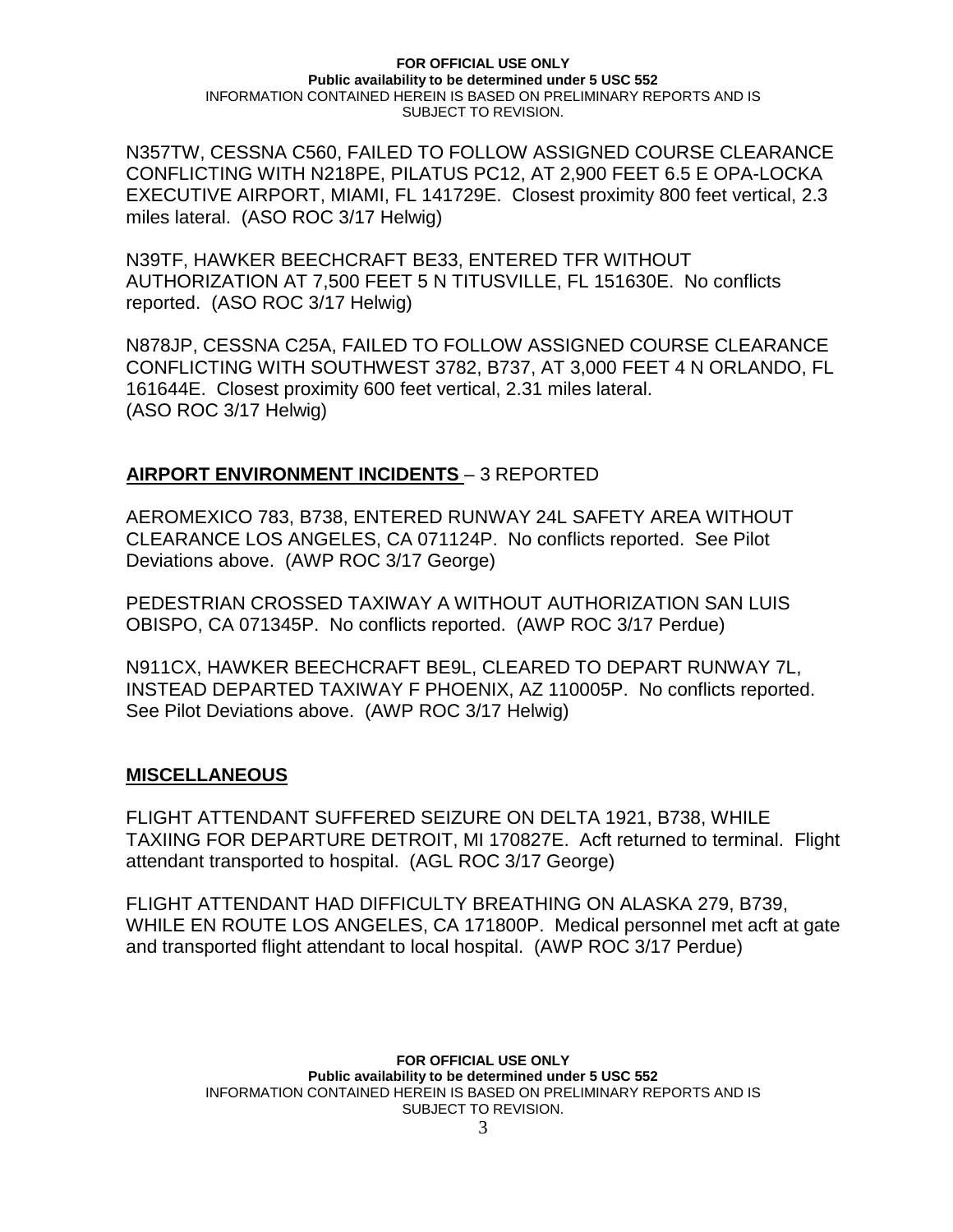

**Federal Aviation Administration**

# **DAILY ALERT BULLETIN ADMINISTRATOR'S**

Date: March 31, 2014

# **COMMERCIAL FATAL ACCIDENTS** – NONE REPORTED

# **NONCOMMERCIAL FATAL ACCIDENTS** – 1 REPORTED

1 FATAL WHEN N63917, EXPERIMENTAL SONERAI, CRASHED UNDER UNKN CIRCUMSTANCES 8 SW CENTENNIAL ARPT, DENVER, CO 291440M. Acft destroyed by fire. ATC services unkn. Wx: wind 330 at 6, sky clear, vsby 10. (ANM ROC 3/29 Adams)

# **SIGNIFICANT/NOTEWORTHY OPERATIONAL OCCURRENCES** – 3 REPORTED

SIGNIFICANT OPERATIONAL OCCURRENCE REPORTED WHEN SKY WEST 5481, CRJ2, AND MILITARY FE11, 2/F18, CAME WITHIN 200 FEET VERTICAL, 1.8 MILES LATERAL SEPN AT FL290 VCNTY EMPORIA, KS 301335C. No evasive action taken or TCAS event reported. (ACE ROC 3/30 Gordon)

SIGNIFICANT OPERATIONAL OCCURRENCE REPORTED WHEN N9325S, HAWKER BEECHCRAFT BE23, AND N1806G, CHAMPION CH7B, CAME WITHIN APPROXIMATELY 1,041 FEET LATERAL SEPN REID-HILLVIEW ARPT, SAN JOSE, CA 301332P. See Airport Environment Incidents below. (AWP ROC 3/31 George)

SIGNIFICANT OPERATIONAL OCCURRENCE REPORTED WHEN SECURITY 44, CESSNA C441, AND CHINA REGISTERED DYNASTY 5321, B744, CAME WITHIN 100 FEET VERTICAL, .94 MILE LATERAL SEPN AT UNKN ALTITUDE VCNTY ANCHORAGE, AK 311945L. (AAL ROC 3/31 Perdue)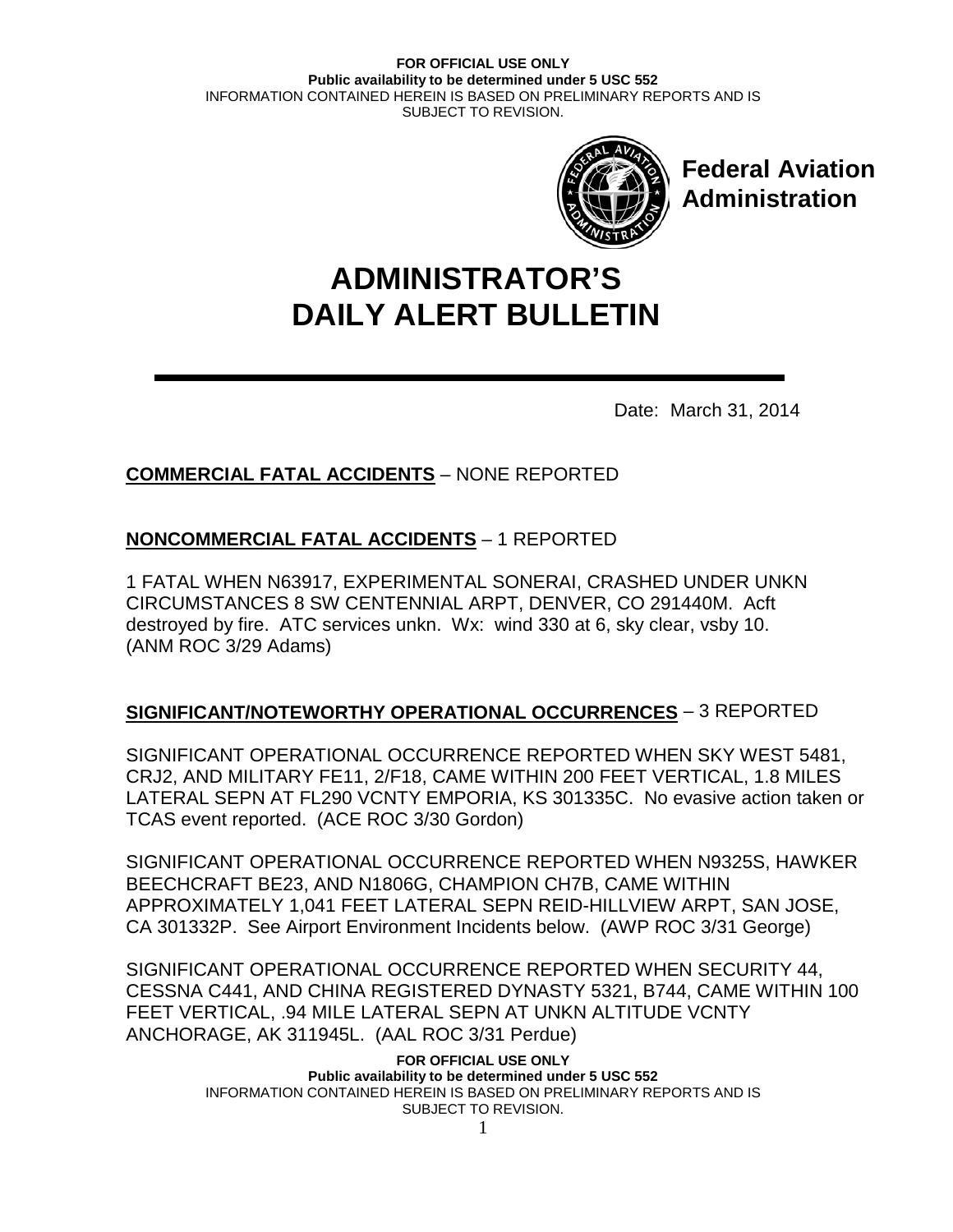## **NMAC REPORTS** – 2 REPORTED

VFR N903NS, CESSNA C172, DESCENDED TO AVOID VFR N6435J, PIPER P28A, AT 4,000 FEET 5 N MANHATTAN, KS 161528C. Closest proximity 50 feet vertical, 0 lateral. (ACE ROC FAX 3/28 Dabb/Perdue)

ALLEGIANT 167, A319, RESPONDED TO TCAS ALERT AND CLIMBED TO AVOID UNKN VFR AIRCRAFT AT 4,600 FEET 29 SE PHOENIX, AZ 161437P. Closest proximity 200 feet vertical, .61 mile lateral. (AWP ROC FAX 3/28 Fischetti/Perdue)

## **PRELIM REPORTS OF PILOT DEVIATIONS** – 13 REPORTED

N200TE, HAWKER BEECHCRAFT BE36, ENTERED CLASS B AIRSPACE WITHOUT CLEARANCE AT 6,500 FEET 7 N PHOENIX, AZ 141610P. No conflicts reported. (AWP ROC 3/28 Fischetti/Adams)

PUBLIC USE ANGEL1, AEROSPATIALE AS50, FAILED TO FOLLOW ASSIGNED DEPARTURE CLEARANCE AT UNKNOWN ALTITUDE 1 S LONG BEACH, CA 191454P. No conflicts reported. (AWP ROC 3/28 Fischetti/Perdue)

N4141U, PIPER P28A, ENTERED CLASS D AIRSPACE WITHOUT AUTHORIZATION AT 2,400 FEET 5 NW AURORA, IL 191845C. No conflicts reported. (AGL ROC 3/28 Cusack)

N47497, PIPER P28A, CROSSED HOLD LINE RUNWAY 35R AT TAXIWAY A WITHOUT CLEARANCE CENTENNIAL AIRPORT, DENVER, CO 211330M. No conflicts reported. See Airport Environment Incidents below. (ANM ROC 3/28 Cusack)

REPUBLIC OF KOREA REGISTERED ASIANA 201, B744, FAILED TO FLY ASSIGNED DEPARTURE PROCEDURE AT 1,600 FEET 3 SW LOS ANGELES, CA 211330P. No conflicts reported. (AWP ROC 3/28 Cusack)

SOUTH AFRICA REGISTERED SPRINGBOK 208, A343, FAILED TO FOLLOW ASSIGNED COURSE CLEARANCE CONFLICTING WITH UNIDENTIFIED AIRCRAFT AT UNKN ALTITUDE 80 NE WASHINGTON, DC 211740E. Closest proximity unknown. (AEA ROC 3/28 Dabb)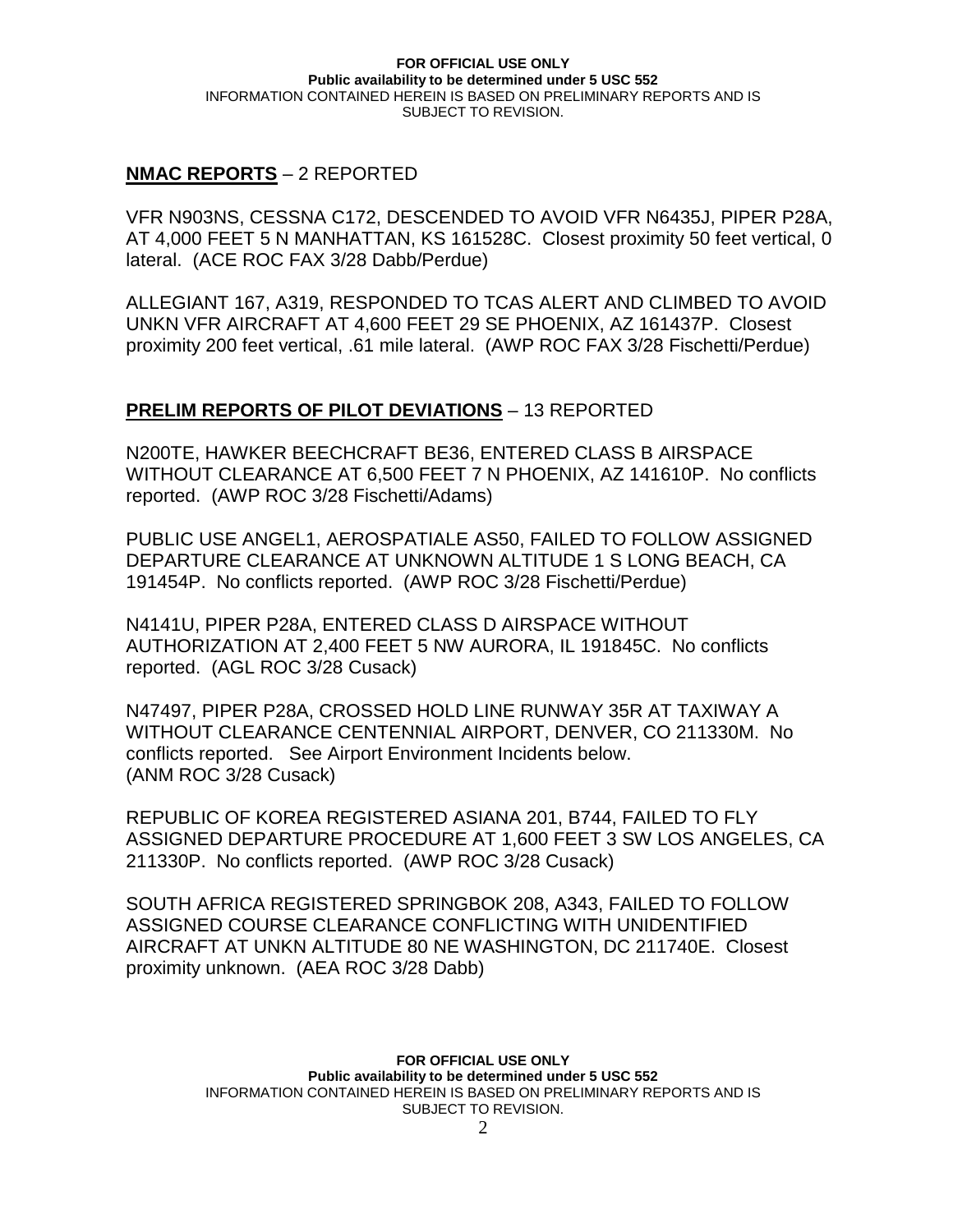CANADA REGISTERED CGBBB, CANADAIR CL60, FAILED TO COMPLY WITH ALTITUDE CROSSING RESTRICTION OF 9,000 FEET CONFLICTING WITH ALASKA 610, B739, 5 NW LAS VEGAS, NV 231404P. CGBBB climbed to to avoid loss of sepn. (AWP ROC 3/28 Dabb)

N1310A, HAWKER BEECHCRAFT BE33, ENTERED AND DEPARTED RUNWAY 31 WITHOUT CLEARANCE HILLSBORO AIRPORT, PORTLAND, OR 231516P. No conflicts reported. See Airport Environment Incidents below. (ANM ROC 3/28 Cusack)

N784RR, CESSNA C441, CLIMBED 3,300 FEET ABOVE ASSIGNED ALTITUDE OF 4,000 FEET 18 SE GARY, IN 241946E. No conflicts reported. (AGL ROC 3/28 Cusack/Perdue)

SILVER 4020, SAAB SF34, FAILED TO FOLLOW ASSIGNED COURSE CLEARANCE AT 12,000 FEET 2 N VERO BEACH, FL 251737E. No conflicts reported. (ASO ROC 3/28 Cusack)

N6099W, CESSNA C210, FAILED TO FOLLOW ASSIGNED COURSE CLEARANCE CONFLICTING WITH CHAUTAUQUA 900, E145, AT 3,000 FEET 2.5 ENE SOLBERG, NJ 262043E. Closest proximity 300 feet vertical, 2.43 miles lateral. (AEA ROC 3/28 Dabb)

N749BH, BELL B407, ENTERED CLASS D AIRSPACE WITHOUT AUTHORIZATION AT 500 FEET 4 SSE BRISTOL/JOHNSON/KINGSPORT, TN 271430E. No conflicts reported. (ASO ROC 3/28 Dabb)

N351DT, NORTH AMERICAN P51, ENTERED CLASS B AIRSPACE WITHOUT CLEARANCE AT 7,500 FEET 3 NW ZEPHYRHILLS, FL 271536E. No conflicts reported. (ASO ROC 3/28 Cusack)

## **AIRPORT ENVIRONMENT INCIDENTS** – 6 REPORTED

N47497, PIPER P28A, CROSSED HOLD LINE RUNWAY 35R AT TAXIWAY A WITHOUT CLEARANCE CENTENNIAL AIRPORT, DENVER, CO 211330M. No conflicts reported. See Pilot Deviations above. (ANM ROC 3/28 Cusack)

TWO PEDESTRIANS CROSSED TAXIWAY C WITHOUT AUTHORIZATION SANTA BARBARA, CA 211305P. No conflicts reported. (AWP ROC 3/28 Fischetti/Adams)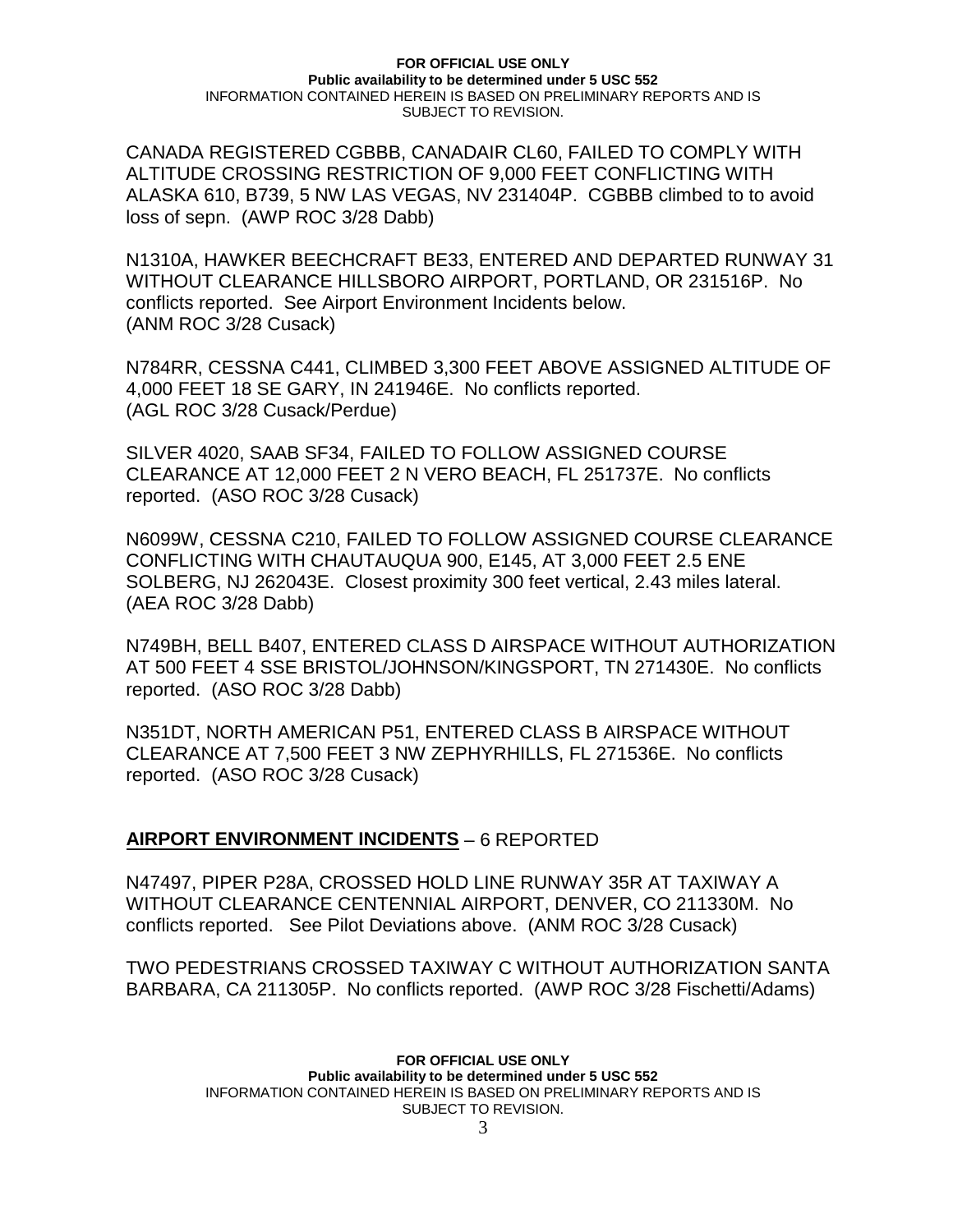N1310A, HAWKER BEECHCRAFT BE33, ENTERED AND DEPARTED RUNWAY 31 WITHOUT CLEARANCE HILLSBORO AIRPORT, PORTLAND, OR 231516P. No conflicts reported. See Pilot Deviations above. (ANM ROC 3/28 Cusack)

US AIRWAYS 249, B767, CROSSED RUNWAY 27L WITHOUT AUTHORIZATION DURING MAINTENANCE TAXI PHILADELPHIA, PA 261252E. No conflicts reported. (AEA ROC 3/28 Cusack)

PEDESTRIAN CROSSED RUNWAY 33L, RUNWAY 33R, AND TAXIWAYS B AND D WITHOUT AUTHORIZATION AFTER CRASHING AN AUTOMOBILE INTO THE SOUTH PERIMETER FENCE LAWRENCE J TIMMERMAN AIRPORT, MILWAUKEE, WI 261601C. (AGL ROC 3/28 Dabb/Perdue)

SIGNIFICANT OPERATIONAL OCCURRENCE REPORTED WHEN N9325S, HAWKER BEECHCRAFT BE23, AND N1806G, CHAMPION CH7B, CAME WITHIN APPROXIMATELY 1,041 FEET LATERAL SEPN REID-HILLVIEW ARPT, SAN JOSE, CA 301332P. See Significant/Noteworthy Operational Occurrences above. (AWP ROC 3/31 George)

## **MISCELLANEOUS**

PILOT SUFFERED POSSIBLE EYE INJURY ON SKY WEST 4506, CRJ9, AFTER COCKPIT ILLUMINATED BY GREEN LASER 6 NE LOS ANGELES, CA 291936P. Disposition of pilot unkn. (LAX ATCT 3/29 Hagans/Perdue)

FLIGHT ATTENDANT EXPERIENCED DIABETIC ISSUES ON DELTA 630, B744, EN ROUTE DETROIT, MI 301132E. Medical personnel met flight. Disposition of flight attendant unkn. (DEN 3/30 Helwig)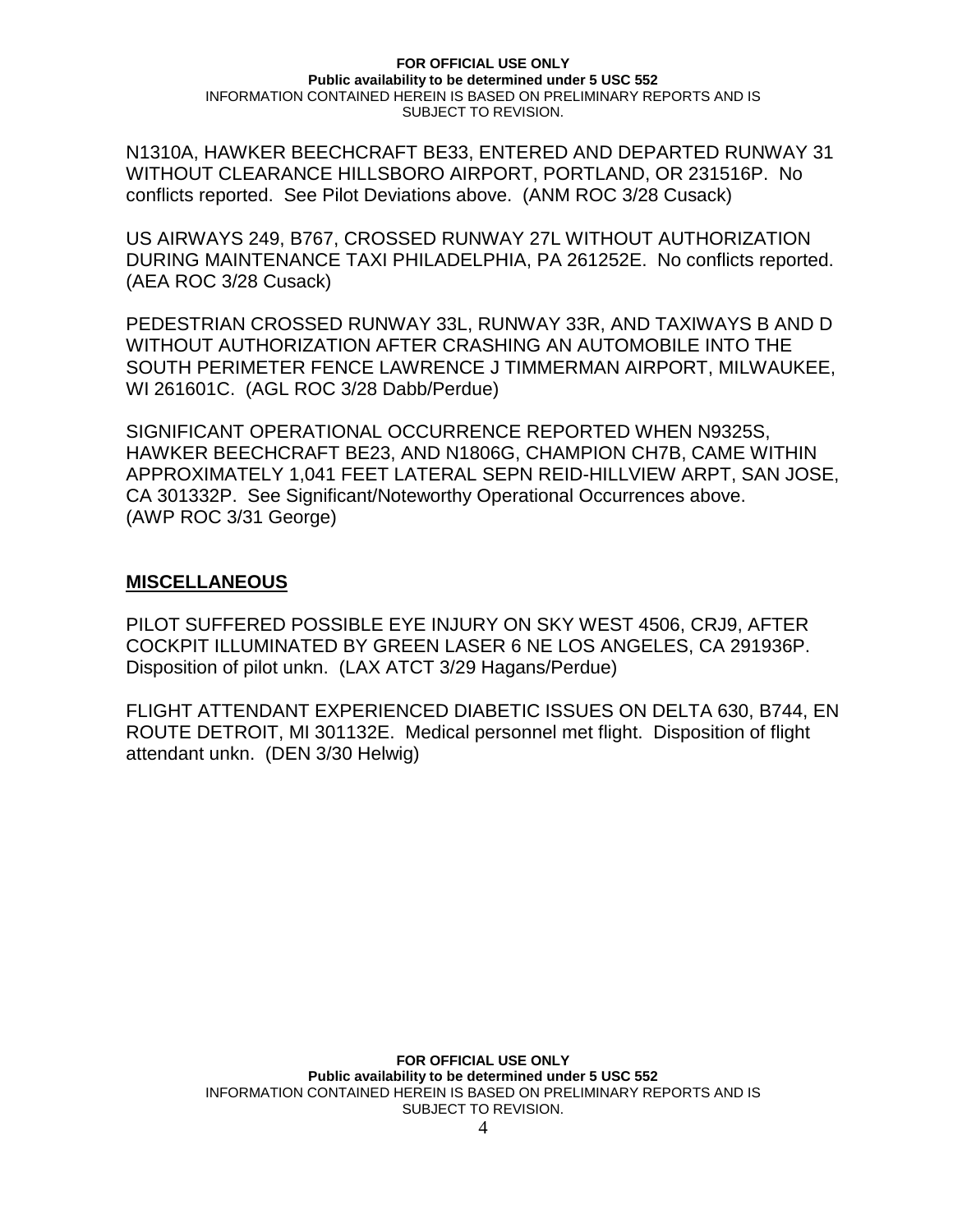

**Federal Aviation Administration**

# **DAILY ALERT BULLETIN ADMINISTRATOR'S**

Date: March 10, 2014

MALAYSIAN 370, B772, LOST RADIO /RADAR CONTACT WITH SUBAND AIR TRAFFIC CONTROL 2 HOURS INTO FLIGHT OVER SOUTH CHINA SEA IN VIETNAM AIRSPACE EN ROUTE BEIJING, CHINA 080900L. 227 passengers and 12 crew onboard, 3 US Citizens (1 adult, 2 children). Various countries, including United States, sent numerous ships and aircraft to aid in search of missing acft. (Multiple Media Outlets 3/7 Gordon)

# **COMMERCIAL FATAL ACCIDENTS** – NONE REPORTED

## **NONCOMMERCIAL FATAL ACCIDENTS** – 2 REPORTED

3 FATAL WHEN N724HP, LANCAIR LNC4, CRASHED UNDER UNKN CIRCUMSTANCES INTO NEIGHBORHOOD VCNTY HARTSVILLE, SC 081858E. 3 POB. No ground damage reported. No ATC services provided. Wx: wind 190 at 4, vsby 10, sky clear. (ASO ROC 3/8 Adams)

1 FATAL WHEN WRECKAGE OF N76856, CESSNA C120, LOCATED IN MOUNTAINOUS TERRAIN 7.5 SE CARSON CITY, NV 091349P. Date/Time of accident unkn. No ALNOT issued. No ATC services provided. Wx: not reported. (AWP ROC 3/9 Gordon)

## **SIGNIFICANT/NOTEWORTHY OPERATIONAL OCCURRENCES** – NONE REPORTED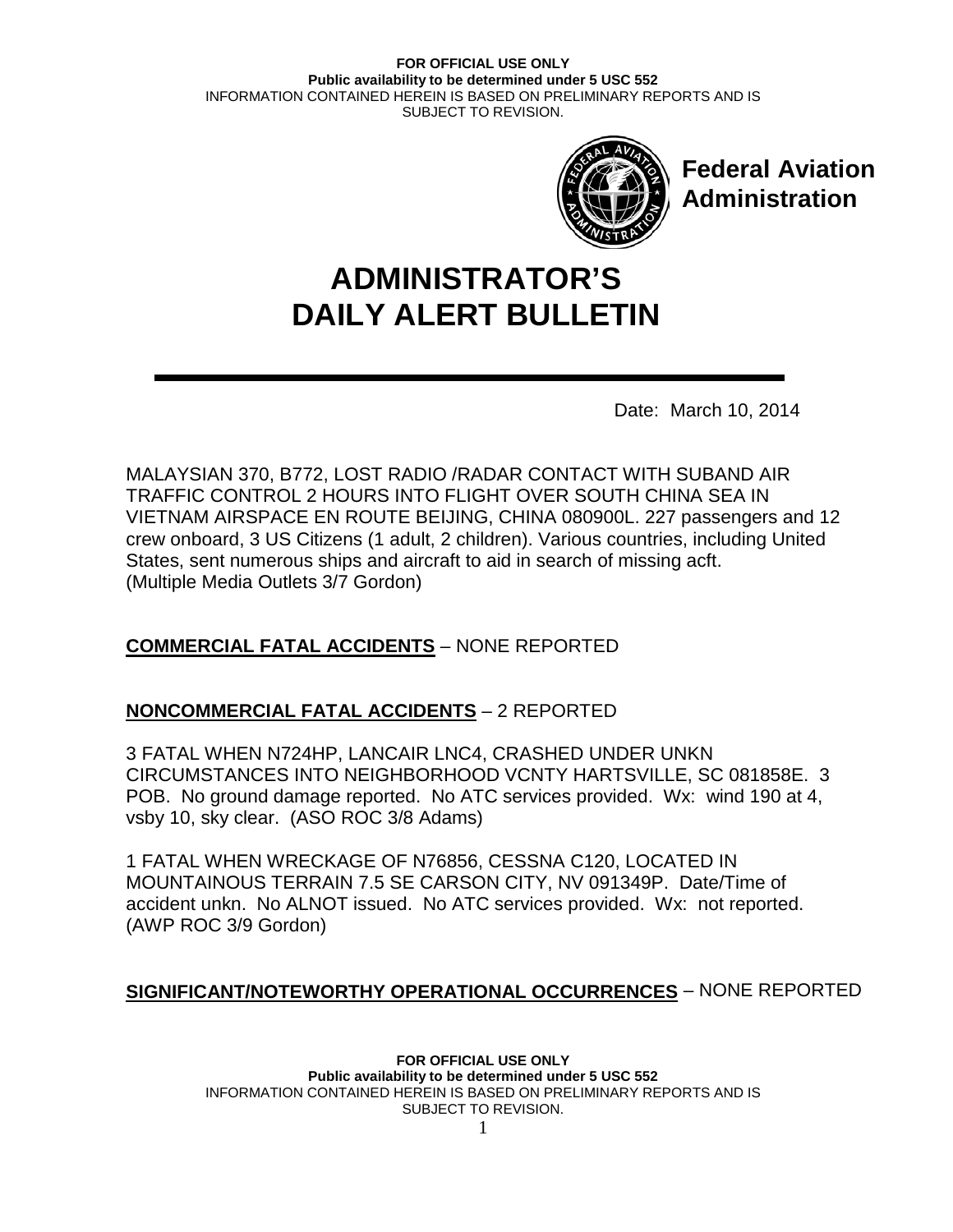## **NMAC REPORTS** – NONE REPORTED

## **PRELIM REPORTS OF PILOT DEVIATIONS** – 16 REPORTED

DELTA 800, A320, FAILED TO FOLLOW ASSIGNED COURSE CLEARANCE CONFLICTING WITH US AIRWAYS 456, A320, AT 13,400 FEET 28 NNW SALT LAKE CITY, UT 2/25 1932M. Closest proximity 100 feet vertical, 2.6 miles lateral. (ANM ROC 3/7 Perdue)

AMERIFLIGHT 238, PIPER PA31, ENTERED RUNWAY 11R WITHOUT CLEARANCE FRESNO, CA 2/26 0840P. No conflicts reported. See Airport Environment Incidents below. (AWP ROC 3/7 Newby)

N437C, CIRRUS SR22, ENTERED CLASS B AIRSPACE WITHOUT CLEARANCE AT 11,500 FEET 28 NNW SALT LAKE CITY, UT 2/26 1405M. No conflicts reported. (ANM ROC 3/7 Newby)

CHINA REGISTERED B8208, DASSAULT FALCON F900, CROSSED RUNWAY 7L HOLD LINE WITHOUT CLEARANCE CONFLICTING WITH PENINSULA 272, SAAB SF34, SHORT FINAL SAME RUNWAY ANCHORAGE, AK 2/26 1850L. Peninsula 272, sent around to avoid loss of sepn. See Airport Environment Incidents below. (AAL ROC 3/7 Newby)

ROYAL AIR FREIGHT 308, LEARJET LJ35, ENTERED RUNWAY 17 WITHOUT CLEARANCE CONFLICTING WITH NETJETS 324P, CESSNA C680, CLEARED FOR DEPARTURE SAME RUNWAY SALT LAKE CITY, UT 2/28 0918M. Netjets 324P departure clearance cancelled to avoid loss of separation. See Airport Environment Incidents below. (ANM ROC 3/7 George)

N437P, HAWKER BEECHCRAFT BE33, FAILED TO MAINTAIN TWO WAY COMMUNICATION AT 7,000 FEET 35 SSW GREENSBORO, NC 2/28 1613E. No conflicts reported. (ASO ROC 3/7 Newby)

N740AC, DASSAULT FALCON FA7X, FAILED TO FOLLOW ASSIGNED COURSE CLEARANCE CONFLICTING WITH SOUTHWEST 669, B737, AT 7,200 FEET 8 SSE LAS VEGAS, NV 021229P. Closest proximity 300 feet vertical, 1.94 miles lateral. (AWP ROC 3/7 Gordon)

SOUTHWEST 262, B735, FAILED TO FLY ASSIGNED COURSE CLEARANCE CONFLICTING WITH UNIDENTIFIED VFR ACFT, T34, AT 5,500 FEET 1 N EL PASO, TX 031907C. No loss of sepn. (ASW ROC 3/7 Perdue)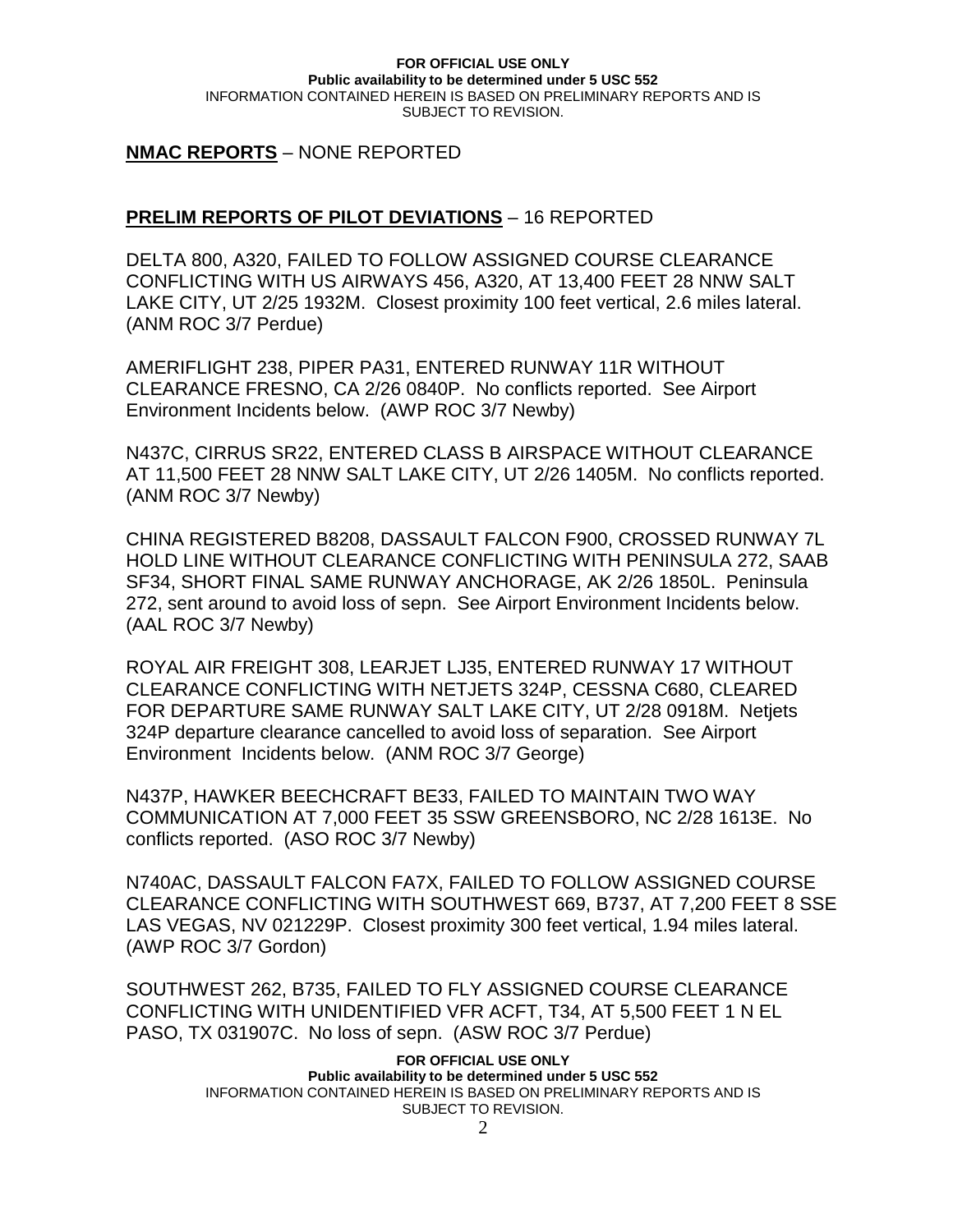ARMY MYSTC56, BE30, FAILED TO FLY ASSIGNED COURSE HEADING AT 2,900 FEET 5 NE CLARKSBURG, WV 041414E. No conflicts reported. (AEA ROC 3/7 Newby)

PUBLIC USE JENA159, SIKORSKY H60, DESCENDED 700 FEET BELOW ASSIGNED ALTITUDE OF 1,000 FEET CONFLICTING WITH N835BA, B737, CLEARED FOR DEPARTURE RUNWAY 1 WASHINGTON, DC 051259E. N835BA departure clearance cancelled to avoid loss of sepn. See Airport Environment Incidents below. (AEA ROC 3/7 Perdue/Helwig)

VENEZUELA REGISTERED YV1018, CESSNA C560, FAILED TO FOLLOW ASSIGNED COURSE CLEARANCE AND FAILED TO MEET CROSSING RESTRICTION OF 6,000 FEET 33 ESE FORT LAUDERDALE, FL 051843E. No conflicts reported. (ASO ROC 3/7 Newby)

DELTA 2057, MD88, DESCENDED 2,000 FEET BELOW ASSIGNED ALTITUDE OF FL300 20 SSE MANSFIELD, OH 052011E. No conflicts reported. (AGL ROC 3/7 Newby)

N62BP, PIPER PA32, FAILED TO MAINTAIN TWO WAY COMMUNICATION AT 7,000 FEET 9 ENE RENSSELAER, IN 060640C. No conflicts reported. (AGL ROC 3/7 Newby)

N606DW, PIPER PA31, ENTERED CLASS B AIRSPACE WITHOUT CLEARANCE AT 3,700 FEET 12 SE DALLAS, TX 061147C. No conflicts reported. (ASW ROC 3/7 Perdue)

N79830, MOONEY M20P, ENTERED CLASS B AIRSPACE WITHOUT CLEARANCE AT 4,500 FEET 10 S KANSAS CITY, MO 061233C. No conflicts reported. (ACE ROC 3/7 Newby)

N133NM, DASSAULT FA50, FAILED TO MAINTAIN TWO WAY COMMUNICATION AT FL400 13 SSW STILLWATER, OK 061235C. No conflicts reported. (ASW ROC 3/7 Perdue)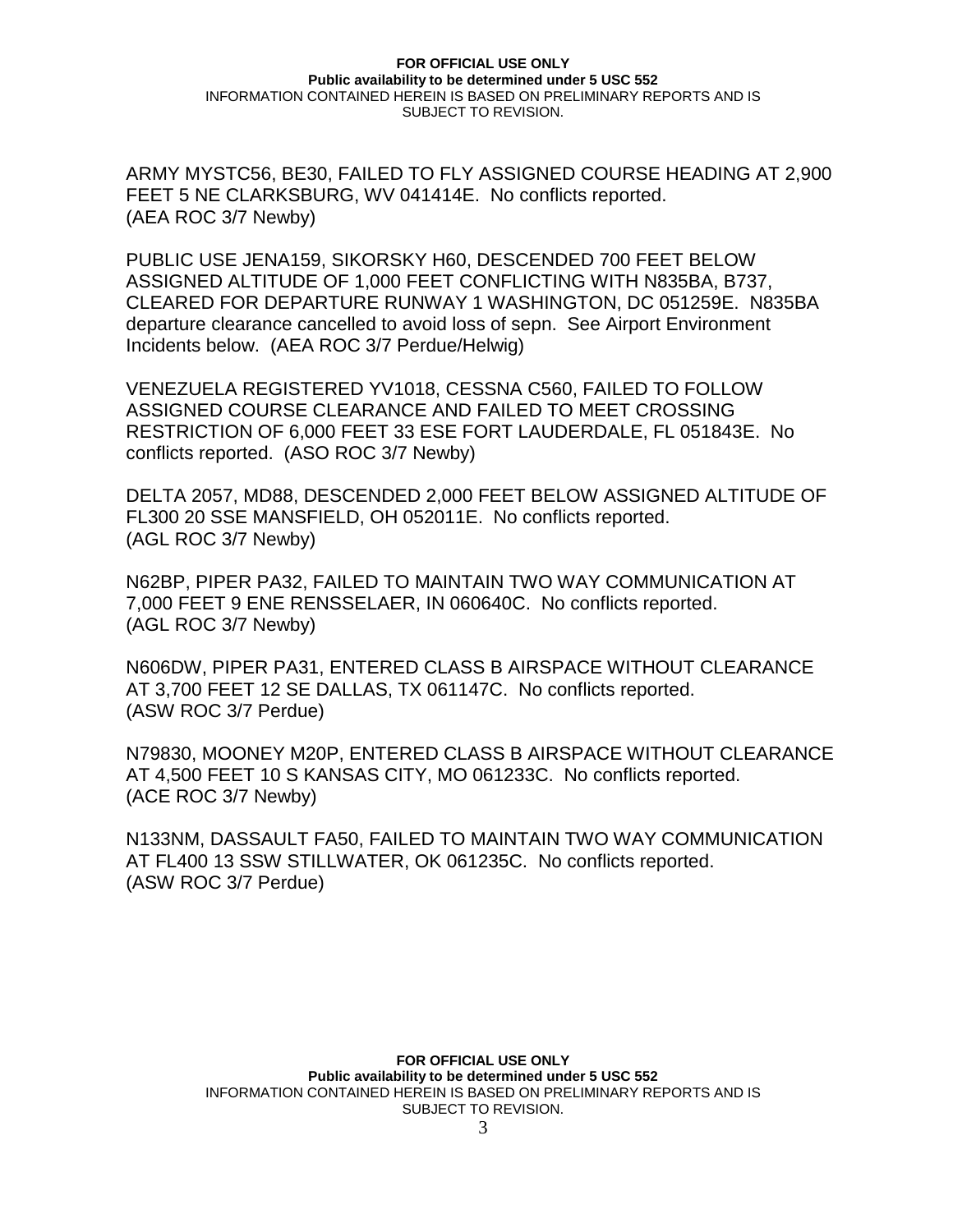## **AIRPORT ENVIRONMENT INCIDENTS** – 6 REPORTED

AMERIFLIGHT 238, PIPER PA31, ENTERED RUNWAY 11R WITHOUT CLEARANCE FRESNO, CA 2/26 0840P. No conflicts reported. See Pilot Deviations above. (AWP ROC 3/7 Newby)

CHINA REGISTERED B8208, DASSAULT FALCON F900, CROSSED RUNWAY 7L HOLD LINE WITHOUT CLEARANCE CONFLICTING WITH PENINSULA 272, SAAB SF34, SHORT FINAL SAME RUNWAY ANCHORAGE, AK 2/26 1850L. Peninsula 272 sent around to avoid loss of sepn. See Pilot Deviations above. (AAL ROC 3/7 Newby)

ROYAL AIR FREIGHT 308, LEARJET LJ35, ENTERED RUNWAY 17 WITHOUT CLEARANCE CONFLICTING WITH NETJETS 324P, CESSNA C680, CLEARED FOR DEPARTURE SAME RUNWAY SALT LAKE CITY, UT 2/28 0918M. Netjets 324P departure clearance cancelled to avoid loss of separation. See Pilot Deviations above. (ANM ROC 3/7 George)

MESA AIRLINES, CRJ, MAINTENANCE TAXI NOT INTENDED FOR FLIGHT ENTERED THE SAFETY AREA OF RUNWAY 5 AT TAXIWAY M2 WITHOUT AUTHORIZATION CONFLICTING WITH US AIRWAYS 643, A320, SHORT FINAL SAME RUNWAY CHARLOTTE, NC 050552E. US Airways 643 sent around to avoid loss of sepn. (ASO ROC 3/7 Newby)

PUBLIC USE JENA159, SIKORSKY H60, DESCENDED 700 FEET BELOW ASSIGNED ALTITUDE OF 1,000 FEET CONFLICTING WITH N835BA, B737, CLEARED FOR DEPARTURE RUNWAY 1 WASHINGTON, DC 051259E. N835BA departure clearance cancelled to avoid loss of sepn. See Pilot Deviations above. (AEA ROC 3/7 Perdue/Helwig)

FAA 707, VEHICLE, CROSSED RUNWAY 24 AT TAXIWAY B WITHOUT AUTHORIZATION LOUISVILLE, KY 070900E. No conflicts reported. (ASO ROC 3/7 Newby)

## **MISCELLANEOUS**

FLIGHT ATTENDANT REPORTED BACK PAIN ON AIR WISCONSIN 3726, CRJ2, EN ROUTE LA GUARDIA ARPT, NEW YORK, NY 092331E. Disposition of flight attendant unkn. (DEN/AEA ROC 3/9 Gordon)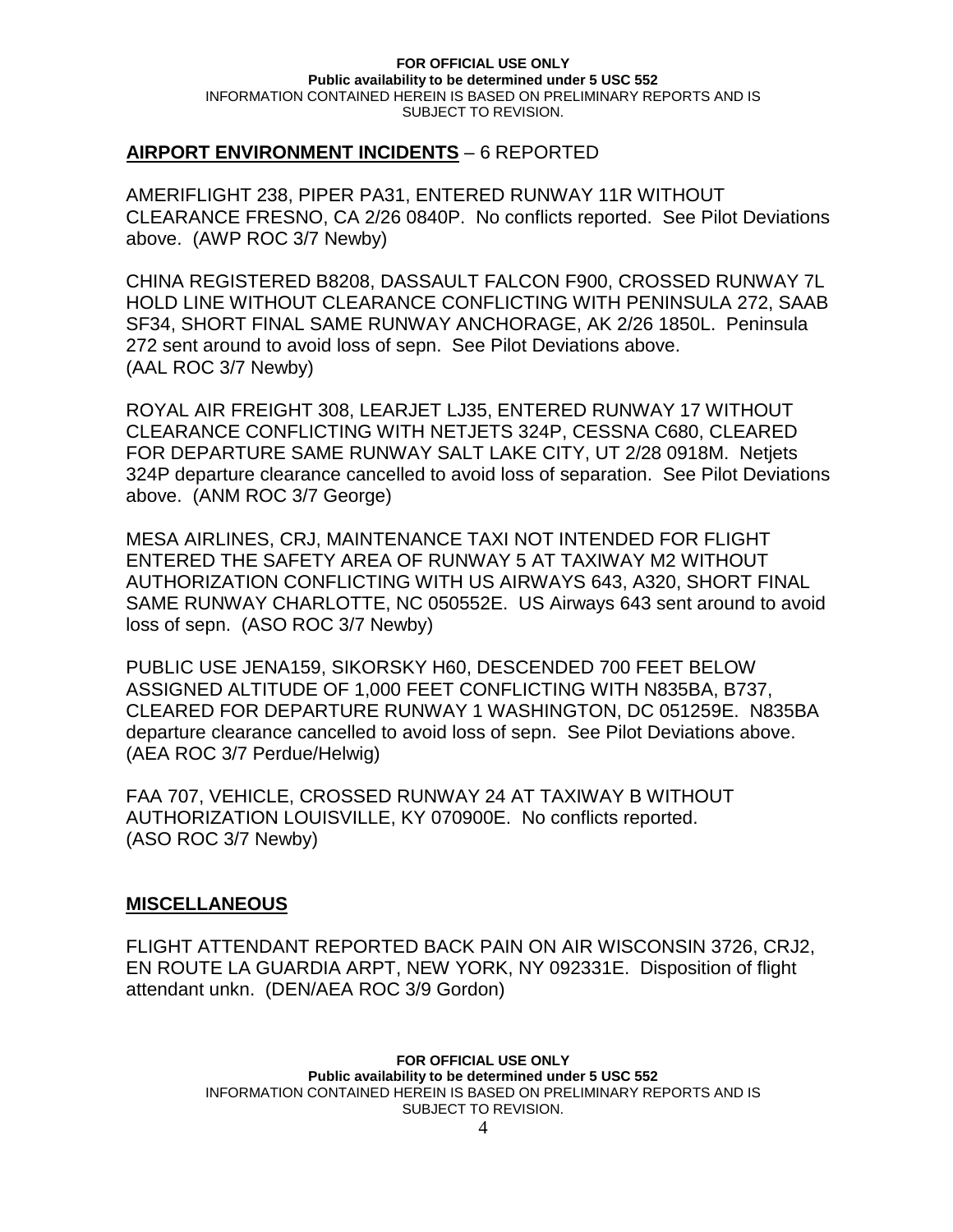

**Federal Aviation Administration**

# **DAILY ALERT BULLETIN ADMINISTRATOR'S**

Date: March 11, 2014

# **COMMERCIAL FATAL ACCIDENTS** – NONE REPORTED

**NONCOMMERCIAL FATAL ACCIDENTS** – NONE REPORTED

**SIGNIFICANT/NOTEWORTHY OPERATIONAL OCCURRENCES** – NONE REPORTED

# **NMAC REPORTS** – 1 REPORTED

SOUTHWEST 8504, B737, REPORTED NMAC WITH VFR N4038D, CESSNA C182, AT 3,000 FEET 10 E EVERETT, WA 2/21 1400P. Closest proximity 100 feet vertical, .37 mile lateral. Evasive action unknown. See Pilot Deviations below. (ANM ROC FAX 3/10 Helwig)

# **PRELIM REPORTS OF PILOT DEVIATIONS** – 15 REPORTED

N4038D, CESSNA C182, FAILED TO FOLLOW PRESCRIBED PROCEDURES FOR VFR FLIGHT CONFLICTING WITH SOUTHWEST 8504, B737, AT 3,100 FEET 10 E EVERETT, WA 2/21 1400P. Closest proximity 100 feet vertical, .37 mile lateral. See NMAC Reports above. (ANM ROC 3/10 Helwig)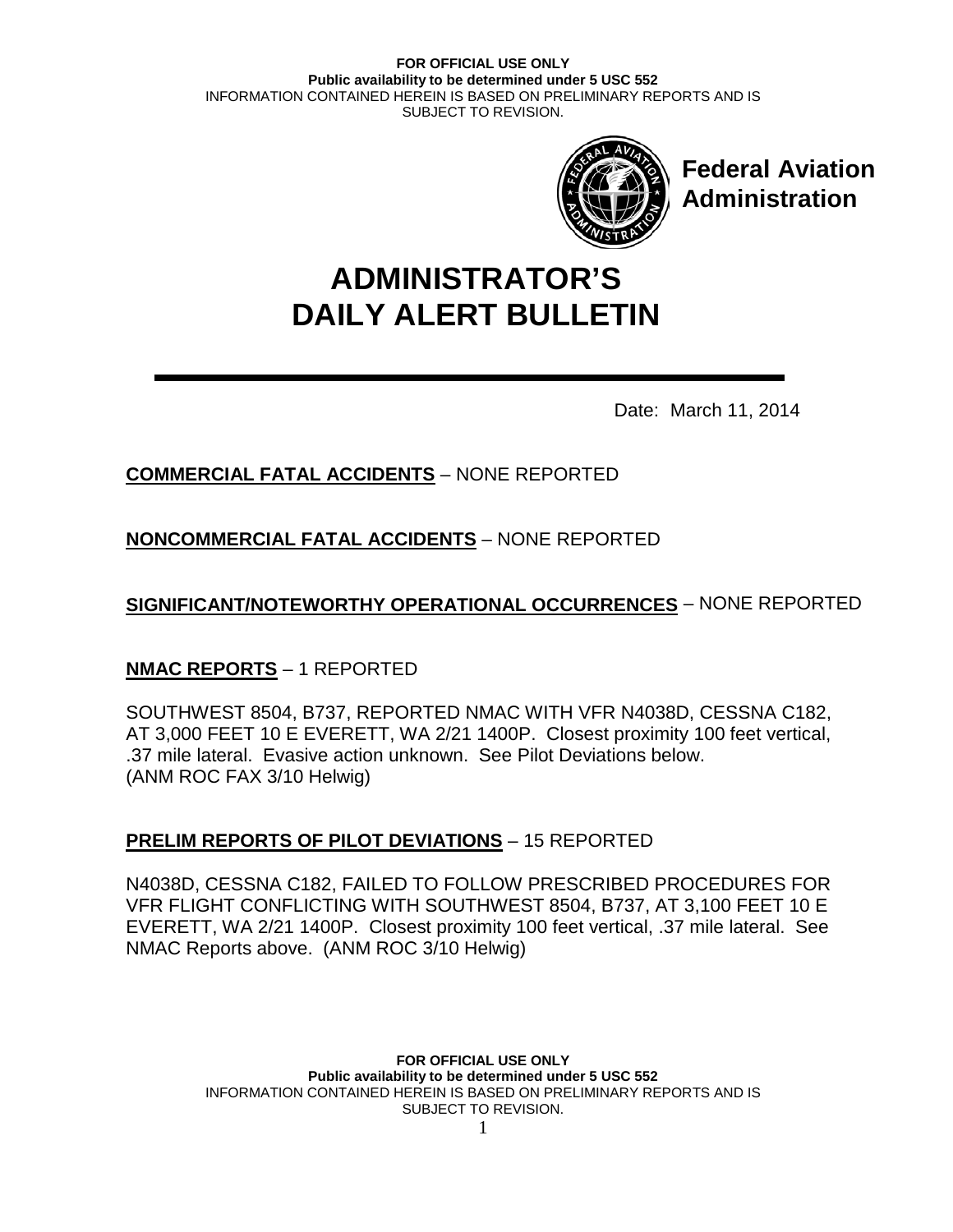USMC EVIL02, V22, CLIMBED 800 FEET ABOVE ASSIGNED ALTITUDE OF 5,000 FEET CONFLICTING WITH N61958, CESSNA C172, 12 N SAN DIEGO, CA 2/25 1640P. Closest proximity 200 feet vertical, 2.2 miles lateral. (AWP ROC 3/10 George)

N437DE, ROBINSON R44, CROSSED RUNWAY 17R HOLD LINE WITHOUT CLEARANCE LAS VEGAS, NV 021541P. No conflicts reported. See Airport Environment Incidents below. (AWP ROC 3/10 Perdue)

N185HM, CESSNA C185, INSTRUCTED TO CROSSED RUNWAY 25 AT TAXIWAY K, INSTEAD CROSSED RUNWAY 25 AT TAXIWAY C WITHOUT CLEARANCE ANCHORAGE, AK 031615L. No conflicts reported. See Airport Environment Incidents below. (AAL ROC 3/10 Newby)

N5323U, CESSNA C210, ENTERED TAXIWAY A WITHOUT CLEARANCE FRESNO, CA 041125P. No conflicts reported. See Airport Environment Incidents below. (AWP ROC 3/10 Newby)

AIR TAXI TN1083S, HAWKER BEECHCRAFT BE20, ENTERED RUNWAY 26R WITHOUT CLEARANCE HONOLULU, HI 041405L. No conflicts reported. See Airport Environment Incidents below. (AWP ROC 3/10 Newby)

SOUTHWEST 149, B737, FAILED TO MAINTAIN TWO WAY COMMUNICATION AT FL350 31 ESE COLUMBUS, MS 061400C. No conflicts reported. (ASO ROC 3/10 Newby)

N52246, CESSNA C172, FAILED TO FOLLOW ASSIGNED COURSE CLEARANCE CONFLICTING WITH N400VK, HAWKER BEECHCRAFT BE40, AT 3,300 FEET 4 SW DAYTONA BEACH, FL 061540E. Closest proximity 300 feet vertical, 1.19 miles lateral. (ASO ROC 3/10 Helwig)

USAF KATT65, TEX2, CLIMBED 800 FEET ABOVE ASSIGNED ALTITUDE OF 10,000 FEET 9 SW MOBILE, AL 071036C. No conflicts reported. (ASO ROC 3/10 Newby)

N267RV, VAN'S RV7, ENTERED CLASS B AIRSPACE WITHOUT CLEARANCE AT 6,500 FEET 30 N TAMPA, FL 081333E. No conflicts reported. (ASO ROC 3/10 Perdue)

N66WM, PIPER PA32, ENTERED CLASS B AIRSPACE WITHOUT CLEARANCE AT 1,200 FEET 10 W TAMPA, FL 081336E. No conflicts reported. (ASO ROC 3/10 Newby)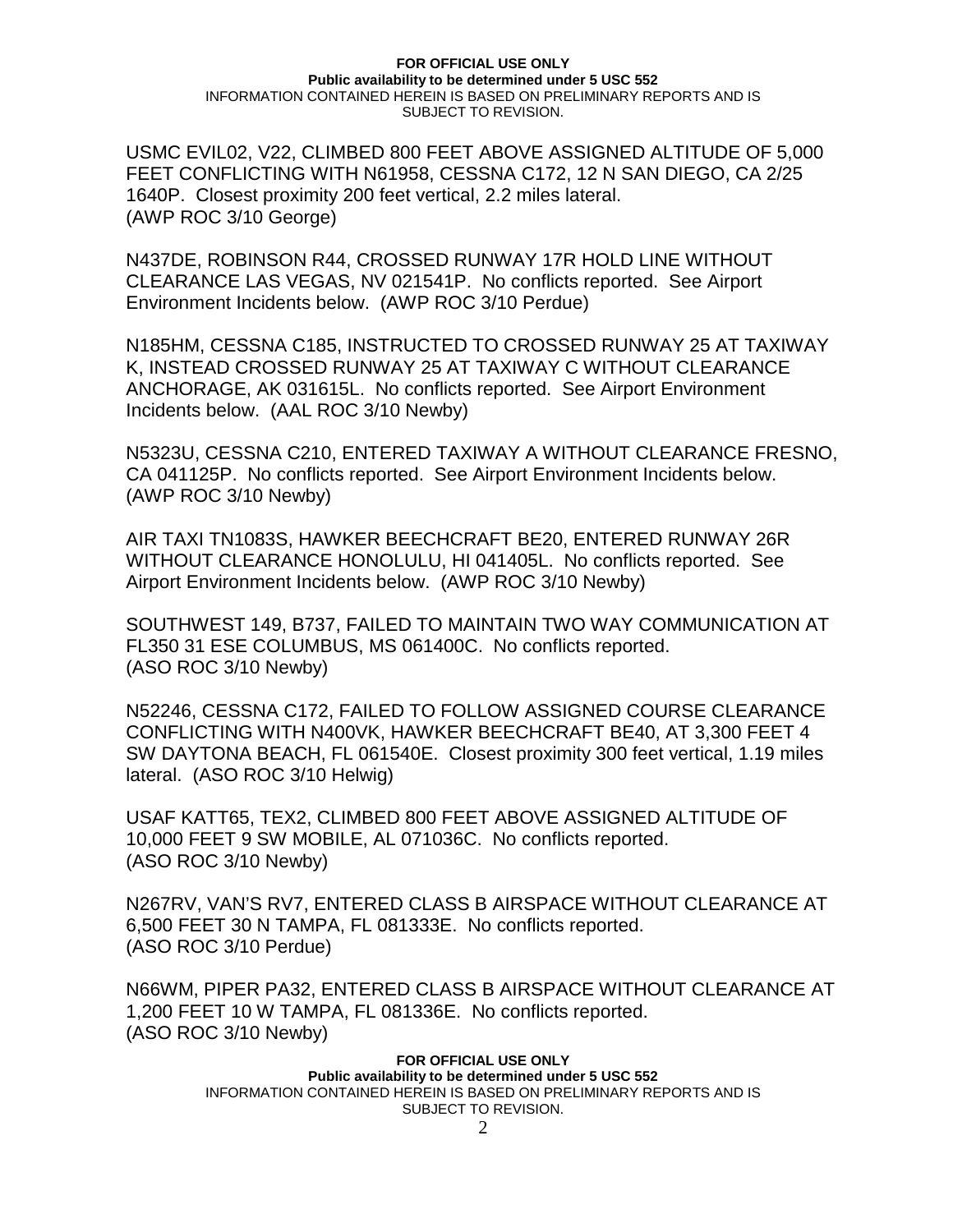N2136Y, PIPER P28A, ENTERED DCA SFRA WITHOUT AUTHORIZATION AT 1,200 FEET 4 E ANNAPOLIS, MD 081522E. No conflicts reported. (AEA ROC 3/10 Newby)

N127KJ, AMERICAN GRUMMAN AA5, ENTERED TFR WITHOUT AUTHORIZATION AT 500 FEET 9 E MIAMI, FL 081554E. No conflicts reported. (ASO ROC 3/10 Newby)

N5518J, PIPER PA32, ENTERED TFR WITHOUT AUTHORIZATION AT 900 FEET 12 W MIAMI, FL 091257E. No conflicts reported. (ASO ROC 3/10 Newby)

N187HS, CESSNA C172, ENTERED CLASS C AIRSPACE WITHOUT AUTHORIZATION AT 1,300 FEET 10 NW WEST PALM BEACH, FL 091741E. No conflicts reported. (ASO ROC 3/10 Perdue)

## **AIRPORT ENVIRONMENT INCIDENTS** – 4 REPORTED

N437DE, ROBINSON R44, CROSSED RUNWAY 17R HOLD LINE WITHOUT CLEARANCE LAS VEGAS, NV 021541P. No conflicts reported. See Pilot Deviations above. (AWP ROC 3/10 Perdue)

N185HM, CESSNA C185, INSTRUCTED TO CROSSED RUNWAY 25 AT TAXIWAY K, INSTEAD CROSSED RUNWAY 25 AT TAXIWAY C WITHOUT CLEARANCE ANCHORAGE, AK 031615L. No conflicts reported. See Pilot Deviations above. (AAL ROC 3/10 Newby)

N5323U, CESSNA C210, ENTERED TAXIWAY A WITHOUT CLEARANCE FRESNO, CA 041125P. No conflicts reported. See Pilot Deviations above. (AWP ROC 3/10 Newby)

AIR TAXI TN1083S, HAWKER BEECHCRAFT BE20, ENTERED RUNWAY 26R WITHOUT CLEARANCE HONOLULU, HI 041405L. No conflicts reported. See Pilot Deviations above. (AWP ROC 3/10 Newby)

## **MISCELLANEOUS**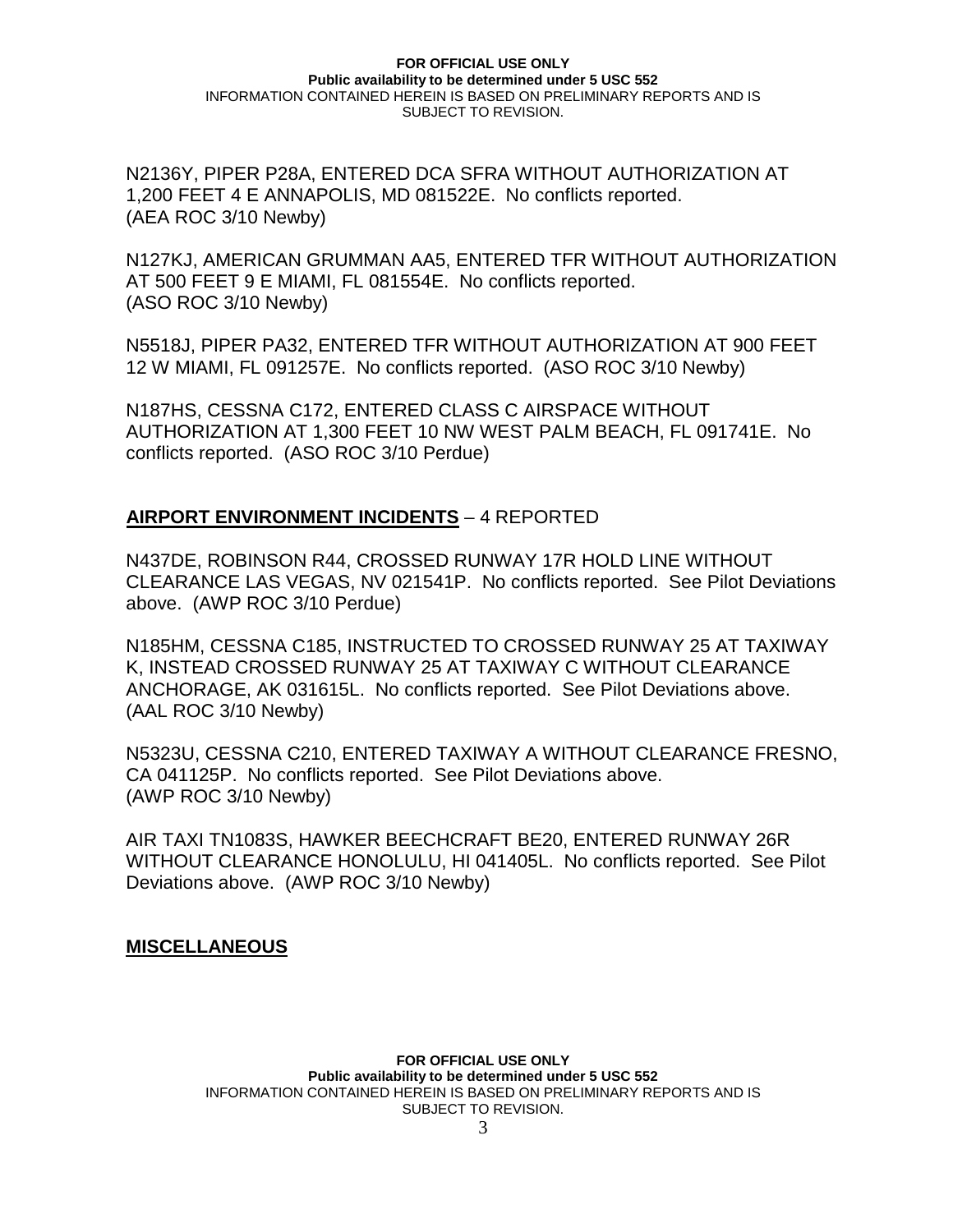

**Federal Aviation Administration**

# **DAILY ALERT BULLETIN ADMINISTRATOR'S**

Date: March 14, 2014

# **COMMERCIAL FATAL ACCIDENTS** – NONE REPORTED

**NONCOMMERCIAL FATAL ACCIDENTS** – NONE REPORTED

**SIGNIFICANT/NOTEWORTHY OPERATIONAL OCCURRENCES** – NONE REPORTED

**NMAC REPORTS** – NONE REPORTED

## **PRELIM REPORTS OF PILOT DEVIATIONS** – 28 REPORTED

LAN CHILE 561, B763, CLIMBED 1,400 FEET ABOVE ASSIGNED ALTITUDE OF FL350 19 ESE BIMINI, BAHAMAS 2/28 0744L. No conflicts reported. (ASO ROC 3/13 Dabb)

SKY WEST 5295, CRJ2, FAILED TO MEET CROSSING RESTRICTION OF 14,000 FEET AT FL230 15 N WEST BEND, WI 041331C. No conflicts reported. (AGL ROC 3/13 Dabb)

N6885P, CESSNA C425, FAILED TO FOLLOW ASSIGNED COURSE CLEARANCE CONFLICTING WITH N899CS, CESSNA C206, AT 3,900 FEET 17 ESE OCEANSIDE, CA 041230P. Closest proximity 400 feet vertical, 2.05 miles lateral. (AWP ROC 3/13 Dabb)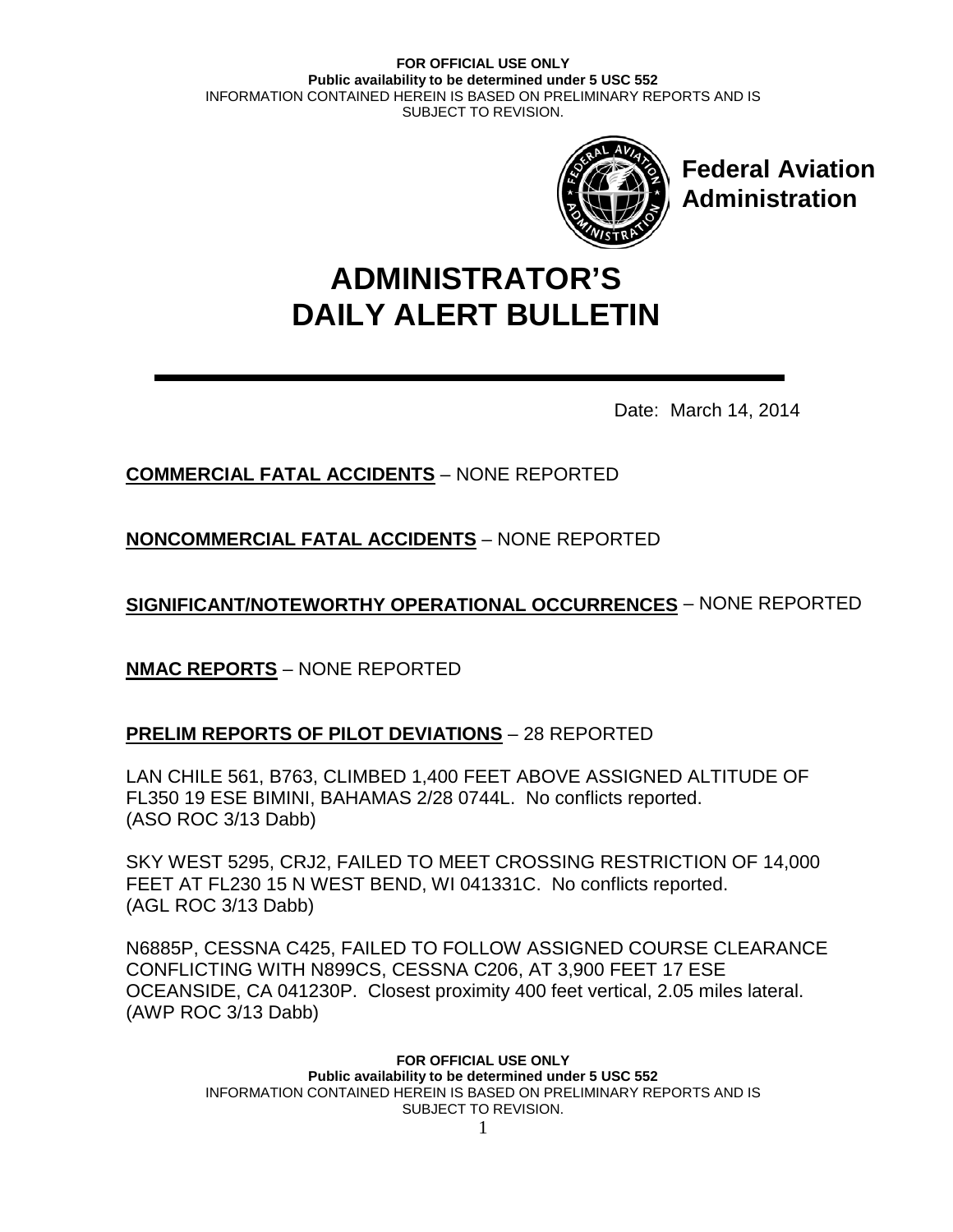N46474, C172, ENTERED RUNWAY 28L AND DEPARTED WITHOUT CLEARANCE BILLINGS, MT 041808M. No conflicts reported. See Airport Environment Incidents below. (ANM ROC 3/13 Dabb)

EXECUFLIGHT 9700, HAWKER BEECHCRAFT H25B, OVER FLEW FINAL APPROACH COURSE CONFLICTING WITH AMERICAN 2235, B738, AT 1,800 FEET 9 NW MIAMI, FL 051829E. Closest proximity 0 vertical, 1.46 miles lateral. (ASO ROC 3/13 Cusack)

N645SA, SYMPHONY SA160, CROSSED RUNWAY 31L AT TWY C WITHOUT CLEARANCE VICTORIA, TX 060949C. No conflicts reported. See Airport Environment Incidents below. (ASW 3/6 Arroyo)

N104TM, VAN'S RV4, ENTERED CLASS B AIRSPACE WITHOUT CLEARANCE AT 4,100 FEET 8 ESE PHOENIX, AZ 060907M. No conflicts reported. (AWP ROC 3/13 Dabb)

FLIGHT OPTIONS 480, HAWKER BEECHCRAFT BE40, CROSSED RUNWAY 35L HOLD LINE WITHOUT CLEARANCE CONFLICTING WITH N4859G, CESSNA C172, ON DEPARTURE ROLL SAME RUNWAY DAVID WAYNE HOOKS AIRPORT, HOUSTON, TX 061512C. Closest proximity over 1,000 feet lateral. See Airport Environment Incidents below. (ASW ROC 3/13 Cusack)

N7369X, CESSNA C182, ENTERED CLASS D AIRSPACE WITHOUT AUTHORIZATION AT 900 FEET 5 E ANCHORAGE, AK 061224L. No conflicts reported. (AAL ROC 3/13 Dabb)

WESTAIR INDUSTRIES 7652, CESSNA C208, CLIMBED 700 FEET ABOVE ASSIGNED ALTITUDE OF 9,000 FEET CONFLICTING WITH SKYWEST 280G, CRJ2, 13 SE BAKERSFIELD, CA 061808P. Closest proximity 300 feet vertical, 2.32 miles lateral. (AWP ROC 3/13 Hagans)

N269ME, CESSNA C172, CLEARED TO LAND RUNWAY 4L, INSTEAD LANDED RUNWAY 4R HONOLULU, HI 060224L. No conflicts reported. See Airport Environment Incidents below. (AWP ROC 3/13 Hagans)

SOUTHWEST 3399, B737, CLIMBED 3,000 FEET ABOVE ASSIGNED ALTITUDE OF FL300 82 WSW INDIANAPOLIS, IN 070916E. No conflicts reported. (AGL ROC 3/13 Arroyo)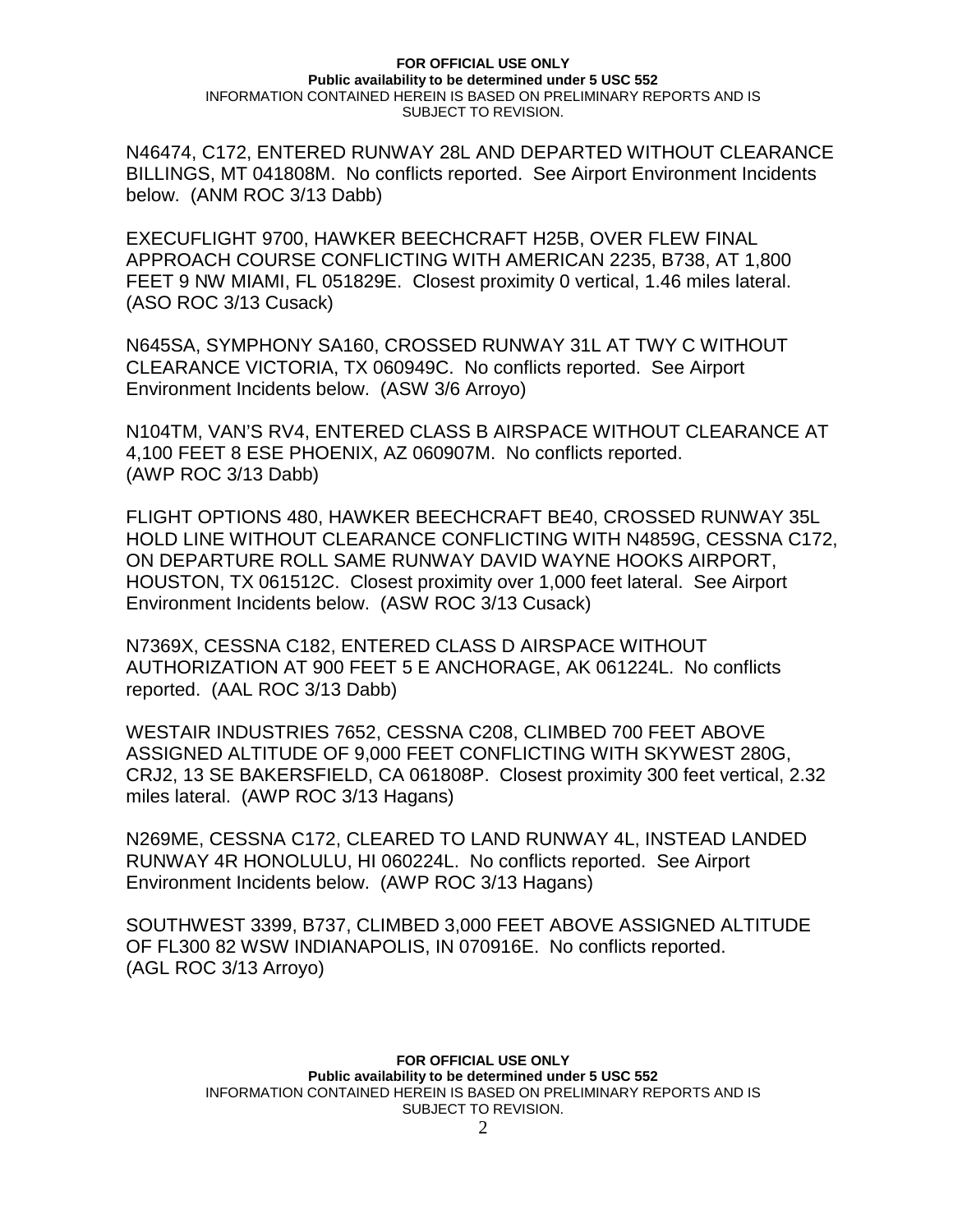N493LX, HAWKER BEECHCRAFT BE40, DESCENDED 1,000 FEET BELOW ASSIGNED ALTITUDE OF FL310 15 N MILFORD, UT 070901M. No conflicts reported. (ANM ROC 3/13 Hagans)

USN VV5G360, C12, FAILED TO MAINTAIN TWO WAY COMMUNICATION AT FL180 30 NNE FORT HUACHUCA, AZ 071043M. No conflicts reported. (ASW ROC 3/13 Dabb)

N10EG, CESSNA C550, FAILED TO MAINTAIN TWO WAY COMMUNICATION AT FL286 30 S SWEETWATER, TX 090945C. No conflicts reported. (ASW ROC 3/13 Dabb)

N960M, CESSNA C560, FAILED TO FLY ASSIGNED HEADING AT 6,000 FEET 10 N HOUSTON HOBBY ARPT HOUSTON, TX 091722C. No conflicts reported. (ASW ROC 3/13 Arroyo)

N723DJ, CESSNA C182, FAILED TO MAINTAIN TWO WAY COMMUNICATION 5 SE RHINELANDER, WI 092031C. No conflicts reported. (AGL ROC 3/13 Arroyo)

N115WZ, CESSNA C680, CLIMBED 1,300 FEET ABOVE ASSIGNED ALTITUDE OF 10,000 FEET 20 SW HOUSTON, TX 100715C. No conflicts reported. (ASW ROC 3/13 Arroyo)

FLTPLAN 6946, CESSNA C414, DESCENDED 600 FEET BELOW ASSIGNED ALTITUDE OF 11,000 FEET 9 WSW ATHENS, GA 100947E. No conflicts reported. (ASO ROC 3/13 Dabb)

N94551, CESSNA C172, EXECUTED TOUCH AND GO WITHOUT CLEARANCE WHEN CLEARED TO LAND RUNWAY 18R TULSA, OK 101254C. No conflicts reported. See Airport Environment Incidents below. (ASW ROC 3/13 Arroyo)

N168PK, GULFSTREAM GLF4, CLIMBED 400 FEET ABOVE ASSIGNED ALTITUDE OF 1,500 FEET 1 WSW TETERBORO, NJ 101813E. No conflicts reported. (AEA ROC 3/13 Hagans)

BRAZIL REGISTERED PRETY, DASSAULT FT2H, CLIMBED 600 FEET ABOVE ASSIGNED ALTITUDE OF 1,500 FEET 1.5 WSW TETERBORO, NJ 101916E. No conflicts reported. (AEA ROC 3/13 Hagans)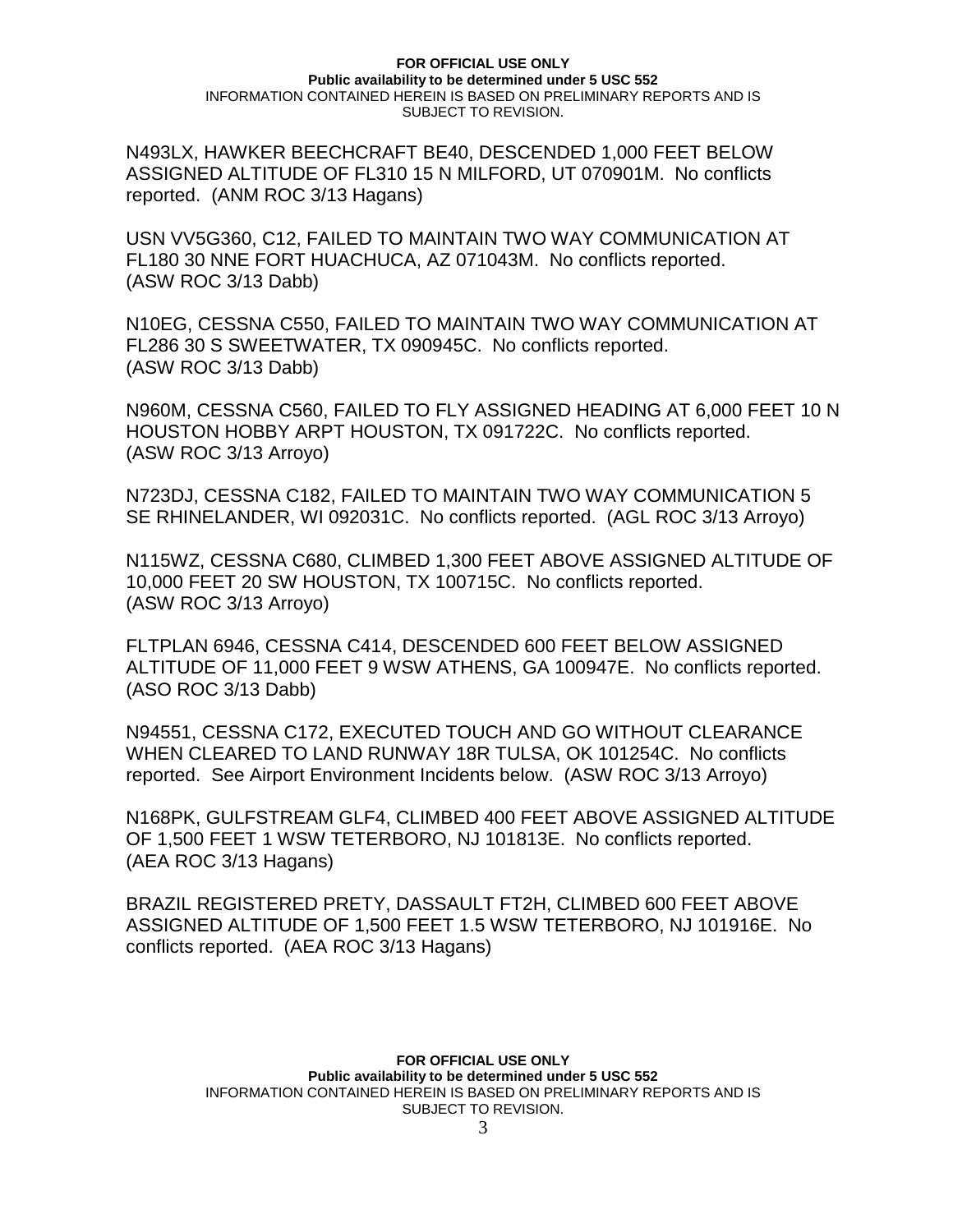PSA 4584, E145, DESCENDED 500 FEET BELOW ASSIGNED ALTITUDE OF 6,000 FEET 7 E CLEVELAND, OH 110925E. No conflicts reported. (AGL ROC 3/13 Dabb)

ANG G342, C12, DESCENDED 1,000 FEET BELOW ASSIGNED ALTITUDE OF 3,000 FEET CONFLICTING WITH ANG G351, C12, AT 2,200 FEET 10 ENE CORPUS CRISTI, TX 111035C. Closest proximity 400 feet vertical, 2.3 miles lateral. (ASW ROC 3/13 Arroyo)

US AIRWAYS 1772, B757, FAILED TO FOLLOW TAXI INSTRUCTIONS AFTER LANDING DALLAS – FT WORTH, TX 111100C. No conflicts reported. See Airport Environment Incidents below. (ASW ROC 3/13 Arroyo)

AMR AMERICAN EAGLE 3372, E145, ENTERED TWY Y WITHOUT CLEARANCE CONFLICTING WITH AMERICAN 2410, B737, AND SKYWEST 6437, CRJ7, DALLAS-FT WORTH, TX 121031C. AMR American Eagle 3372 ended up nose to nose with American 2410 at the TWY Y bridge. See Airport Environment Incidents below. (ASW ROC 3/13 Hagans)

SPIRIT 341, A320, DESCENDED 800 FEET BELOW ASSIGNED ALTITUDE OF 4,000 FEET CONFLICTING WITH N5322, DASSAULT FA50, 12 N TAMPA, FL 121552E. Closest proximity 500 feet vertical, 2.35 miles lateral. (ASO ROC 3/13 Dabb)

N441AQ, CESSNA C441, FAILED TO MAINTAIN TWO WAY COMMUNICATION AT FL260 9 SSW ELMIRA, NY 121700E. No conflicts reported. (AEA ROC 3/13 Dabb)

## **AIRPORT ENVIRONMENT INCIDENTS** – 7 REPORTED

N46474, C172, ENTERED RUNWAY 28L AND DEPARTED WITHOUT CLEARANCE BILLINGS, MT 041808M. No conflicts reported. See Pilot Deviations above. (ANM ROC 3/13 Dabb)

N645SA, SYMPHONY SA160, CROSSED RUNWAY 31L AT TWY C WITHOUT CLEARANCE VICTORIA, TX 060949C. No conflicts reported. See Pilot Deviations Above. (ASW 3/6 Arroyo)

FLIGHT OPTIONS 480, HAWKER BEECHCRAFT BE40, CROSSED RUNWAY 35L HOLD LINE WITHOUT CLEARANCE CONFLICTING WITH N4859G, CESSNA C172, ON DEPARTURE ROLL SAME RUNWAY DAVID WAYNE HOOKS AIRPORT, HOUSTON, TX 061512C. Closest proximity over 1,000 feet lateral. See Pilot Deviations above. (ASW ROC 3/13 Cusack)

### **FOR OFFICIAL USE ONLY**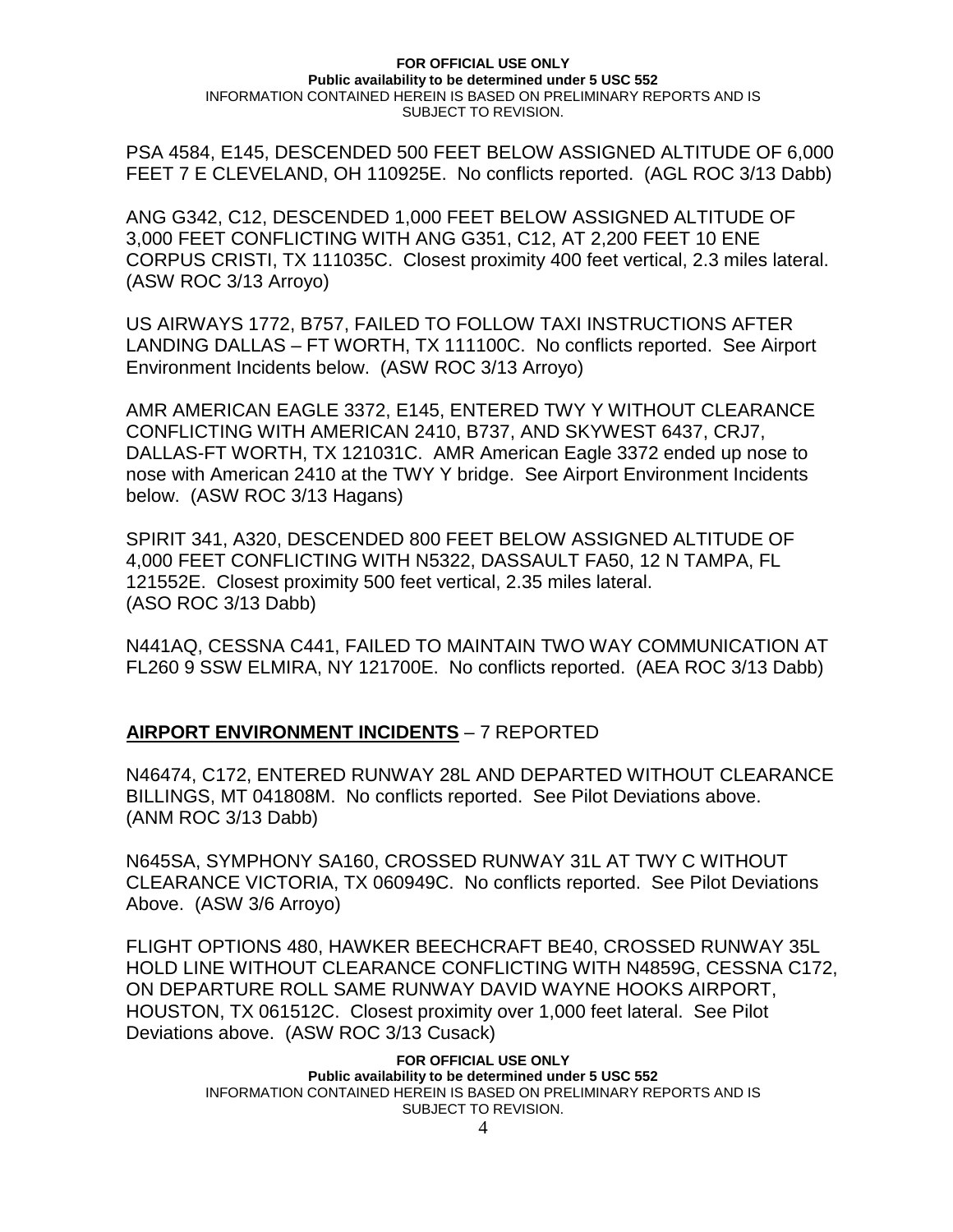N269ME, CESSNA C172, CLEARED TO LAND RUNWAY 4L, INSTEAD LANDED RUNWAY 4R HONOLULU, HI 060224L. No conflicts reported. See Pilot Deviations above. (AWP ROC 3/13 Hagans)

N94551, CESSNA C172, EXECUTED TOUCH AND GO WITHOUT CLEARANCE WHEN CLEARED TO LAND RUNWAY 18R TULSA, OK 101254C. No conflicts reported. See Pilot Deviations above. (ASW ROC 3/13 Arroyo)

US AIRWAYS 1772, B757, FAILED TO FOLLOW TAXI INSTRUCTIONS AFTER LANDING DALLAS – FT WORTH, TX 111100C. No conflicts reported. See Pilot Deviations above. (ASW ROC 3/13 Arroyo)

AMR AMERICAN EAGLE 3372, E145, ENTERED TWY Y WITHOUT CLEARANCE CONFLICTING WITH AMERICAN 2410, B737, AND SKYWEST 6437, CRJ7, DALLAS-FT WORTH, TX 121031C. AMR American Eagle 3372 ended up, nose to nose with American 2410 at the TWY Y bridge. See Pilot Deviations above. (ASW ROC 3/13 Hagans)

## **MISCELLANEOUS**

JORDAN REGISTERED JORDANIAN 267, A330, REPORTED FLIGHT ATTENDANT ILL WHILE ENROUTE MONTREAL, CANADA – DETROIT, MI 131240E. Paramedics met acft at gate. Final disposition unkn. (AGL ROC 3/13 Arroyo)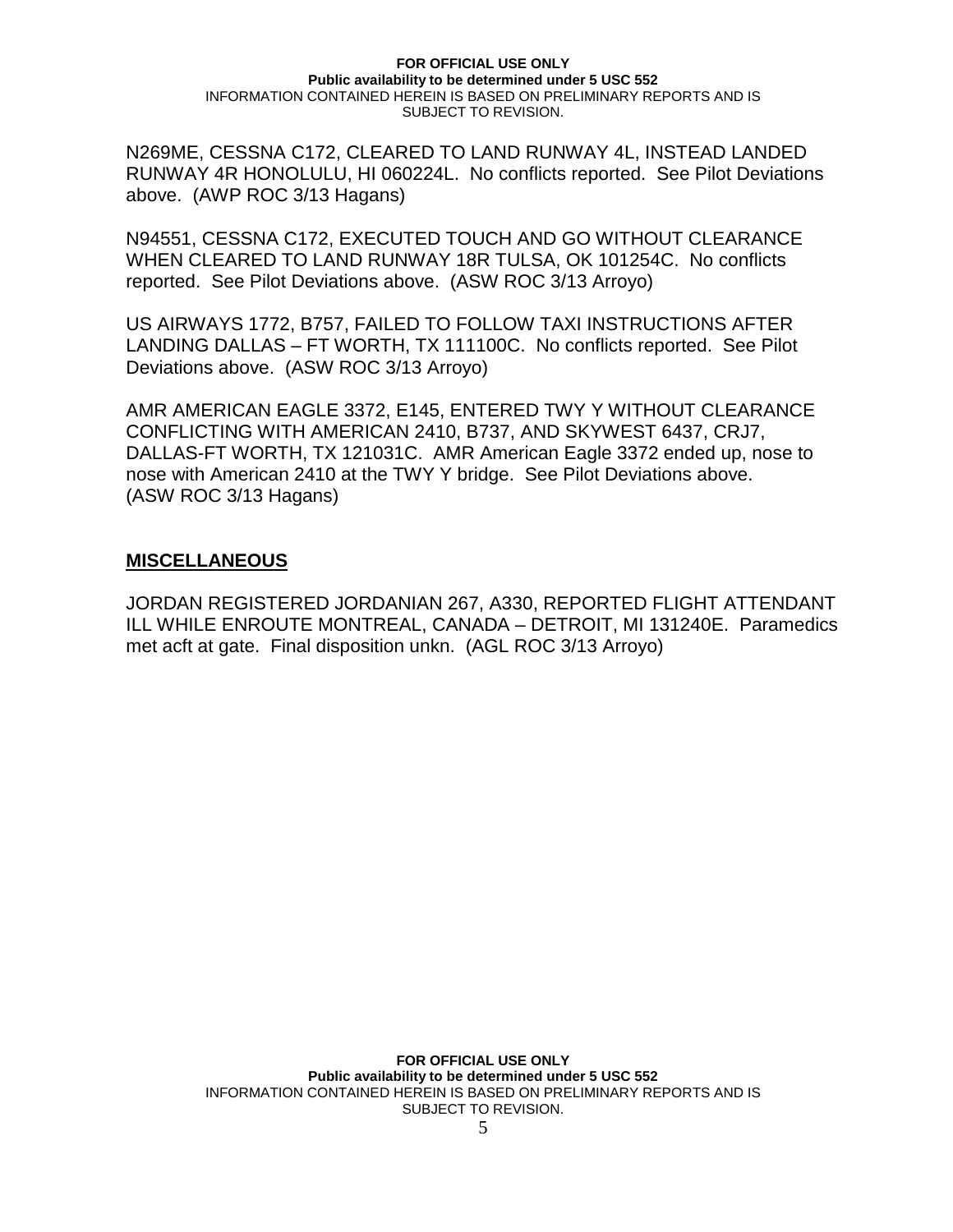

**Federal Aviation Administration**

# **DAILY ALERT BULLETIN ADMINISTRATOR'S**

Date: March 17, 2014

# **COMMERCIAL FATAL ACCIDENTS** – NONE REPORTED

**NONCOMMERCIAL FATAL ACCIDENTS** – NONE REPORTED

**SIGNIFICANT/NOTEWORTHY OPERATIONAL OCCURRENCES** – NONE REPORTED

**NMAC REPORTS** – NONE REPORTED

# **PRELIM REPORTS OF PILOT DEVIATIONS** – 14 REPORTED

N735QL, CESSNA C182, ENTERED TAXIWAYS L AND K WITHOUT CLEARANCE NEW BERN, NC 2/11 1216E. No conflicts reported. See Airport Environment Incidents below. (ASO ROC 3/14 Dabb)

N696DT, CESSNA C414, ENTERED CLASS D AIRSPACE WITHOUT AUTHORIZATION CONFLICTING WITH N43VP, EUROCOPTER AS50, AT 2,300 FEET 6 SE POMONA, CA 2/25 0944P. Closest proximity unknown. (AWP ROC 3/14 Cusack)

N738EA, CESSNA C172, ENTERED CLASS B AIRSPACE WITHOUT CLEARANCE CONFLICTING WITH SOUTHWEST 2702, B733, AT 4,000 FEET 10 NNE PHOENIX, AZ 2/26 1310P. Southwest 702 instructed to maintain 5,000 feet to avoid loss of sepn. (AWP ROC 3/14 Dabb)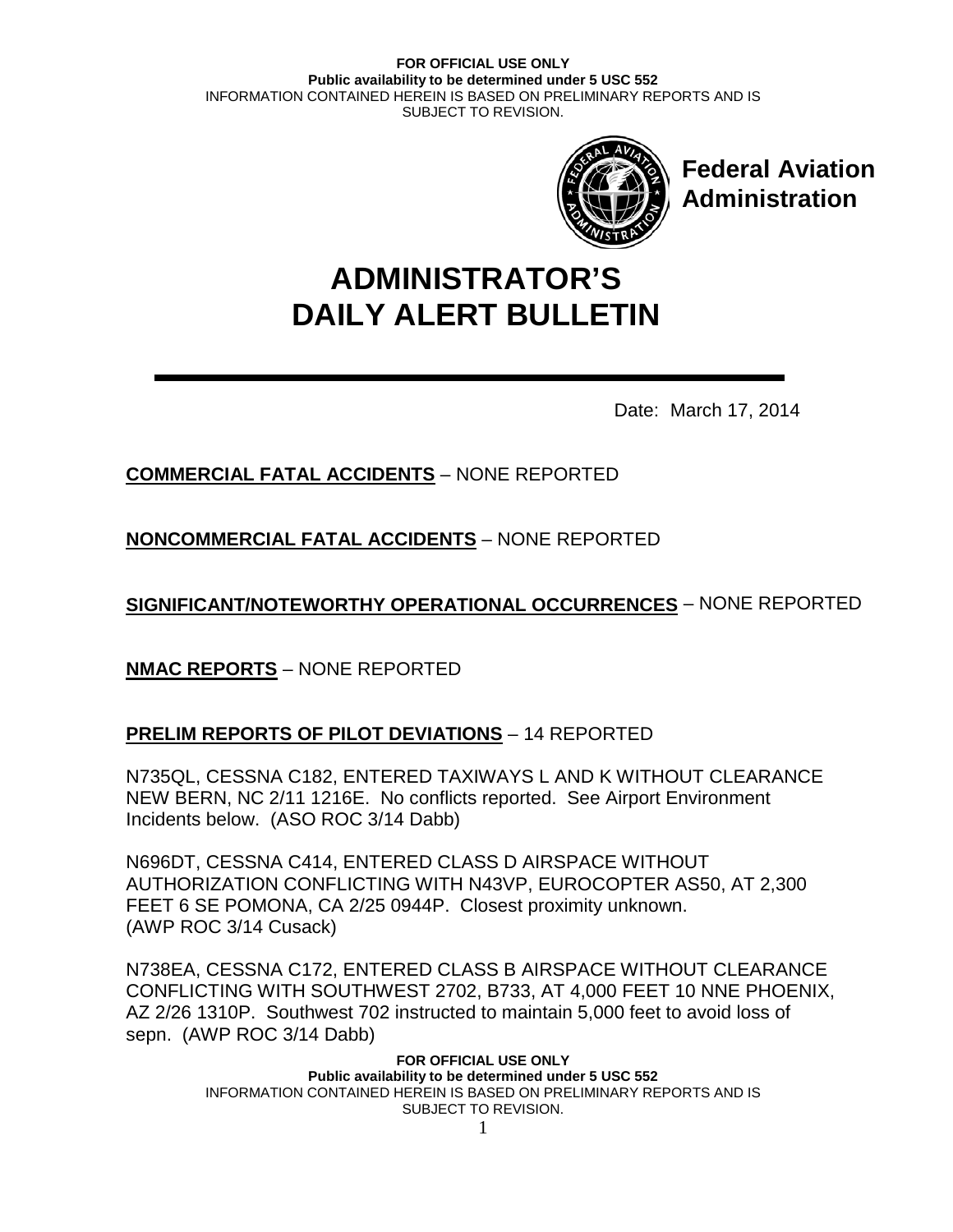N9278F, NANCHANG CJ6, ENTERED CLASS D AIRSPACE WITHOUT AUTHORIZATION CONFLICTING WITH JETBLUE 1522, A320, AT 1,600 FEET 11 NW LOS ALAMITOS, CA 051012P. Jetblue 1522 issued turn to avoid loss of sepn. (AWP ROC 3/14 Cusack)

N104TM, VAN'S RV4, ENTERED CLASS B AIRSPACE WITHOUT CLEARANCE AT 4,100 FEET 8 ESE PHOENIX, AZ 060907P. No conflicts reported. (AWP ROC 3/14 Dabb)

N525LD, CESSNA C525, CLIMBED 600 FEET ABOVE ASSIGNED ALTITUDE OF 5,000 FEET 3 SW COLUMBIA, SC 061520E. No conflicts reported. (ASO ROC 3/14 Dabb)

USAF REACH135, C135, FAILED TO FOLLOW ASSIGNED COURSE CLEARANCE AT FL340 58 ENE SIOUX FALLS, SD 081031M. No conflicts reported. (AGL ROC 3/14 Dabb)

N99SD, HAWKER BEECHCRAFT BE35, ENTERED CLASS D AIRSPACE WITHOUT AUTHORIZATION AT 2,000 FEET 7 NE SAN DIEGO, CA 091938P. No conflicts reported. (AWP ROC 3/14 Cusack)

N288ST, ROBINSON R22, FAILED TO COMPLY WITH ATC INSTRUCTIONS AT 1,000 FEET CONFLICTING WITH N261SM, CESSNA C162, 1 E CARLSBAD, CA 091744P. N288ST issued turn to prevent loss of sepn. (AWP ROC 3/14 Adams)

AIR WISCONSIN 845A, CRJ2, FAILED TO FOLLOW ASSIGNED COURSE CLEARANCE CONFLICTING WITH DELTA 996, MD88, AT 3,000 FEET 7 ESE COLUMBIA, SC 091728E. Closest proximity 700 feet vertical, 2.66 miles lateral. (ASO ROC 3/14 Dabb)

N111SU, CESSNA C425, FAILED TO MAINTAIN TWO WAY COMMUNICATION AT FL220 49 NE SLAYTON, MN 130841C. No conflicts reported. (AGL ROC 3/14 Cusack)

N80JS, HAWKER BEECHCRAFT BE60, CLIMBED 600 FEET ABOVE ASSIGNED ALTITUDE OF 3,000 FEET 17 SW DAYTONA BEACH, FL 131039E. No conflicts reported. (ASO ROC 3/14 Cusack)

N7050A, CESSNA C172, ENTERED CLASS B AIRSPACE WITHOUT CLEARANCE AT 1,600 FEET 2 ENE ORLANDO, FL 131751E. No conflicts reported. (ASO ROC 3/14 Dabb)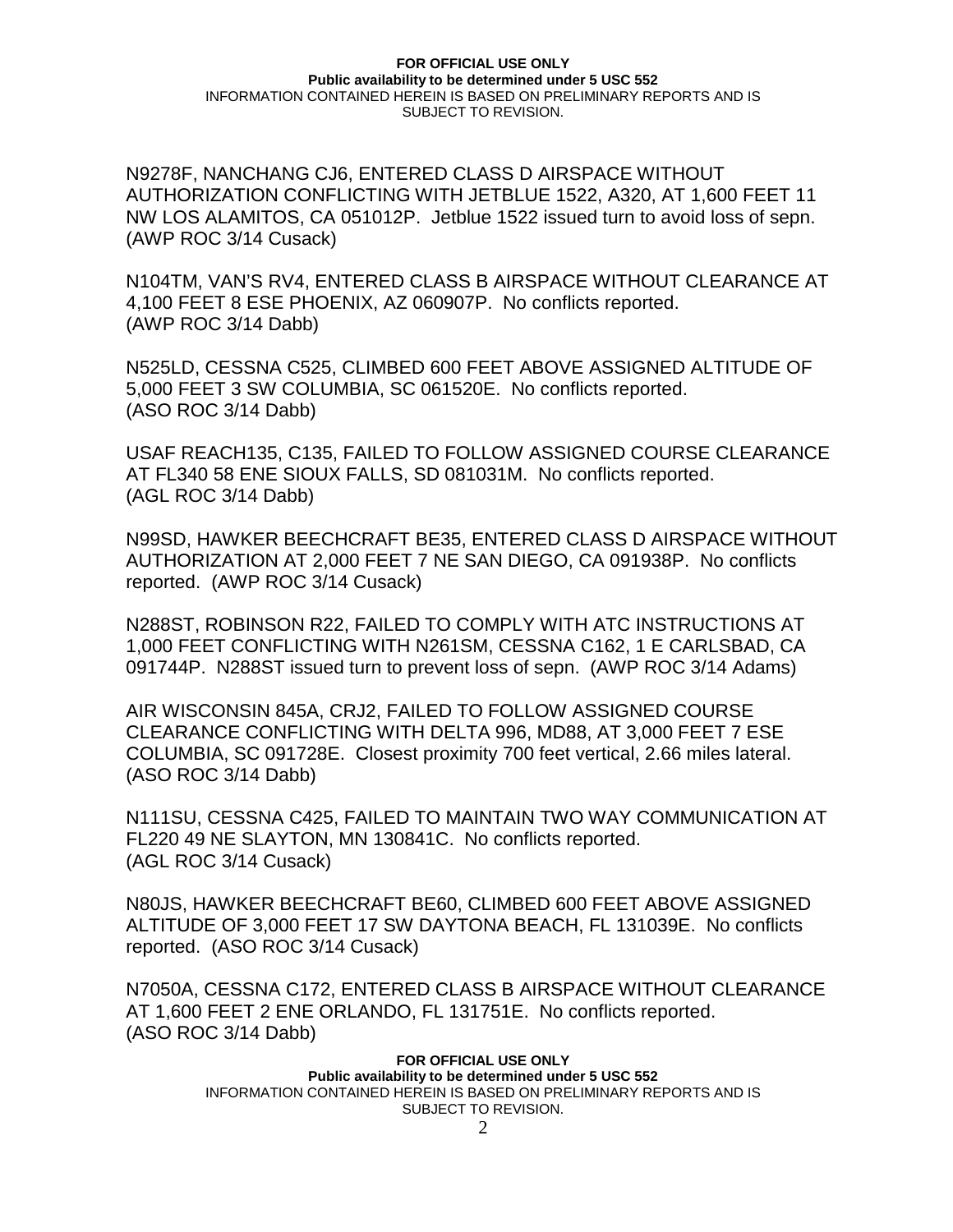JETBLUE 494, A320, FAILED TO COMPLY WITH ALTITUDE CROSSING RESTRICTION OF 7,000 FEET CONFLICTING WITH N1903G, CANADAIR CL60, 12 NW BOSTON, MA 131826E. Closest proximity 600 feet vertical, 2.03 miles lateral. (ANE ROC 3/14 Cusack)

## **AIRPORT ENVIRONMENT INCIDENTS** – 5 REPORTED

N735QL, CESSNA C182, ENTERED TAXIWAYS L AND K WITHOUT CLEARANCE NEW BERN, NC 2/11 1216E. No conflicts reported. See Pilot Deviations above. (ASO ROC 3/14 Dabb)

MAINTENANCE VEHICLE ESCORTING DEICING EQUIPMENT ENTERED RUNWAY 2R WITHOUT AUTHORIZATION NASHVILLE, TN 030535E. No conflicts reported. (ASO ROC 3/14 Dabb)

N4139G, CESSNA C340, CROSSED HOLD LINE RUNWAY 19R WITHOUT CLEARANCE CONFLICTING WITH ALASKA 582, B738, SHORT FINAL SAME RUNWAY SANTA ANA, CA 070903P. Acft being relocated by non-pilot. Alaska 582 sent around to avoid loss of sepn. (AWP ROC 3/14 Dabb)

2 AIRPORT FIRE/RESCUE VEHICLES CROSSED RUNWAY 4 WITHOUT AUTHORIZATION ATLANTIC CITY, NJ 120910E. No conflicts reported. (AEA ROC 3/14 Cusack)

UNIDENTIFIED VEHICLE CROSSED RUNWAY 13/31 VIA TAXIWAYS B3 AND A3 WITHOUT AUTHORIZATION FORT MYERS, FL 141115E. No conflicts reported. (ASO ROC 3/14 Dabb)

### **MISCELLANEOUS**

FLIGHT ATTENDANT REPORTED EYE INJURY ON US AIRWAYS 445, A320, EN ROUTE DENVER, CO 141054M. Final disposition of flight attendant unknown. (ANM ROC 3/14 Cusack)

FLIGHT ATTENDANT INJURED WHEN CANADA REGISTERED SUNWING 559, B738, ENCOUNTERED SEVERE TURBULENCE AT FL330 40 E KALISPELL, MT AND DIVERTED TO HELENA, MT 160708M. Disposition of flight attendant unknown. (DEN/ANM ROC 3/16 George)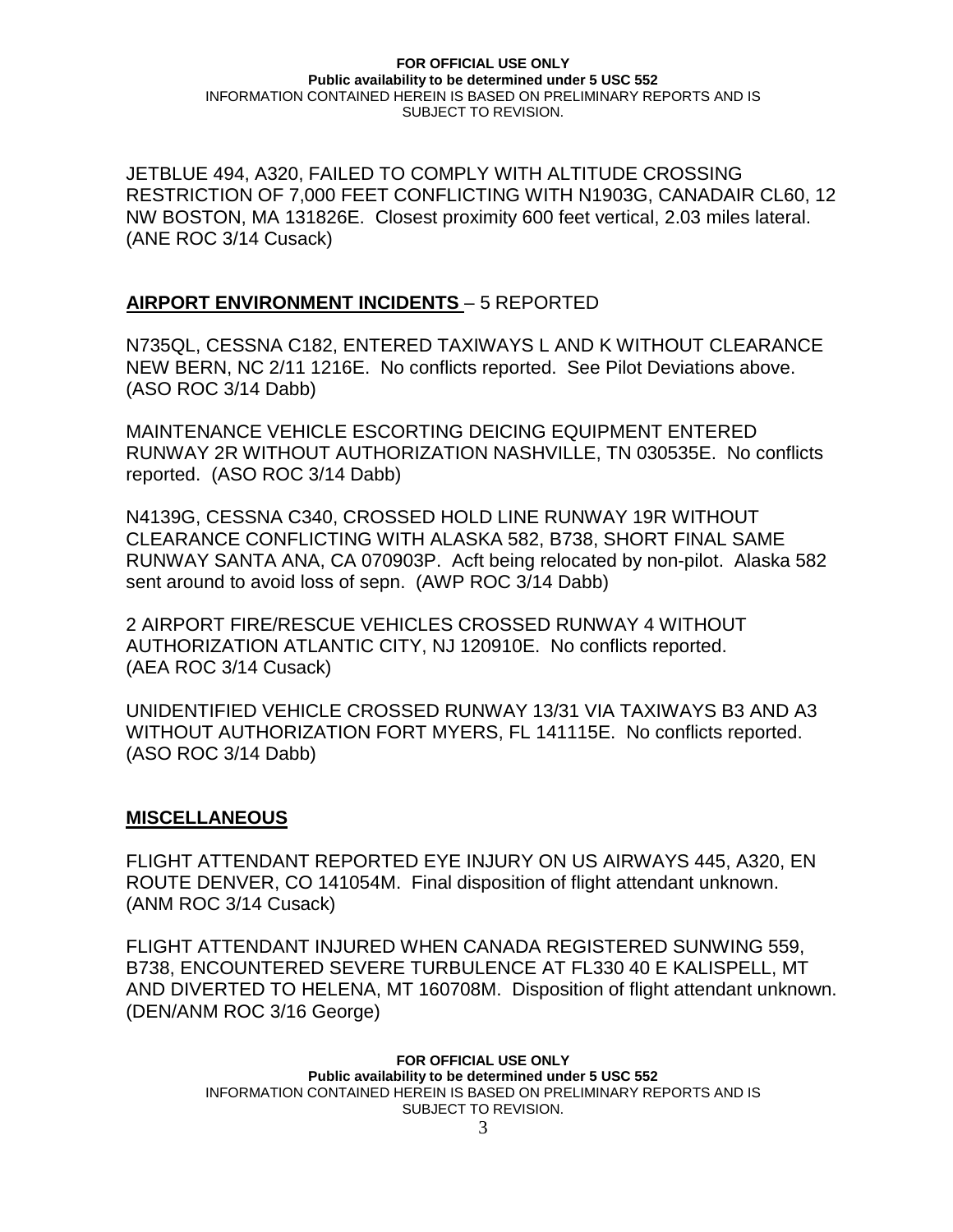FLIGHT ATTENDANT SUSTAINED BACK INJURIES WHEN REPUBLIC 4257, E170, ENCOUNTERED MODERATE TURBULENCE EN ROUTE CHICAGO O'HARE, IL 160925C. Flight attendant transported to hospital. Location and altitude of turbulence not reported. (AGL ROC 3/16 Helwig)

3 FLIGHT ATTENDANTS SUSTAINED UNKN INJURIES WHEN UNITED 128, B777, ENCOUNTERED SEVERE TURBULENCE BETWEEN 14,500 FEET – FL185 50 SE HOUSTON, TX 170450C. Disposition of flight attendants unkn. (DEN/ASW ROC 3/17 Gordon)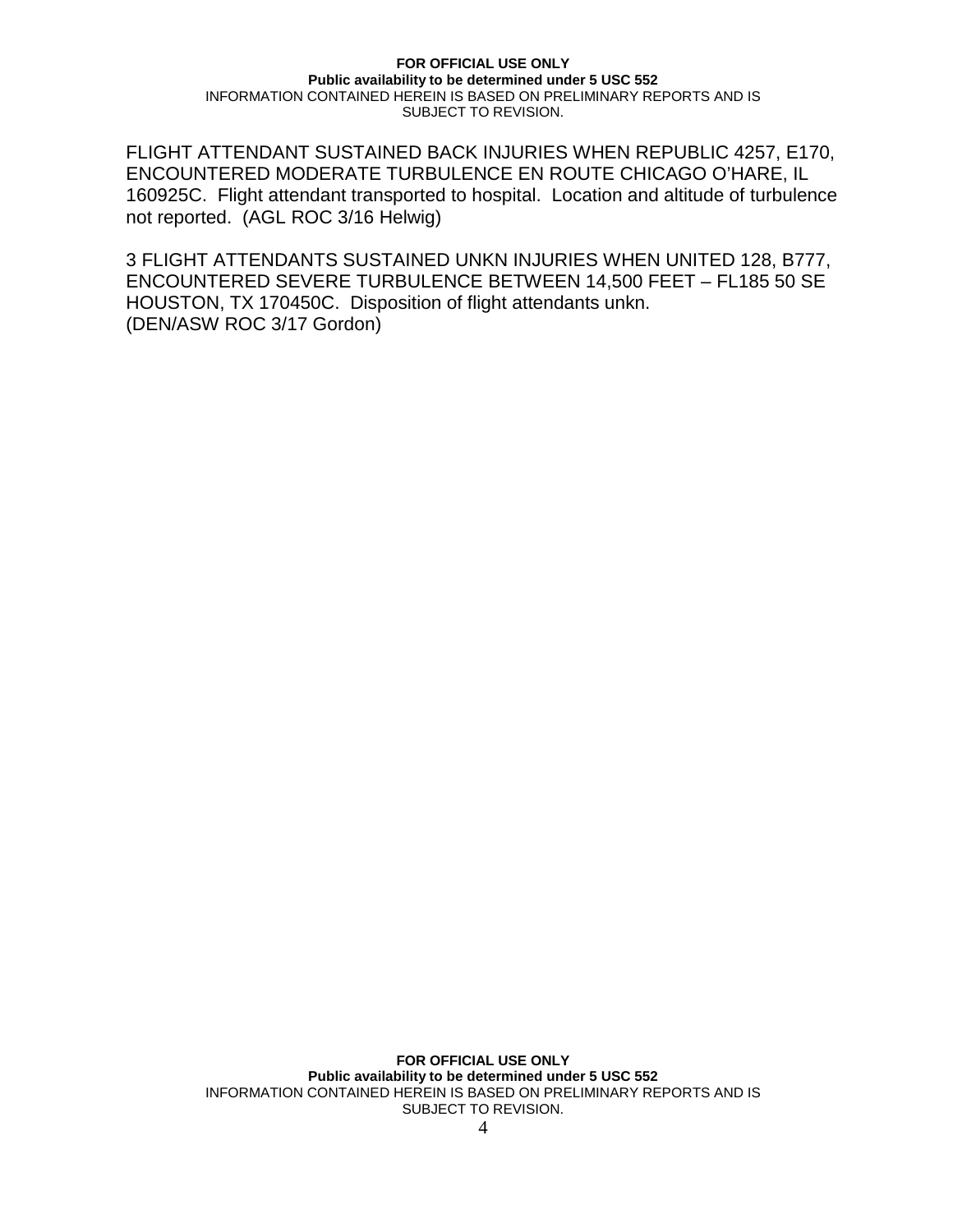

**Federal Aviation Administration**

# **DAILY ALERT BULLETIN ADMINISTRATOR'S**

Date: March 19, 2014

# **COMMERCIAL FATAL ACCIDENTS** – NONE REPORTED

# **NONCOMMERCIAL FATAL ACCIDENTS** – 1 REPORTED

2 FATAL WHEN N250FB, EUROCOPTER ES50, CRASHED UNDER UNKN CIRCUMSTANCES WHILE DEPARTING DOWNTOWN SEATTLE, WA 180740P. 3 cars damaged. 1 person critically injured on ground and transported to hospital. Acft destroyed by fire. No ATC services. Wx: wind 130 at 4, vsby 7, bkn 1500, bkn 2100, ovc 3700. (ANM ROC 3/18 Helwig)

# **SIGNIFICANT/NOTEWORTHY OPERATIONAL OCCURRENCES** – 1 REPORTED

SIGNIFICANT OPERATIONAL OCCURRENCE REPORTED WHEN VFR ROCKY 27, PIPER P28A, AND VFR ROCKY 30, TYPE UNKNOWN, CAME WITHIN 100 FEET VERTICAL, .14 MILE LATERAL SEPN AT UNKNOWN ALTITUDE VCNTY BILLINGS, MT 180914M. (ANM ROC 3/19 Helwig)

**NMAC REPORTS** – NONE REPORTED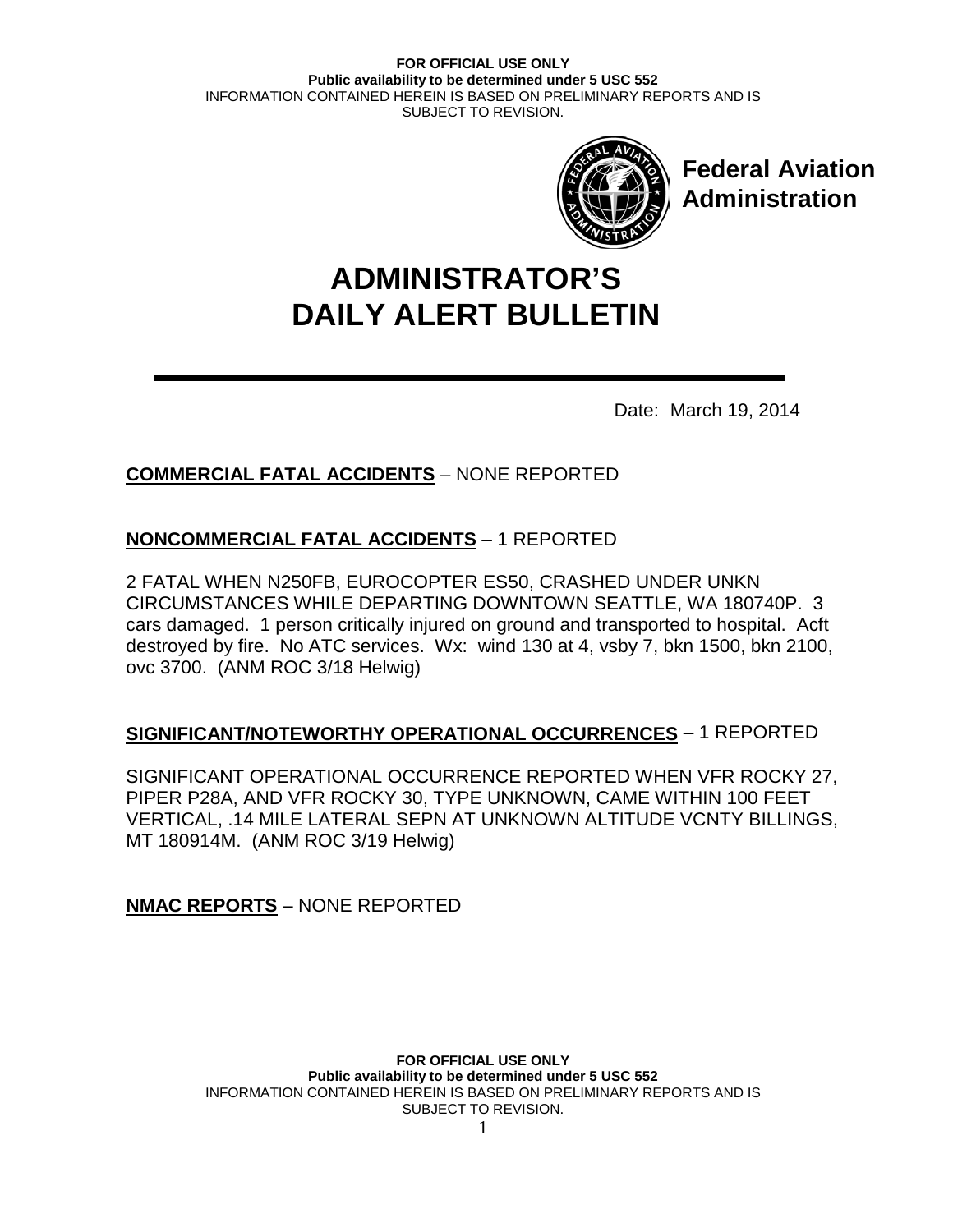## **PRELIM REPORTS OF PILOT DEVIATIONS** – 19 REPORTED

N567MC, CESSNA C560, DESCENDED 3,000 FEET BELOW ASSIGNED ALTITUDE OF FL240 5 ESE HARRIS, GA 2/2 1655E. No conflicts reported. (ASO ROC 3/18 George)

N3834H, ERCOUPE ERCO, ENTERED CLASS C AIRSPACE WITHOUT AUTHORIZATION AT 4,500 FEET 10 S TUSCON, AZ 021505P. No conflicts reported. (AWP ROC 3/18 Newby)

GERMAN CARGO 411, B777, FAILED TO FOLLOW ASSIGNED COURSE CLEARANCE CONFLICTING WITH SKY WEST 471K, CRJ2, AT 1,800 FEET .5 WSW LOS ANGELES, CA 071744P. Closest proximity 0 vertical, 1.02 miles lateral. (AWP ROC 3/18 Helwig)

N4040Z, PIPER PA18, LANDED RUNWAY 5 AND PROCEEDED ACROSS THE INFIELD WITHOUT CLEARANCE ANCHORAGE, AK 091601L. No conflicts reported. See Airport Environment Incidents below. (AAL ROC 3/18 Newby)

BUSINESS JET SOLUTIONS 440, LEARJET LJ45, CLIMBED 3,300 FEET ABOVE PUBLISHED DEPARTURE ALTITUDE OF 7,000 FEET CONFLICTING WITH SPIRIT 356, A319, 5 W LAS VEGAS, NV 091702P. Spirit 356 climbed in response to TCAS RA to avoid loss of sepn. (AWP ROC 3/18 George)

N62DG, PIPER PA60, ENTERED RUNWAY 21 AND BEGAN DEPARTURE ROLL WITHOUT CLEARANCE CONFLICTING WITH N166, AVIAT PTS2, EXITING SAME RUNWAY SCOTTSDALE, AZ 111101P. Closest proximity over 1,000 feet. See Airport Environment Incidents below. (AWP ROC 3/18 Helwig)

N484G, PIPER PA23, ENTERED TFR WITHOUT AUTHORIZATION AT 800 FEET 5 SW NEWARK, NJ 111539E. No conflicts reported. (AEA ROC 3/18 George)

N8139D, CIRRUS SR22, ENTERED TFR WITHOUT AUTHORIZATION AT 1,900 FEET 9 WNW CALDWELL, NJ 111659E. No conflicts reported. (AEA ROC 3/18 George)

N25221, CESSNA C152, CROSSED HOLD LINE RUNWAY 31 WITHOUT CLEARANCE CONFLICTING WITH MEDIVAC LN853AL, PILATUS PC12, AND N214LM, PIPER PA44, LANDING SAME RUNWAY PORTLAND, OR 111638P. LN853AL and N214LM were sent around to avoid loss of sepn. See Airport Environment Incidents below. (ANM ROC 3/18 George)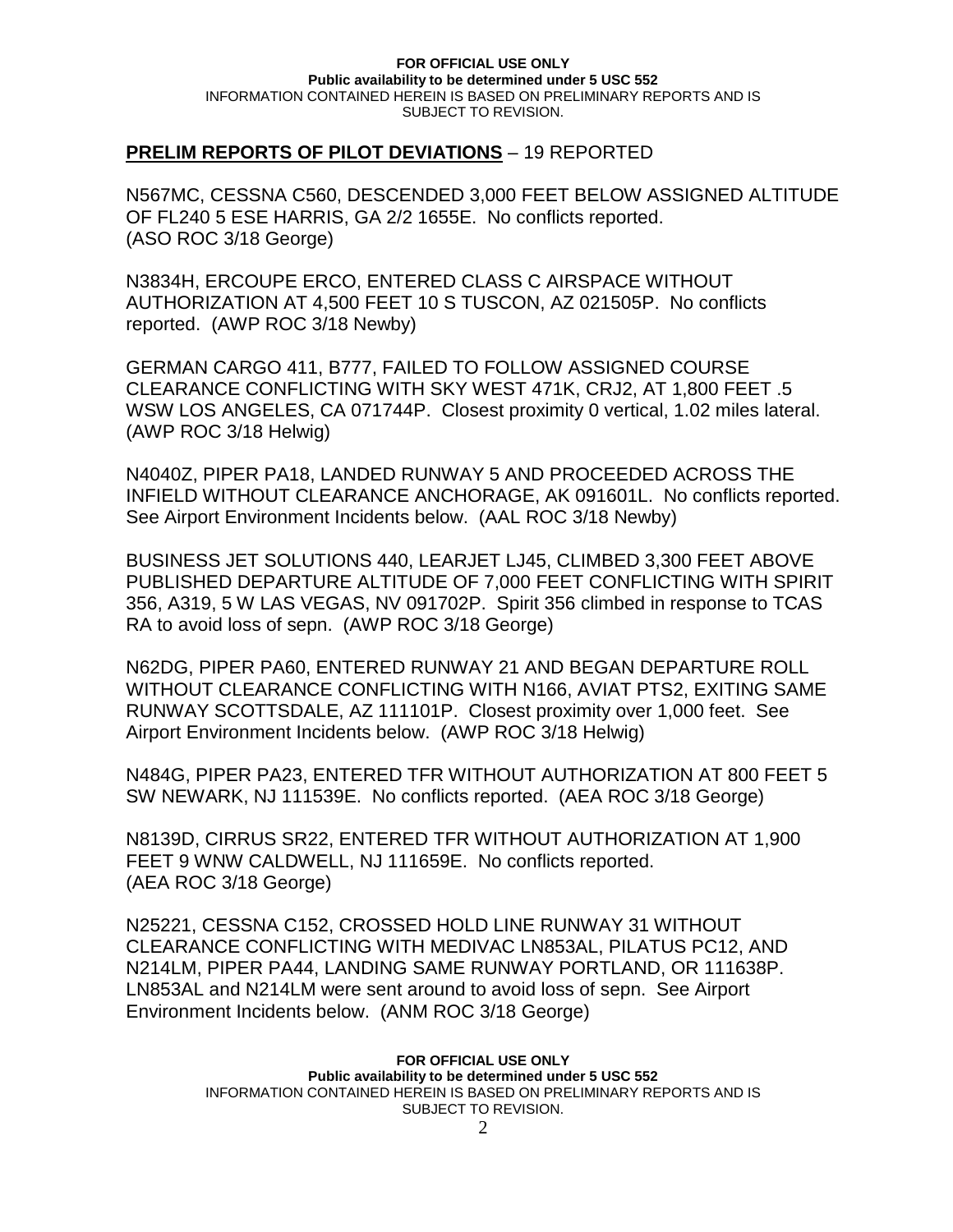ARNG SCHNR25, CH47, ENTERED CLASS D AIRSPACE WITHOUT AUTHORIZATION AT 1,000 FEET 5 S MATHER AIRPORT, SACRAMENTO, CA 120619P. No conflicts reported. (AWP ROC 3/18 Helwig)

N35077, CESSNA C172, FAILED TO MAINTAIN TWO WAY COMMUNICATION AT 7,000 FEET 12 S FORT PIERCE, FL 121950E. No conflicts reported. (ASO ROC 3/18 Helwig)

N5264C, CESSNA C210, DESCENDED 900 FEET BELOW ASSIGNED ALTITUDE OF 10,000 FEET IN OCEANIC AIRSPACE 63 E NASSAU, BAHAMAS 130942L. No conflicts reported. (ASO ROC 3/18 George)

N59WF, PIPER P46T, CLIMBED 400 FEET ABOVE ASSIGNED ALTITUDE OF 6,000 FEET 8 S ATLANTA, GA 141350E. No conflicts reported. (ASO ROC 3/18 Helwig)

PINNACLE 4118, CRJ2, FAILED TO COMPLY WITH ALTITUDE CROSSING RESTRICTION OF FL300 8 WSW TIVERTON, OH 141734E. No conflicts reported. (AGL ROC 3/18 Helwig)

N5267H, CESSNA C182, FAILED TO MAINTAIN TWO WAY COMMUNICATION AT 7,000 FEET 20 NNE WASHINGTON, DC 141909E. No conflicts reported. AEA ROC 3/18 George)

SOUTHWEST 439, B738, DESCENDED 1,300 FEET BELOW ASSIGNED ALTITUDE OF FL200 30 ESE ORLANDO, FL 151450E. No conflicts reported. (ASO ROC 3/19 George)

N488PG, PILATUS PC12, FAILED TO FOLLOW ASSIGNED COURSE CLEARANCE AT 2,100 FEET 3 S TAMPA, FL 161649E. No conflicts reported. (ASO ROC 3/18 Gordon)

SKY WEST 4481, CRJ2, CLIMBED 400 FEET ABOVE ASSIGNED ALTITUDE OF FL270 CONFLICTING WITH UNIDENTIFIED ACFT 12 SW LIMA, OH 171134E. Sky West 4481 and unidentified acft issued descent and turns to prevent loss of sepn. (AGL ROC 3/18 Helwig)

PUBLIC USE DOJ 73, HAWKER BEECHCRAFT HS25, CROSSED HOLD LINE RUNWAY 8R WITHOUT CLEARANCE ATLANTA, GA 171320P. No conflicts reported. See Airport Environment Incidents below. (ASO ROC 3/18 George)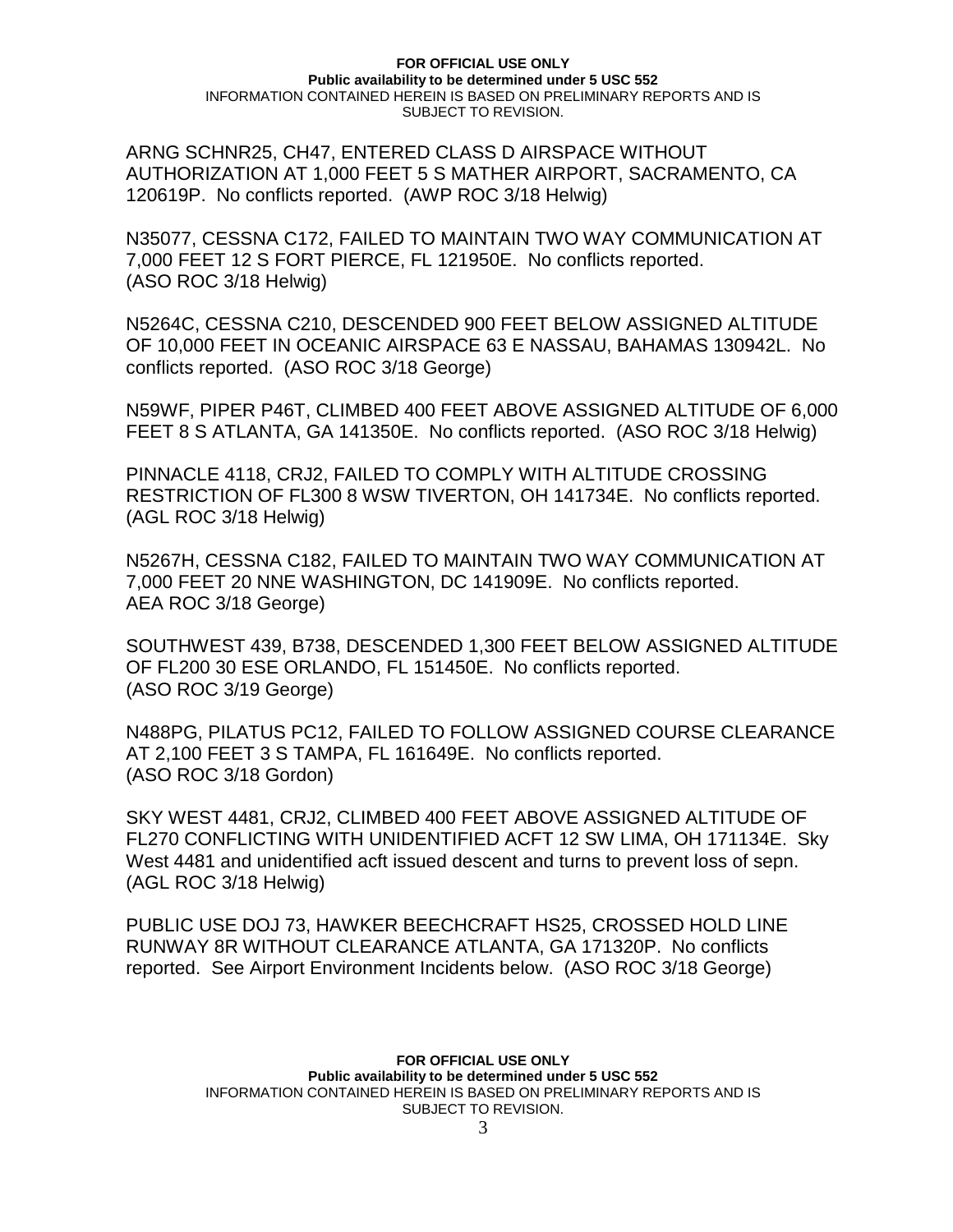## **AIRPORT ENVIRONMENT INCIDENTS** – 7 REPORTED

ARPT VEHICLE, DISTRICT 4, CROSSED HOLD LINE RUNWAY 4L WITHOUT CLEARANCE CONFLICTING WITH ALOHA AIR CARGO 18, B732, LANDING SAME RUNWAY HONOLULU, HI 2/27 0657L. Closest proximity 1,038 feet lateral. (AWP ROC 3/18 Newby)

SHERIFF VEHICLE ENTERED TAXIWAYS E, F AND F2 WITHOUT AUTHORIZATION ROCHESTER, NY 2/28 1445E. No conflicts reported. (ASO ROC 3/18 Gordon)

N4040Z, PIPER PA18, LANDED RUNWAY 5 AND PROCEEDED ACROSS THE INFIELD WITHOUT CLEARANCE ANCHORAGE, AK 091601L. No conflicts reported. See Pilot Deviations above. (AAL ROC 3/18 Newby)

N62DG, PIPER PA60, ENTERED RUNWAY 21 AND BEGAN DEPARTURE ROLL WITHOUT CLEARANCE CONFLICTING WITH N166, AVIAT PTS2, EXITING SAME RUNWAY SCOTTSDALE, AZ 111101P. Closest proximity over 1,000 feet. See Pilot Deviations above. (AWP ROC 3/18 Helwig)

N25221, CESSNA C152, CROSSED HOLD LINE RUNWAY 31 WITHOUT CLEARANCE CONFLICTING WITH MEDIVAC LN853AL, PILATUS PC12, AND N214LM, PIPER PA44, LANDING SAME RUNWAY PORTLAND, OR 111638P. LN853AL and N214LM were sent around to avoid loss of sepn. See Pilot Deviations above. (ANM ROC 3/18 George)

AMERICAN 675, B757, CROSSED RUNWAY 18L WITHOUT AUTHORIZATION WHILE REPOSITIONING ACFT CONFLICTING WITH COMPASS 5697, EMBRAER E110, DEPARTING SAME RUNWAY DALLAS-FORT WORTH, TX 141200C. Closest proximity 200 feet vertical, 3,870 feet horizontal. (ASW ROC 3/18 George)

PUBLIC USE DOJ 73, HAWKER BEECHCRAFT HS25, CROSSED HOLD LINE RUNWAY 8R WITHOUT CLEARANCE ATLANTA, GA 171320P. No conflicts reported. See Pilot Deviations above. (ASO ROC 3/18 George)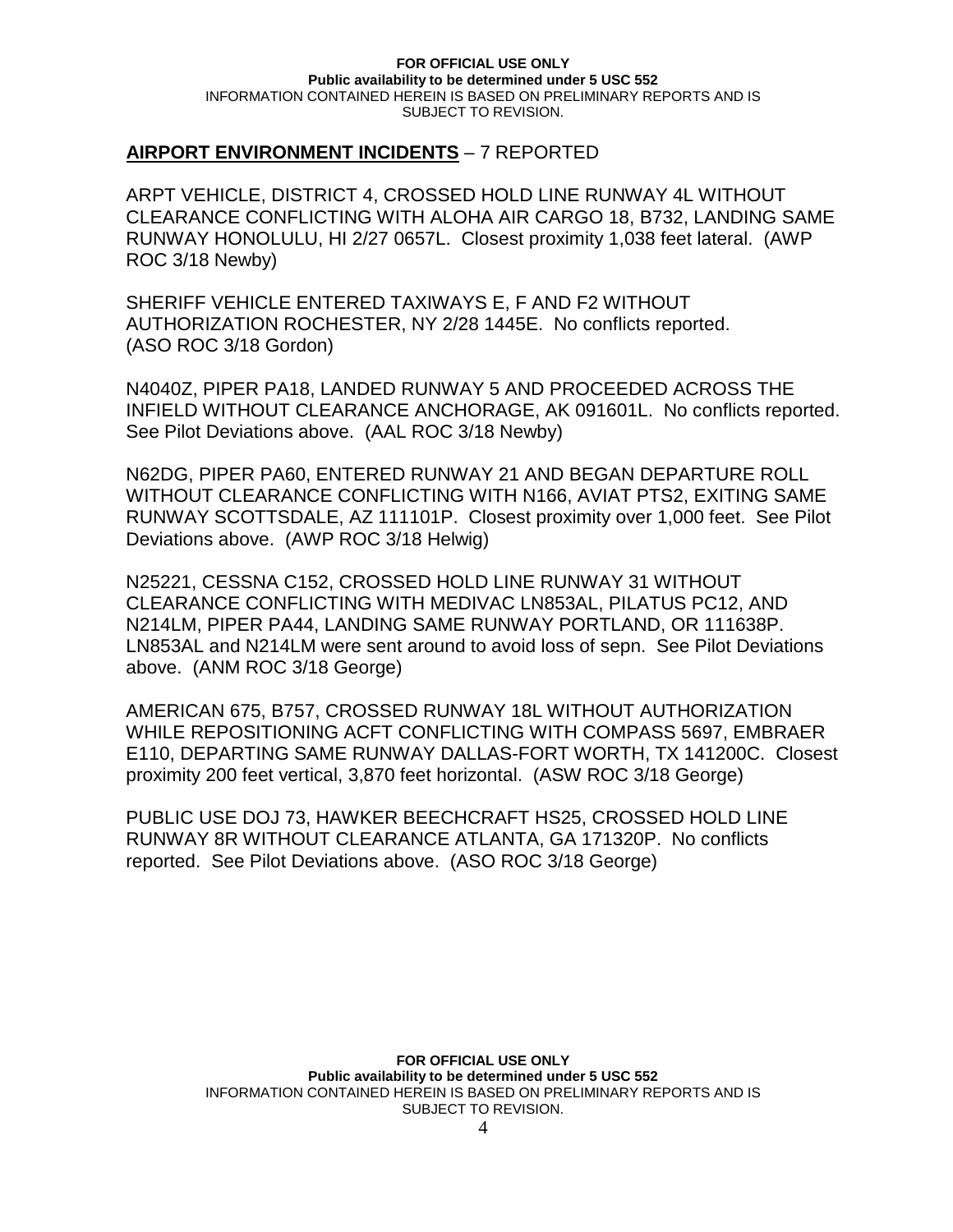## **MISCELLANEOUS**

2 FLIGHT ATTENDANTS INJURED WHEN US AIRWAYS 1817, E190, PUSHED BACK FROM GATE AND TOW BAR DISCONNECTED CAUSING PILOT TO BRAKE FORCEFULLY PHILADELPHIA, PA 182028E. Flight attendants transported to local hospital. Extent of injuries not reported. No injuries to ground crew or damage to acft. (AEA ROC 3/18 Perdue)

FLIGHT ATTENDANT SUFFERED DIABETIC SHOCK SYMPTOMS ON UNITED 1075, B737, AND DIVERTED TO DENVER, CO 181947M. Flight attendant transported to local hospital. (ANM ROC 3/18 Perdue)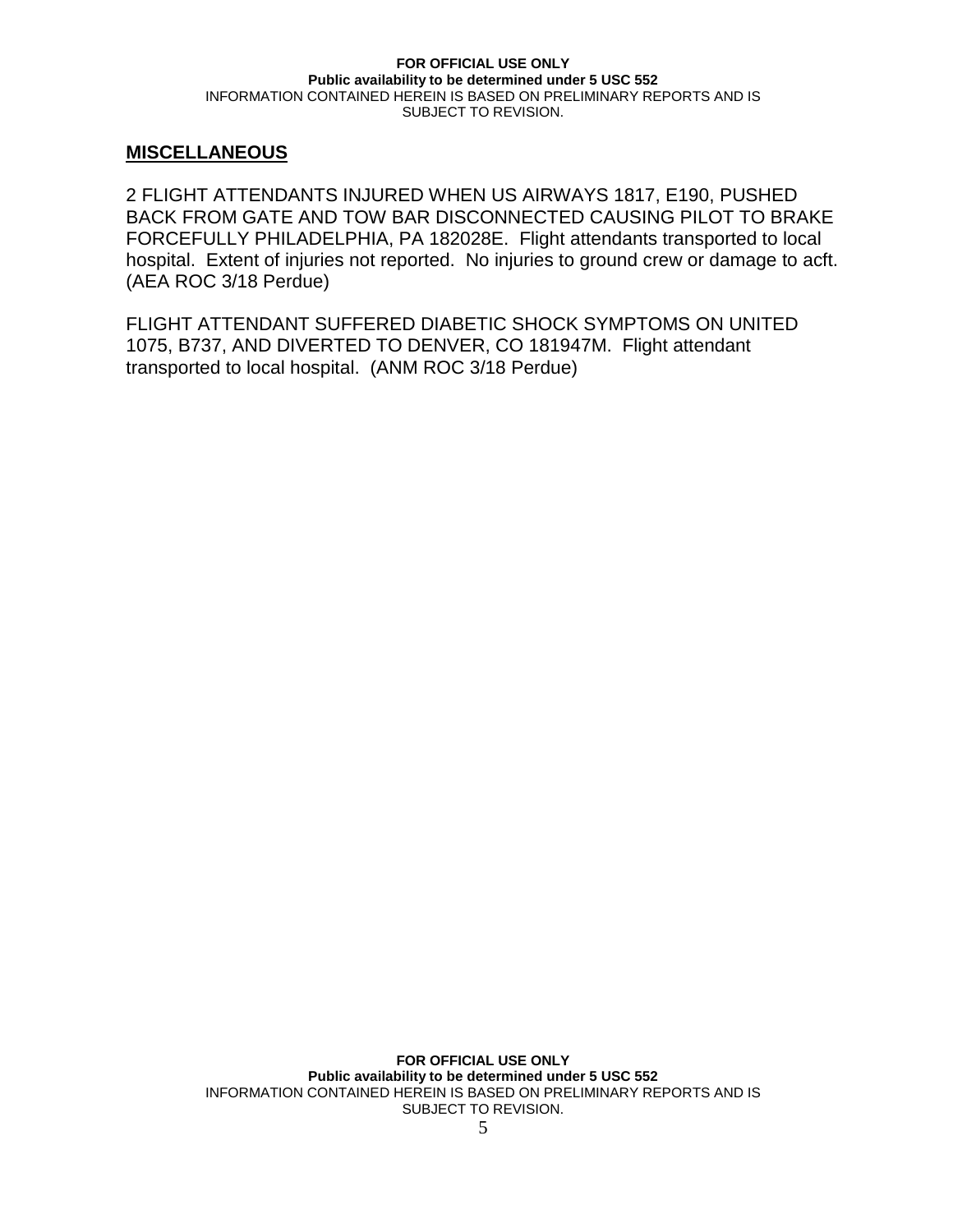

**Federal Aviation Administration**

# **DAILY ALERT BULLETIN ADMINISTRATOR'S**

Date: March 20, 2014

# **COMMERCIAL FATAL ACCIDENTS** – NONE REPORTED

# **NONCOMMERCIAL FATAL ACCIDENTS** – 1 REPORTED

1 FATAL WHEN VFR N90464, AEROSTAR AEST, CRASHED UNDER UNKN CIRCUMSTANCES NEAR BLACKSTONE GOLF COURSE AURORA, CO 191700M. No ATC services provided. Acft destroyed by fire. Wx: not reported. (ANM ROC 3/19 Newby)

# **SIGNIFICANT/NOTEWORTHY OPERATIONAL OCCURRENCES** – 1 REPORTED

SIGNIFICANT OPERATIONAL EVENT OCCURRED WHEN ALLEGIANT 167, AND AN UNIDENTIFIED VFR AIRCRAFT CAME WITHIN 100 FEET VERTICAL, .79 MILE LATERAL SEPN AT UNKNOWN ALTITUDE IN TRAFFIC PATTERN PHOENIX-MESA AIRPORT, AZ 161437P. Allegiant 167 responded to a TCAS RA to prevent further loss of sepn. (AWP ROC 3/20 Adams)

**NMAC REPORTS** – NONE REPORTED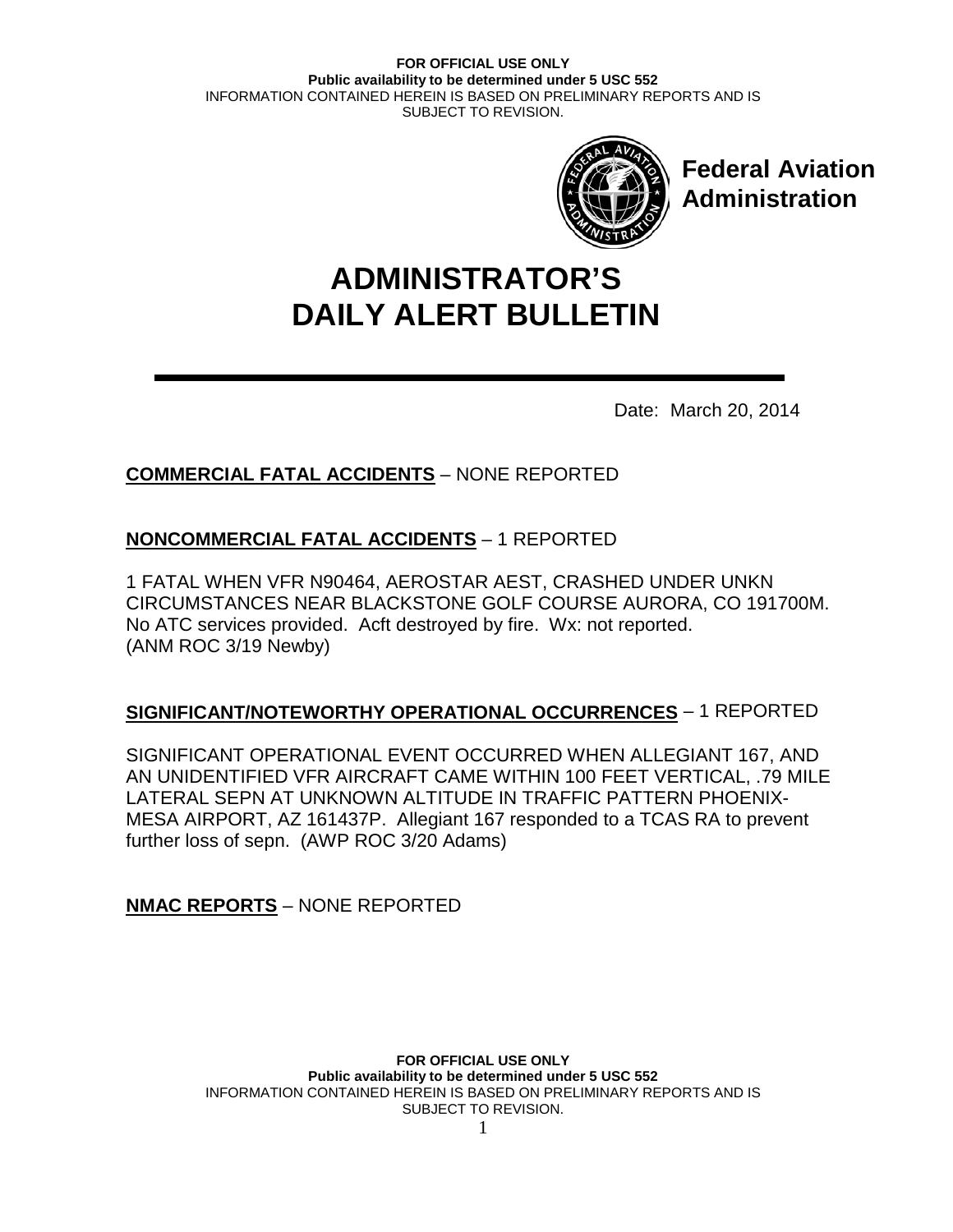## **PRELIM REPORTS OF PILOT DEVIATIONS** – 13 REPORTED

CANADA REGISTERED CGNWM, CESSNA C550, FAILED TO FOLLOW ASSIGNED COURSE CLEARANCE AT 3,800 FEET 15 N PHOENIX, AZ 021528P. No conflicts reported. (AWP ROC 3/19 Gordon)

N332ME, EXPERIMENTAL HIGHLANDER, CLEARED TO LAND RUNWAY 25R INSTEAD LANDED TAXIWAY B WITHOUT CLEARANCE PHOENIX, AZ 061730P. No conflicts reported. See Airport Environments Incidents below. (AWP ROC 3/19 Newby)

N269ME, CESSNA C172, FAILED TO FOLLOW ASSIGNED COURSE CLEARANCE CONFLICTING WITH HAWAIIAN 347, B712, AT 1,500 FEET 4 N HONOLULU, HI 072024L. Hawaiian 347 sent around to avoid loss of sepn. (AWP ROC 3/19 Gordon)

N5700G, CESSNA C150, CROSSED HOLD LINE RUNWAY 10R CONFLICTING WITH N9380U, CESSNA C150, DEPARTING AND SKY WEST 4775, CRJ2, LANDING SAME RUNWAY BOISE, ID 081436M. Closest proximity over 1,000 feet lateral. N9380U departure clearance cancelled and Sky West 4775 sent around on 2 mile final. See Airport Environments Incidents below. (ANM ROC 3/19 Newby)

AMERICAN 1392, MD83, FAILED TO FOLLOW ASSIGNED COURSE CLEARANCE CONFLICTING WITH AMERICAN 379, MD83, AT 5,000 FEET 4 S DALLAS-FT WORTH, TX 111200C. Closest proximity 100 feet vertical, 2.33 miles lateral. (ASW ROC 3/19 George)

N462DH, PIPER PA31, DESCENDED 1,000 FEET BELOW ASSIGNED ALTITUDE OF 7,000 FEET 3 W COLUMBIA, SC 131431E. No conflicts reported. (ASO ROC 3/19 Helwig)

TALON 318, CESSNA C525, CLIMBED 400 FEET ABOVE ASSIGNED ALTITUDE OF 3,000 FEET CONFLICTING WITH TRINIDAD AND TOBAGO REGISTERED CARIBBEAN 15, B738, 3.5 SSW FARMINGDALE, NY 141132E. Closest proximity 600 feet vertical, 1.23 miles lateral. (AEA ROC 3/19 George)

PRIESTER 286, PILATUS PC12, CLIMBED 3,000 FEET ABOVE ASSIGNED ALTITUDE OF 10,000 FEET 1.5 SE MOBILE DOWNTOWN ARPT, AL 151136C. No conflicts reported. (ASO ROC 3/19 Helwig)

N891FV, CESSNA C560, CROSSED RUNWAY 15R AT TAXIWAY R WITHOUT CLEARANCE BALTIMORE, MD 170952E. No conflicts reported. See Airport Environment Incidents below. (AEA ROC 3/19 Helwig)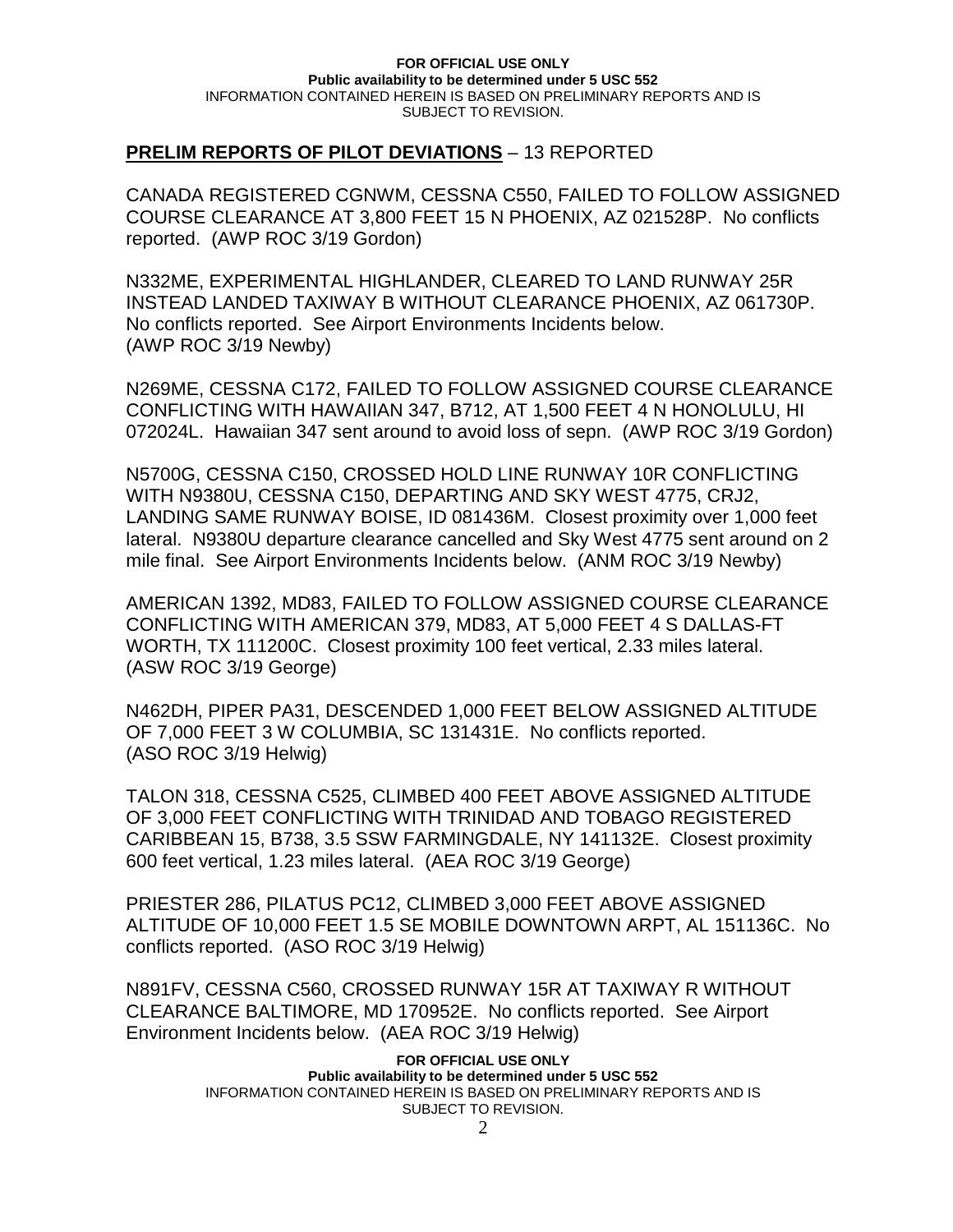N279M, SWEARINGEN SW3, CLIMBED 400 FEET ABOVE ASSIGNED ALTITUDE OF 10,000 FEET CONFLICTING WITH SOUTHWEST 4801, B737, 25 W HOUSTON, TX 180922C. Closest proximity 900 feet vertical, 2.67 miles lateral. (ASW ROC 3/19 Helwig)

N855WR, HAWKER BEECHCRAFT BE58, ENTERED RESTRICTED AREA R2932 WITHOUT AUTHORIZATION 14 NE TITUSVILLE, FL 181644E. No conflicts reported. (ASO ROC 3/19 George)

N52232, CESSNA C172, ENTERED CLASS B AIRSPACE WITHOUT CLEARANCE CONFLICTING WITH US AIRWAYS 1791, A321, AT 3,600 FEET 6 W LAKELAND, FL 181743E. Closest proximity 100 feet vertical, 1.45 miles lateral. (ASO ROC 3/19 George)

USN VV5G340, BE9L, DESCENDED 1,000 FEET BELOW ASSIGNED ALTITUDE OF 3,000 FEET CONFLICTING WITH USN VV5G443, BE9L, 7 N HARLINGEN, TX 181814C. Closest proximity 500 feet vertical, 2.26 miles lateral. (ASW ROC 3/19 Helwig)

## **AIRPORT ENVIRONMENT INCIDENTS** – 3 REPORTED

N332ME, EXPERIMENTAL HIGHLANDER, CLEARED TO LAND RUNWAY 25R INSTEAD LANDED TAXIWAY B WITHOUT CLEARANCE PHOENIX, AZ 061730P. No conflicts reported. See Pilot Deviations above. (AWP ROC 3/19 Newby)

N5700G, CESSNA C150, CROSSED HOLD LINE RUNWAY 10R CONFLICTING WITH N9380U, CESSNA C150, DEPARTING AND SKY WEST 4775, CRJ2, LANDING SAME RUNWAY BOISE, ID 081436M. Closest proximity over 1,000 feet lateral. N9380U departure clearance cancelled and Sky West 4775 sent around on a 2 mile final. See Pilot Deviations above. (ANM ROC 3/19 Newby)

N891FV, CESSNA C560, CROSSED RUNWAY 15R AT TAXIWAY R WITHOUT CLEARANCE BALTIMORE, MD 170952E. No conflicts reported. See Pilot Deviations above. (AEA ROC 3/19 Helwig)

**MISCELLANEOUS**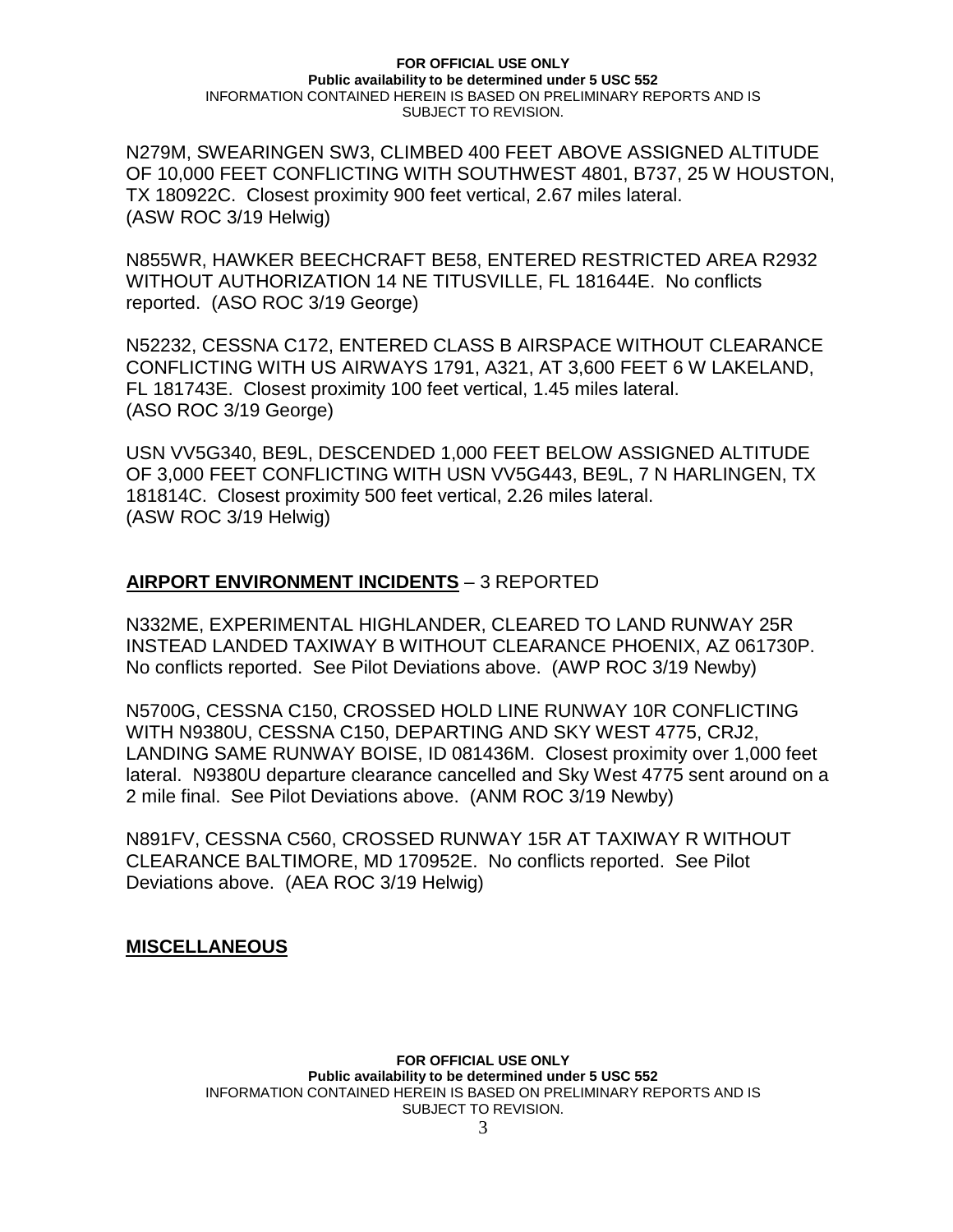

**Federal Aviation Administration**

# **DAILY ALERT BULLETIN ADMINISTRATOR'S**

Date: March 21, 2014

# **COMMERCIAL FATAL ACCIDENTS** – NONE REPORTED

**NONCOMMERCIAL FATAL ACCIDENTS** – NONE REPORTED

**SIGNIFICANT/NOTEWORTHY OPERATIONAL OCCURRENCES** – NONE REPORTED

# **NMAC REPORTS** – 1 REPORTED

IFR N425PK, CESSNA C182, REPORTED NMAC WITH VFR CABEL 88, CESSNA C208, AT 10,000 FEET 15 E ASHEVILLE, NC 131659E. Closest proximity 100 feet vertical, .31 mile lateral. (ASO ROC 3/20 Fischetti/Adams)

# **PRELIM REPORTS OF PILOT DEVIATIONS** – 10 REPORTED

N790A, HAWKER BEECHCRAFT BE9L, FAILED TO FLY ASSIGNED HEADING AT 2,000 FEET 15 S COLLEGE STATION, TX 061626C. No conflicts reported. (ASW ROC 3/20 Hagans)

N177WP, CESSNA C177, ENTERED CLASS D AIRSPACE WITHOUT AUTHORIZATION AT 1,200 FEET 4 N FARGO, ND 081401C. No conflicts reported. (AGL ROC 3/20 Fischetti/Adams)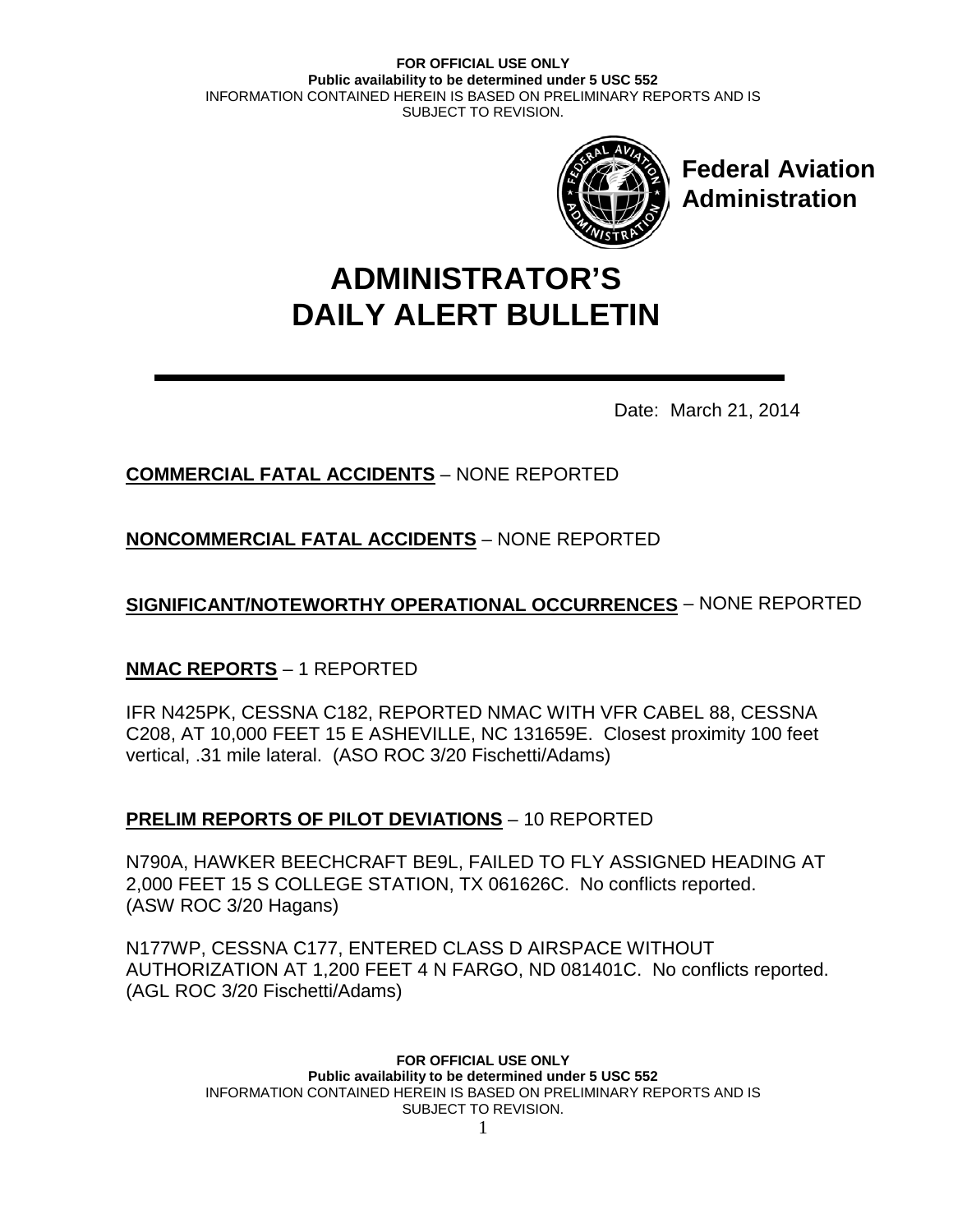CHINA REGISTERED DYNASTY 5235, B747, FAILED TO MAINTAIN TWO WAY COMMUNICATION AT FL380 35 NNW LIVINGSTON, MT 092125M. No conflicts reported. (ANM ROC 3/21 Dabb)

N367TW, CESSNA C560, FAILED TO FOLLOW PUBLISHED DEPARTURE PROCEDURE AT 2,900 FEET CONFLICTING WITH N218PE, PILATUS PC12, 6.5 MILES E OPA LOCKA, FL 131729E. Closest proximity 800 feet vertical, 2.3 miles lateral. (ASO ROC 3/20 Fischetti/Adams)

N13LV, MOONEY M20P, ENTERED CLASS C AIRSPACE WITHOUT AUTHORIZATION AT 3,500 FEET 5 ENE MYRTLE BEACH, SC 141024E. No conflicts reported. (ASO ROC 3/20 Fischetti/Adams)

N253QS, DASSAULT F2TH, FAILED TO MAINTAIN TWO WAY COMMUNICATION AT FL410 51 NW MONTGOMERY, AL 141645C. No conflicts reported. (ASO ROC 3/20 Fischetti/Adams)

SOUTHWEST 4391, B737, DESCENDED 1,300 FEET BELOW ASSIGNED ALTITUDE OF FL200 30 ESE ORLANDO, FL 151450E. No conflicts reported. (ASO ROC 3/20 Fischetti/Adams)

LIFEGUARD LN317TT, LEARJET LJ35, FAILED TO MAINTAIN TWO WAY COMMUNICATION AT FL410 13 ESE KNOXVILLE, TN 161741E. No conflicts reported. (ASO ROC 3/20 Hagans)

DELTA 907, FAILED TO COMPLY WITH FL300 CROSSING RESTRICTION CROSSING FIX AT FL330 8 WSW TIVERTON, OH 171330E. No conflicts reported. (AGL ROC 3/20 Fischetti/Dabb)

N62EM, HAWKER BEECHCRAFT BE36, ENTERED CLASS B AIRSPACE WITHOUT CLEARANCE AT 4,600 FEET 29 SSW CHARLOTTE, NC 171535E. No conflicts reported. (ASO ROC 3/20 Hagans)

### **AIRPORT ENVIRONMENT INCIDENTS** – 1 REPORTED

VEHICLE ENTERED RUNWAY 36 WITHOUT AUTHORIZATION PONTIAC, MI 161047E. No conflicts reported. (AGL ROC 3/20 Adams)

### **MISCELLANEOUS**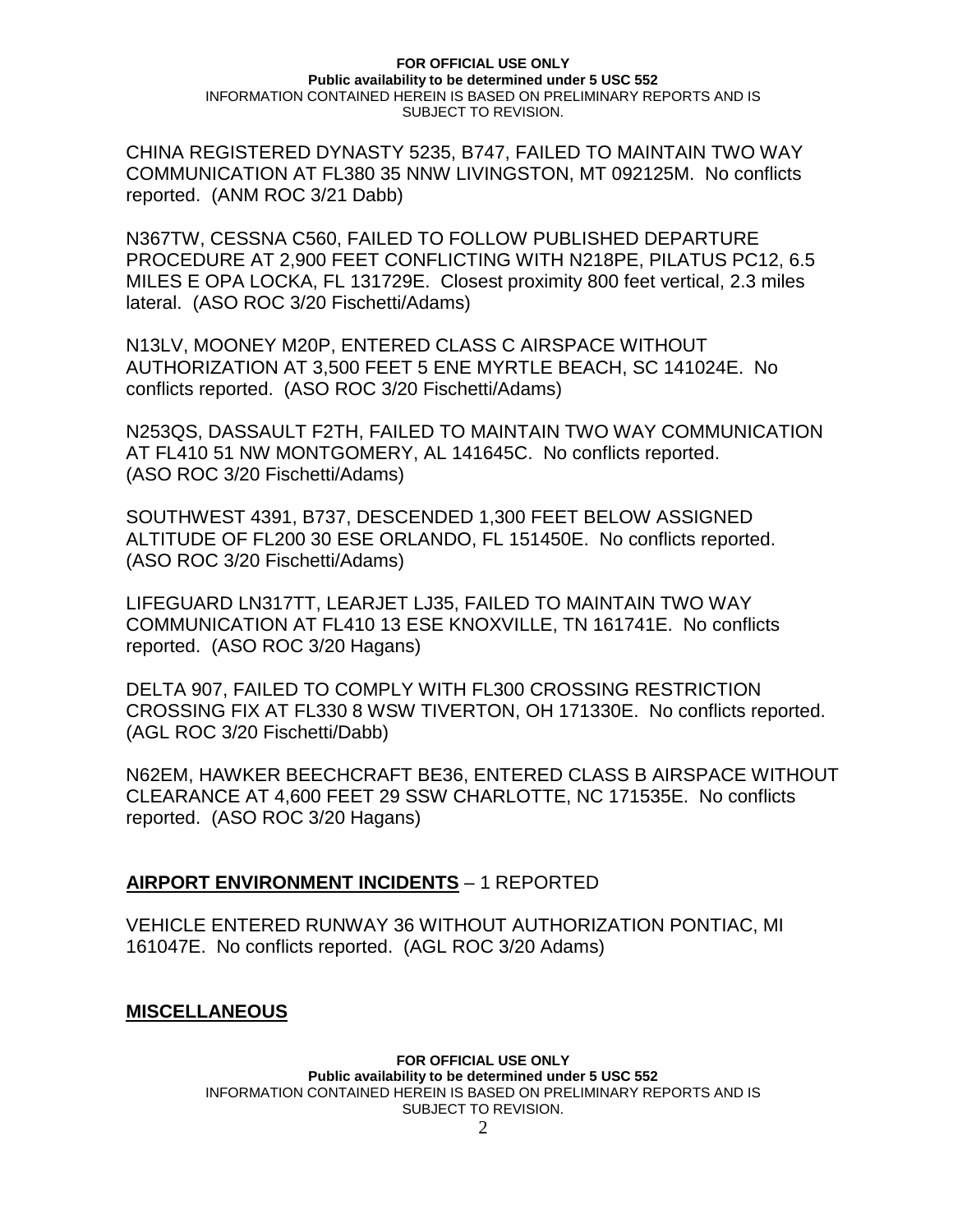

**Federal Aviation Administration**

# **DAILY ALERT BULLETIN ADMINISTRATOR'S**

Date: March 24, 2014

# **COMMERCIAL FATAL ACCIDENTS** – NONE REPORTED

# **NONCOMMERCIAL FATAL ACCIDENTS** – 2 REPORTED

1 FATAL, 2 INJURED WHEN VFR N8309L, PIPER P28A, DECLARED EMERGENCY LOW FUEL AND CRASHED WHILE ATTEMPTING TO LAND ON ROAD VCNTY CLEARWATER, FL 220400E. 3 POB, 2 transported to hospital, disposition unkn. Acft destroyed, no ground injuries or damage reported. No ATC svcs. Wx: wind 130 at 5, vsby 10, sky clr. (DEN 3/22 Dabb)

5 PRESUMED FATAL WHEN IFR N702H, SOCATA TBM7, CRASHED UNDER UNKN CIRCUMSTANCES INTO RIDGWAY RESERVOIR 25 S MONTROSE, CO 221400M. Denver ARTCC provided services. Acft subject of ALNOT. Wx: wind 270 at 8, vsby 8, light rain, few 1500, bkn 2500, ovc 4500. (ANM ROC 3/22 Dabb)

# **SIGNIFICANT/NOTEWORTHY OPERATIONAL OCCURRENCES** – NONE REPORTED

# **NMAC REPORTS** – 1 REPORTED

NMAC REPORTED WHEN FALCN 5, MD HELICOPTERS H500, AND LIFEGUARD ANGEL 3, BELL B407, CAME WITHIN 300 FEET VERTICAL, .45 MILE LATERAL SEPN 7.5 NE PHOENIX, AZ 111010M. See Pilot Deviations below. (AWP ROC 3/21 Adams)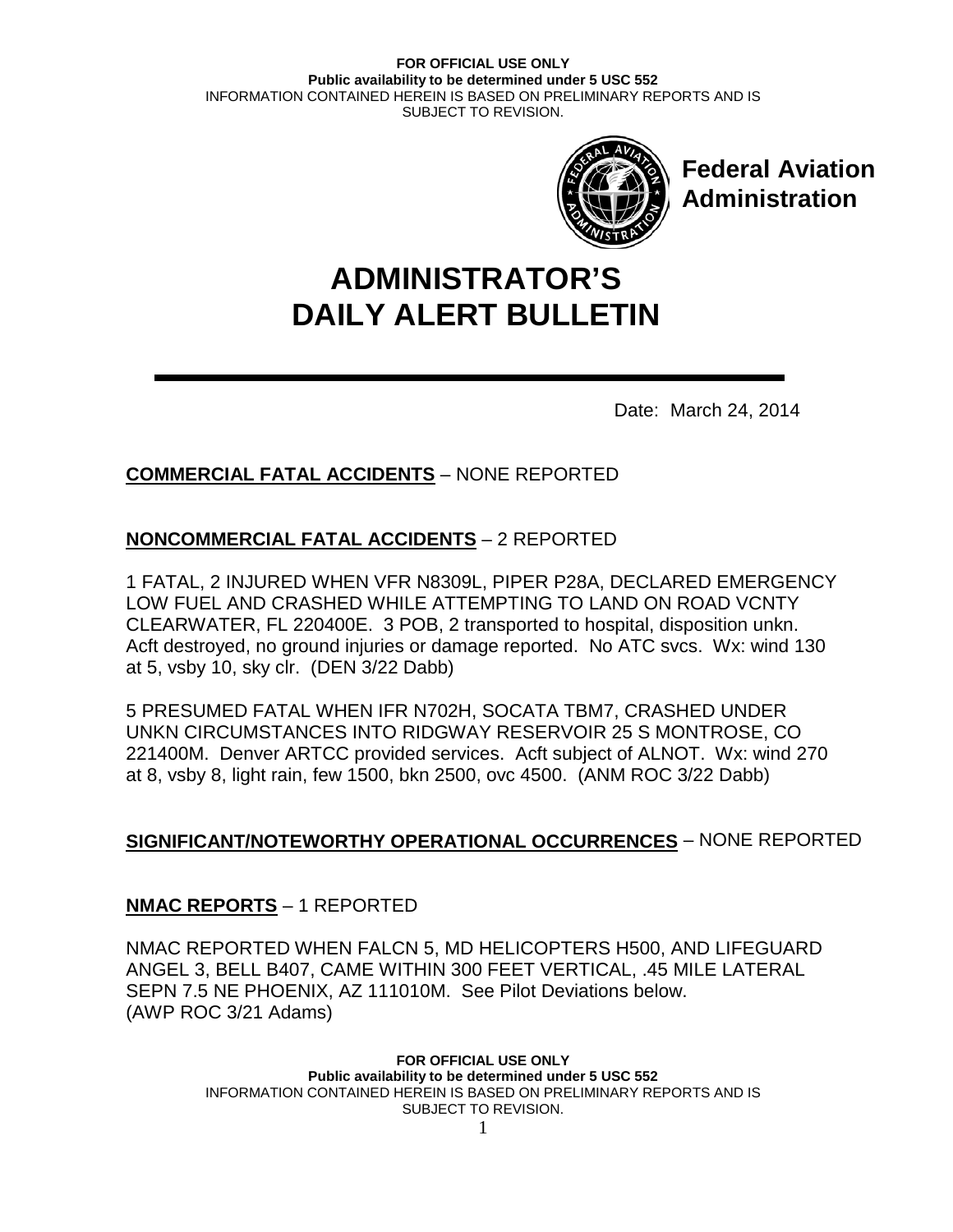## **PRELIM REPORTS OF PILOT DEVIATIONS** – 22 REPORTED

N4273Y, AERO P220, CLEARED TO LAND RUNWAY 3, INSTEAD LANDED TWY A CONFLICTING WITH N212RV, CESSNA C421, HOLDING RUNWAY 31 AT TWY A LANCASTER, PA 02/11 1150E. No loss of sepn reported. See Airport Environment Incidents below. (AEA ROC 3/21 Hagans)

N3386E, CESSNA C172, ENTERED CLASS B AIRSPACE WITHOUT CLEARANCE AT 4,300 FEET 16 E SAN DIEGO, CA 101054P. No conflicts reported. (AWP ROC 3/21 Hagans)

USAF AUXILIARY CAP 4222, CESSNA C172, ENTERED CLASS B AIRSPACE WITHOUT CLEARANCE AT 2,400 FEET 1 SE ADDISON ARPT, DALLAS, TX 101522C. No conflicts reported. (ASW ROC 3/21 Adams)

LIFEGUARD ANGEL 3, BELL B407, ENTERED CLASS B AIRSPACE WITHOUT CLEARANCE AT 1,600 FEET CONFLICTING WITH FALCN5, AS36, 5 E PHOENIX, AZ 111007M. Falcn5 maneuvered to avoid Angel 3. Closest proximity 300 feet vertical, .45 mile lateral. See NMAC above. (AWP ROC 3/21 Adams)

MAKANI KAI 1, EUROCOPTER AS50, ENTERED CLASS B AIRSPACE WITHOUT CLEARANCE AT 100 FEET 5 W HONOLULU, HI 111808L. No conflicts reported. (AWP ROC 3/21 Hagans)

UNITED 94, B787, DESCENDED 1,800 FEET BELOW CROSSING RESTRICTION OF FL300 ENTERING CHEYENNE ATCAA WITHOUT AUTHORIZATION AT FL282 33 NNW LAMAR, CO 120958M. No conflicts reported. (ANM ROC 3/21 Dabb)

N2015C, HAWKER BEECHCRAFT BE36, ENTERED RESTRICTED AREA R2601 WITHOUT AUTHORIZATION AT 15,600 FEET 16 SW FORT CARSON, CO 121450M. No conflicts reported. (ANM ROC 3/21 Dabb)

N786AC, CESSNA C525, CLIMBED 500 FEET ABOVE ASSIGNED ALTITUDE OF 2,000 FEET CONFLICTING WITH SOUTHWEST 6, B735, 1 SE ADDISON ARPT, DALLAS, TX 130812C. Closest proximity 600 feet vertical, .74 mile lateral. (ASW ROC 3/21 Cusack)

N423R, PIPER PA32, FAILED TO FLY PUBLISHED DEPARTURE PROCEDURE AND ENTERED 6,500 FEET MVA AT 5,100 FEET 12 NW LAS VEGAS, NV 131030P. No conflicts reported. (AWP ROC 3/21 Hagans)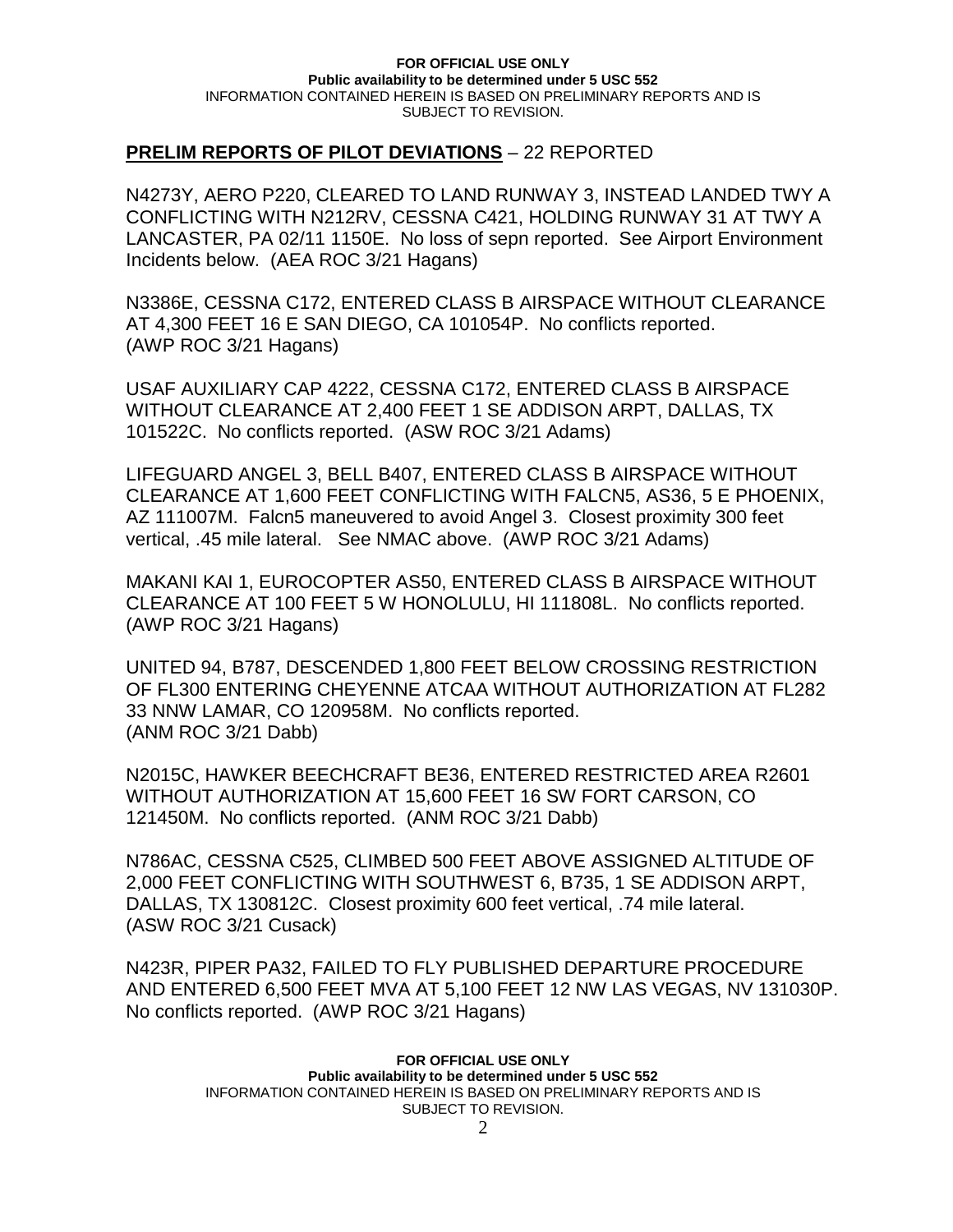BRITISH AIRWAYS 197, B744, FAILED TO COMPLY WITH TAXI INSTRUCTIONS HOUSTON, TX 131942C. No conflicts reported. See Airport Environment Incidents below. (ASW ROC 3/21 Adams)

CHAUTAUQUA 6043, E145, CROSSED RUNWAY 35 WITHOUT CLEARANCE MANCHESTER, NH 141243E. No conflicts reported. See Airport Environment Incidents below. (ANE ROC 3/21 Hagans)

AEROMEXICO 785, B738, CLEARED TO DEPART RUNWAY 24L AT TWY V, INSTEAD DEPARTED TWY E7 LOS ANGELES, CA 150112P. No conflicts reported. See Airport Environment Incidents below. (AWP ROC 3/21 Hagans)

N5442K, NAVION RANG, ENTERED TFR AT UNKN ALTITUDE 12 NNW PALM SPRINGS, CA 151140P. No conflicts reported. (AWP ROC 3/21 Hagans)

UNITED 1629, B752, FAILED TO FLY ASSIGNED COURSE CLEARANCE AT FL400 IN OCEANIC AIRSPACE VCNTY HAMILTON, BERMUDA 161120L. No conflicts reported. (AEA ROC 3/21 Hagans)

N800JT, HAWKER BEECHCRAFT BE35, CROSSED HOLD LINE RUNWAY 22 AT TWY F WITHOUT CLEARANCE CONFLICTING WITH SHUTTLE AMERICA 5130, E170, ON FINAL SAME RUNWAY SAN ANTONIO, TX 181358C. Shuttle America 5130 sent around to avoid loss of sepn. See Airport Environment Incidents below. (ASW ROC 3/21 Hagans)

N7060, FLIGHT DESIGN FDCT, ENTERED RESTRICTED AREA R3002 WITHOUT AUTHORIZATION AT 2,200 FEET 7 SE COLUMBUS, GA 191558E. No conflicts reported. (ASO ROC 3/21 Hagans)

MEXICO REGISTERED COSTERA 633, E190, CLIMBED 1,800 FEET ABOVE ASSIGNED ALTITUDE OF 13,000 FEET 5 SSW SAN ANTONIO, TX 191544C. No conflicts reported. (ASW ROC 3/21 Hagans)

N474PS, LANCAIR COL4, DESCENDED 500 FEET BELOW ASSIGNED ALTITUDE ENTERING 3,500 FEET MVA AT 3,000 FEET 10 NNW PICKENS, SC 201032E. No conflicts reported. (ASO ROC 3/21 Hagans)

N48JH, HAWKER BEECHCRAFT BE36, FAILED TO MAINTAIN TWO WAY COMMUNICATION AT 8,000 FEET 36 W LUBBOCK, TX 201243C. No conflicts reported. (ASW ROC 3/21 Hagans)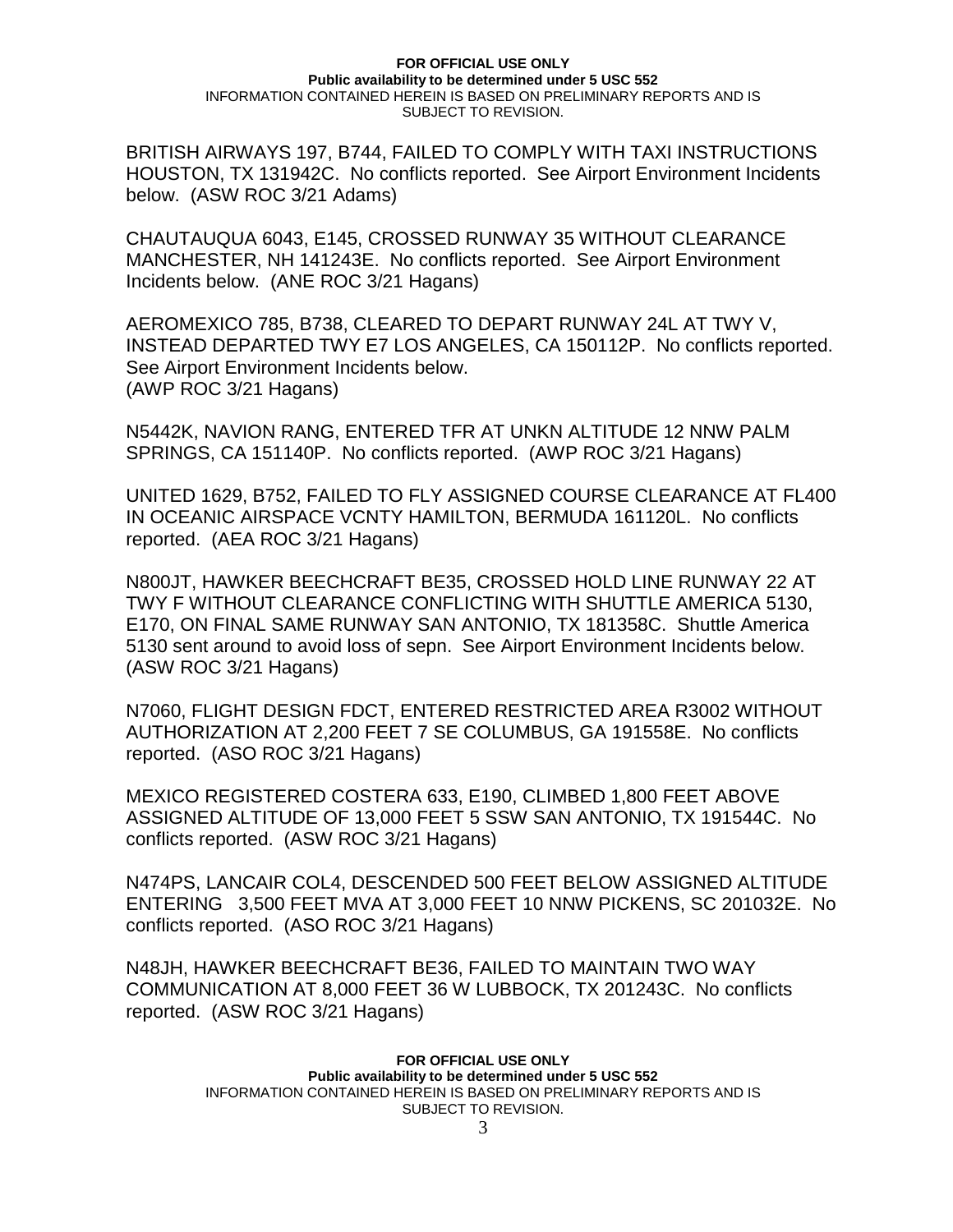N1863H, PIPER PA34, ENTERED CLASS B AIRSPACE WITHOUT CLEARANCE AT 5,500 FEET 24 WNW MIAMI, FL 201524E. No conflicts reported. (ASO ROC 3/21 Hagans)

POLAR BEAR 800, BRITISH AEROSPACE H25B, FAILED TO MAINTAIN TWO WAY COMMUNICATION AT FL390 10 E MT VERNON, IL 201952C. No conflicts reported. (ACE ROC 3/21 Cusack)

N716SM, CESSNA C421, FAILED TO COMPLY WITH APPROACH PROCEDURES CONFLICTING WITH UNITED 1211, B739, AT 700 FEET 1 E DULLES ARPT, CHANTILLY, VA 211237E. Closest proximity 600 feet vertical, 2 miles lateral. (AEA ROC 3/21 Hagans)

## **AIRPORT ENVIRONMENT INCIDENTS** – 7 REPORTED

N4273Y, AERO P220, CLEARED TO LAND RUNWAY 3, INSTEAD LANDED TWY A CONFLICTING WITH N212RV, CESSNA C421, HOLDING RUNWAY 31 AT TWY A LANCASTER, PA 02/11 1150E. No loss of sepn reported. See Pilot Deviations above. (AEA ROC 3/21 Hagans)

BRITISH AIRWAYS 197, B744, FAILED TO COMPLY WITH TAXI INSTRUCTIONS HOUSTON, TX 131942C. No conflicts reported. See Pilot Deviations above. (ASW ROC 3/21 Adams)

CHAUTAUQUA 6043, E145, CROSSED RUNWAY 35 WITHOUT CLEARANCE MANCHESTER, NH 141243E. No conflicts reported. See Pilot Deviations above. (ANE ROC 3/21 Hagans)

AEROMEXICO 785, B738, CLEARED TO DEPART RUNWAY 24L AT TWY V, INSTEAD DEPARTED TWY E7 LOS ANGELES, CA 150112P.No conflicts reported. See Pilot Deviations above. (AWP ROC 3/21 Hagans)

OPS7, VEHICLE, ENTERED RUNWAY 32L WITHOUT AUTHORIZATION OMAHA, NE 160845C. No conflicts reported. (ACE ROC 3/21 Hagans)

N800JT, HAWKER BEECHCRAFT BE35, CROSSED HOLD LINE RUNWAY 22 AT TWY F WITHOUT CLEARANCE CONFLICTING WITH SHUTTLE AMERICA 5130, E170, ON FINAL SAME RUNWAY SAN ANTONIO, TX 181358C. Shuttle America 5130 sent around to avoid loss of sepn. See Pilot Deviations above. (ASW ROC 3/21 Hagans)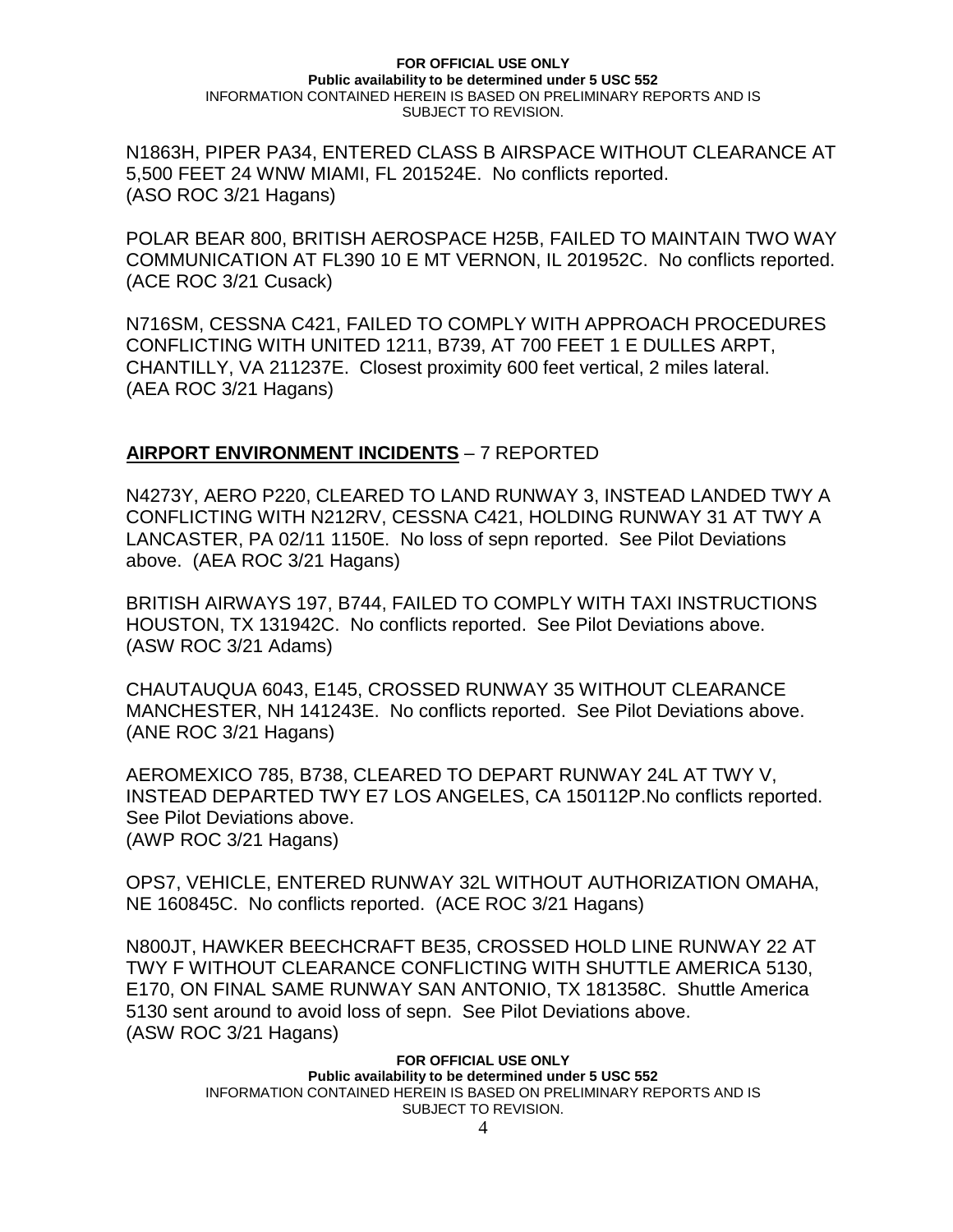APT-5L, VEHICLE, CROSSED HOLD LINE TWY B10 AND DROVE PARALLEL TO RUNWAY 26L EDGE LINE WITHOUT AUTHORIZATION CONFLICTING WITH DELTA 1432, B717, DEPARTING SAME RUNWAY ATLANTA, GA 200909E. Closest proximity 212 feet lateral. (ASO ROC 3/21 Hagans)

### **MISCELLANEOUS**

FLIGHT ATTENDANT SUFFERED POSSIBLE CONCUSSION FROM NON-TURBULENCE RELATED FALL ON US AIRWAYS 1991, A320, EN ROUTE CHICAGO, IL 211047C. Paramedics met acft at gate and flight attendant was transported to local hospital. (AGL ROC 3/21 Adams)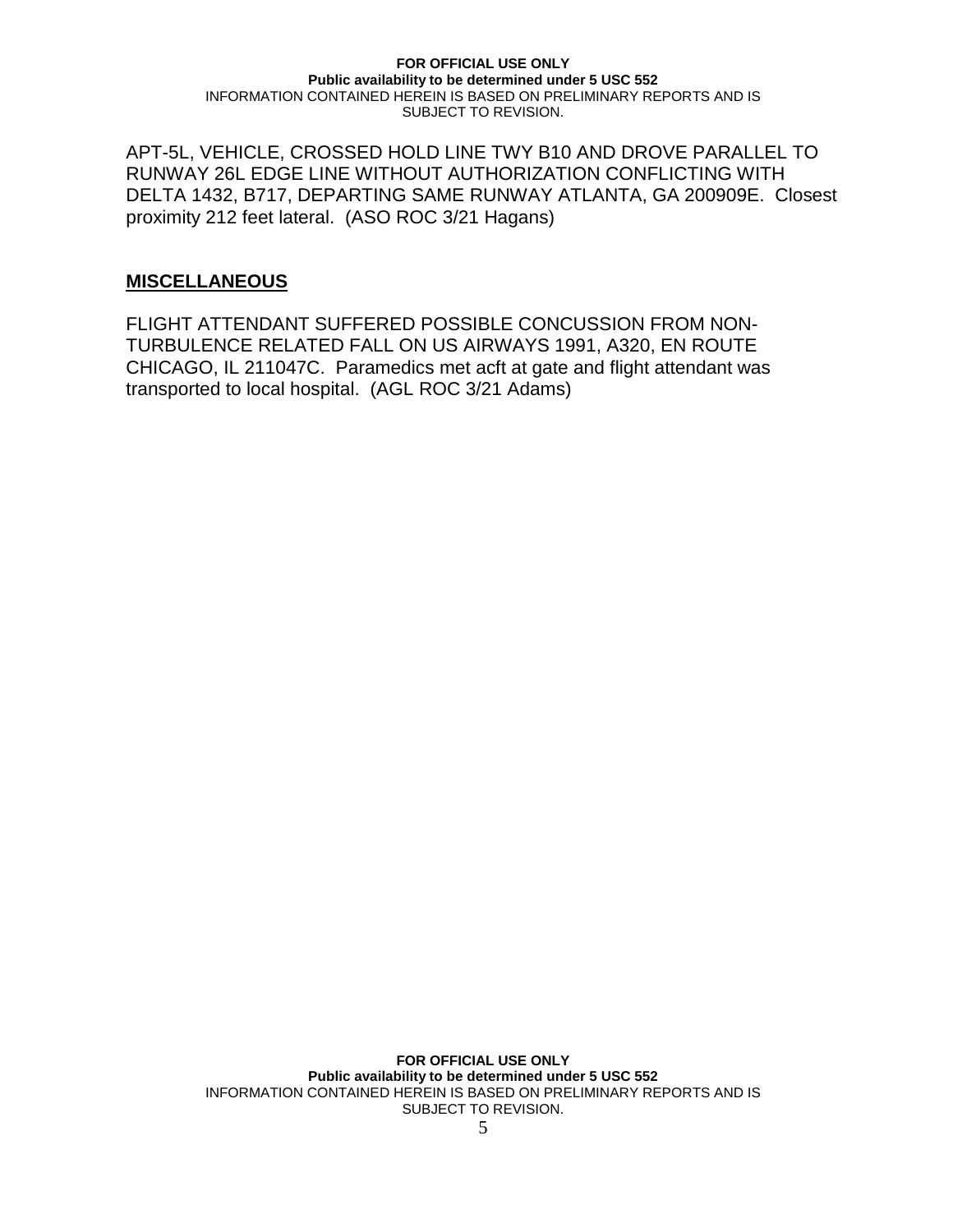

**Federal Aviation Administration**

# **DAILY ALERT BULLETIN ADMINISTRATOR'S**

Date: March 25, 2014

# **COMMERCIAL FATAL ACCIDENTS** – NONE REPORTED

# **NONCOMMERCIAL FATAL ACCIDENTS** – 2 REPORTED

1 FATAL WHEN VFR N540FM, DE HAVILLAND DHC1, CRASHED UNDER UNKN CIRCUMSTANCES VCNTY TALLASSEE, TN 231338E. Acft subject of ALNOT. No ATC services. Damage not reported. Wx: wind 320 at 5, vsby 10, sct 1900, bkn 2800. (ASO ROC 3/24 Perdue)

2 PRESUMED FATAL WHEN IFR N923RS, PIPER PA44, CRASHED UNDER UNKN CIRCUMSTANCES 4 E BRUNSWICK, GA 241744E. Jacksonville ARTCC provided services. Acft subject of ALNOT. Damage unkn. Wx: not reported. (ASO ROC 3/24 George)

# **SIGNIFICANT/NOTEWORTHY OPERATIONAL OCCURRENCES** – NONE REPORTED

**NMAC REPORTS** – NONE REPORTED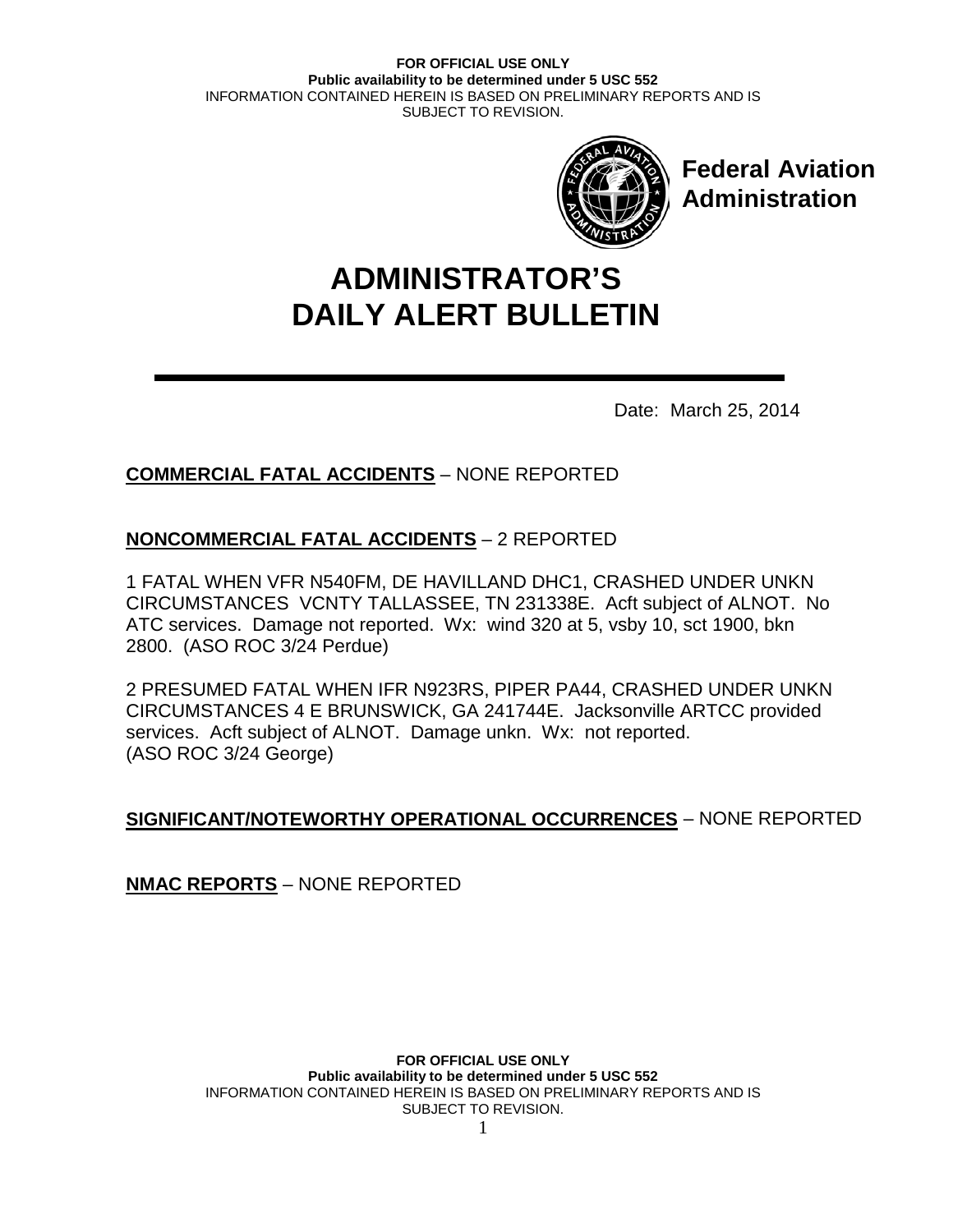## **PRELIM REPORTS OF PILOT DEVIATIONS** – 16 REPORTED

N100AK, IAI ASTR, FAILED TO COMPLY WITH ALTITUDE CROSSING RESTRICTION OF 10,000 FEET CONFLICTING WITH ALLEGIANT 276, MD80, 8 WNW LAS VEGAS, NV 071007P. Closest proximity 700 feet vertical, 2.4 miles lateral. (AWP ROC 3/24 Helwig)

N48XB, PILATUS PC12, FAILED TO FOLLOW ASSIGNED COURSE CLEARANCE AT 7,000 FEET 2 WNW ROCKY MOUNTAIN METROPOLITAN ARPT, DENVER, CO 101128M. No conflicts reported. (ANM ROC 3/24 Newby)

USMC RUGBY02, V22, FAILED TO FOLLOW ASSIGNED COURSE CLEARANCE AT 9,000 FEET 45 SW PHOENIX, AZ 111305P. No conflicts reported. (AWP ROC 3/24 Perdue)

N1131K, CESSNA COL4, ENTERED CLASS B AIRSPACE WITHOUT CLEARANCE AT 3,100 FEET 8 NNE PHOENIX, AZ 140711P. No conflicts reported. (AWP ROC 3/24 Helwig)

WEST COAST CHARTERS 94, CESSNA C525, FAILED TO FLY ASSIGNED COURSE HEADING AT 1,500 FEET 9 W LOS ALAMITOS, CA 140936P. No conflicts reported. (AWP ROC 3/24 Newby)

N533CD, CIRRUS SR22, CLIMBED 400 FEET ABOVE ASSIGNED ALTITUDE OF 4,000 FEET CONFLICTING WITH SURF AIR 7012, PILATUS PC12, 7 W LOS ANGELES, CA 140946P. Closest proximity 900 feet vertical, 2.79 miles lateral. (AWP ROC 3/24 Newby)

N6736G, HAWKER BEECHCRAFT BE36, ENTERED CLASS B AIRSPACE WITHOUT CLEARANCE AT 8,900 FEET 30 E LAS VEGAS, NV 141111P. No conflicts reported. (AWP ROC 3/24 Helwig)

N415EV, BELL B412, DEPARTED RAMP WITHOUT CLEARANCE HONOLULU, HI 150020L. No conflicts reported. See Airport Environment Incidents below. (AWP ROC 3/24 Helwig)

CANADA REGISTERED CGYUX, PIPER PA28, CLEARED TO DEPART RUNWAY 28L, INSTEAD DEPARTED TAXIWAY L WEST PALM BEACH, FL 171145E. No conflicts reported. See Airport Environment Incidents below. (ASO ROC 3/24 Newby)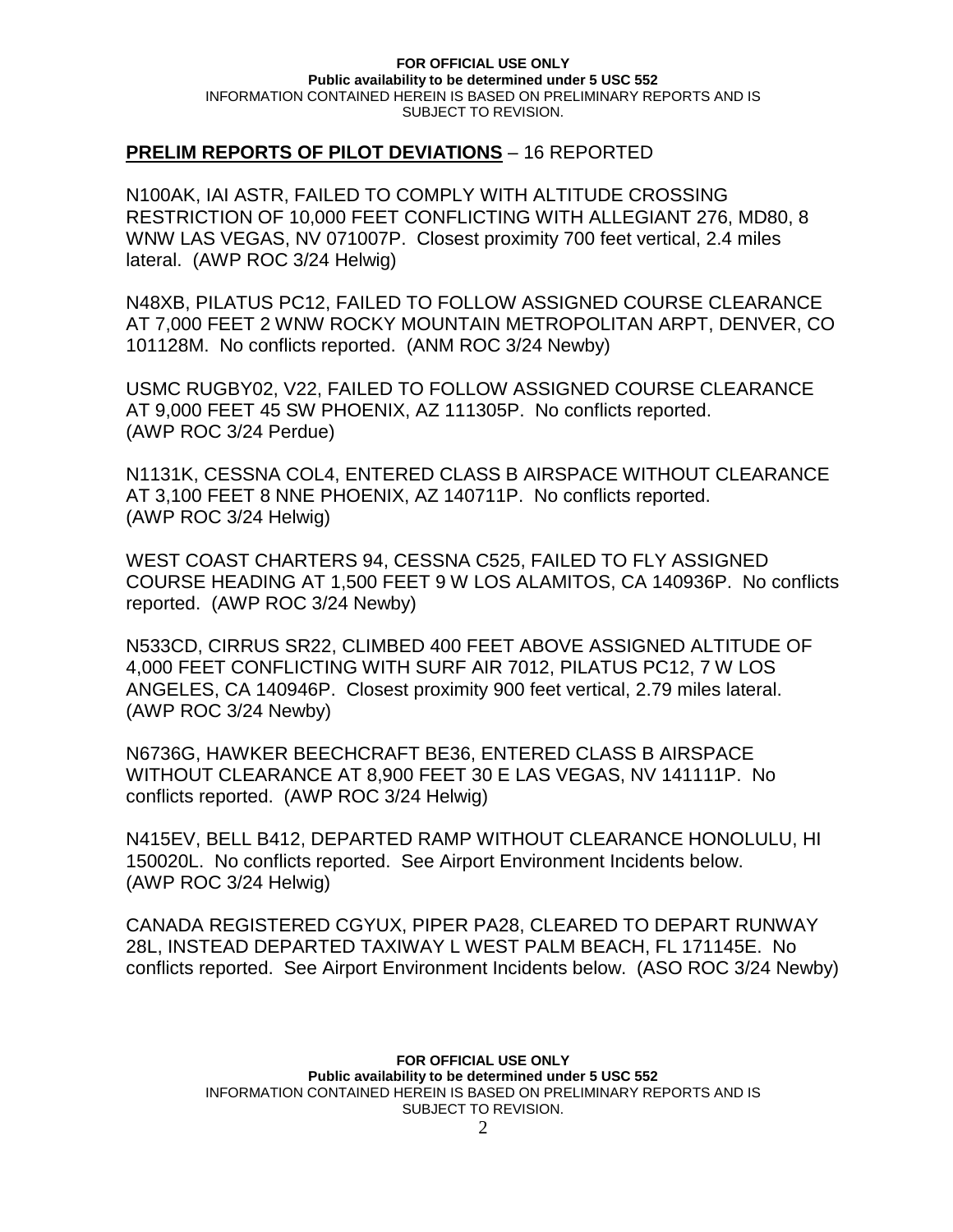N501MB, CESSNA C501, ENTERED CLASS B AIRSPACE WITHOUT CLEARANCE AT 3,100 FEET 3 NNW WILMINGTON, DE 181202E. No conflicts reported. (AEA ROC 3/24 Newby)

N232GM, CESSNA C425, FAILED TO MAINTAIN TWO WAY COMMUNICATION AT 17,700 FEET 16 SE TOPEKA, KS 200834C. No conflicts reported. (ACE ROC 3/24 George)

MILITARY REDOG11, AH1, ENTERED DCA SFRA AND RESTRICTED AREAS R6612 AND R6611 WITHOUT AUTHORIZATION AT 900 FEET 29 SW WASHINGTON, DC 201413E. No conflicts reported. (AEA ROC 3/25 Perdue)

N91AR, MAULE M6, ENTERED CLASS B AIRSPACE WITHOUT CLEARANCE AT 3,700 FEET CONFLICTING WITH PSA 4550, CRJ9, 15 NE CHARLOTTE, NC 211320E. PSA 4550 climbed in response to TCAS RA to avoid loss of sepn. (ASO ROC 3/24 Perdue)

N364AC, HAWKER BEECHCRAFT BE36, CLIMBED 500 FEET ABOVE ASSIGNED ALTITUDE OF 4,000 FEET CONFLICTING WITH N9489J, PIPER P28A, 37 WSW ATLANTA, GA 211523E. Closest proximity 500 feet vertical, 2.05 miles lateral. (ASO ROC 3/24 Perdue)

N23673, CESSNA C172, ENTERED CLASS B AIRSPACE WITHOUT CLEARANCE AT 6,400 FEET 30 ENE ATLANTA, GA 221320E. No conflicts reported. (ASO ROC 3/24 Perdue)

N5185Y, CESSNA C172, ENTERED RESTRICTED AREA R5311 WITHOUT AUTHORIZATION AT 2,000 FEET 15 W FAYETTEVILLE, NC 221629E. No conflicts reported. (ASO ROC 3/24 Perdue)

N47AF, CESSNA C172, ENTERED CLASS B AIRSPACE WITHOUT CLEARANCE AT 2,500 FEET 6 SE DALLAS, TX 231730C. No conflicts reported. (ASW ROC 3/24 George)

### **AIRPORT ENVIRONMENT INCIDENTS** – 4 REPORTED

VEHICLE, GRACE1, CROSSED RUNWAYS 4L AND 4R WITHOUT AUTHORIZATION HONOLULU, HI 2/27 0657L. No conflicts reported. (AWP ROC 3/24 Perdue)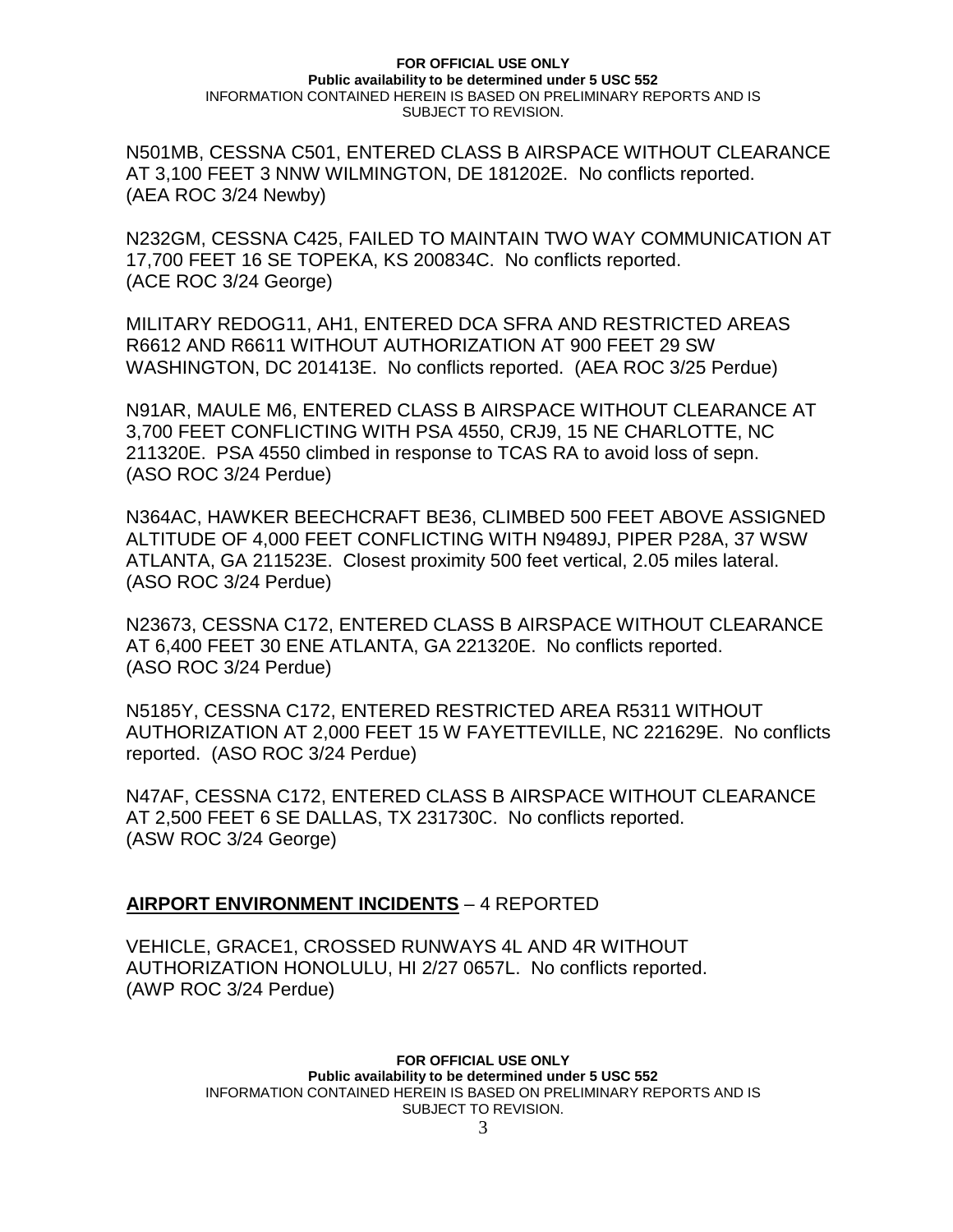N415EV, BELL B412, DEPARTED RAMP WITHOUT CLEARANCE HONOLULU, HI 150020L. No conflicts reported. See Pilot Deviations above. (AWP ROC 3/24 Helwig)

VEHICLE, MAINTENANCE 31, CROSSED RUNWAY 10R WITHOUT AUTHORIZATION WEST PALM BEACH, FL 171132E. No conflicts reported. (ASO ROC 3/24 Newby)

CANADA REGISTERED CGYUX, PIPER PA28, CLEARED TO DEPART RUNWAY 28L, INSTEAD DEPARTED TAXIWAY L WEST PALM BEACH, FL 171145E. No conflicts reported. See pilot Deviations above. (ASO ROC 3/24 Newby)

### **MISCELLANEOUS**

PORT AUTHORITY EMPLOYEE WAS STRUCK BY MAINTENANCE VEHICLE ON RUNWAY 13/31 LA GUARDIA ARPT, NY 240643E. Employee was taken to local hospital. (AEA ROC 3/24 Perdue)

FEMALE FLIGHT ATTENDANT BECAME ILL ON VIRGIN AMERICA 908, A319, WHILE EN ROUTE TO LAS VEGAS, NV 241505P. Disposition of flight attendant unkn. (DEN 3/24 George)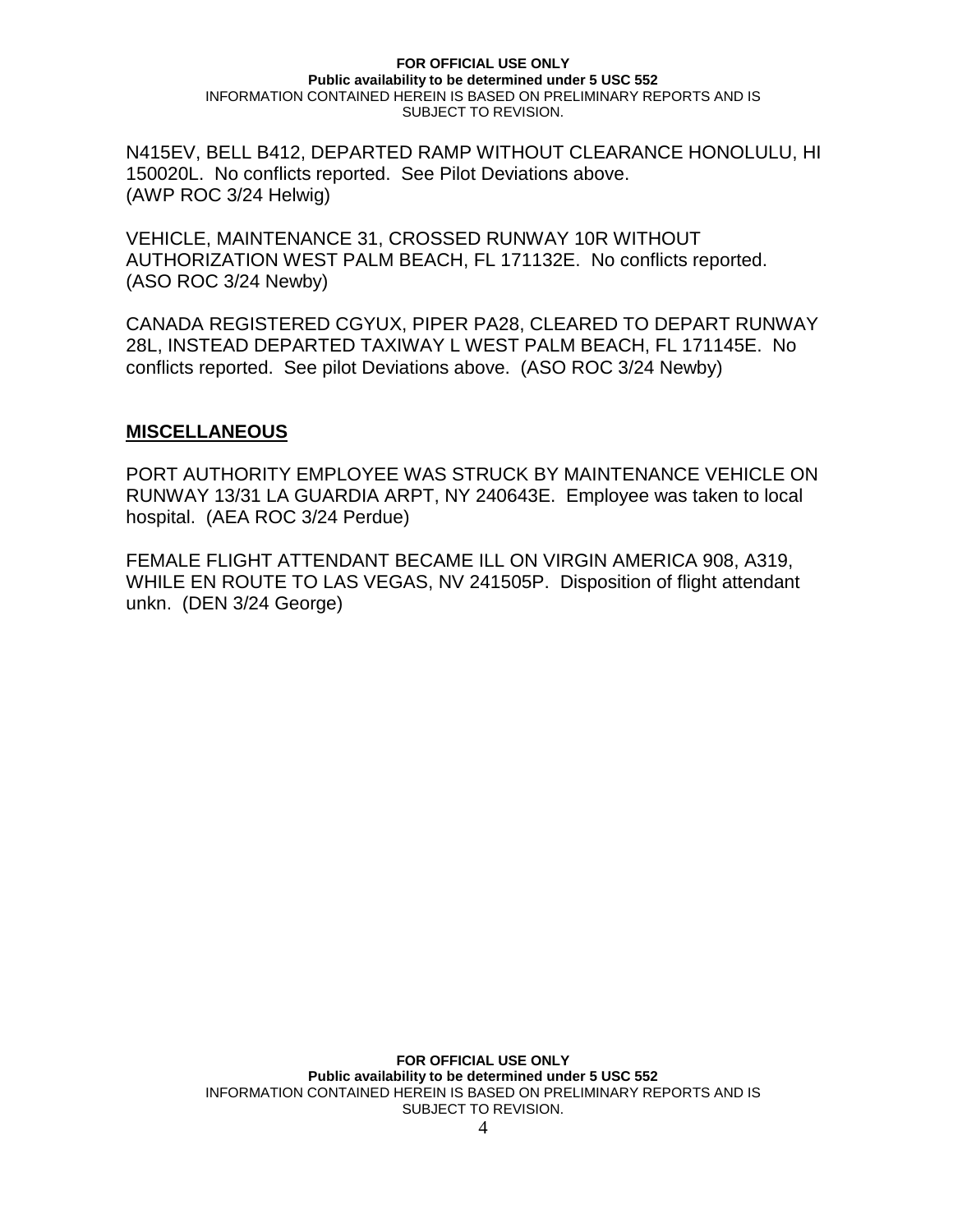

**Federal Aviation Administration**

# **DAILY ALERT BULLETIN ADMINISTRATOR'S**

Date: March 26, 2014

# **COMMERCIAL FATAL ACCIDENTS** – NONE REPORTED

# **NONCOMMERCIAL FATAL ACCIDENTS** – NONE REPORTED

# **SIGNIFICANT/NOTEWORTHY OPERATIONAL OCCURRENCES** – 2 REPORTED

SIGNIFICANT OPERATIONAL OCCURRENCE REPORTED WHEN N1832F, HAWKER BEECHCRAFT BE33, OVERFLEW N8320H, PIPER P28A, ON RUNWAY 35R DAVID WAYNE HOOKS ARPT, HOUSTON, TX 251803C. Closest proximity 100 feet vertical, 0 lateral. See Airport Environment Incidents below. (ASW ROC 3/25 Gordon)

SIGNIFICANT OPERATIONAL OCCURRENCE REPORTED WHEN N37MH, CESSNA C550, OVERFLEW AIRPORT VEHICLE 219 ON RUNWAY 8 PHILADELPHIA, PA 252044E. Closest proximity unkn. See Airport Environment Incidents below. (AEA ROC 3/26 Perdue)

# **NMAC REPORTS** – 2 REPORTED

ERA 8122, DE HAVILLAND DH8A, TURNED LEFT TO AVOID AN UNIDENTIFIED VFR AIRCRAFT AT 2,000 FEET 9 NNW ANCHORAGE, AK 121407L. Closest proximity 0 vertical, .43 mile lateral. (AAL ROC FAX 3/25 Helwig)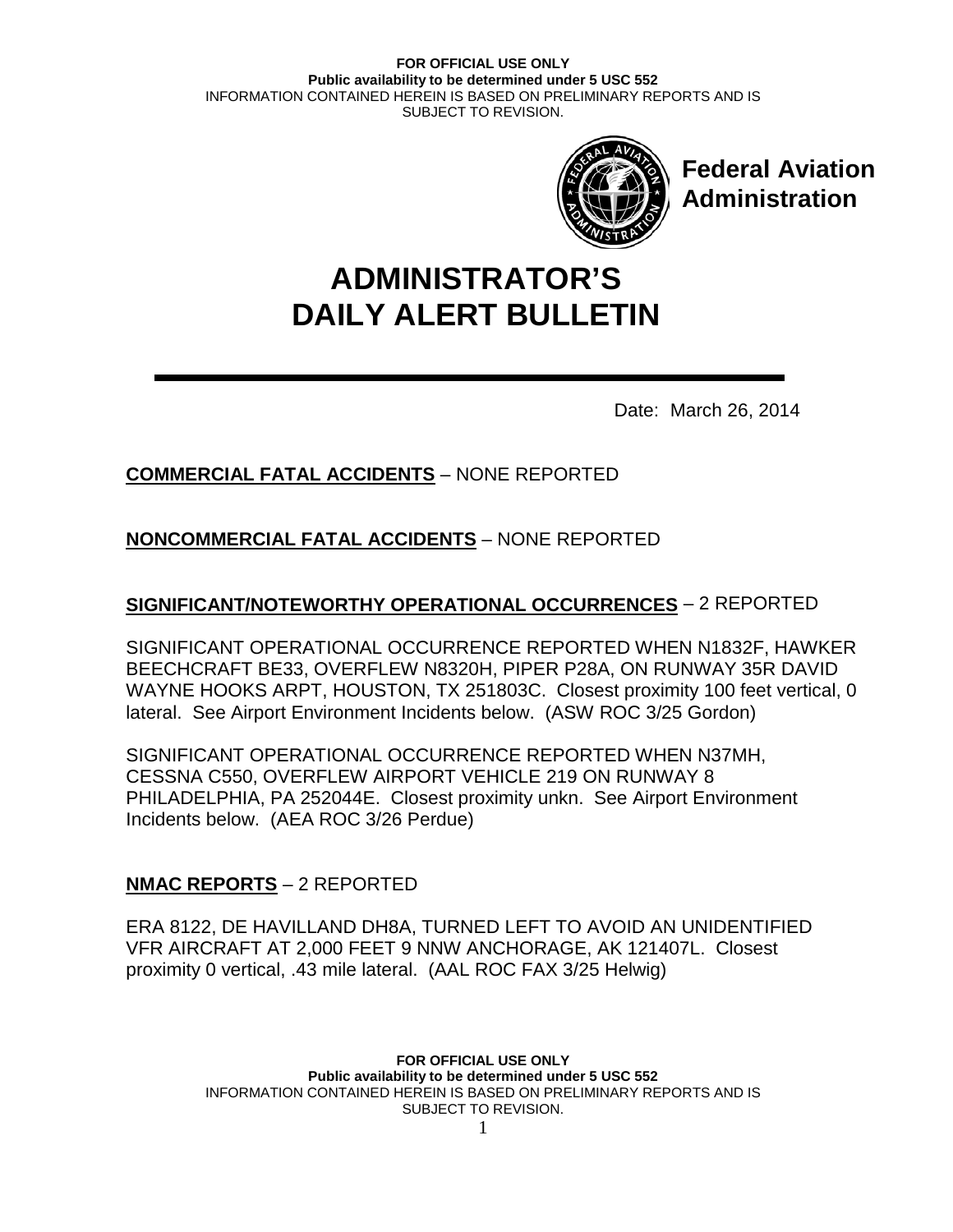EXPRESS JET 4236, E145, REPORTED NMAC WITH N67RA, CESSNA C172, AT 6,800 FEET 12 NNE EL PASO, TX 230921C. Closest proximity 300 feet vertical, .33 mile lateral. No evasive action reported. (ASW ROC FAX 3/25 Newby)

## **PRELIM REPORTS OF PILOT DEVIATIONS** – 27 REPORTED

N1882S, CESSNA C172, ENTERED CLASS D AIRSPACE WITHOUT AUTHORIZATION AT 1,900 FEET 6 N LOS ANGELES, CA 071706P. No conflicts reported. (AWP ROC 3/25 Newby)

N6952J, PIPER P28A, ENTERED CLASS B AIRSPACE WITHOUT CLEARANCE AT 4,000 FEET 14 E PHOENIX, AZ 071907P. No conflicts reported. (AWP ROC 3/25 Newby)

N174SJ, CESSNA C525, FAILED TO COMPLY WITH ALTITUDE CROSSING RESTRICTION OF 10,700 FEET 15 SW LAS VEGAS, NV 091558P. No conflicts reported. (AWP ROC 3/25 Newby)

N44LC, DASSAULT F900, FAILED TO COMPLY WITH ALTITUDE CROSSING RESTRICTION OF 7,000 FEET 8 SW LAS VEGAS, NV 091601P. No conflicts reported. (AWP ROC 3/25 Newby)

UNITED 1537, B738, FAILED TO FOLLOW ASSIGNED COURSE CLEARANCE CONFLICTING WITH VIRGIN AMERICA 927, A320, AT 2,100 FEET 5 WSW LOS ANGELES, CA 151132P. Closest proximity 300 feet vertical, 1.06 miles lateral. (AWP ROC 3/25 George)

N6399C, PIPER P28A, FAILED TO FOLLOW ASSIGNED COURSE CLEARANCE AT 3,700 FEET 10 NNW LAS VEGAS, NV 151319P. No conflicts reported. (AWP ROC 3/25 Helwig)

CANADA REGISTERED CGBDI, CESSNA C340, FAILED TO FOLLOW ASSIGNED COURSE CLEARANCE ENTERING 6,500 FEET MVA AT 4,200 FEET 11 NNW LAS VEGAS, NV 160858P. (AWP ROC 3/25 Gordon)

N58689, CESSNA C182, FAILED TO FOLLOW ASSIGNED COURSE CLEARANCE AT 1,000 FEET 1 WNW SAN FRANCISCO, CA 161325P. No conflicts reported. (AWP ROC 3/25 Helwig)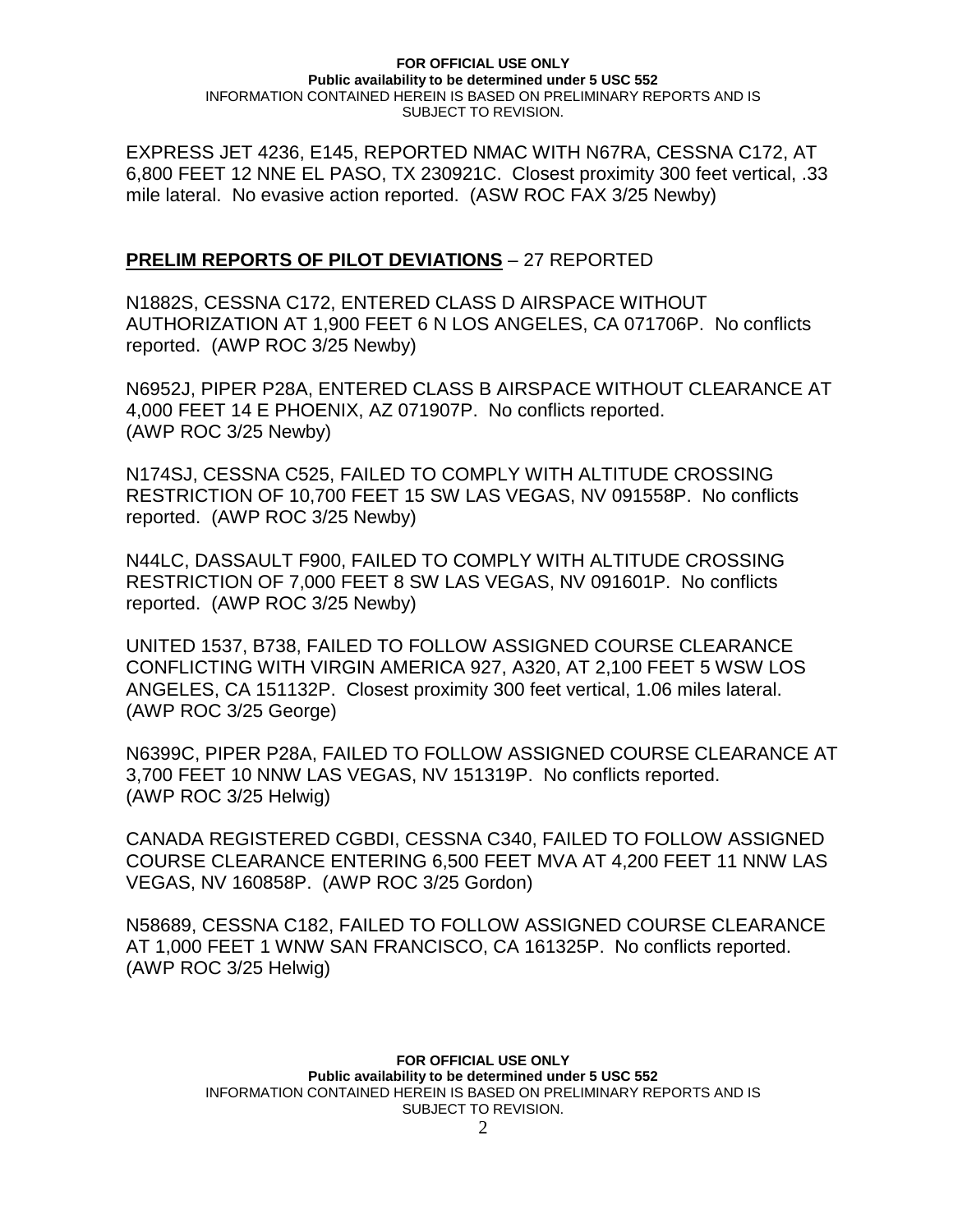ARGENTINA 1302, A332, DESCENDED 1,200 FEET BELOW ASSIGNED ALTITUDE OF FL400 5 S CONGO TOWN, BAHAMAS 180651L. No conflicts reported. (ASO ROC 3/25 Mitchell)

CHINA REGISTERED EVA 658, B747, FAILED TO MEET SPEED RESTRICTION OF 250 KNOTS AND FAILED TO COMPLY WITH ALTITUDE CROSSING RESTRICTION OF 11,000 FEET 10 NW CHICAGO, IL 190931C. No conflicts reported. (AGL ROC 3/25 Newby/Helwig)

N386KC, PIPER P46T, CLIMBED 900 FEET ABOVE ASSIGNED ALTITUDE OF 3,000 FEET CONFLICTING WITH EXPRESS JET 6138, E145, 2 N NORMAN, OK 191413C. Closest proximity 200 feet vertical, 1.64 miles lateral. (ASW ROC 3/25 Newby)

COMPASS 5740, E170, FAILED TO FOLLOW ASSIGNED COURSE CLEARANCE AT FL212 22 NNE SALEM, IN 200727E. No conflicts reported. (AGL ROC 3/25 Mitchell)

N210RZ, CESSNA C210, DESCENDED 500 FEET BELOW ASSIGNED ALTITUDE OF 5,000 FEET 32 E STUART, FL 211043E. No conflicts reported. (ASO ROC 3/25 Mitchell)

N1913L, HAWKER BEECHCRAFT BE35, ENTERED CLASS B AIRSPACE WITHOUT CLEARANCE AT 1,700 FEET 4 SSW CHICAGO, IL 211125C. No conflicts reported. (AGL ROC 3/25 Newby)

N21459, PIPER PA32, CLIMBED 400 FEET ABOVE ASSIGNED ALTITUDE OF 11,000 FEET CONFLICTING WITH CHAUTAUQUA 6056, E145, 16 NNE PORT CLINTON, OH 211229E. Closest proximity 600 feet vertical, 2.71 miles lateral. (AGL ROC 3/25 Newby)

N8380J, EXPERIMENTAL VAN'S RV9, ENTERED CLASS B AIRSPACE WITHOUT CLEARANCE AT 3,800 FEET 2 W KISSIMMEE GATEWAY ARPT, ORLANDO, FL 211304E. No conflicts reported. (ASO ROC 3/25 Perdue)

N3763T, PIPER P28R, ENTERED DCA SFRA WITHOUT AUTHORIZATION AT 5,300 FEET 30 N WASHINGTON, DC 211614E. No conflicts reported. (AEA ROC 3/25 Mitchell)

N22GV, CESSNA C172, DESCENDED 800 FEET BELOW ASSIGNED ALTITUDE OF 6,000 FEET 6 N WILLIAMSON, WV 211712E. No conflicts reported. (AGL ROC 3/25 Mitchell)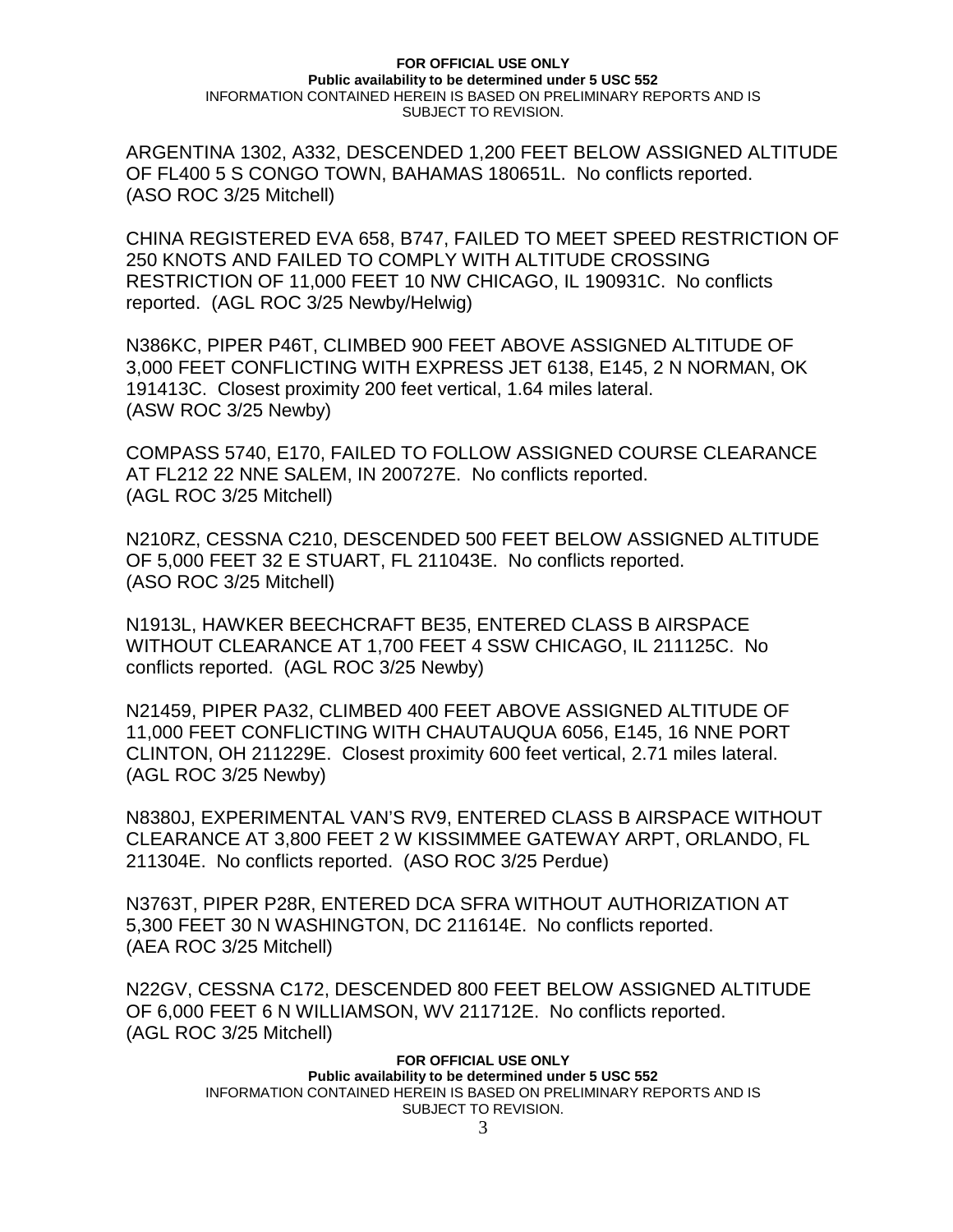N665MM, CESSNA C501, FAILED TO FLY ASSIGNED COURSE HEADING AT 2,100 FEET 3 SE SARASOTA, FL 220932E. No conflicts reported. (ASO ROC 3/25 Newby)

N129TJ, CIRRUS SR22, CLIMBED 300 FEET ABOVE ASSIGNED ALTITUDE OF 2,000 FEET CONFLICTING WITH SHUTTLE AMERICA 5150, E170, 7 SSW DAVID WAYNE HOOKS ARPT, HOUSTON, TX 220923C. Closest proximity 800 feet vertical, 2.82 miles lateral. (ASW ROC 3/25 Newby)

N1376R, GRUMMAN AA5, ENTERED CLASS B AIRSPACE WITHOUT CLEARANCE AT 5,500 FEET 26 W ATLANTA, GA 220945E. No conflicts reported. (ASO ROC 3/25 Mitchell)

N757MC, GULFSTREAM GLF4, FAILED TO MAINTAIN TWO WAY COMMUNICATION AT FL450 34 ENE KIRKSVILLE RGNL ARPT, KIRKSVILLE, MO 221317C. No conflicts reported. (ACE ROC 3/25 Newby)

N86FE, PIPER P28B, ENTERED CLASS B AIRSPACE WITHOUT CLEARANCE AT 3,500 FEET 7 N ATLANTA, GA 221730E. No conflicts reported. (ASO ROC 3/25 Mitchell)

N505WM, MOONEY M20P, DESCENDED 700 FEET BELOW ASSIGNED ALTITUDE OF 7,000 FEET 40 E SARASOTA/BRADENTON, FL 221921E. No conflicts reported. (ASO ROC 3/25 Perdue)

XOJET 758, CESSNA C750, FAILED TO FOLLOW ASSIGNED COURSE CLEARANCE AT FL225 18 NNW BIMINI, BAHAMAS 231220L. No conflicts reported. (ASO ROC 3/25 Mitchell)

N991BB, CESSNA C510, FAILED TO FOLLOW ASSIGNED COURSE CLEARANCE AT FL186 VCNTY DECATUR, TX 231242C. No conflicts reported. (ASW ROC 3/25 Mitchell)

N479SA, HAWKER BEECHCRAFT BE9L, FAILED TO MAINTAIN TWO WAY COMMUNICATION AT FL250 20 E KANSAS CITY, MO 241547C. No conflicts reported. (ACE ROC 3/25 Newby)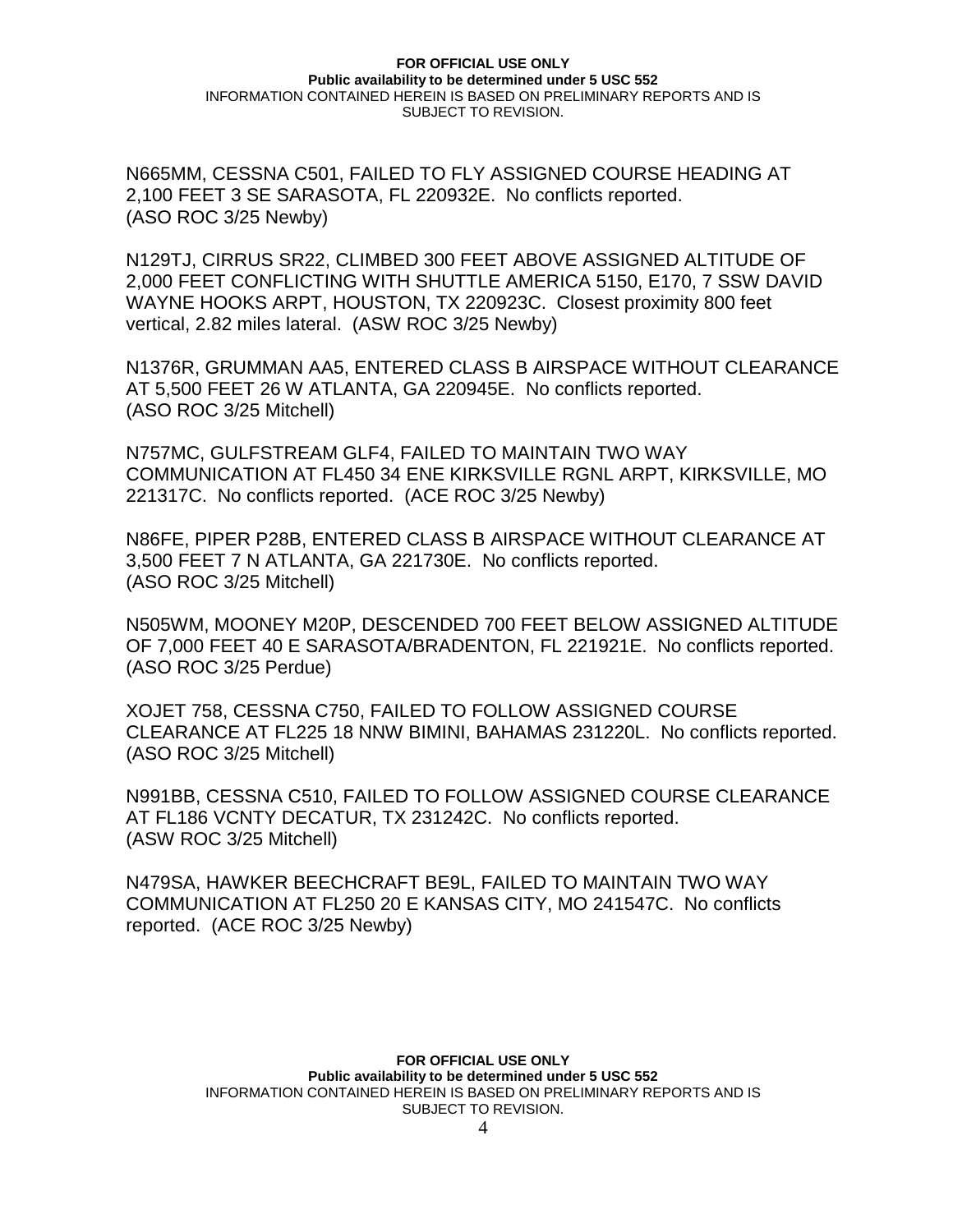## **AIRPORT ENVIRONMENT INCIDENTS** – 2 REPORTED

SIGNIFICANT OPERATIONAL OCCURRENCE REPORTED WHEN N1832F, HAWKER BEECHCRAFT BE33, OVERFLEW N8320H, PIPER P28A, ON RUNWAY 35R DAVID WAYNE HOOK ARPT, HOUSTON, TX 251803C. Closest proximity 100 feet vertical, 0 lateral. See Significant Operational Occurrences above. (ASW ROC 3/25 Gordon)

SIGNIFICANT OPERATIONAL OCCURRENCE REPORTED WHEN N37MH, CESSNA C550, OVERFLEW AIRPORT VEHICLE 219 ON RUNWAY 8 PHILADELPHIA, PA 252044E. Closest proximity unkn. See Significant Operational Occurrences above. (AEA ROC 3/26 Perdue)

### **MISCELLANEOUS**

FIRST OFFICER EXPERIENCED RIGHT EYE INJURY WHEN STRUCK BY GREEN LASER LIGHT ON DELTA 1102, MD80, EN ROUTE LA GUARDIA ARPT, NY 251938E. Disposition of first officer unkn. (DEN/AEA ROC 3/25 Gordon)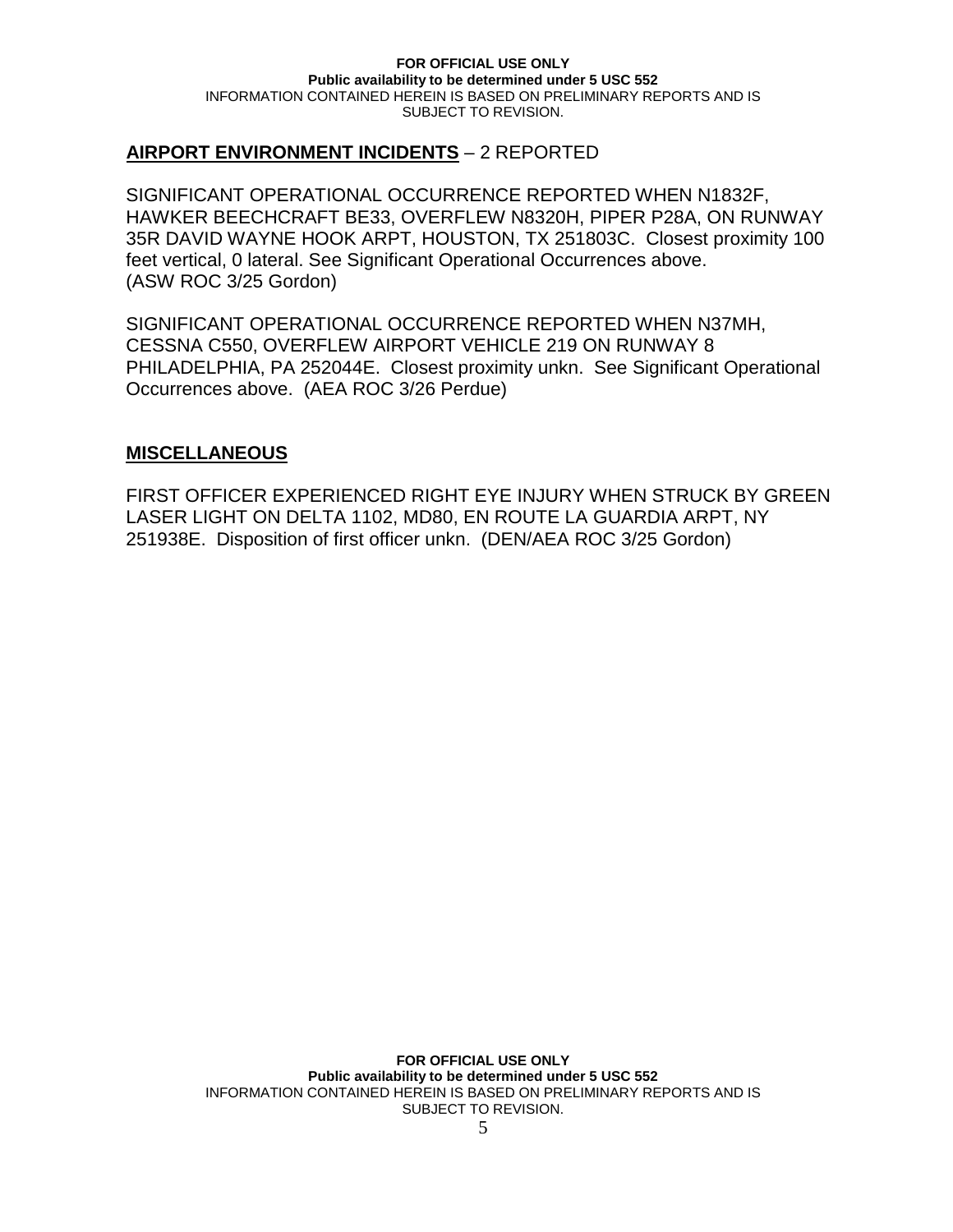

**Federal Aviation Administration**

# **DAILY ALERT BULLETIN ADMINISTRATOR'S**

Date: March 27, 2014

# **COMMERCIAL FATAL ACCIDENTS** – NONE REPORTED

**NONCOMMERCIAL FATAL ACCIDENTS** – NONE REPORTED

**SIGNIFICANT/NOTEWORTHY OPERATIONAL OCCURRENCES** – NONE REPORTED

# **NMAC REPORTS** – 1 REPORTED

USN KATT621, TEX2, DESCENDED TO AVOID N27SL, GULFSTREAM GLF2, AT 17,000 FEET 6 SE DOTHAN, AL 131530C. Closest proximity unknown. (ASO ROC FAX 3/26 Perdue)

# **PRELIM REPORTS OF PILOT DEVIATIONS** – 14 REPORTED

ARMY PAT321, BE20, FAILED TO FLY ASSIGNED COURSE CLEARANCE AT 17,500 FEET 1 SSW HARTFORD, CT 131000E. No conflicts reported. (ANE ROC 3/26 Perdue)

N322SF, VANS RV6, ENTERED CLASS B AIRSPACE WITHOUT CLEARANCE AT 6,100 FEET 28 NNE ATLANTA, GA 131411E. No conflicts reported. (ASO ROC 3/26 Perdue)

> **FOR OFFICIAL USE ONLY Public availability to be determined under 5 USC 552** INFORMATION CONTAINED HEREIN IS BASED ON PRELIMINARY REPORTS AND IS SUBJECT TO REVISION.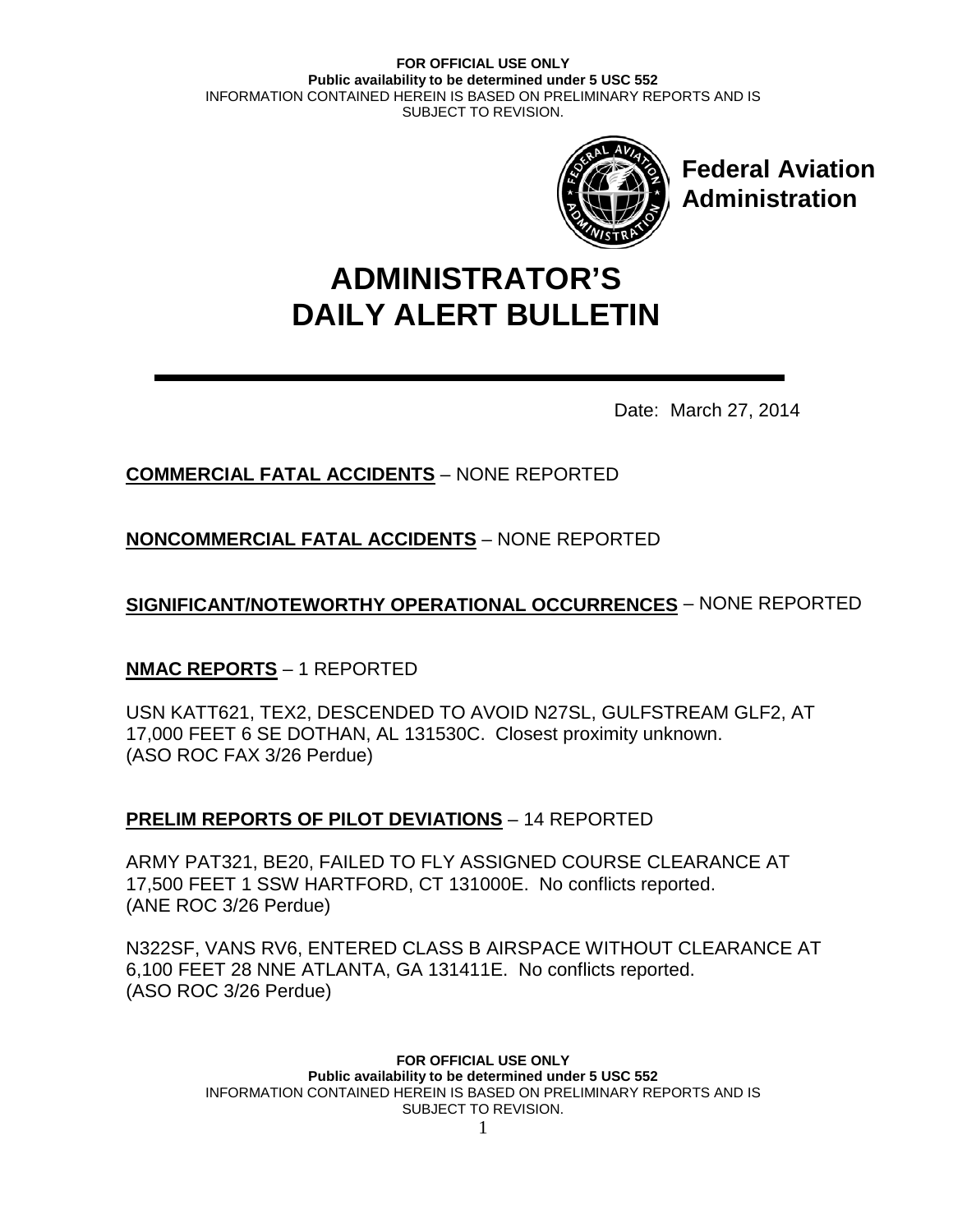FLTPLAN 2342, CESSNA C56X, FAILED TO FLY ASSIGNED COURSE HEADING AT 2,800 FEET 1 NNW DALLAS, TX 161440C. No conflicts reported. (ASW ROC 3/26 Newby)

AMR AMERICAN EAGLE 3248, CRJ7, FAILED TO FLY ASSIGNED COURSE HEADING CONFLICTING WITH SKY WEST 6465, CRJ7, AT 3,600 FEET 8 ENE LOS ANGELES, CA 180705P. Closest proximity 200 feet vertical, 1.56 miles lateral. (AWP ROC 3/26 Newby)

N11131, CESSNA C182, CROSSED RUNWAY 10R AT TAXIWAY L WITHOUT CLEARANCE MONTEREY, CA 180829P. No conflicts reported. See Airport Environment Incidents below. (AWP ROC 3/26 Newby)

N7ZG, CESSNA C650, FAILED TO MAINTAIN TWO WAY COMMUNICATION AT FL370 41 SW FORT CARSON, CO 181454M. No conflicts reported. (ANM ROC 3/26 Perdue)

N4048R, PIPER PA32, CROSSED RUNWAY 19R WITHOUT CLEARANCE CONFLICTING WITH US AIRWAYS 411, A319, CLEARED FOR DEPARTURE SAME RUNWAY SANTA ANA, CA 181623P. US Airways 411 departure clearance cancelled to avoid loss of sepn. See Airport Environment Incidents below. (AWP ROC 3/26 Newby/Gordon)

N650GF, IAI ASTR, ENTERED 12,700 FEET MVA AT 11,300 FEET 16 S SALT LAKE CITY, UT 191018M. No conflicts reported. (AWP ROC 3/26 Perdue/Gordon)

N492QS, GULFSTREAM AEROSPACE GLF4, CLIMBED 1,200 FEET ABOVE ASSIGNED ALTITUDE OF FL390 21 N BRYCE CANYON, UT 191029M. No conflicts reported. (ANM ROC 3/26 Perdue)

WRIGHT AIR SERVICE 4WA, PIPER PA31, CLIMBED 1,000 FEET ABOVE ASSIGNED ALTTIUDE OF 9,000 FEET CONFLICTING WITH WRIGHT AIR SERVICE 331, CESSNA C208, 52 N FAIRBANKS, AK 191140L. Closest proximity 0 vertical, 3.65 miles lateral. (AAL ROC 3/26 Helwig)

N407CF, HAWKER BEECHCRAFT BE9L, CROSSED RUNWAY 28 AT TAXIWAY F WITHOUT CLEARANCE REDMOND, OR 191515P. No conflicts reported. See Airport Environment Incidents below. (ANM ROC 3/26 George)

N2091W, PIPER PA28, ENTERED CLASS C AIRSPACE WITHOUT AUTHORIZATION AT 1,500 FEET 3 NE RICHMOND, VA 211350E. No conflicts reported. (AEA ROC 3/26 Newby)

> **FOR OFFICIAL USE ONLY Public availability to be determined under 5 USC 552** INFORMATION CONTAINED HEREIN IS BASED ON PRELIMINARY REPORTS AND IS SUBJECT TO REVISION.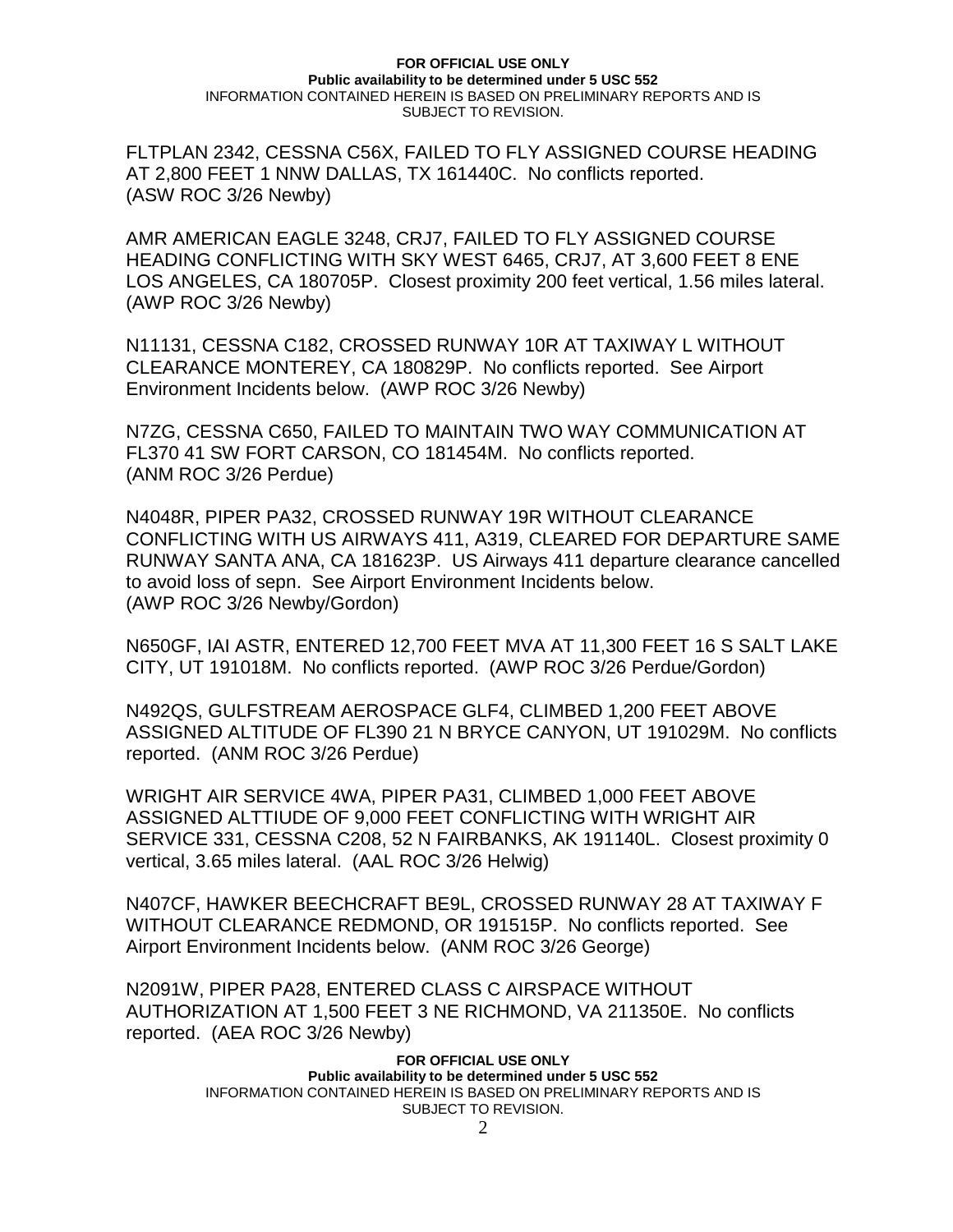N117MA, CESSNA C501, DESCENDED 2,000 FEET BELOW ASSIGNED ALTITUDE OF 7,000 FEET CONFLICTING WITH N287LM, HAWKER BEECHCRAFT BE36, AT 5,000 FEET 10 NE GREENSBORO, NC 231051E. Closest proximity 300 feet vertical, 1.43 miles lateral. (ASO ROC 3/26 Newby)

FLTPLAN 3367, CESSNA C525, CLIMBED 700 FEET ABOVE ASSIGNED ALTITUDE OF 2,000 FEET CONFLICTING WITH N46709, CESSNA C172, 5.5 WSW NEW SMYRNA BEACH, FL 251437E. Closest proximity 400 feet vertical, 1.97 miles lateral. (ASO ROC 3/26 Perdue)

## **AIRPORT ENVIRONMENT INCIDENTS** – 4 REPORTED

ARPT VEHICLE, MIKE28, CROSSED RUNWAY 22 AT TAXIWAY D WITHOUT CLEARANCE ATLANTIC CITY, NJ 121234E. No conflicts reported. (AEA ROC 3/26 Newby/Gordon)

N11131, CESSNA C182, CROSSED RUNWAY 10R AT TAXIWAY L WITHOUT CLEARANCE MONTEREY, CA 180829P. No conflicts reported. See Pilot Deviations above. (AWP ROC 3/26 Newby)

N4048R, PIPER PA32, CROSSED RUNWAY 19R WITHOUT CLEARANCE CONFLICTING WITH US AIRWAYS 411, A319, CLEARED FOR DEPARTURE SAME RUNWAY SANTA ANA, CA 181623P. US Airways 411 departure clearance cancelled to avoid loss of sepn. See Pilot Deviations above. (AWP ROC 3/26 Newby/Gordon)

N407CF, HAWKER BEECHCRAFT BE9L, CROSSED RUNWAY 28 AT TAXIWAY F WITHOUT CLEARANCE REDMOND, OR 191515P. No conflicts reported. See Pilot Deviations above. (ANM ROC 3/26 George)

**MISCELLANEOUS**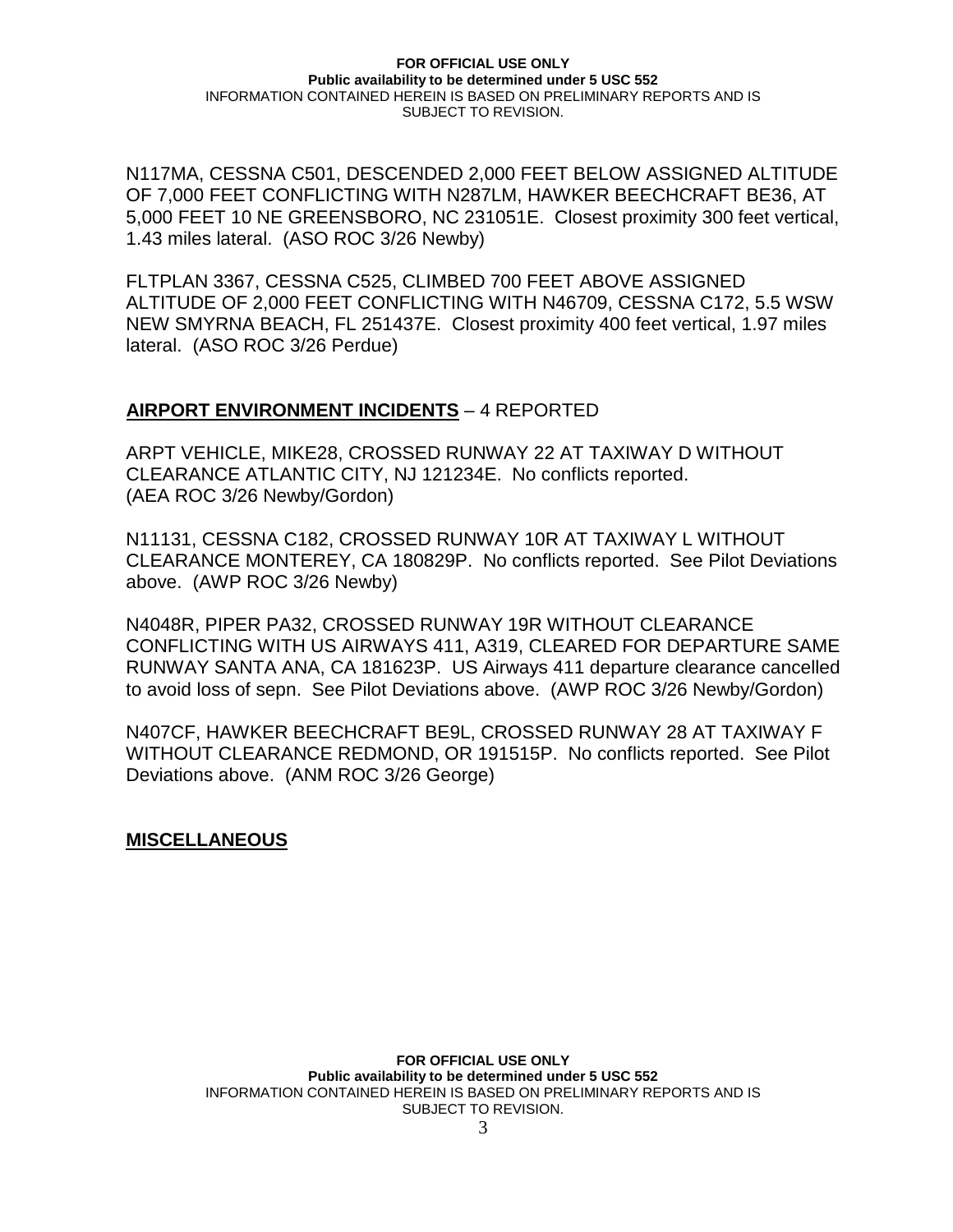

**Federal Aviation Administration**

# **DAILY ALERT BULLETIN ADMINISTRATOR'S**

Date: March 28, 2014

# **COMMERCIAL FATAL ACCIDENTS** – NONE REPORTED

# **NONCOMMERCIAL FATAL ACCIDENTS** – NONE REPORTED

# **SIGNIFICANT/NOTEWORTHY OPERATIONAL OCCURRENCES** – 1 REPORTED

SIGNIFICANT OPERATIONAL OCCURRENCE REPORTED WHEN AMERICAN 2354, MD88, AND AMERICAN 3HE, B737, CAME WITHIN 1,850 FEET LATERAL SEPN RUNWAY 18L AND TWY Z DALLAS-FORT WORTH, TX 272214C. (ASW ROC 3/27 Dabb)

**NMAC REPORTS** – NONE REPORTED

## **PRELIM REPORTS OF PILOT DEVIATIONS** – 11 REPORTED

BAKER 40, CESSNA C210, LANDED RUNWAY 8L AND TAXIED ACROSS RUNWAY 8R WITHOUT CLEARANCE BROWN FIELD, SAN DIEGO, CA 091625P. No conflicts reported. See Airport Environment Incidents below. (AWP ROC 3/27 Cusack)

N5096V, CESSNA C206, ENTERED CLASS B AIRSPACE WITHOUT CLEARANCE AT 4,500 FEET 7 WNW LAS VEGAS, NV 171507P. No conflicts reported. (AWP ROC 3/27 Dabb)

> **FOR OFFICIAL USE ONLY Public availability to be determined under 5 USC 552** INFORMATION CONTAINED HEREIN IS BASED ON PRELIMINARY REPORTS AND IS SUBJECT TO REVISION.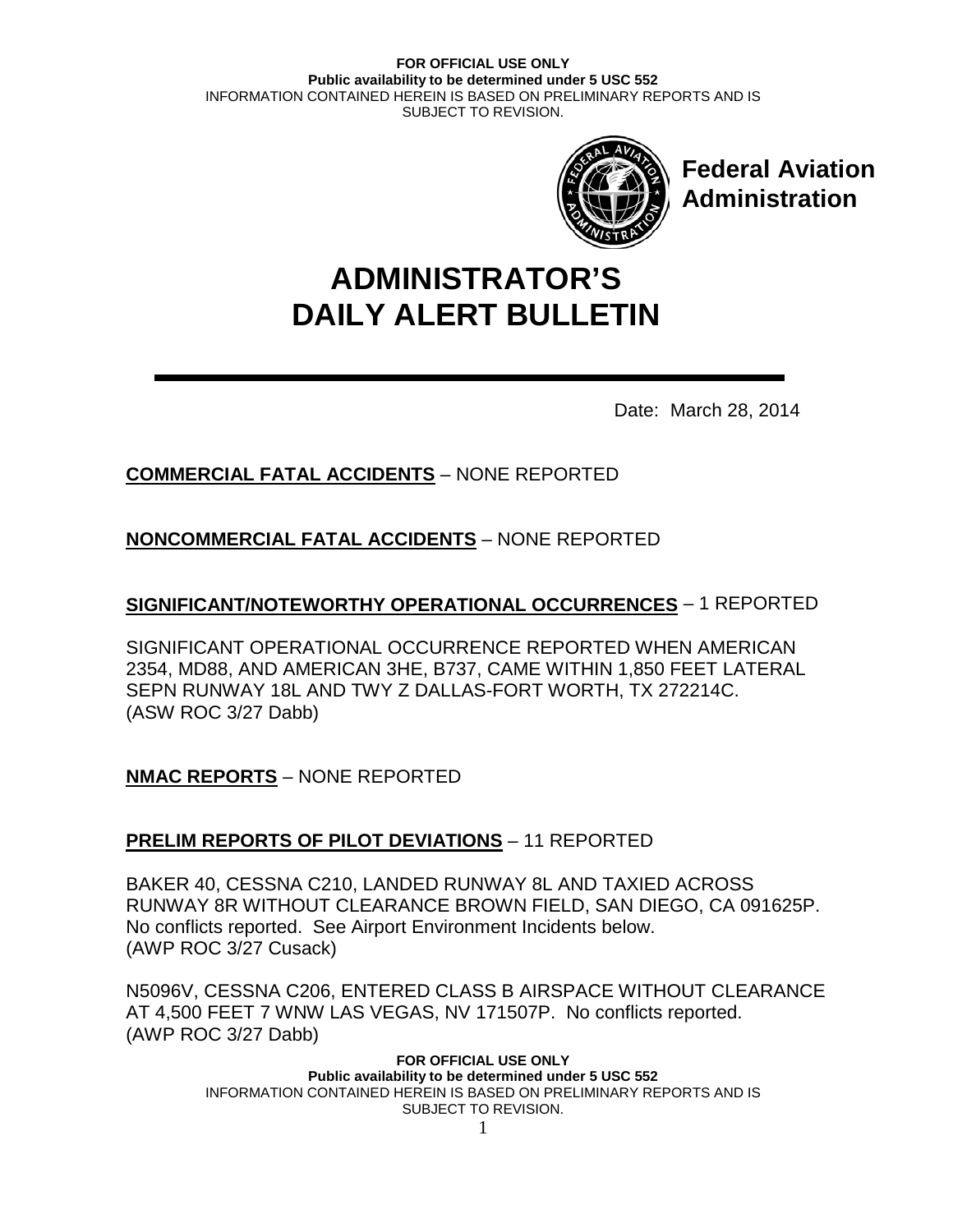ALASKA 816, B737, DEPARTED WITHOUT CLEARANCE LIHUE, HI 182241L. No conflicts reported. See Airport Environment Incidents below. (AWP ROC 3/27 Cusack)

N6438M, CESSNA C152, ENTERED CLASS C AIRSPACE WITHOUT AUTHORIZATION AT 3,500 FEET 9 W FRESNO, CA 201248P. No conflicts reported. (AWP ROC 3/27 Fischetti/Hagans)

N772DD, HAWKER BEECHCRAFT BE36, FAILED TO FOLLOW ASSIGNED COURSE CLEARANCE AND CLIMBED 800 FEET ABOVE ASSIGNED ALTITUDE OF 2,000 FEET 35 S PLYMOUTH, MA 210838E. No conflicts reported. (ANE ROC 3/27 Dabb)

N47108, CESSNA C152, CROSSED RUNWAY 31 WITHOUT CLEARANCE ALLENTOWN, PA 211015E. No conflicts reported. See Airport Environment Incidents below. (AEA ROC 3/27 Dabb)

N5352D, PIPER P28A, DESCENDED 1,000 FEET BELOW ASSIGNED ALTITUDE OF 4,000 FEET CONFLICTING WITH N580S, HAWKER BEECHCRAFT BE10, 8 NNW BRANSON, MO 211031C. Closest proximity 700 feet vertical, 2.08 miles lateral. (ACE ROC 3/27 Dabb)

MESA 2898, CRJ9, FAILED TO FOLLOW ASSIGNED COURSE CLEARANCE AT FL276 11 SE LEXINGTON, KY 240722E. No conflicts reported. (AGL ROC 3/27 Dabb)

SOUTHWEST 4800, B733, CROSSED RUNWAY 22 WITHOUT CLEARANCE BALTIMORE, MD 252157E. No conflicts reported. See Airport Environment Incidents below. (AEA ROC 3/29 Dabb)

MESA 2720, CRJ9, FAILED TO MAINTAIN TWO WAY COMMUNICATION AT FL360 42 SE FT STOCKTON, TX 260700C. No conflicts reported. (ASW ROC 3/27 Cusack)

NETJETS 702, IAI GALX, ENTERED PROHIBITED AREA P56A WITHOUT AUTHORIZATION AT 1,100 FEET 2 NW WASHINGTON, DC 270855E. No conflicts reported. (AEA ROC 3/27 Cusack)